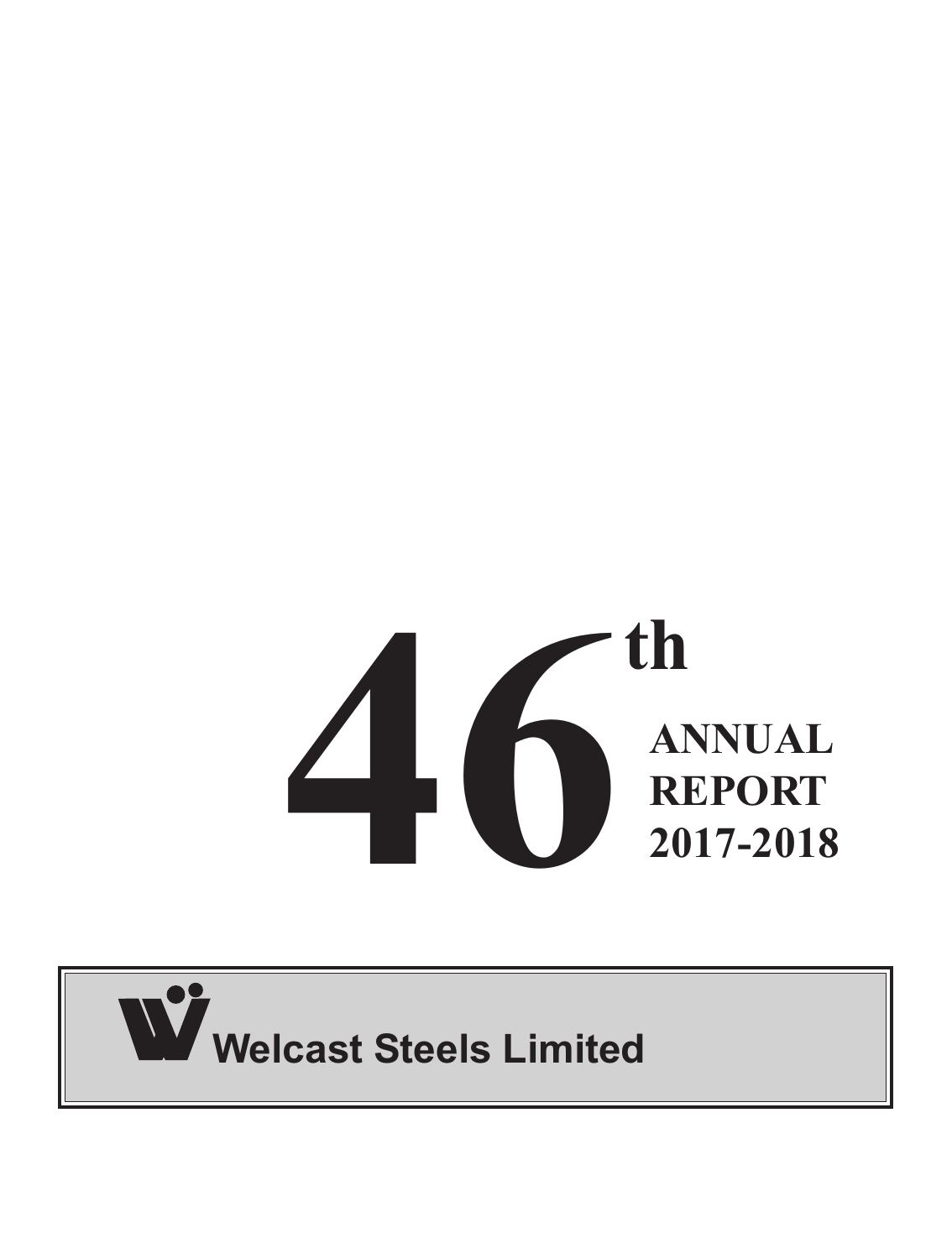

#### **BOARD OF DIRECTORS**

Mr. Vinod Narain – Chairman, Non – Executive & Non - Independent Mr. D. P. Dhanuka - Independent Mr. Bhadresh K. Shah - Non – Executive & Non - Independent Mr. Pradip R. Shah - Independent Mr. Rajendra S. Shah - Independent Mr. Sanjay S. Majmudar - Independent Mr. Ashok A. Nichani - Independent Mrs. Khushali S. Solanki - Non - Executive & Non - Independent

#### **KEY MANAGERIAL PERSONNEL**

Mr. Mohana Rao VVR, CEO Mr. Yash Raj, CFO Mr. S. N. Jetheliya, Company Secretary

#### **AUDITORS**

M/s. Ganapath Raj & Co., Chartered Accountants No.387 (71), 42nd Cross, Jayanagar, 8th Block, Bengaluru - 560 070

#### **BANKERS**

Canara Bank, Bengaluru. State Bank of India, Bengaluru Citi Bank, Ahmedabad

#### **REGISTERED OFFICE**

115-116,G.V.M.M. Estate, Odhav Road, Odhav, Ahmedabad -382 415 Gujarat Phone: 079-22901078 CIN: L27104GJ1972PLC085827 E-mail: info@welcaststeels.com Web: www.welcaststeels.com

#### **WORKS:**

Plot No. 15, Phase - 1 Peenya Industrial Area, Bengaluru - 560 058 Phone: 08722803333, 8722802333 Landline: 080 - 28394058 / 59 E-mail: info@welcaststeels.com Web: www.welcaststeels.com

#### **SHARE TRANSFER AGENT**

Bigshare Services Pvt. Ltd., 1st Floor, Bharat TIN Works Building, Opp: Vasant Oasis. Makwana Road, Marol, Andheri (E), Mumbai- 400 059. Tel: 022 – 62638200, Fax: 022 - 62638299 E-mail: info@bigshareonline.com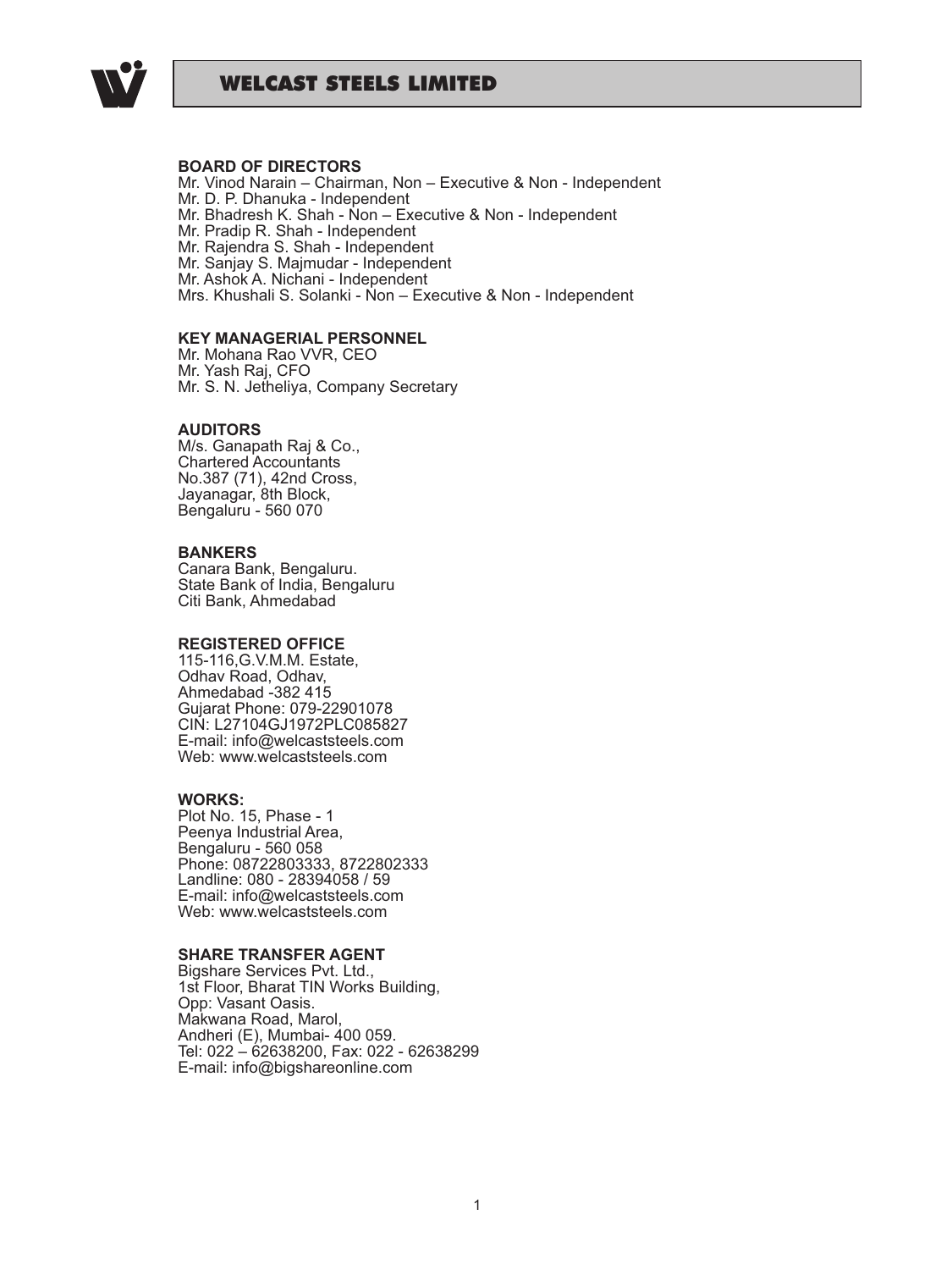

# WELCAST STEELS LIMITED

| 46TH ANNUAL GENERAL MEETING |                                                                                                                                        |
|-----------------------------|----------------------------------------------------------------------------------------------------------------------------------------|
| Date                        | 9th August, 2018                                                                                                                       |
| Day                         | Thursday                                                                                                                               |
| Time                        | 10.30 A.M.                                                                                                                             |
| Place                       | H.T.Parekh Convention Center,<br>Ahmedabad Management Association,<br>"ATIRA Campus", Dr. Vikram Sarabhai Marg,<br>Ahmedabad - 380 015 |
| Book Closure - (Dates)      | 03.08.2018 to 09.08.2018<br>(Both days inclusive)                                                                                      |

|        | <b>INDEX</b>                                |          |
|--------|---------------------------------------------|----------|
| SI.No. | <b>Contents</b>                             | Page No. |
| 1      | <b>Notice</b>                               | $3 - 7$  |
| 2      | Instructions for Voting Through E-voting    | $8-9$    |
| 3      | 10-29<br><b>Boards' Report</b>              |          |
| 4      | Report on Corporate Governance<br>$30 - 40$ |          |
| 5      | Management Discussion & Analysis<br>41-42   |          |
| 6      | 43-46<br>Auditors' Report                   |          |
| 7      | <b>Balance Sheet</b><br>47                  |          |
| 8      | Statement of Profit & Loss<br>48            |          |
| 9      | Notes Forming Part of Balance Sheet         | 49-63    |
| 10     | Cash Flow Statement                         | 64       |
| 11     | Attendance Slip/Proxy Form                  | 65-68    |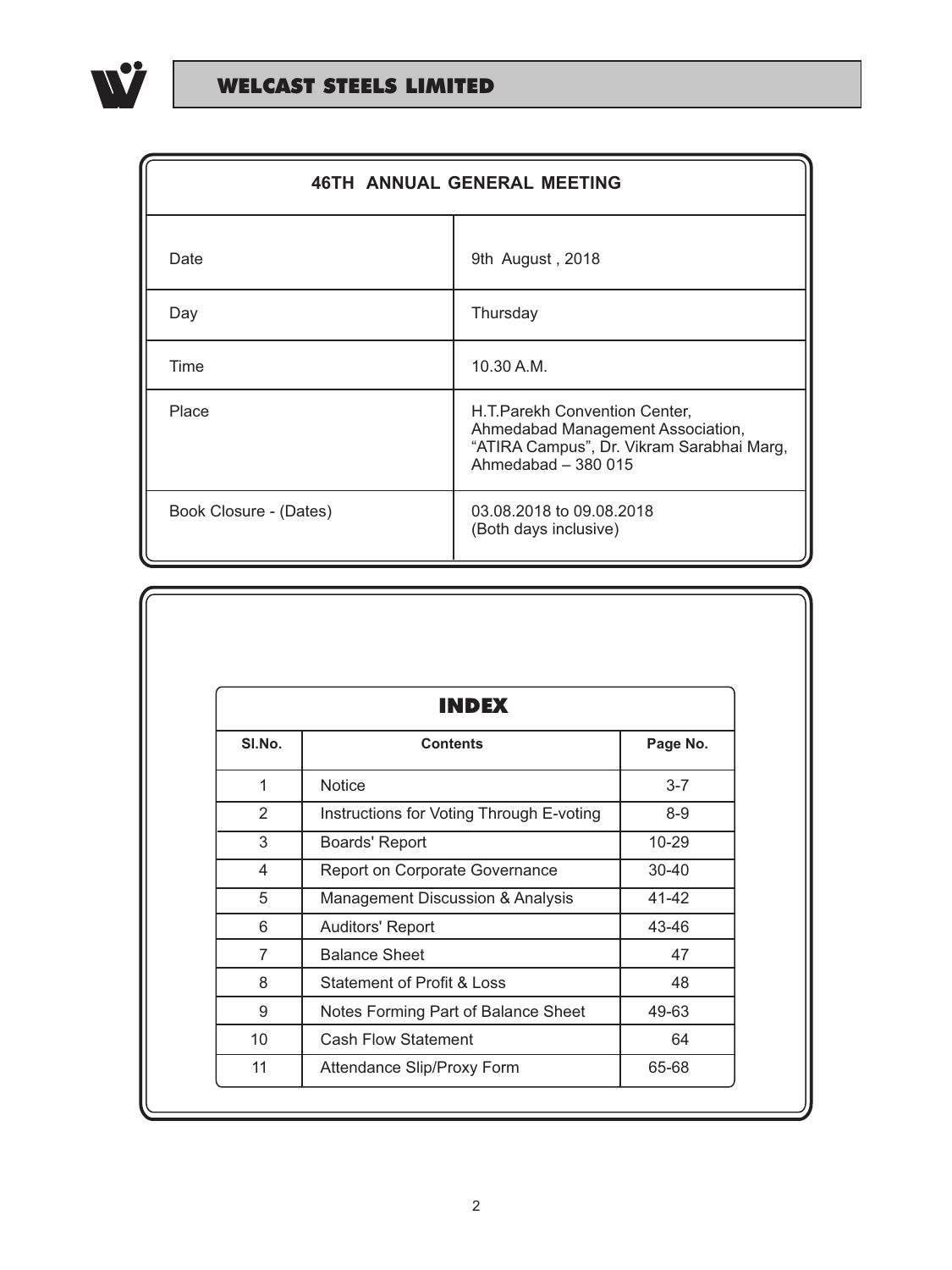NOTICE is hereby given that the Forty-Sixth Annual General Meeting of the members of Welcast Steels Limited will be held on Thursday, the 9th day of August, 2018 at 10.30 A.M. at "H. T. Parekh Convention Center, Ahmedabad Management Association, "ATIRACampus", Dr. Vikram Sarabhai Marg,Ahmedabad – 380015, to transact the following business:

#### **ORDINARY BUSINESS:**

- (1) To receive, consider and adopt the Audited Balance Sheet of the Company as at 31st March, 2018 and the Statement of Profit and Loss for the year ended on that date and Reports of the Board of Directors' and Auditors' thereon.
- (2) To declare dividend on Equity Shares for the financial year 2017-18.
- (3) To appoint a Director in place of Mr. Vinod Narain (DIN 00058280), who retires by rotation and being eligible, offers himself for re-appointment.

#### **SPECIAL BUSINESS:**

(4) To consider and if thought fit, to pass, with or without modification(s), the following resolution as an Ordinary Resolution:

**"RESOLVED THAT** pursuant to the provisions of Section 148 and all other applicable provisions of the Companies Act, 2013 and the Companies [Audit and Auditors] Rules, 2014 [including any statutory modification (s) or reenactment (s) thereof for the time being in force], the consent of the Members be and is hereby accorded to ratify the remuneration of Rupees Sixty Thousand (  $\bar{\xi}$ ,60,000/-) as decided by the Board of Directors on the recommendations of theAudit Committee, payable to M/s. Kiran J. Mehta & Co., CostAccountant in Practice,Ahmedabad appointed by the Board to conduct the audit of cost records of the Company for the Financial Year ending on 31st March 2019".

**"RESOLVED FURTHER THAT** the Board of Directors of the Company be and are hereby authorized to do all acts and take all such steps as may be necessary, proper or expedient to give effect to this resolution."

(5) To approve material related party transaction and in this regard to consider and, if thought fit, to pass the following resolution as an Ordinary Resolution:

**"RESOLVED THAT** pursuant to the applicable provisions of the Companies Act, 2013 and SEBI (Listing Obligations and Disclosure Requirements) Regulations, 2015, the approval of the members be and is hereby accorded to the material related party transactions entered/to be entered into and carried out in the ordinary course of business and at arm's length price with AIA Engineering Limited (AIA), a Holding Company and Related Party as per Indian Accounting Standard (Ind AS) 24, for the sale of goods during the period from 1st April, 2018 to 31st March, 2019 for an aggregate amount, which may exceed the threshold limit of 10 percent of annual turnover of the Company for the financial year 2017-18 on the terms and conditions as mentioned in the Contract Manufacturing Agreement entered into by the Company withAIA on 1st January, 2014 and itsAmendment dated 24th May, 2015.

**RESOLVED FUTHER THAT** the Board of Directors of the Company be and are hereby authorized to do all acts and take all such steps as may be necessary, proper or expedient to give effect to the aforesaid resolution"**.**

(6) To consider and if thought fit, to pass, with or without modification(s), the following resolution as a Special Resolution:

**"RESOLVED THAT** pursuant to Regulation 17(1A) of SEBI (Listing Obligations and Disclosure Requirements) Regulations, 2015 (newly amended vide Notification No. SEBI/LAD-NRO/GN/2018/10. Dated 09.05.2018), approval of members be and is hereby accorded to continuation of directorship of Mr. Vinod Narain (DIN: 00058280) (88 years of age), as a Non-Executive Director of the Company, who is above the age of seventy five years as per this Regulation."

**"RESOLVED FURTHER THAT** the Board of Directors of the Company be and are hereby authorized to do all acts and take all such steps as may be necessary, proper or expedient to give effect to this resolution."

(7) To consider and if thought fit, to pass, with or without modification(s), the following resolution as a Special Resolution: **"RESOLVED THAT** pursuant to Regulation 17(1A) of SEBI (Listing Obligations and Disclosure Requirements) Regulations, 2015 (newly amended vide Notification No. SEBI/LAD-NRO/GN/2018/10. Dated 09.05.2018), approval of members be and is hereby accorded to continuation of directorship of Mr. Debi Prasad Dhanuka (DIN: 00168198) (84 years of age), as a Non-Executive Director of the Company, who is above the age of seventy five years as per this Regulation."

**"RESOLVED FURTHER THAT** the Board of Directors of the Company be and are hereby authorized to do all acts and take all such steps as may be necessary, proper or expedient to give effect to this resolution."

Date : 29-06-2018

Place: Bengaluru By order of the Board of Directors

**S. N. Jetheliya** Company Secretary ACS : 5343

#### **NOTES**

1. The Explanatory Statements, pursuant to Section 102 of the Companies Act, 2013, which set out details relating to Special Businesses to be transacted at the meeting, are annexed hereto.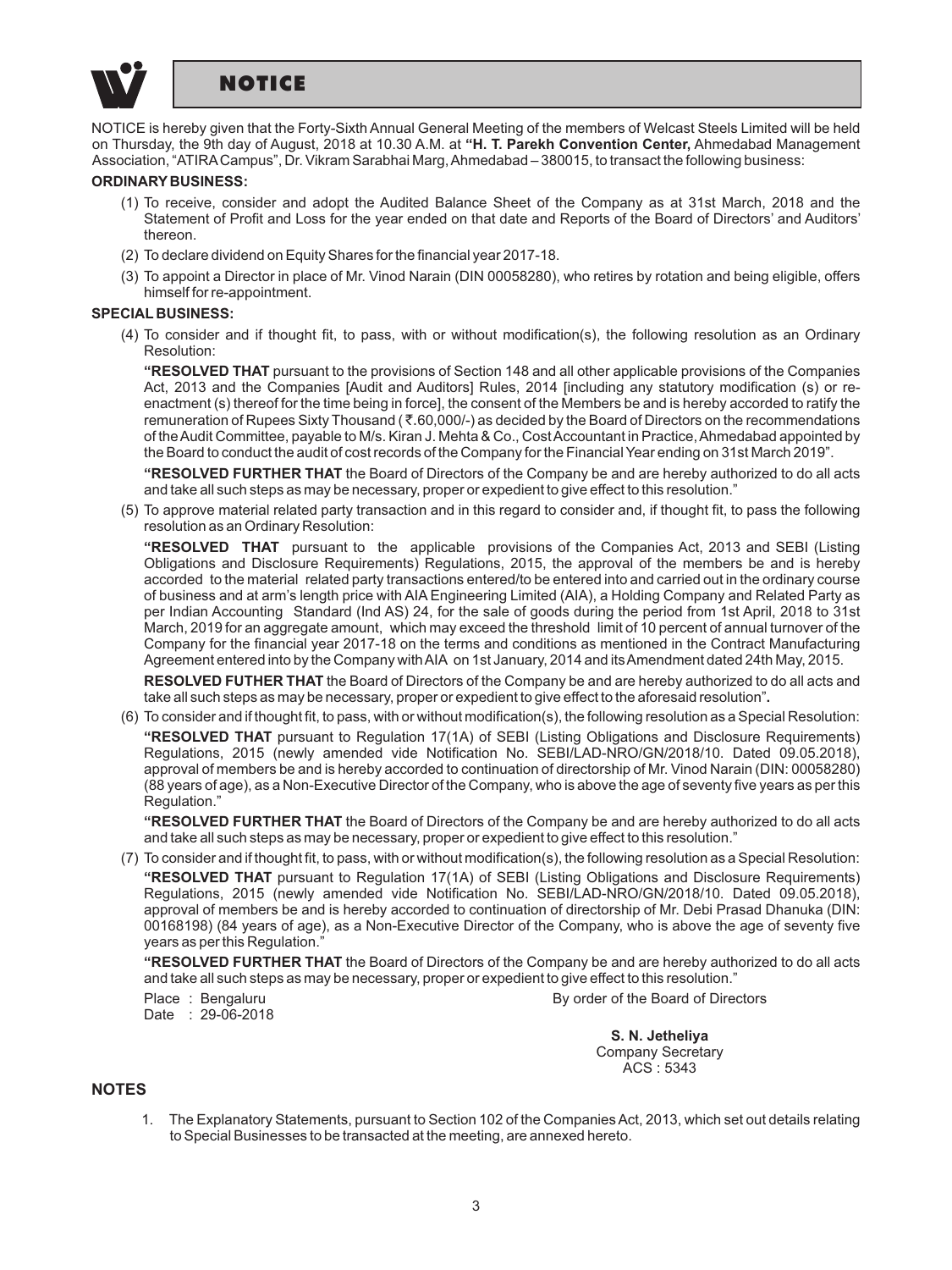

- 2. A member entitled to attend and vote at the meeting is entitled to appoint one or more proxies to attend and vote on a poll only instead of himself / herself and a proxy need not be a member. A person can act as proxy on behalf of Members not exceeding fifty (50) and holding in aggregate not more than 10% of the total share capital of the Company. The instrument of proxy in order to be effective must be received at the Registered Office of the Company duly completed and signed, not less than 48 hours before the commencement of the meeting.AProxy Form is annexed herewith. Proxy Form submitted on behalf of the Companies, Societies, etc. must be supported by an appropriate resolution / authority, as applicable, authorizing their representative to attend and vote on their behalf at the meeting.
- 3. The Register of Members and Share Transfer Books of the Company will remain closed from 03.08. 2018 to 09.08.2018 (both days inclusive) for annual closing and determining the entitlement of member to the dividend for the financial year 2017-18.
- 4. Members are requested to bring the Attendance Slip duly filled in and hand over the same at the entrance of the Meeting Hall.
- 5. A Final Dividend of  $\bar{\zeta}$ , 2 per share (20%) has been recommended by the Board of Directors for the year ended 31st March, 2018, subject to the approval of the Members at the ensuing Annual General Meeting, the dividend is proposed to be paid on or before 6th September, 2018.
- 6. The Securities and Exchange Board of India (SEBI) has mandated the submission of Permanent Account Number (PAN) by every participant in securities market. Members holding shares in electronic form are, therefore requested to submit the PAN to their Depository Participants with whom they are maintaining their demat accounts. Members holding shares in physical form can submit their PAN details to the Company or Registrar & Share TransferAgent.
- 7. In compliance with the circular of Ministry of Corporate Affairs for a "Green Initiative in the Corporate Governance" by allowing / permitting service of documents etc. in electronic form, electronic copy of the Annual Report of 2017-18 is being sent to all the members whose email IDs are registered with the Company / Depository Participant(s) for communication purposes unless any member has requested for a hard copy of the same. For Members who have not registered their e-mail address, physical copies of the Annual Report of 2017-18 are being sent in the permitted mode.
- 8. All documents referred to in the accompanying Notice and the Explanatory Statements shall be open for inspection at the Registered Office of the Company during normal business hours (9.30 a.m. to 5.00 p.m.) on all working days except Sunday and other public holidays, up to and including the date of the Annual General Meeting of the Company.

The Company proposes to send documents, such as the Notice of the Annual General Meeting and Annual Report to the Members in Electronic Form at the e-mail address provided by them and made available to the Company by the Depositories from time to time. In case you wish to receive the above documents in physical form, you are requested to please inform us to the E-mail ID. invest grievance@welcaststeels.com Please quote Name, your DematAccount No. [DP ID No. and Client ID No.].

9. The Ministry of Corporate Affairs has notified provisions relating to unpaid/unclaimed dividend under Section 124 and 125 of the Companies Act, 2013 and Investor Education and Protection Fund (Accounting, Audit, Transfer and Refund) Rules, 2016. Those members who have so far not encashed their dividend warrants for the under mentioned Financial Years, may claim or approach the Company for the payment thereof as the same will be transferred to the Investors' Education and Protection Fund (IEPF) of the Central Government, pursuant to Section 125 of the Companies Act, 2013. Members are requested to note that after such dates, they will lose their rights to claim such dividend from the Company. The new IEPF Rules mandate the Companies to transfer the shares of shareholders whose dividends remain unpaid/unclaimed for a period of seven consecutive years to the IEPFAuthority.

| Sr. No. | <b>Financial Year</b>     | Due date of Transfer to IEPF |  |
|---------|---------------------------|------------------------------|--|
|         | $2010 - 11$               | 08.09.2018                   |  |
| 2       | $2011 - 12$               | 24.08.2019                   |  |
| 3       | $2012 - 13$<br>15.09.2020 |                              |  |
| 4       | $2013 - 14$               | 16.10.2021                   |  |
| 5       | $2014 - 15$               | 27.10.2022                   |  |
| 6       | $2015 - 16$               | Dividend not declared        |  |
|         | $2016 - 17$               | 20.09.2024                   |  |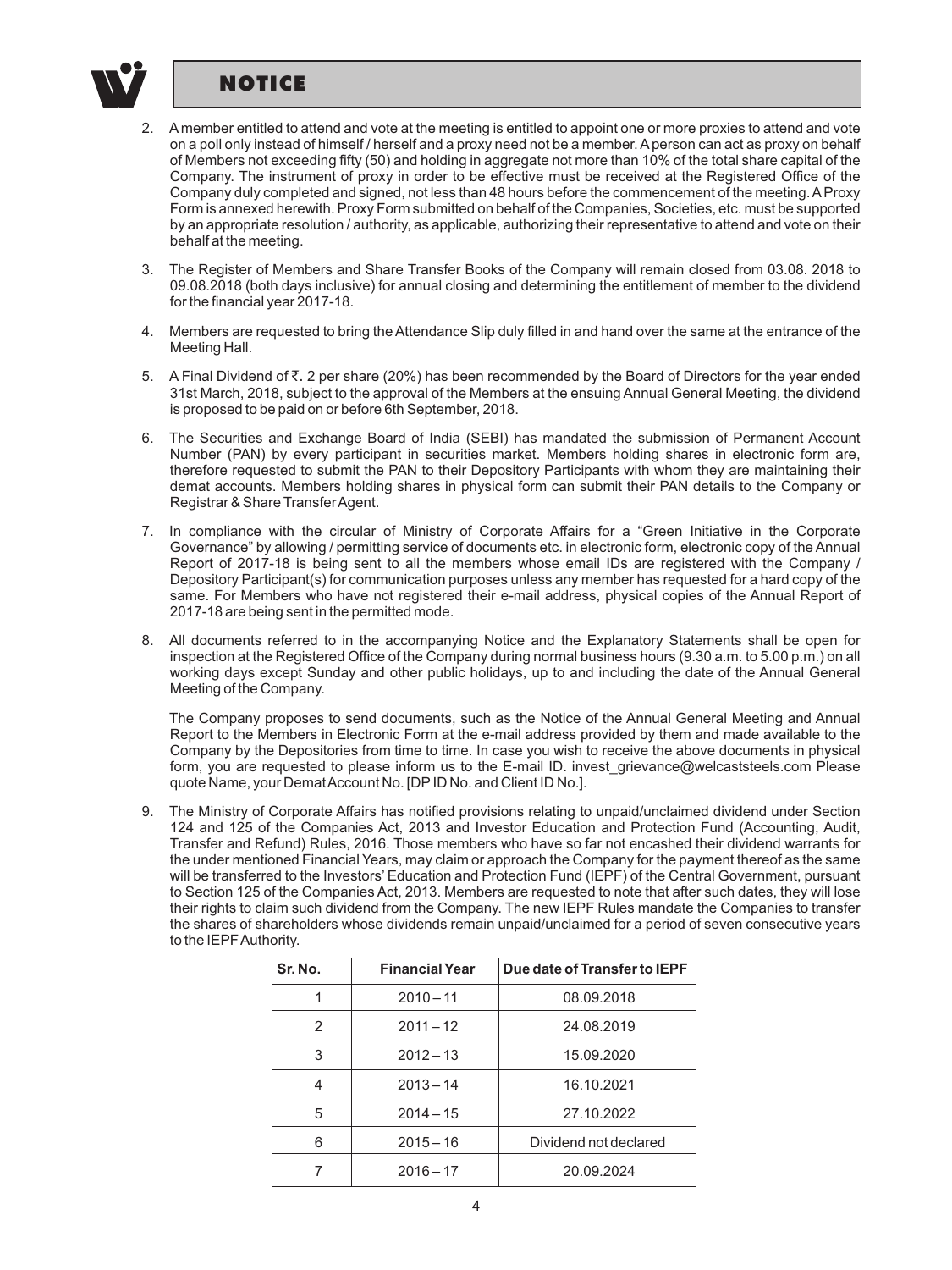

- 10. In accordance with the aforesaid IEPF Rules, the Company has sent notice to all the shareholders whose shares are due to be transferred to the IEPFAuthority and has also published newspaper advertisement. The Company is required to transfer all unclaimed shares to the IEPF Authority in accordance with the IEPF Rules.
- 11. Voting through electronic means:
	- (i) In compliance with the provisions of Section 108 of the Companies Act, 2013 and Rule 20 of the Companies [Management and Administration] Rules, 2014, the Company is providing e-voting facility as an alternative mode of voting which will enable the members to cast their votes electronically. Necessary arrangements have been made by the Company with Central Depository Services (India) Ltd (CDSL) to facilitate e-voting.

Tushar Vora &Associates, Practicing Company Secretary (Membership No. FCS 3459: COP No. 1745) has been appointed as the Scrutinizer to Scrutinize the voting and remote e-voting process in a fair and transparent manner.

- (ii) Members who have cast their vote by remote e-voting prior to the meeting may also attend the meeting but shall not be entitled to cast their vote again.
- (iii) Members can opt for only one mode of voting i.e. either by e-voting or poll paper. In case Members cast their votes through both the modes, voting done by e-voting shall prevail and votes cast through Poll Paper shall be treated as invalid.
- (iv) The voting rights of members shall be in proportion to their Shares in the paid up Equity Share capital of the Company as on cutoff date i.e. Thursday, 2nd August 2018. A person, whose names is recorded in the register of members or in the register of beneficial owners maintained by the depositories as on cut-off date only shall be entitled to avail facility of remote e-voting and poll process at the venue of the meeting.
- (v) Any person, who acquires Shares of the Company and becomes a member of the Company after dispatch of the Notice and holding Shares as on cut-off date, may cast vote after following the instructions for e-voting as provided in the Notice convening the Meeting, which is available on the website of the Company and CDSL. However, if you are already registered with CDSL for remote e-voting then you can use your existing User ID and password for casting your vote.

The detailed process, instructions and manner of e-voting facility is annexed to the Notice.

12. Re-appointment of Director:

Mr. Vinod Narain (DIN 00058280), Non-Executive and Non-Independent Director of the Company retires by rotation at this 46th Annual General Meeting of the Members of the Company and being eligible, has offered himself for re-appointment.

Pursuant to the requirements under SEBI (Listing Obligations and Disclosure Requirements) Regulations, 2015, ("SEBI Listing Regulations") relating to Corporate Governance, a statement containing brief resume of the above Director together with the details of Shares held by him, if any, is annexed hereto.

#### **REQUEST TO THE MEMBERS**

- 1. Members desiring to have any relevant information on the Accounts at the Annual General Meeting are requested to write to the Company at least seven days in advance at its Registered Office, so as to enable the Company to keep the information ready.
- 2. Members are requested to bring their copy of theAnnual Report to the Meeting.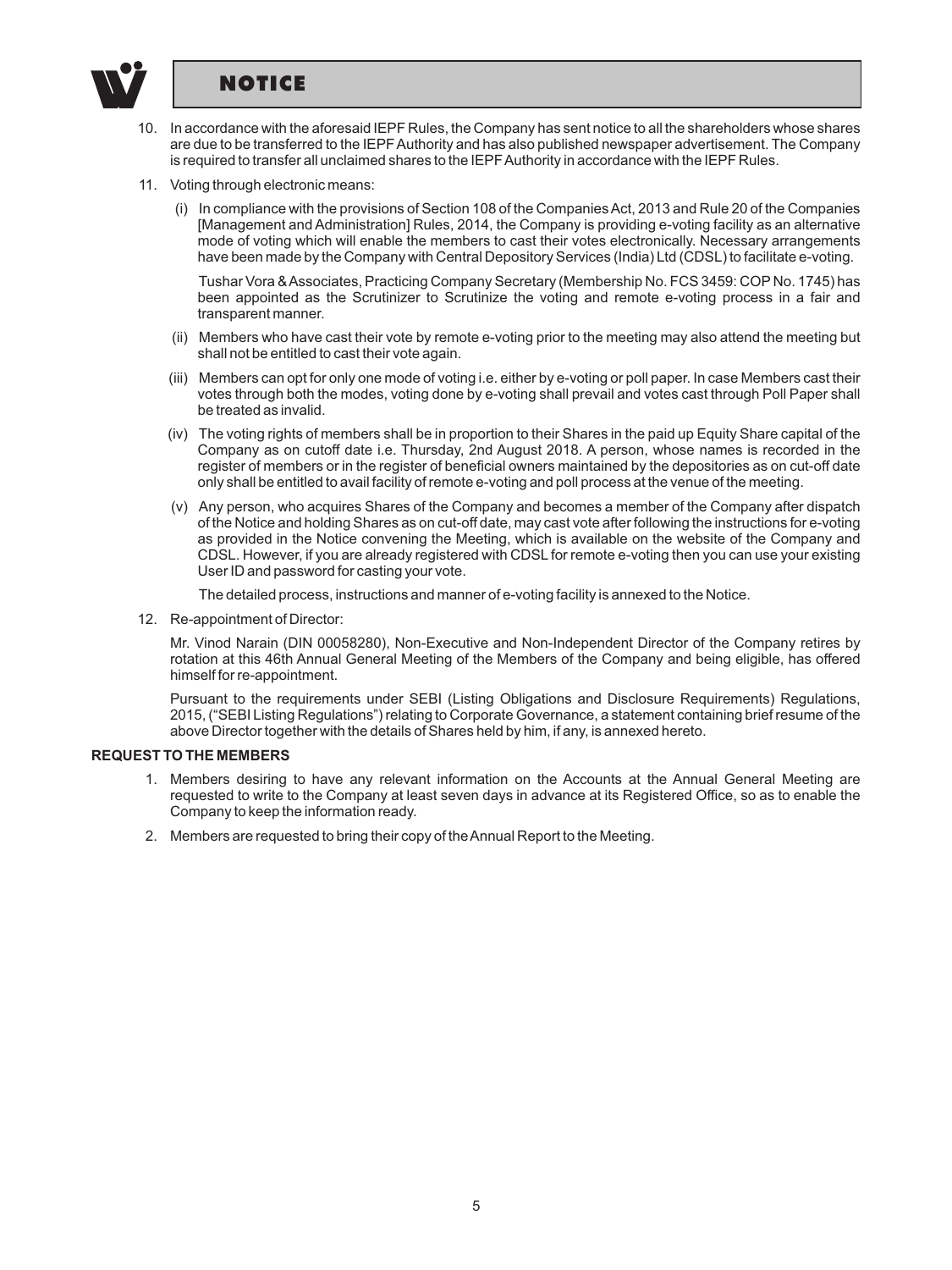#### **EXPLANATORY STATEMENTS PURSUANT TO SECTION 102 OF THE COMPANIES ACT, 2013 SETTING OUT ALL MATERIAL FACTS RELATING TO SPECIAL BUSINESSES MENTIONED IN THEACCOMPANYING NOTICE:**

- **ITEM NO. 5:** The Board of Directors on the recommendations of the Audit Committee, appointed M/s. Kiran J. Mehta & Co., (FRN 000025) Practicing Cost Accountants, Ahmedabad as the Cost Auditors to carry out the audit of Cost records of the Company for the Financial Year 2018-19 and fixed remuneration of Rupees Sixty Thousand  $(3,60,000/4)$  plus applicable tax and out of pocket expenses. As per the provisions of Section 148 of the CompaniesAct, 2013 read with the Companies [Audit andAuditors] Rules, 2014, the remuneration fixed by the Board of Directors shall be ratified by the members by passing a resolution. Accordingly, consent of the members is being sought for passing an Ordinary Resolution for ratification of remuneration payable to the CostAuditors to carry out the audit of Cost records of the Company for the Financial Year 2018-19. None of the Directors, Key Managerial Personnel or their relatives can be considered to be interested in or concerned with the resolution. The Board recommends passing of the said resolution as an Ordinary Resolution for the approval of members of the Company.
- **ITEM NO. 6:** AIA Engineering Limited (AIA), Ahmedabad presently holding 74.85% of the shares in the share capital of Welcast Steels Limited (WSL). Therefore AIA is a holding Company of WSL and is a Related Party as per definition under Section 2 (76) of the CompaniesAct, 2013 and Regulation 23 of SEBI Listing Regulations.

The provisions of Section 188 of the Companies Act, 2013 read with Companies (Meetings of Board and its Powers) Rules, 2014 as amended from time to time exempts any transactions entered into by a Company with its related party in its Ordinary Course of Business which is atArm's Length price, from the requirement of prior approval of the Members by way of Ordinary Resolution.

Transaction to be entered into/carried out with WSL are of sale and purchase of goods. Omnibus approval of theAudit Committee has been obtained at its meeting held on 1st February, 2018.

Mr. Bhadresh K. Shah, Mr. Rajendra S. Shah, Mr. Sanjay S. Majmudar and Mrs. Khushali S. Solanki, all being Directors in AIA Engineering Limited and Mr. S. N. Jetheliya, Company Secretary who is also a Company Secretary of AIA are related to AIA.

The transactions of WSL with AIA for the financial year 2018-19 is likely to exceed 10% of consolidated annual turnover as per the Audited Annual Accounts of WSL for the Financial Year 2017-18. The annual turnover of WSL for the financial year 2017-18 as per the audited financial statements is  $\bar{\tau}$ . 23,996.95 Lakhs. For the financial year 2018-19 the transaction of WSL with AIA is likely to exceed this limit of 10 % of the gross annual turnover of WSL for the financial year 2017-18. The approval of the members for the transaction proposed to be entered into and carried out withAIAduring the financial year 2018-19, in ordinary course of business and at arm's length price, is being sought by way of abundant caution and as a proactive measure.

Further, Regulation 23 of SEBI Listing Regulations requires that the entities/persons falling under the definition of related party to abstain from voting irrespective of whether the entity/person is a party to the transaction or not. Accordingly, AIA being the promoter of WSL holding 74.85% of the paid-up capital is required to abstain from voting on this resolution of the notice.

Except Mr. Bhadresh K. Shah, Director, Mr. Rajendra S. Shah, Director, Mr. Sanjay S. Majmudar, Director, Mrs. Khushali S. Solanki, Director and Mr. S. N. Jetheliya, Company Secretary of the Company and their relatives, none of the Directors and Key Managerial Personnel of the Company and their relatives, are in any way concerned or interested in the said Resolution.

The Board recommends passing of the said Resolution by way of an Ordinary Resolution for the approval of the Members of the Company.

**ITEM NO. 7:** As per Regulation 17(1A) of SEBI (Listing Obligations and Disclosure Requirements) Regulations, 2015, no listed Company shall appoint or continue the directorship of any person effective from 01.04.2019 as a nonexecutive director who has attained the age of seventy five years unless a special resolution is passed to that effect. Mr. Vinod Narain, aged 88 years, is a Non – Executive Director of the Company. He was the promoter who has started the Company in February, 1972. As his age is more than seventy five years, it is required to obtain approval of shareholders by passing a special resolution.

> Mr. Vinod Narain has done three years Indenture Engg. Apprenticeship Course with Austin Motor Co. Ltd., Birmingham, UK. Out of which one year was entirely devoted to foundry practice. He also holds certificate of Mechanical Engineers Birmingham in Auto Mobile Engineering of UEI, England and has rich and varied experience and served the Company since its inception as Managing Director upto 1997 and then as a Chairman of the Company. Looking to his experience and long association with the Company, the Board of Directors felt that it is in the best interest of the Company to continue to avail the services of Mr. Vinod Narain as Non - Executive Director.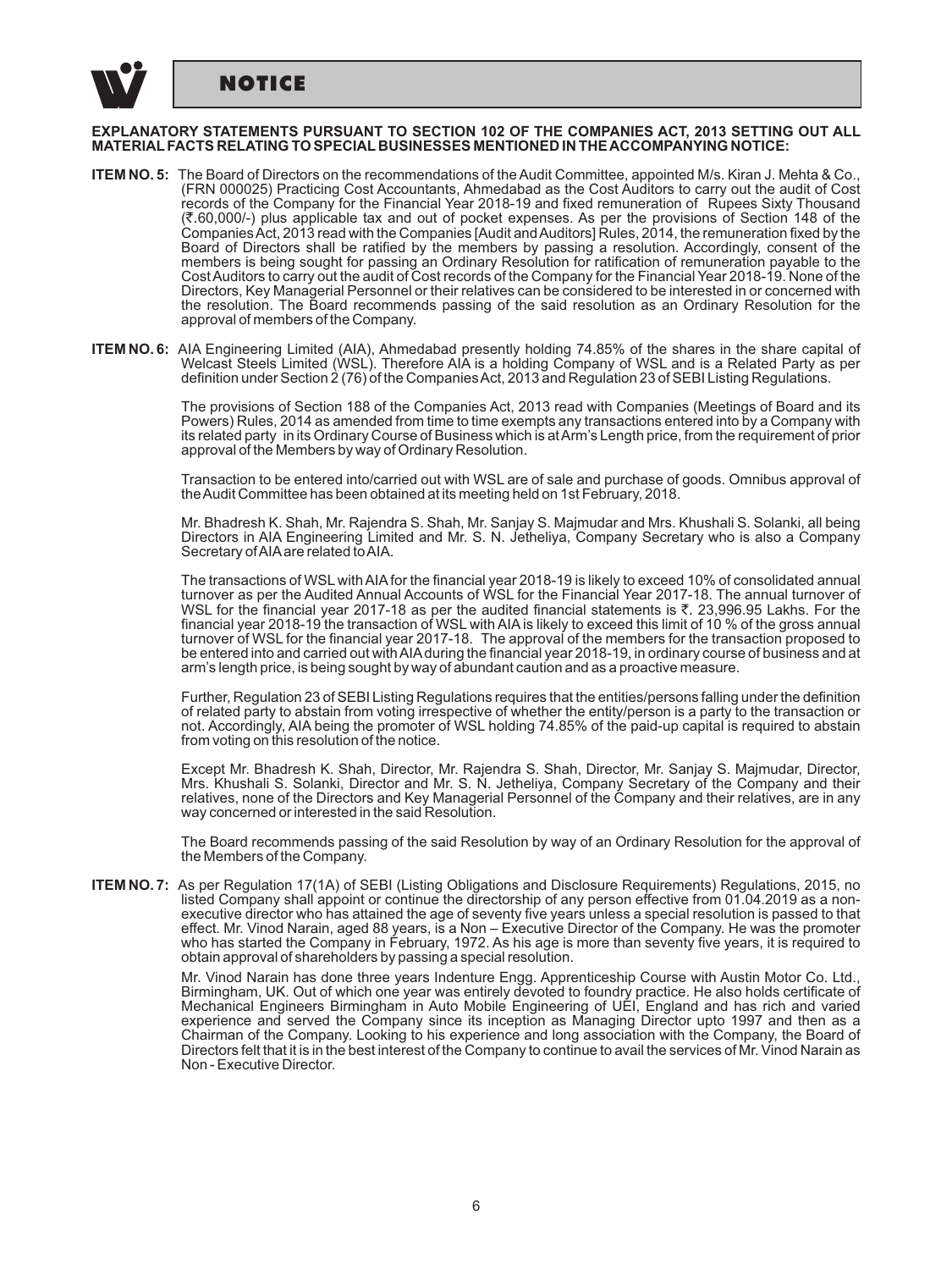

Mr. Vinod Narain is deemed to be interested in the said resolution as it relates to continuance of his appointment. None of the other Directors and Key Managerial Personnel of the Company and their relatives, are in any way concerned or interested in the said Resolution.

The Board recommends passing of the said resolution by way of a Special Resolution for the approval of the Members of the Company.

**ITEM NO. 8:** As per Regulation 17(1A) of SEBI (Listing Obligations and Disclosure Requirements) Regulations, 2015, no listed Company shall appoint or continue the directorship of any person effective from 01.04.2019 as a nonexecutive director who has attained the age of seventy five years unless a special resolution is passed to that effect. Mr. Debi Prasad Dhanuka, aged 84 years, is a Non – Executive Director of the Company. He is one of the senior most directors of the Company and has been instrumental in promoting the growth. As his age is more than seventy five years, it is required to obtain approval of shareholders by passing a special resolution.

> Mr. Debi Prasad Dhanuka has been associated with the Company since inception and he has a rich corporate management experience and is associated with other corporates in various capacities.

> Looking to his experience and long association with the Company, the Board of Directors felt that it is in the best interest of the Company to continue to avail the services of Mr. Debi Prasad Dhanuka as Non - Executive **Director**

> Mr. Debi Prasad Dhanuka is deemed to be interested in the said resolution as it relates to continuance of his appointment. None of the other Directors and Key Managerial Personnel of the Company and their relatives, are in any way concerned or interested in the said Resolution.

> The Board recommends passing of the said resolution by way of a Special Resolution for the approval of the Members of the Company.

Date : 29-06-2018

Place : Bengaluru By order of the Board of Directors

**S.N. Jetheliya** Company Secretary ACS : 5343

#### **ANNEXURE TO THE NOTICE:**

Disclosure pursuant Regulation 36 (3) of SEBI Listing Regulations with regard to the Directors seeking Appointment / Re – appointment at the forthcoming Annual General Meeting (refer Item No.3) of the Notice and (refer item No.6) of the Board's Report:

| Name                                                                    | Mr. Vinod Narain (DIN 00058280)                                                                                                                                                                                                                                                  |
|-------------------------------------------------------------------------|----------------------------------------------------------------------------------------------------------------------------------------------------------------------------------------------------------------------------------------------------------------------------------|
| Date of Birth / Age                                                     | 10.03.1930 - 88 Years                                                                                                                                                                                                                                                            |
| Appointment on / Re-appointment                                         | 2015, 2015 September                                                                                                                                                                                                                                                             |
| Qualifications                                                          | Three years Indenture Engg. Apprenticeship<br>Course with Austin Motor Co. Ltd., Birmingham, UK<br>Out of which one year was entirely devoted to<br>foundry practice. Also holds certificate of<br>Mechanical Engineers Birmingham in Auto Mobile<br>Engineering of UEI, England |
| Expertise in specific functional areas                                  | Fellow of the Institution of valuers. He is the Director<br>of the Company and served the Company since its<br>inception as Managing Director upto 1997. He is<br>presently serving as chairman of the Company.                                                                  |
| Directorships held in other Public Companies                            | <b>NIL</b>                                                                                                                                                                                                                                                                       |
| Membership/Chairmanships of<br>Committees across other Public Companies | <b>NIL</b>                                                                                                                                                                                                                                                                       |
| No. of Equity Shares held in the Company                                | 10                                                                                                                                                                                                                                                                               |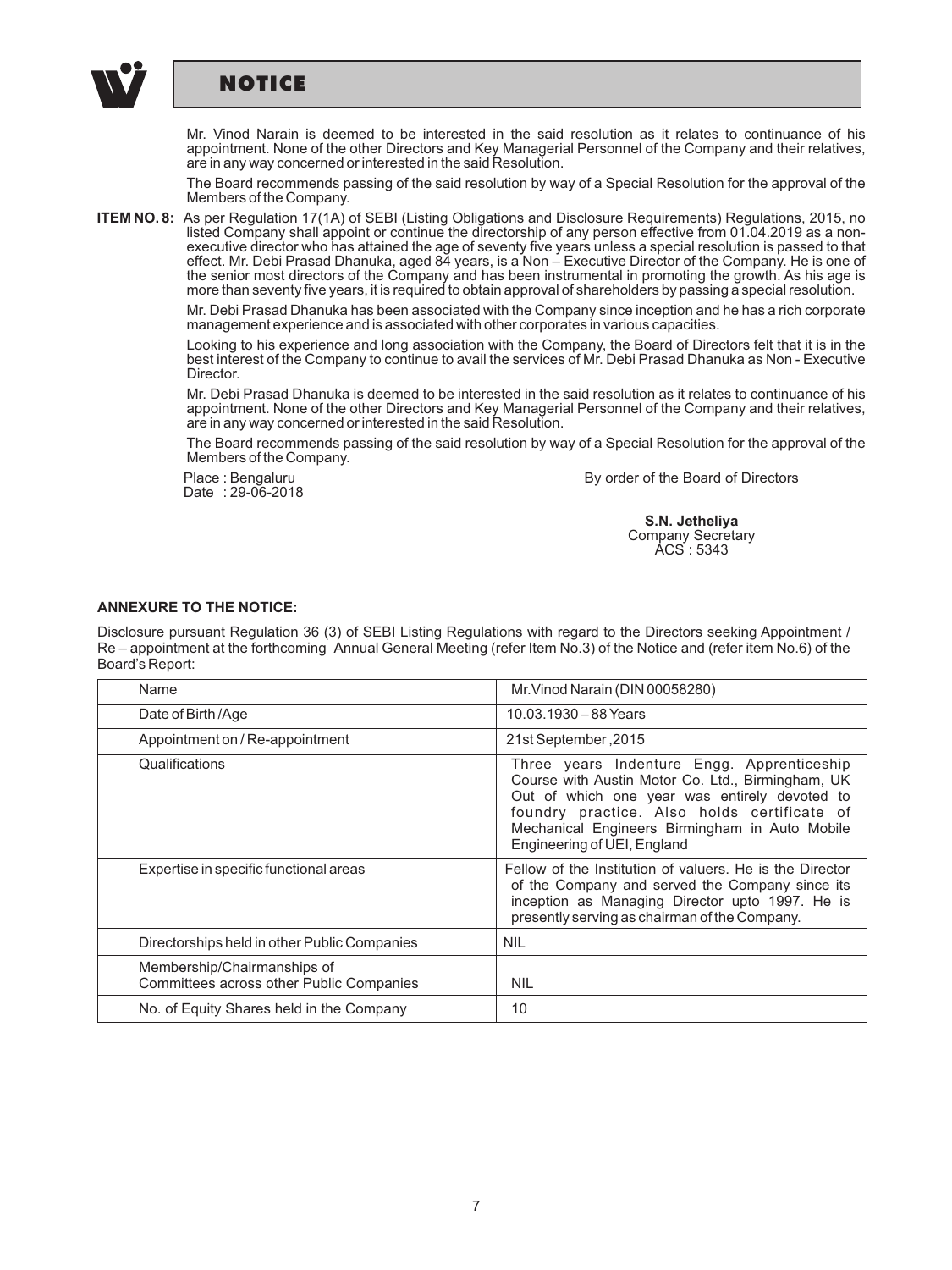

#### **INSTRUCTIONS FOR VOTING THROUGH E-VOTING:**

The instructions for shareholders voting electronically are as under:

- (i) The voting period begins on 06.08.2018 at 9 A.M. and ends on 08.08.2018 at 5 P.M. During this period shareholders of the Company, holding shares either in physical form or in dematerialized form, as on the cut-off date 02.08.2018, may cast their vote electronically. The e-voting module shall be disabled by CDSL for voting thereafter.
- (ii) The shareholders should log on to the e-voting website www.evotingindia.com.
- (iii) Click on Shareholders.
- (iv) Now Enter your User ID
	- a. For CDSL: 16 digits beneficiary ID,
	- b. For NSDL: 8 Character DP ID followed by 8 Digits Client ID,
	- c. Members holding shares in Physical Form should enter Folio Number registered with the Company.
- (v) Next enter the Image Verification as displayed and Click on Login.
- (vi) If you are holding shares in demat form and had logged on to www.evotingindia.com and voted on an earlier voting of any company, then your existing password is to be used.
- (vii) If you are a first time user follow the steps given below:

|                                  | For Members holding shares in Demat Form and Physical Form                                                                                                                                                |  |
|----------------------------------|-----------------------------------------------------------------------------------------------------------------------------------------------------------------------------------------------------------|--|
| <b>PAN</b>                       | Enter your 10 digit alpha-numeric PAN issued by Income Tax Department (Applicable<br>for both demat shareholders as well as physical shareholders)                                                        |  |
|                                  | • Members who have not updated their PAN with the Company/Depository<br>Participant are requested to use the first two letters of their name and the 8 digits of<br>the sequence number in the PAN field. |  |
| Dividend Bank<br>Details OR Date | Enter the Dividend Bank Details or Date of Birth (in dd/mm/yyyy format) as<br>recorded in your demat account or in the company records in order to login.                                                 |  |
| of Birth (DOB)                   | • If both the details are not recorded with the depository or company please enter<br>the member id / folio number in the Dividend Bank details field as mentioned<br>in instruction (iv).                |  |

- (viii) After entering these details appropriately, click on "SUBMIT" tab.
- (ix) Members holding shares in physical form will then directly reach the Company selection screen. However, members holding shares in demat form will now reach 'Password Creation' menu wherein they are required to mandatorily enter their login password in the new password field. Kindly note that this password is also to be used by the demat holders for voting for resolutions of any other Company on which they are eligible to vote, provided that Company opts for e-voting through CDSL platform. It is strongly recommended not to share your password with any other person and take utmost care to keep your password confidential.
- (x) For Members holding shares in physical form, the details can be used only for e-voting on the resolutions contained in this Notice.
- (xi) Click on the EVSN "**180630003-** Welcast Steels Limited".
- (xii) On the voting page, you will see "RESOLUTION DESCRIPTION" and against the same the option "YES/NO" for voting. Select the option YES or NO as desired. The option YES implies that you assent to the Resolution and option NO implies that you dissent to the Resolution.
- (xiii) Click on the "RESOLUTIONS FILE LINK" if you wish to view the entire Resolution details.
- (xiv) After selecting the resolution you have decided to vote on, click on "SUBMIT". A confirmation box will be displayed. If you wish to confirm your vote, click on "OK", else to change your vote, click on "CANCEL" and accordingly modify your vote.
- (xv) Once you "CONFIRM" your vote on the resolution, you will not be allowed to modify your vote.
- (xvi) You can also take a print of the votes cast by clicking on "Click here to print" option on the Voting page.
- (xvii) If a demat account holder has forgotten the login password then Enter the User ID and the image verification code and click on Forgot Password & enter the details as prompted by the system.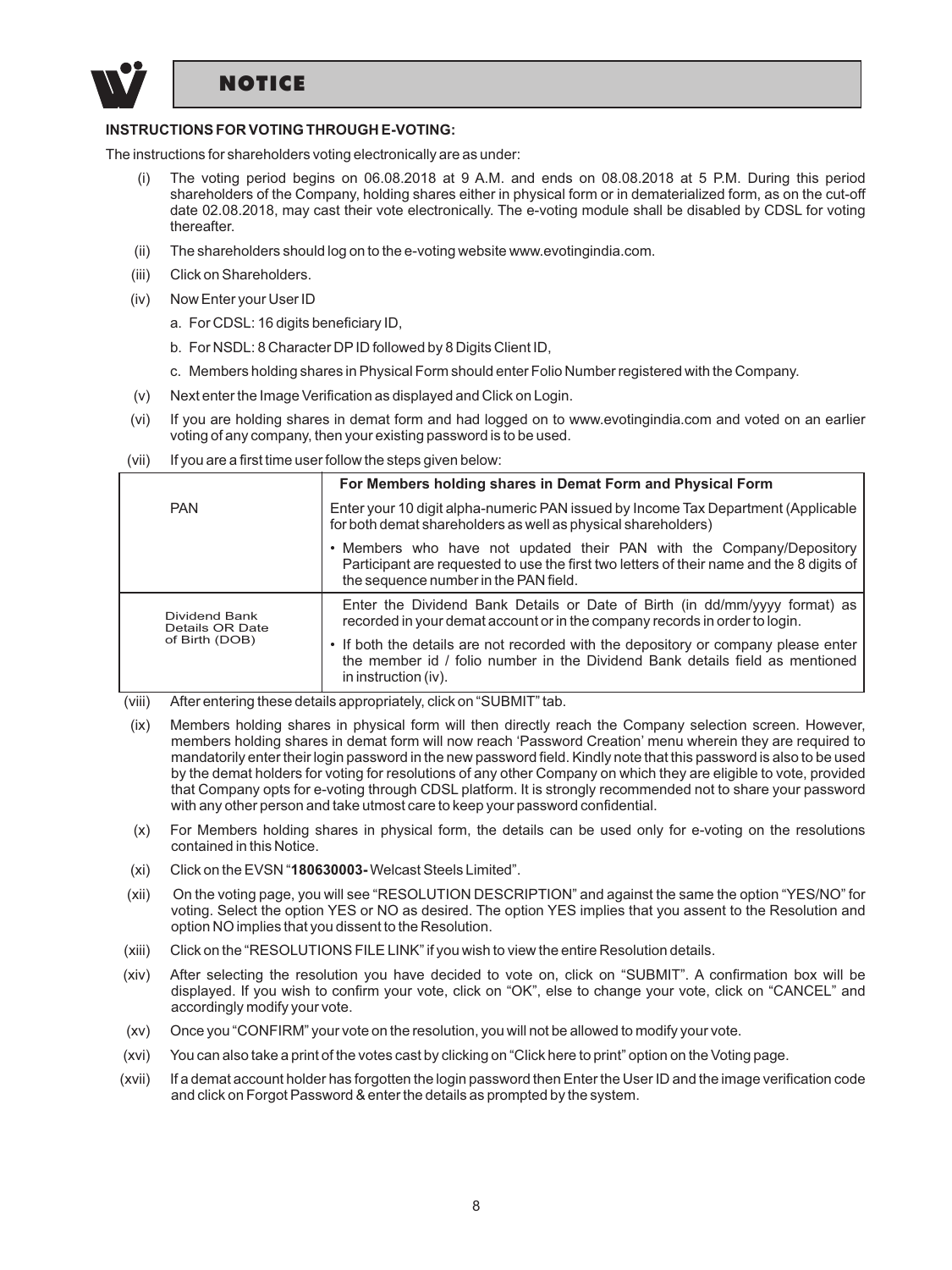

(xviii) Shareholders can also cast their vote using CDSL's mobile app "m-Voting" available for android based mobiles. The "m-Voting" app can be downloaded from Google Play Store. Please follow the instructions as prompted by the mobile app while voting on your mobile.

#### (xix) **Note for Non – Individual Shareholders and Custodians**

- Non-Individual shareholders (i.e. other than Individuals, HUF, NRI etc.) and Custodian are required to log on to www.evotingindia.com and register themselves as Corporates.
- A scanned copy of the Registration Form bearing the stamp and sign of the entity should be emailed to helpdesk.evoting@cdslindia.com.
- After receiving the login details a Compliance User should be created using the admin login and password. The Compliance User would be able to link the account(s) for which they wish to vote on.
- The list of accounts linked in the login should be emailed to helpdesk.evoting@cdslindia.com and on approval of the accounts they would be able to cast their vote. •A scanned copy of the Board Resolution and Power of Attorney (POA) which they have issued in favour of the Custodian, if any, should be uploaded in PDF format in the system for the scrutinizer to verify the same.
- (xx) In case you have any queries or issues regarding e-voting, you may refer the Frequently Asked Questions ("FAQs") and e-voting manual available at www.evotingindia.com, under help section or write an email to helpdesk.evoting@cdslindia.com.
- (xxi) Tushar Vora & Associates, Practising Company Secretary [Address: 32, Arpan Society, Naranpura, Ahmedabad – 380 013] appointed as the Scrutinizer to scrutinize the e-voting process in a fair and transparent manner.
- (xxii) The Scrutinizer shall within a period not exceeding three (3) working days from the closing of the e-voting period unblock the votes in the presence of at least two (2) witnesses not in the employment of the Company and make a Scrutinizer's Report of the votes cast in favour or against, if any, forthwith to the Chairman of the Company.
- (xxiii) The Results shall be declared on or after the AGM of the Company. The Results declared along with the Scrutinizer's Report shall be placed on the Company's website www.welcaststeels.com and on the website of CDSL within two (2) working days of passing of the resolutions at theAGM of the Company and communicated to the Stock Exchanges.

| Contact Details                              |                                                                                                                                                                                                                               |
|----------------------------------------------|-------------------------------------------------------------------------------------------------------------------------------------------------------------------------------------------------------------------------------|
| Company                                      | WELCAST STEELS LIMITED<br>Regd. Office 115-116, G.V.M.M. Estate, Odhav Road,<br>Odhav, Ahmedabad - 382 415, Gujarat<br>CIN: L27104GJ1972PLC085827                                                                             |
| F-mail Id                                    | info@welcaststeels.com<br>sni@aiaengineering.com                                                                                                                                                                              |
| Registrar and Share<br><b>Transfer Agent</b> | Bigshare Services Pvt. Ltd.,<br>1st Floor, Bharat TIN Works Building, Opp: Vasant Oasis.<br>Makwana Road, Marol, Andheri (E), Mumbai- 400 059.<br>Tel: 022 - 62638200, Fax: 022 - 62638299<br>E-mail: info@bigshareonline.com |
| e-Voting Agency                              | Central Depository Services (India) Limited<br>E-mail :helpdesk.evoting@cdslindia.com                                                                                                                                         |
| Scrutinizer                                  | Tushar Vora & Associates, PCS, Ahmedabad<br>E-mail: cstusharvora@gmail.com                                                                                                                                                    |

Contact Details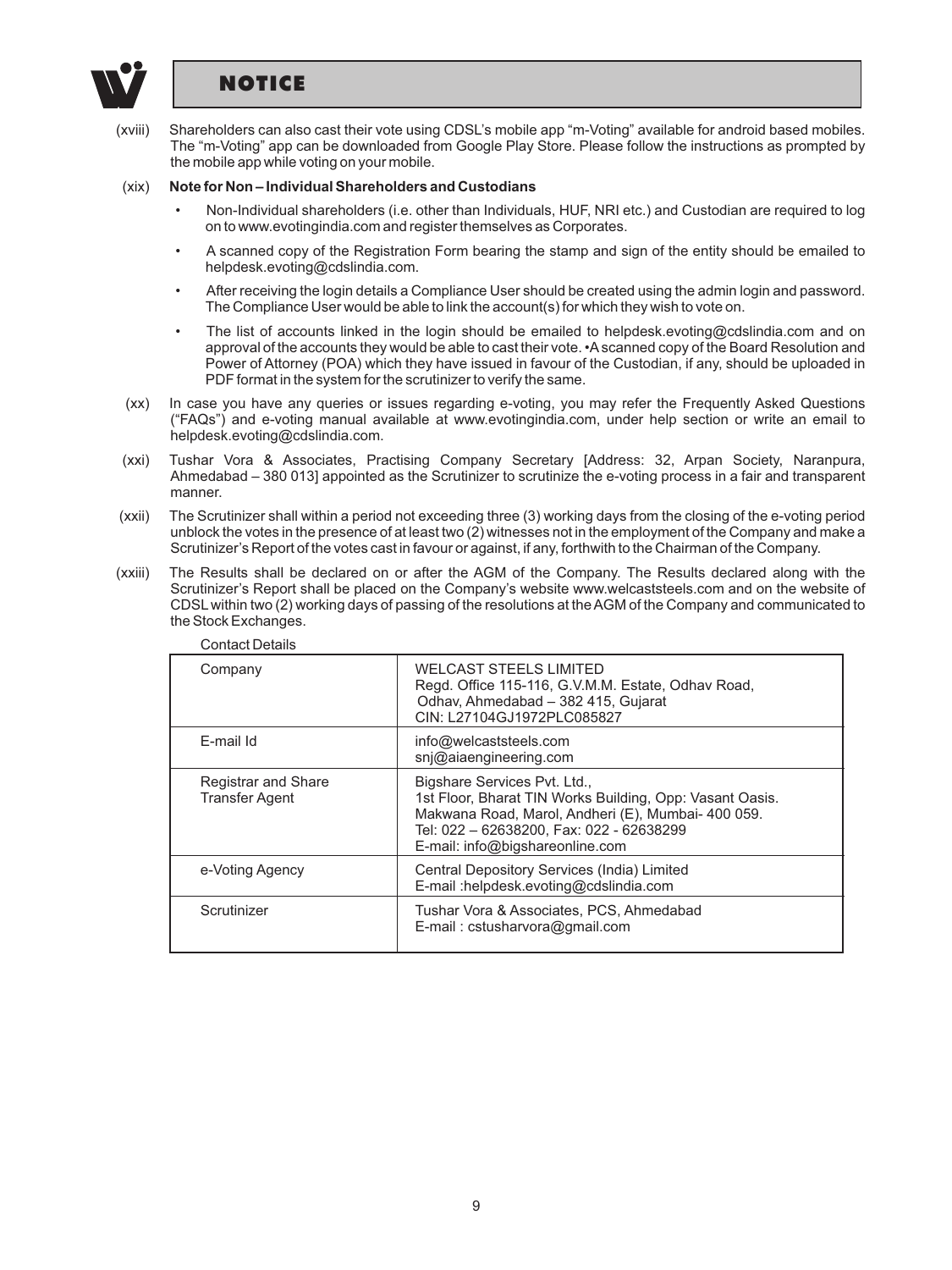

# BOARDS' REPORT

Your Directors have pleasure in presenting the Forty-Sixth Annual Report together with Audited Financial Statements of the Company for the financial year ended 31st March, 2018.

`**. In Lakhs**

#### **FINANCIAL HIGHLIGHT :**

| <b>PARTICULARS</b>                                                           | Year ended<br><b>31st March 2018</b> | Year ended<br>31st March 2017 |
|------------------------------------------------------------------------------|--------------------------------------|-------------------------------|
| Revenue from Operations                                                      | 23,996.95                            | 21,901.20                     |
| Other Income                                                                 | 52.20                                | 60.79                         |
| <b>Total Revenue</b>                                                         | 24,049.15                            | 21,961.99                     |
| Profit before Finance Cost, Depreciation & Amortization<br>and Tax Expenses. | 352.10                               | 325.54                        |
| Less: Finance Cost                                                           | 36.04                                | 2.83                          |
| Less: Depreciation & Amortization                                            | 89.74                                | 82.01                         |
| Profit Before tax                                                            | 226.32                               | 240.70                        |
| Provision for Taxation (Current)<br>(i)                                      | 74.70                                | 62.90                         |
| Taxes for earlier years<br>(ii)                                              | (14.10)                              |                               |
| (iii) Provision for Taxation (Deferred)                                      | 6.36                                 | 1.29                          |
| Total Tax (i+ii+iii)                                                         | 66.96                                | 64.19                         |
| Profit/ (Loss) after Tax                                                     | 159.36                               | 176.51                        |
| Other Comprehensive Income                                                   | (3.54)                               | (8.27)                        |
| Total Comprehensive Income/(Expenses)                                        | 155.82                               | 168.24                        |

#### 1. **PRODUCTION:**

During the year under review the Company produced 37,972 tons of Grinding Media as compared to 36,980 tons in the previous year.

#### 2. **SALES & PROSPECTS:**

The Company sold 37,930 tons of Grinding Media during the year under review as against 36,646 tons in the previous year. The sales prospects for the current year are quite encouraging.

#### 3. **DIVIDEND & RESERVES:**

Your Directors are pleased to recommend a dividend of 20% ( $\bar{\tau}$ . 2.00 per share) for the Financial Year 2017-18.

#### 4. **FINANCE:**

The liquidity position of the Company remained satisfactory. Canara Bank, Citi Bank and State Bank of India , extended their full co-operation to the Company.

#### 5. **EMPLOYEES RELATIONS:**

The relationship with the employees, in general, remained cordial. However, a number of cases related to disciplinary actions taken against some workmen who had indulged in misconduct during and after the illegal labour strike in November/December 2014, are still pending in the Honourable Labour Court, alongwith the issue of Charter of demands put up by one of the two Labour Unions in the Company.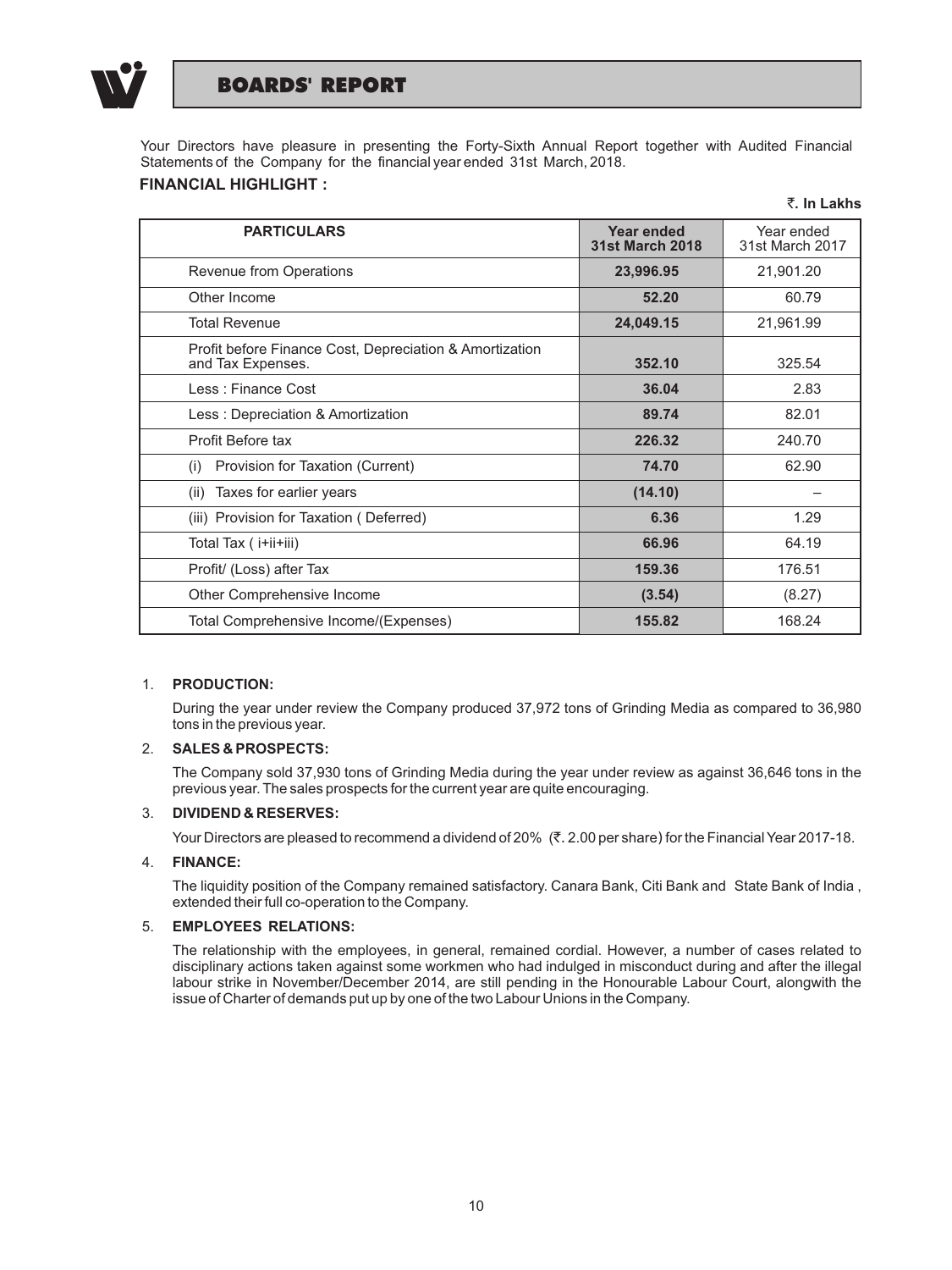

#### 6. **DIRECTORS:**

Mr. Vinod Narain, Director of the Company retiring by rotation at the ensuing Annual General Meeting and being eligible offers himself for re-appointment.Abrief resume of Mr. Vinod Narain is given as annexure to the notice.

#### 7. **NUMBER OF MEETINGS OF THE BOARDANDAUDIT COMMITTEE:**

During the year under review, Four Board Meetings and Audit Committee meetings were convened and held. The detail of composition of Audit Committee is as under:-

Mr. D.P.Dhanuka, Chairman Mr. Bhadresh K.Shah, Member Mr. Pradip R.Shah, Member Mr.AshokA.Nichani, Member Mr. Rajendra S. Shah, Member Mr. Sanjay S.Majmudar, Member

All recommendations made by the Audit Committee during the year were accepted by the Board. The details of Composition of other Committees and dates of the meetings are given in the Corporate Governance Report. The intervening gap between the meetings was within the period prescribed under the CompaniesAct, 2013 and SEBI Listing Regulations.

#### 8. **AUDITORS:**

The Statutory Auditors M/s.Ganapath Raj & Co., Chartered Accountants (FRN:000846S) Statutory Auditors of the Company will hold office till the conclusion of the 50th Annual General Meeting.

In accordance with the Companies Amendment Act, 2017, enforced on 7th May, 2018 by the Ministry of Corporate Affairs, the appointment of Statutory Auditors is not required to be ratified at every Annual General Meeting.

#### 9. **AUDITORS'REPORTAND NOTES ONACCOUNTS:**

The Board has duly reviewed the Statutory Auditors' Report for the Financial Year ended 31st March, 2018. There were no qualifications/observations in the Report.

#### 10. **COSTAUDITORS:**

The Cost Auditors has filed the cost audit report for the financial year ended 31st March, 2017 within stipulated time frame.

The Board of Directors on the recommendation of the Audit Committee has appointed M/s Kiran J. Mehta & Co., Cost Accountants, Ahmedabad as the Cost Auditors of the Company to audit the cost accounting records of the Company for the financial year 2018-19. As required under the Companies Act, 2013, the remuneration payable to the Cost Auditors is required to be placed before the members of the Company for their ratification at the ensuing Annual General Meeting. Accordingly, a resolution seeking member's ratification of the remuneration payable to M/s Kiran J. Mehta & Co., CostAccountants,Ahmedabad is included in the Notice convening the 46th Annual General Meeting.

#### 11. **INTERNAL CONTROLANDAUDIT:**

Company has a proper and adequate system of Internal Control commensurate with its size and the nature of its operations to ensure that all assets are safeguarded and protected against loss from un-authorized use or disposition and all transactions are authorized, recorded and reported correctly. The Board of Directors at the recommendation of the Audit Committee appointed M/s. Talati & Talati, Chartered Accountants, Ahmedabad as InternalAuditors of the Company for financial year 2018- 19.

Internal Auditors monitor and evaluate the efficacy and adequacy of internal Control System in the Company. Significant Audit Observation and corrective actions thereon are presented to the Audit Committee of the Board.

#### 12. **DEPOSITS:**

The Company has not accepted any deposit from the public during the year under review within the meaning of Section 73(a) of the Companies Act, 2013.

#### 13. **INSURANCE:**

The Company has taken adequate insurance coverage of all its Assets and Inventories against various calamities, viz. fire, floods, earthquake, cyclone, accidents etc.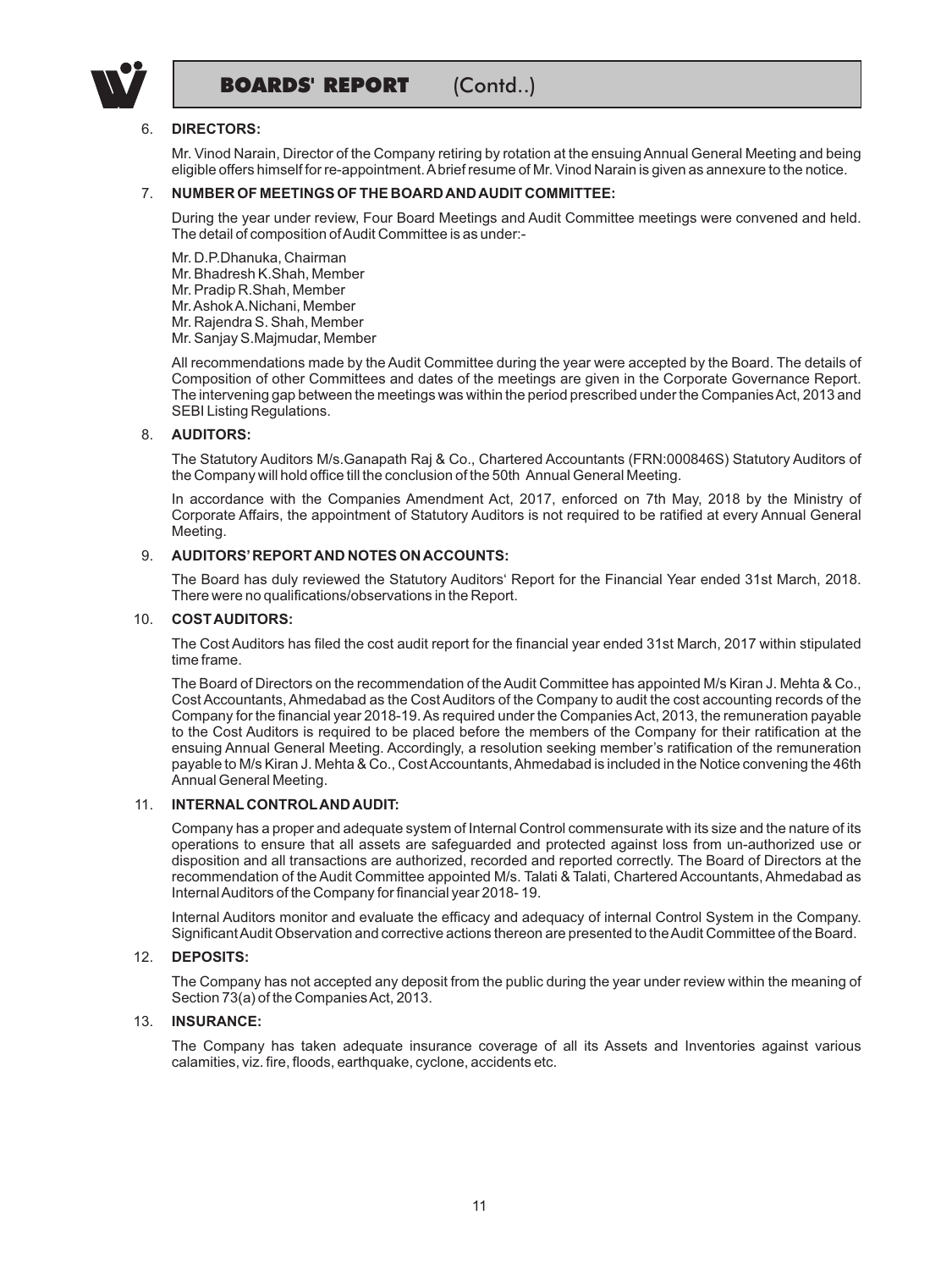

#### 14. **CORPORATE GOVERNANCE:**

In line with the Company's commitment to good Corporate Governance Practices, your Company has complied with all the mandatory provisions of Corporate Governance as prescribed in Regulations 17 to 27 of the SEBI Listing Regulations.

A separate report on Corporate Governance and Practicing Company Secretaries Certificate thereon is included as a part of theAnnual Report.

#### 15. **MANAGEMENT DISCUSSIONANDANALYSIS (MDA):**

MDA covering details of operations, opportunities and threats etc. for the year under review is given in a separate section included in this report and forms a part of thisAnnual Report.

#### 16. **PARTICULARS OF ENERGY CONSERVATION, TECHNOLOGY ABSORPTION AND FOREIGN EXCHANGE EARNINGSAND OUTGO:**

The additional information regarding conservation of energy, technology absorption and foreign exchange earnings and outgo, stipulated under Section 134 (3)(m) of the Companies Act, 2013 read with the rule 8 to the Companies (Accounts) Rules, 2014 are provided as an Annexure - A to this report.

#### 17. **DIRECTORS' RESPONSIBILITY STATEMENT:**

Pursuant to Section 134 (3) (c) of the Companies Act, 2013 your Directors hereby confirm that:

- (i) In the preparation of the Annual Accounts, the applicable accounting standards had been followed along with proper explanation relating to material departures.
- (ii) The Directors have selected such accounting policies and applied them consistently and made judgement and estimates that are reasonable and prudent so as to give a true and fair view of the state of affairs of the Company at the end of the financial year and of the profit of the Company for that year.
- (iii) Proper and sufficient care has been taken for the maintenance of adequate accounting records in accordance with the provisions of the Companies Act, 2013, for safeguarding the assets of the Company and for preventing and detecting fraud and other irregularities;
- (iv) The Directors have prepared theAnnualAccounts on a going concern basis.
- (v) The Directors have laid down Internal Financial controls to be followed by the Company and that such Internal Financial Controls are adequate and were operating effectively and
- (vi) The Directors have devised proper systems to ensure compliance with the provisions of all applicable laws and that such systems were adequate and operating effectively.

#### 18. **PARTICULARS OF LOANS, GUARANTEESAND INVESTMENTS:**

The Company has neither given any loans, guarantees nor made any investments under section 186 of the CompaniesAct, 2013 during the financial year 2017 – 18.

#### 19. **TRANSACTIONS WITH RELATED PARTIES:**

All transactions entered with the related parties for the year under review were on arm's length basis and in the ordinary course of business and that the provisions of Section 188 of the CompaniesAct, 2013 are not attracted. Your directors draw attention of the members to para 6 of note No.27-significant accounting policies and notes to the financial statement which sets out material contracts / arrangements/ transactions with related parties on arms' length basis. There are no materially significant Related Party Transactions made by the Company with the Promoters, Directors and Key Managerial Personnel, which may have a potential conflict with the interest of the Company at large.

The Company has developed a Related Party Transactions framework through Standard Operating Procedures for the purpose of identification and monitoring of such transactions. All related party transactions including those which are repetitive in nature are reviewed by the Audit Committee on quarterly basis. The Board approved all the related party transactions that are recommended by the Audit Committee. The policy on Related Party Transactions as approved by the Board of Directors is available on the web site of the Company i.e. www.welcaststeels.com.

During the financial year 2018-19, the transactions of sale of material with the Holding Company i.e. AIA Engineering Limited may exceed threshold limit of ten percent (10%) of the annual consolidated turnover of the company as per the audited financial statements for the year ended 31st March 2018. Pursuant to Regulation 23 of SEBI Listing Regulations, Company proposes to take the approval of members of the Company by way of an Ordinary Resolution to be passed at the ensuingAnnual General Meeting.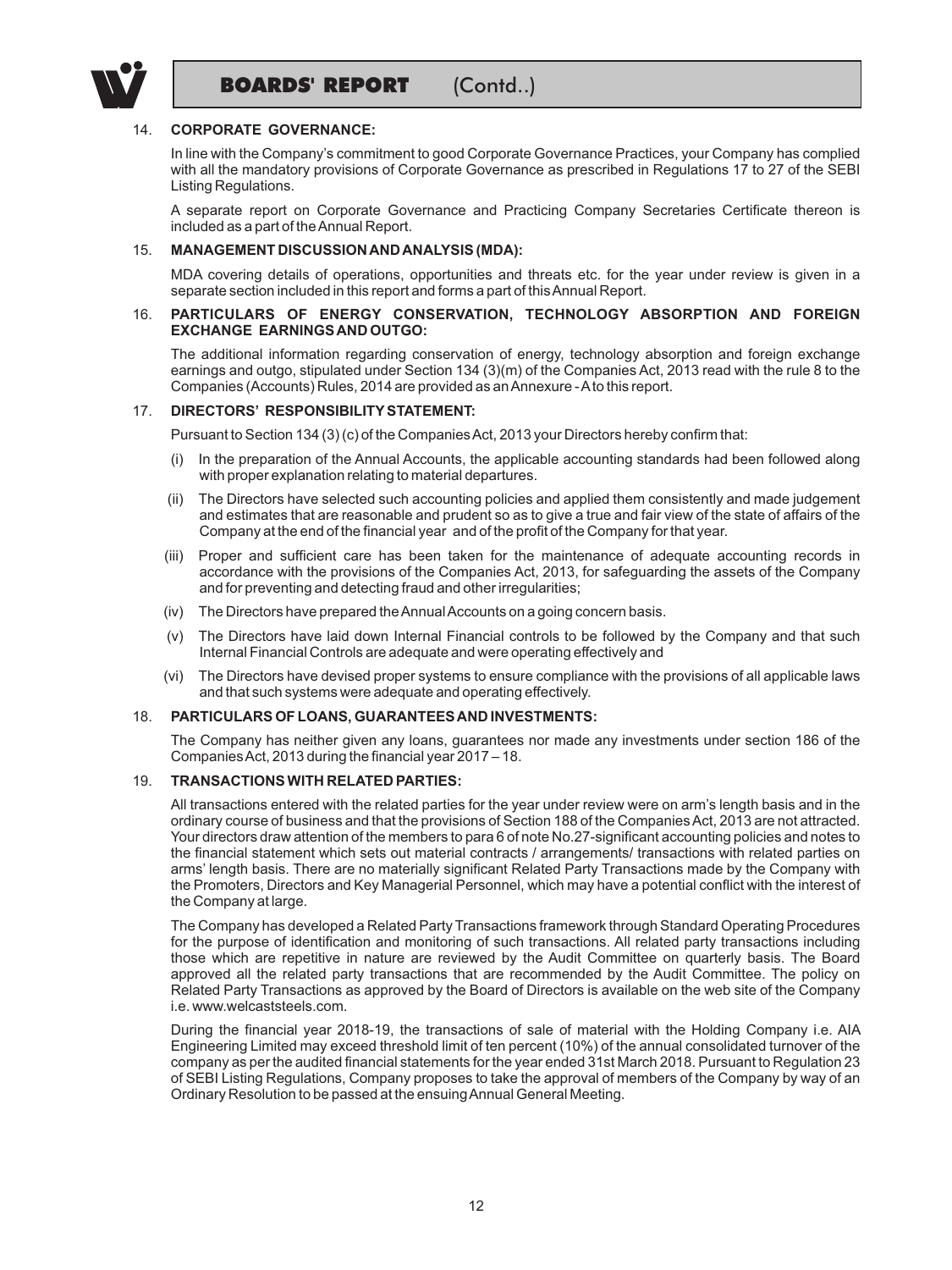

The details of the material Related Party transactions entered by the Company during the year under review are disclosed in FormAOC – 2 asAnnexure – B to this Report.

#### 20. **RISK MANAGEMENT:**

The details of Committee and its terms of reference are set out in the Corporate Governance Report forming part of the Board's Report.

The Company has a robust Risk Management framework to identify, evaluate business risks and opportunities. Corporate Risk Evaluation and Management is an ongoing process within the Organization. The Company has a well-defined Risk Management framework to identify, monitor and minimizing/mitigating risks. The Risk Management framework has been developed and approved by the senior management in accordance with the business strategy. The key elements of the framework include:

- Risk Structure;
- Risk Portfolio;
- Risk Measuring & Monitoring and
- Risk Optimizing.

The implementation of the framework is supported through criteria for Risk assessment, Risk forms & MIS.

The objectives and scope of Risk Management Committee broadly comprises of:

- $\triangleright$  Oversight of risk management performed by the executive management:
- $\triangleright$  Reviewing the Corporate Risk Management Policy and framework within the local legal requirements and Listing Regulations;
- $\triangleright$  Reviewing risks and evaluate treatment including initiating mitigation actions and ownerships as per a predefined cycle;
- $\triangleright$  Defining framework for identification, assessment, monitoring, mitigation and reporting of risks.

#### **21. SECRETARIALAUDIT REPORT**:

Pursuant to the provisions of Section 204 of the Companies Act, 2013 and rules made thereunder the Company has appointed M/s Tushar Vora & Associates, Company Secretaries in Practice (C P No 1745) to conduct the Secretarial Audit of the Company's secretarial and related records for the year ended 31st March 2018. The Secretarial Audit Report of the Company is annexed herewith as Annexure – C and forms an integral part of this report.

#### 22. **VIGIL MECHANISM / WHISTLE BLOWER POLICY:**

The vigil mechanism of the Company which also incorporates a whistle blower policy in terms of the Regulations 22 of SEBI Listing Regulations may be accessed on the Company's website. The company has nominated the Chief Financial Officer as the Chief Vigilance officer. Protected disclosures can be made by a whistle blower through e-mail or by anonymous letter addressed to the Chief Financial Officer.

#### 23. **NOMINATION AND REMUNERATION COMMITTEE:**

The Board has on recommendation of the Nomination & Remuneration Committee framed a policy for selection and appointment of Directors, Senior Management Personnel and their remuneration. The Remuneration Policy is stated in the Corporate Governance Report which is a part of the Board's Report. The detailed policy is placed on the investor section of website of the Company www.welcaststeels.com.

#### 24. **BOARD EVALUATION:**

Pursuant to the provisions of the Companies Act, 2013 and Regulation 17 of SEBI Listing Regulations, a structured questionnaire was prepared after taking into consideration of the various aspects of the Board's functioning, composition of the Board and its Committees, culture, execution and performance of specific duties, obligations and governance.

The performance evaluation of the Independent Directors was carried out by the Board. The performance evaluation of the Chairman and the Non–Independent Directors was carried out by the Independent Directors. The Board of Directors expressed their satisfaction with the evaluation process.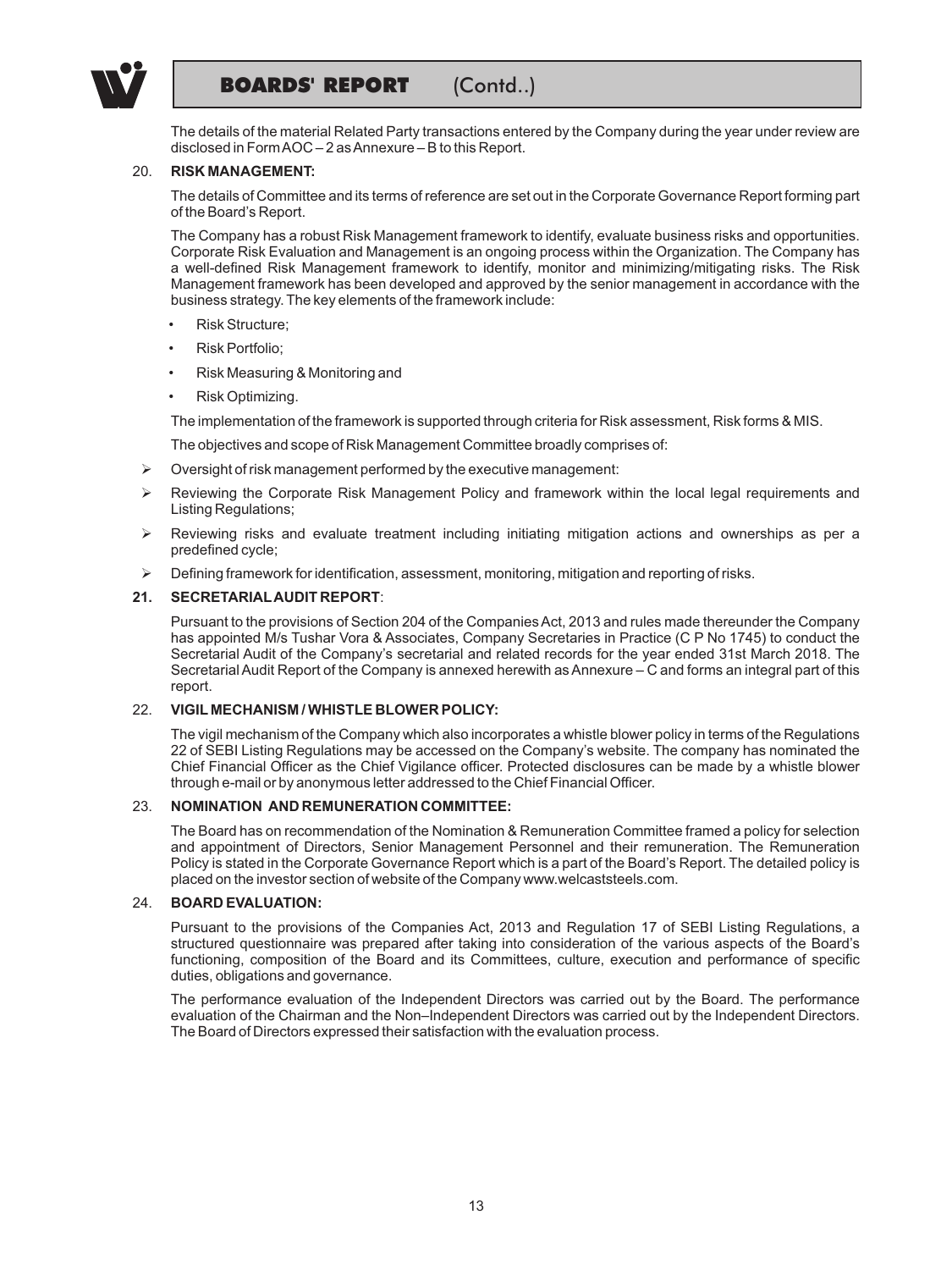

#### 25. **FAMILIARIZATION PROGRAM FOR INDEPENDENT DIRECTORS:**

The Independent Directors have been updated with their roles, rights and responsibilities in the Company by specifying them in their appointment letter alongwith necessary documents, reports and internal policies to enable them to familiarize with the Company's Procedures and practices. The Company has through presentations at regular intervals, familiarized and updated the Independent Directors with the strategy, operations and functions of the Company and Engineering Industry as a Whole. Site visit to plant location is organized for the Directors to enable them to understand the operations of the Company. The details of such familiarization programmes for Independent Directors are posted on the website of the Company and can be accessed at http://www.welcaststeels.com/newsite/CorporateGovernance.html.

#### 26. **DISCLOSURE AS PER SEXUAL HARASSMENT OF WOMEN AT WORKPLACE (PREVENTION, PROHIBITIONAND REDRESSAL) ACT, 2013:**

The Company has zero tolerance for sexual harassment at work place and has adopted a policy on prevention, prohibition and redressal of sexual harassment at work place in line with the provisions of sexual harassment of Women at Work place (Prevention, Prohibition and Redressal) Act, 2013 and the rules framed thereunder. During the year under review, the Company has not received any complaint in this regard.

#### 27. **EXTRACT OFANNUAL RETURN:**

The details forming part of the Annual Return in Form MGT–9 are annexed herewith as Annexure – D to this Report.

#### 28. **PARTICULARS OF EMPLOYEES:**

The information required pursuant to Section 197 of the Companies Act, 2013 read with Rule 5 of the Companies (Appointment of Remuneration of Managerial Personnel) Rules, 2014 in respect of employees of the Company forms part of this report. In terms of Section 136 of the Companies Act, 2013, the Report and Accounts are being sent to the Members and others entitled thereto, excluding the information on employees particulars which is available for inspection by the Members at the Registered Office of the Company during business hours on working days of the Company up to the date of ensuing Annual General Meeting. If any member is interested in obtaining a copy thereof, such Member may write to the Company Secretary in this regard.

Disclosures in respect of the Remuneration of the Managerial Personnel are given inAnnexure "E".

#### 29. **ENVIRONMENT, HEALTHAND SAFETY:**

The Company is committed to health and safety of its employees, contractors and visitors. The Company is compliant with all Environment, Health and Safety (EHS) Regulations stipulated under the Water (Prevention and Control of Pollution), the Air (Prevention and Control of Pollution) Act, the Environment Protection Act and the Factories Act and Rules made thereunder. Our mandate is to go beyond compliance and we have made a considerable improvement.

#### 30**. SECRETARIAL STANDARDS:**

The Company has complied with Secretarial Standards issued by the Institute of Company Secretaries of India on Meetings of the Board of Directors and General Meetings.

#### 31. **ACKNOWLEDGMENTS:**

Your Directors sincerely appreciate the high degree of professionalism, commitment and dedication displayed by employees. The Directors also wish to place on record their gratitude to the members for their continued support and confidence. Your Directors also have pleasure in placing on record their sincere appreciation for the continued co-operation and support extended to the Company by the Bankers, Canara Bank, State Bank of India and Citibank N.A.,Ahmedabad and various other Government authorities.

Date : 07-05-2018

Place : Bengaluru **For and on behalf of the Board of Directors** 

**VINOD NARAIN** Chairman (DIN.00058280)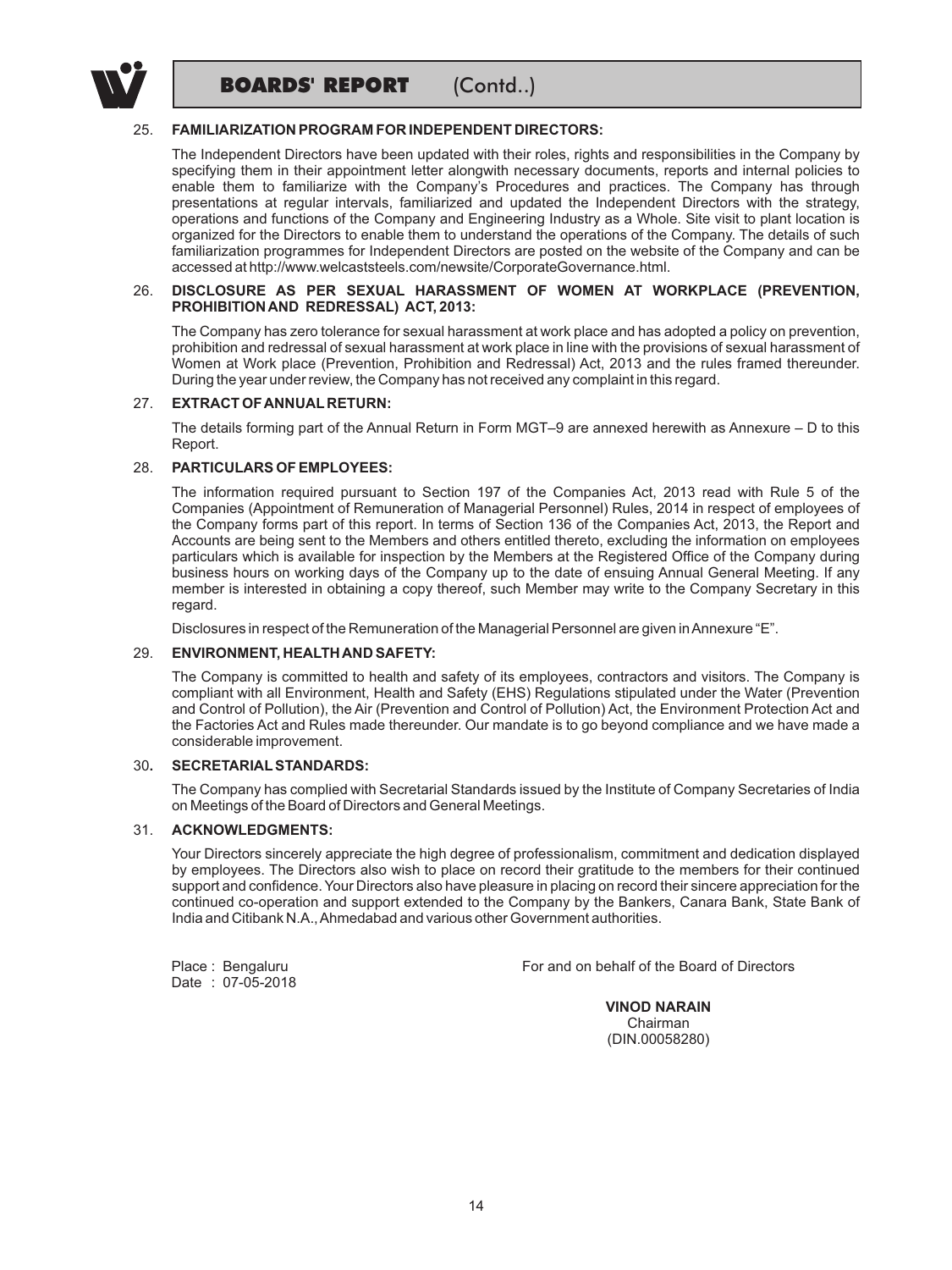

#### **PERFORMANCE HIGHLIGHTS**

The performance highlights for Production, Sales, Profit and Earnings per Share (EPS) as compared to previous years, are given hereunder.



 $(0.39)$   $(4.90)$ 

2013-14 2014-15 2015-16 2016-17 2017-18

**FINANCIAL YEAR**

-10  $\overline{0}$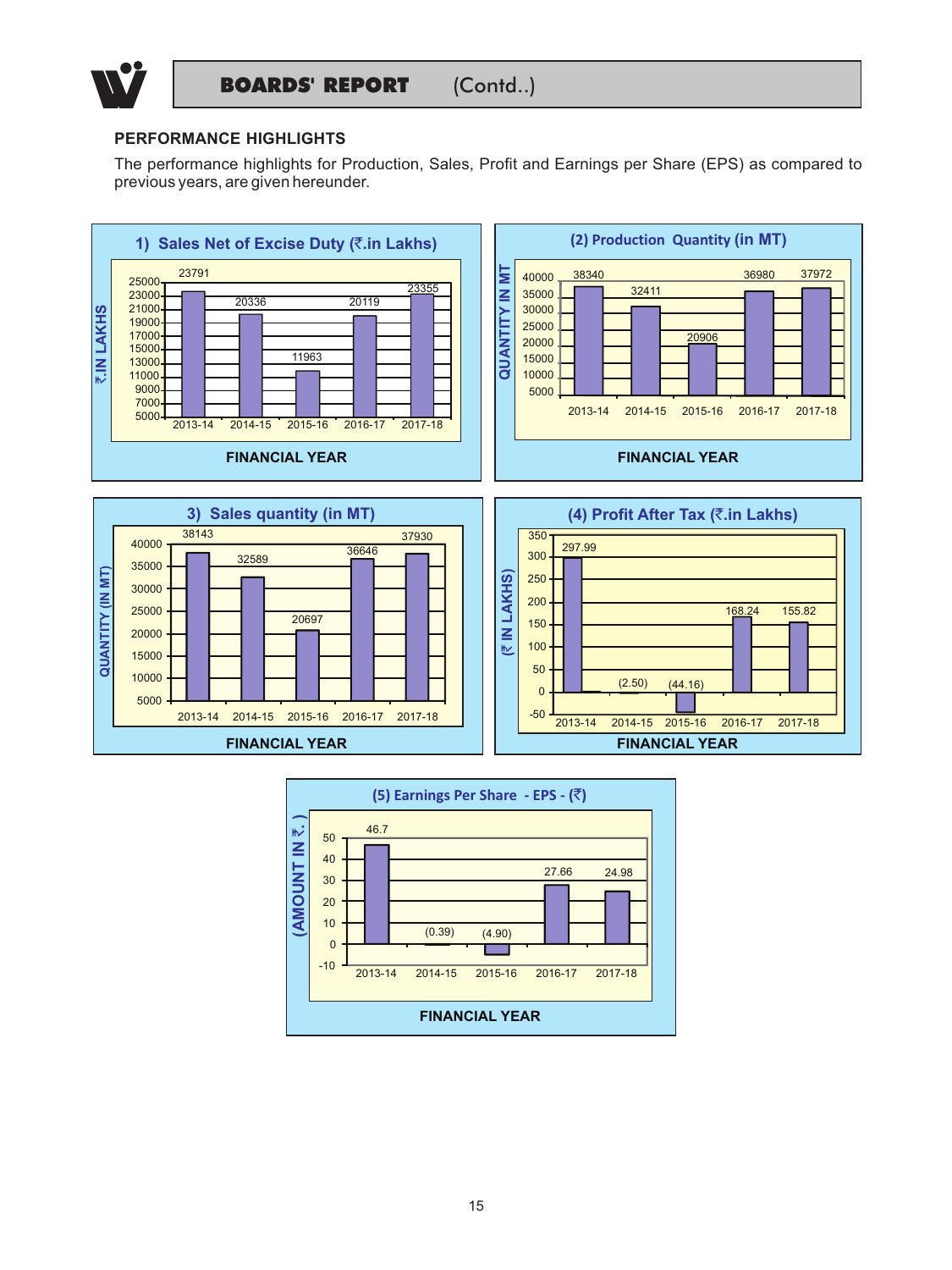

#### **ANNEXURE :-A**

#### **TECHNOLOGYABSORPTIONAND FOREIGN EXCHANGE EARNINGS AND OUTGO:**

Particulars as per the Section 134 (1) (m) of the Companies Act, 2013, and as prescribed under Rule 8(3) of the Companies (Accounts) Rules, 2014 are as follows:

#### **I. CONSERVATION OF ENERGY**

Effective steps were taken to conserve energy.

#### 1. **POWER AND FUEL CONSUMPTION**

**Electricity**

|      | <b>Particulars</b>                      | 2017-18      | 2016-17      |
|------|-----------------------------------------|--------------|--------------|
|      | Units purchased                         | 4,73,29,000  | 4,59,41,501  |
|      | Total amount in ₹.                      | 32,60,01,607 | 27,55,12,932 |
|      | Rate / Unit $(\overline{\mathfrak{r}})$ | 6.89         | 6.00         |
| -ii) | Units generated                         | 19,168       | 7,588        |
|      | Unit generated /Liter of Diesel/HFO     | 2.55         | 1.64         |

#### 2. **CONSUMPTION PER UNIT (Metric ton) OF PRODUCTION**

**(PRODUCT: GRINDING MEDIA)**

**Electricity Units** 

#### **II. RESEARCH AND DEVELOPMENT**

#### **1. SPECIFIC AREAS IN WHICH R & D CARRIED OUT BY THE COMPANY**

- a) Tempering Operation heat cycle modification.
- b) Introduction of special Fume Extraction System at Furnaces for Pollution Control
- c) Improvement of quenching cycle at Heat Treatment furnaces.

#### **2. BENEFITS DERIVED :**

- a) Increase in productivity
- b) Improvement in working environment
- c) Higher Production and Cost Reduction

#### **3. FUTURE PLAN OF ACTION:**

- a) Use of CNG in place of LDO/C-9 Oil in Heat Treatment furnaces
- b) Mechanisation of marking system on export packages

#### **III. TECHNOLOGY ABSORPTION AND INNOVATION:**

#### **1. EFFORTS MADE:**

- a) Design of new patterns for higher yield
- b) Development of Grinding Media for new application
- **2. BENEFITS:**
	- a) Improvement in productivity and cost reduction.
	- b) New areas of business development.

#### **3. PARTICULARS OF TECHNOLOGY IMPORTED DURING THE LAST:**

5 YEARS - NIL -

#### **4 EXPENDITURE ON R & D :**

During the year under review, the Company has not incurred any capital expenditure on Research and Development.

The Company has no specific Cost Centre for Research and Development expenses. All the expenses incurred are of revenue nature and accounted and grouped under the various respective revenue expenditure heads.

| <u>IV FUREIUN EAUNANUE EARNINUS AND UUTUU.</u> | <b>SULLANIS</b>         |
|------------------------------------------------|-------------------------|
|                                                |                         |
| Foreign exchange earned                        |                         |
| CIF Value of Imports                           | 1089.23                 |
|                                                | 1. EARNINGS<br>2. OUTGO |

**IV FOREIGN EXCHANGE EARNINGS AND OUTGO:**  $\frac{1}{2}$  is lattle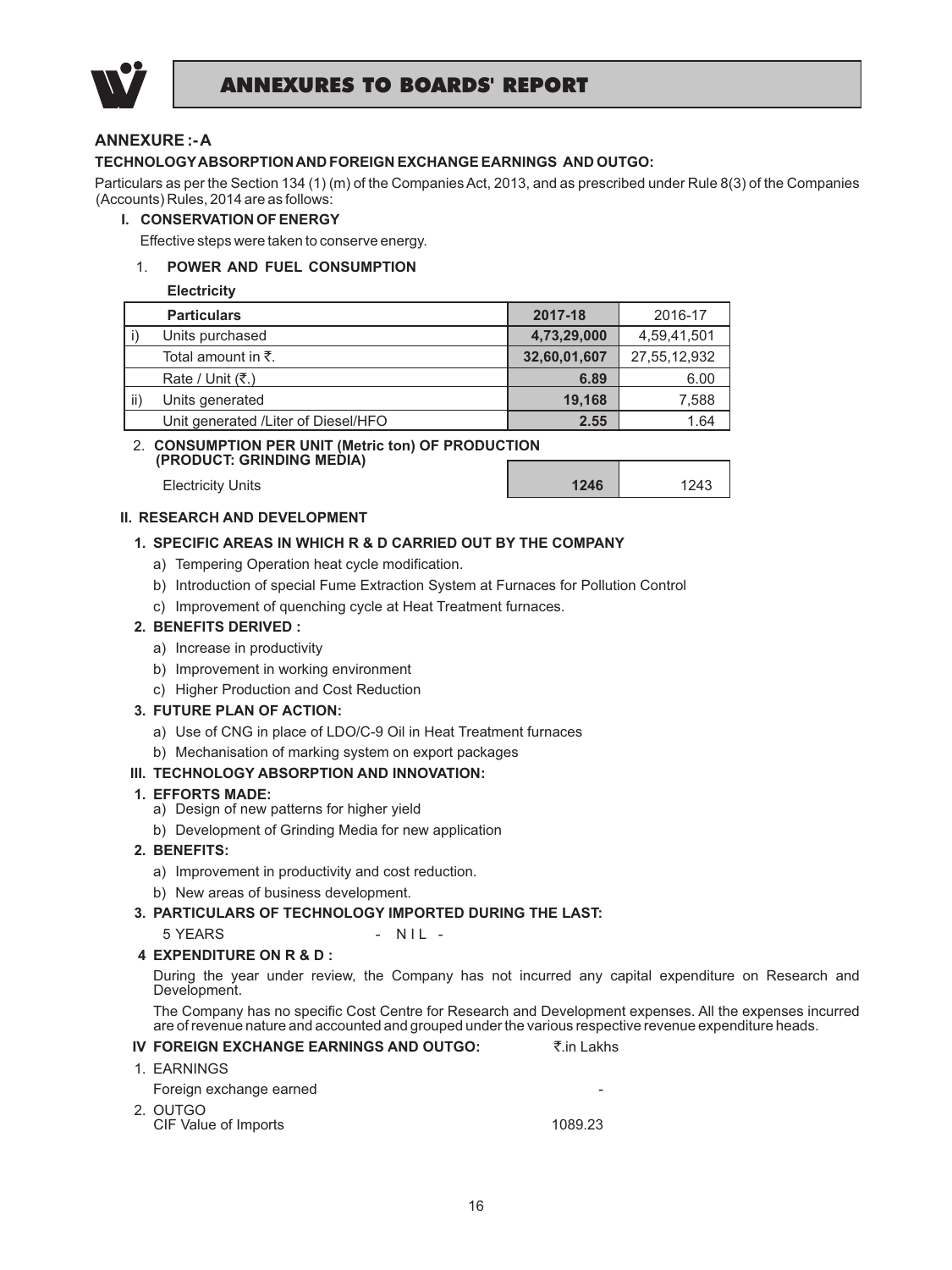

#### **ANNEXURE:- B**

#### **Form No. AOC-2**

[Pursuant to Clause (h) of Sub-section (3) of Section 134 of the Companies Act, 2013 and Rules 8 (2) of the Companies (Management andAdministration) Rules, 2014]

Form for disclosure of particulars of Contracts /Arrangements entered into by the Company with the Related Parties referred to in Sub-section (1) of Section 188 of the Companies Act, 2013 including certain Arm's Length transactions under third proviso thereto:

1. Details of Contracts orArrangements or transactions not atArm's Length basis:

vii) Amount paid as Advances, if any NIL

|                                                                                                                             | i) Name (s) of the Related Party and nature of Relationship                                                                                               |                                                                                                                                                                                                                                                                                          |                                          |
|-----------------------------------------------------------------------------------------------------------------------------|-----------------------------------------------------------------------------------------------------------------------------------------------------------|------------------------------------------------------------------------------------------------------------------------------------------------------------------------------------------------------------------------------------------------------------------------------------------|------------------------------------------|
|                                                                                                                             | Nature of Contract / arrangements / transactions<br>ii)                                                                                                   |                                                                                                                                                                                                                                                                                          |                                          |
|                                                                                                                             | Duration of Contract / arrangements / transactions<br>iii)                                                                                                |                                                                                                                                                                                                                                                                                          |                                          |
|                                                                                                                             | Salient Terms of Contract / arrangements / transactions including the value, if any<br>iv)                                                                |                                                                                                                                                                                                                                                                                          | None                                     |
|                                                                                                                             | Justification for entering into such contracts or arrangements or transactions<br>v)                                                                      |                                                                                                                                                                                                                                                                                          |                                          |
|                                                                                                                             | Date (s) of approval by the Board<br>vi)                                                                                                                  |                                                                                                                                                                                                                                                                                          |                                          |
|                                                                                                                             | Amount paid as Advances, if any<br>vii)                                                                                                                   |                                                                                                                                                                                                                                                                                          |                                          |
|                                                                                                                             | Date on which the special resolution was passed in general meeting as required<br>viii)<br>under first proviso to Section 188 of the Companies Act, 2013. |                                                                                                                                                                                                                                                                                          |                                          |
| 2.                                                                                                                          | Details of Material Contracts or Arrangements or transactions at Arm's Length basis:                                                                      |                                                                                                                                                                                                                                                                                          |                                          |
| Name(s) of the Related Party and nature of Relationship<br>AIA Engineering Ltd., a Holding Company<br>i)<br>of the Company. |                                                                                                                                                           |                                                                                                                                                                                                                                                                                          |                                          |
| Sale and Purchase of Goods.<br>Nature of Contract / arrangements / transactions<br>ii)                                      |                                                                                                                                                           |                                                                                                                                                                                                                                                                                          |                                          |
|                                                                                                                             | Duration of Contract / arrangements / transactions<br>iii)                                                                                                | 5 Years from 01.01.2014                                                                                                                                                                                                                                                                  |                                          |
| iv)                                                                                                                         | Salient Terms of Contract / arrangements / transactions<br>including the value, if any                                                                    | Welcast Steels shall manufacture Grinding<br>Media of different grades for AIA Engineering<br>Ltd., according to their Purchase Orders<br>received from time to time as per there<br>technical specifications and using the<br>technical knowhow provided by the<br>AIA Engineering Ltd. |                                          |
|                                                                                                                             |                                                                                                                                                           | (Thirty Five) days.                                                                                                                                                                                                                                                                      | Payment terms against invoice within 35  |
|                                                                                                                             |                                                                                                                                                           | The Company shall also manufacture<br>Grinding Media of different grades for<br>other parties.                                                                                                                                                                                           |                                          |
| V)                                                                                                                          | Justification for entering into such contracts or<br>arrangements or transactions                                                                         | fully utilize the installed capacity.                                                                                                                                                                                                                                                    | This Contract Arrangement was entered to |
| vi)                                                                                                                         | Date (s) of approval by the Board                                                                                                                         | 25th January 2014                                                                                                                                                                                                                                                                        |                                          |

For and on behalf of the Board,

Place: Bengaluru **(Vinod Narain)** Date:  $07 - 05 - 2018$ 

(DIN.00058280)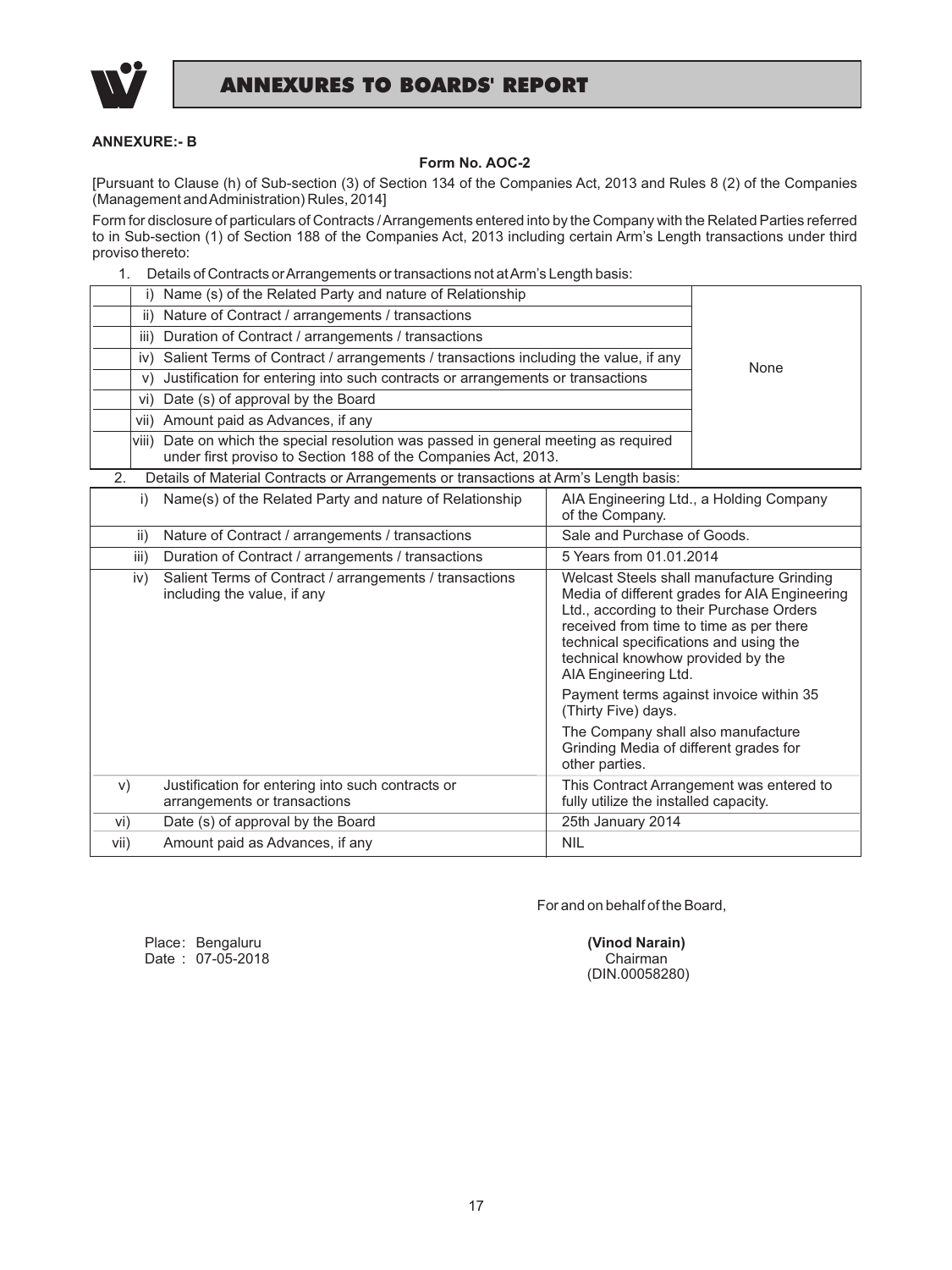

**ANNEXURE- C**

#### **FORM NO. MR-3 SECRETARIAL AUDIT REPORT FOR THE FINANCIAL YEAR ENDED 31ST MARCH, 2018 [Pursuant to section 204(1) of the Companies Act, 2013 and Rule No.9 of the Companies (Appointment and Remuneration of Personnel) Rules, 2014]** To,

The Members, Welcast Steels Limited

We have conducted the Secretarial Audit of the compliance of applicable statutory provisions and the adherence to good corporate practices by WELCAST STEEL LIMITED (hereinafter called the "Company"). SecretarialAudit was conducted in a manner that provided us a reasonable basis for evaluating the corporate conducts/statutory compliances and expressing our opinion thereon.

Based on our verification of the Company's books, papers, minute books, forms and returns filed and other records maintained by the Company and also the information provided by the Company, its officers, agents and authorized representatives during the conduct of Secretarial Audit, we hereby report that in our opinion read with Annexure A forming part of this report, the Company has, during the audit period covering the financial year ended on 31st March, 2018, at large complied with the statutory provisions listed hereunder and also that the Company has proper Board-processes and compliance-mechanism in place to the extent, in the manner and subject to the reporting made hereinafter:

We have examined the books, papers, minute books, forms and returns filed and other records maintained by the Company for the financial year ended on 31st March, 2018 according to the provisions of:

- (i) The Companies Act, 2013 (the Act) and the rules made there under;
- (ii) The Securities Contracts (Regulation) Act, 1956 ('SCRA') and the rules made there under;
- (iii) The Depositories Act, 1996 and the Regulations and Bye-laws framed there under:
- (iv) Foreign Exchange Management Act, 1999 and the rules and regulations made there under to the extent of Foreign Direct Investment, Overseas Direct Investment and External Commercial Borrowings;
- (v) The following Regulations and Guidelines prescribed under the Securities and Exchange Board of India Act, 1992 ('SEBIAct') to the extent applicable to the Company:-
	- (a) The Securities and Exchange Board of India (Substantial Acquisition of Shares and Takeovers) Regulations, 2011;
	- (b) The Securities and Exchange Board of India (Prohibition of Insider Trading) Regulations, 2015;
	- (c) The Securities and Exchange Board of India (Issue of Capital and Disclosure Requirements) Regulations, 2009;
	- (d) The Securities and Exchange Board of India (Employee Stock Option Scheme and Employee Stock Purchase Scheme) Guidelines, 1999;
	- (e) The Securities and Exchange Board of India (Issue and Listing of Debt Securities) Regulations, 2008;
	- (f) The Securities and Exchange Board of India (Registrars to an Issue and Share Transfer Agents) Regulations, 1993 regarding the CompaniesAct and dealing with client;
	- (g) The Securities and Exchange Board of India (Delisting of Equity Shares) Regulations, 2009; and
	- (h) The Securities and Exchange Board of India (Buyback of Securities) Regulations, 1998; We have also examined compliance with the applicable clauses of
		- 1. Secretarial Standards issued by the Institute of Company Secretaries of India.
		- 2. The Listing Agreement entered into by the Company with BSE Limited and The Securities and Exchange Board of India (Listing Obligations and Disclosure Requirements) Regulations, 2015 ("SEBI Listing Regulations").

We hereby report that during the period under review, the Company has complied with the applicable provisions of the Act, Rules, Regulations, Guidelines, Standards etc. mentioned above except there were three late instances of intimations to Stock exchange under regulation 30 of SEBI (Listing Obligations and Disclosure Requirements) Regulations, 2015.

(vi) We further report that having regard to the compliance system and process prevailing in the Company and on examination of the relevant documents and records thereof on test-check basis, the Company has complied with the provision of (1) Water ( Prevention & Control of Pollution ) Act 1974, (2) The Air ( Prevention & Control of Pollution ) Act 1981, (3) The Hazardous Wastes (Management & Handling) Rules 1989, as amended up to 2008, (4) Noise Pollution (regulation & control) Rules 2000 as are specifically applicable to the Company.

#### **We further report that**

- a) The Board of Directors of the Company is duly constituted with proper balance of Executive Directors, Non-Executive Directors and Independent Directors.
- b) Adequate notice is given at least seven days in advance to all directors to schedule the Board Meetings.As informed to us, the Company has also provided agenda and detailed notes on agenda to the directors, and a system exists for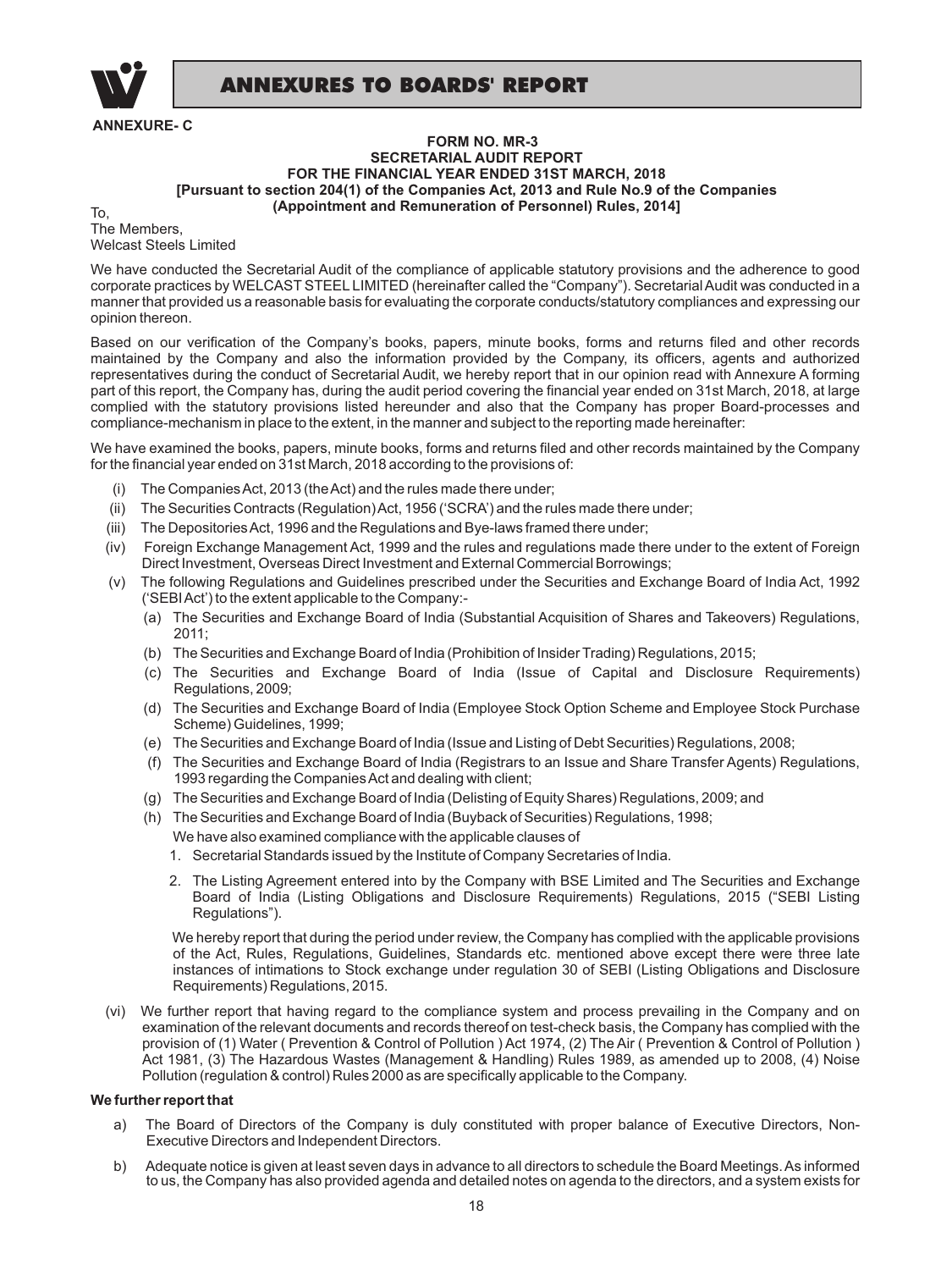

seeking and obtaining further information and clarifications on the agenda items before the meeting and for meaningful participation at the meeting.

c) Majority decision is carried through while the dissenting members' views are captured and recorded, wherever applicable, as part of the minutes.

We further report that there are adequate systems and processes in the Company commensurate with the size and operations of the Company to monitor and ensure compliance with applicable laws, rules, regulations and guidelines.

We further report that during the audit period, the following major events took place under the Companies Act, 2013 having bearing on the Company's affairs.

- 1. Shareholders' approval by way of an Ordinary Resolution has been obtained for related party transactions with holding Company pursuant to Section 188 of the Companies Act, 2013 and Regulation 23 of SEBI Listing Regulations.
- 2. Shareholders' approval by way of a Special Resolution has been obtained for adoption of new Articles of Association of the Company pursuant to Section 14 of the CompaniesAct, 2013.

Date : 07-05-2018 FOR TUSHAR VORA & ASSOCIATES Company Secretaries

> **TUSHAR M VORA** Proprietor FCS No. 3459 C P No.: 1745

#### **ANNEXURE TO SECRETARIAL AUDIT REPORT**

To The Members

Welcast Steels Limited

Our report of even date is to be read along with this letter.

- 1. Maintenance of Secretarial record is the responsibility of the management of the Company. Our responsibility is to express an opinion on these secretarial records based on our audit.
- 2. We have followed the audit practices and process as considered appropriate to obtain reasonable assurance about the correctness of the contents of the Secretarial records. The verification as done on test basis is to reasonably ensure that correct facts are reflected in secretarial records. We believe that the processes and practices, we followed provide a reasonable basis for our opinion.
- 3. In respect of laws, rules and regulations other than those specifically mentioned in our report above, we have limited our review, analysis and reporting up to process and system adopted by the Company for compliance with the same and have not verified detailed compliance, submissions, reporting under such laws etc. nor verified correctness and appropriateness thereof including financial records and books of accounts of the Company.
- 4. Wherever required, we have obtained the Management representation about the compliance of laws, rules and regulations and happening of events etc.
- 5. The compliance of the provisions of Corporate and other applicable laws, Rules, Regulations, standards is the responsibility of management. Our examination was limited to the verification of procedures on test basis.
- 6. The Secretarial Audit report is neither an assurance as to compliance in totality or the future viability of the Company nor of the efficacy or effectiveness with which the management has conducted the affairs of the Company.

Date : 07-05-2018 **Date : 07-05-2018** FOR TUSHAR VORA & ASSOCIATES<br>Place : Ahmedabad **For the Company Secretaries Company Secretaries** 

> **TUSHAR M VORA** Proprietor

FCS No. 3459 C P No.: 1745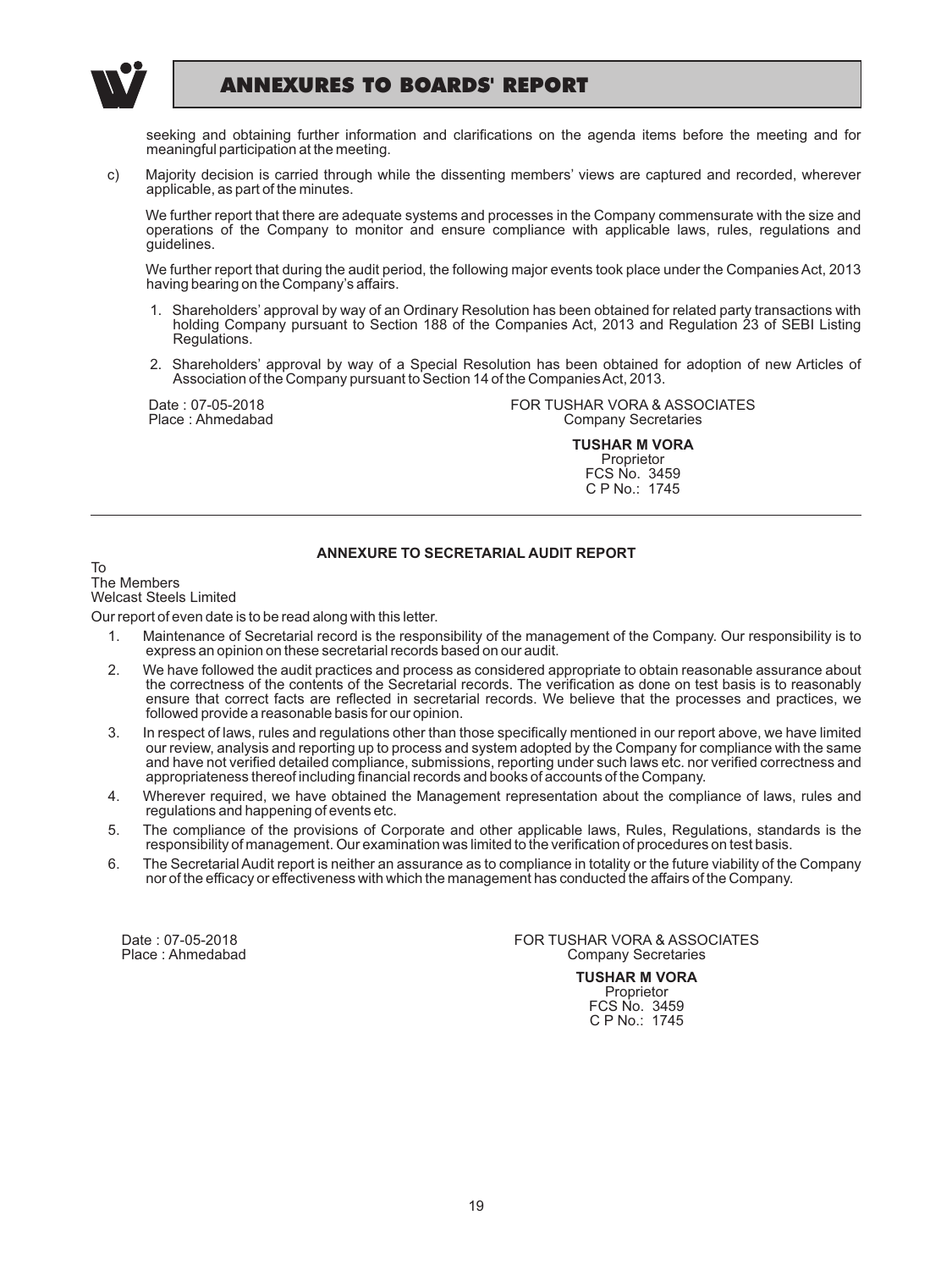

**ANNEXURE - D**

#### **FORM NO. MGT 9 EXTRACT OF ANNUAL RETURN As on financial year ended on 31.03.2018**

#### **Pursuant to Section 92 (3) of the Companies Act, 2013 and Rule 12(1) of the Company (Management & Administration) Rules, 2014.**

#### **I. REGISTRATION & OTHER DETAILS:**

| 1.             | <b>CIN</b>                                                                    | L27104GJ1972PLC085827                                                                                                                                                                                                                              |
|----------------|-------------------------------------------------------------------------------|----------------------------------------------------------------------------------------------------------------------------------------------------------------------------------------------------------------------------------------------------|
| 2.             | <b>Registration Date</b>                                                      | 28-02-1972                                                                                                                                                                                                                                         |
| 3.             | Name of the Company                                                           | WELCAST STEELS LIMITED                                                                                                                                                                                                                             |
| 4.             | Category/Sub-category of the Company                                          | Public Limited, Co.                                                                                                                                                                                                                                |
| 5.             | Address of the Registered office &<br>contact details                         | 115-116, G.V.M.M Estate, Odhav road, Odhav,<br>Ahmedabad- 382415. Phone No. 079-22901078,<br>Email: invest_grievance@welcaststeels.com                                                                                                             |
| 6.             | Whether listed company                                                        | YES                                                                                                                                                                                                                                                |
| 7 <sub>1</sub> | Name, Address & contact details of the<br>Registrar & Transfer Agent, if any. | Bigshare Services Pvt. Ltd.,<br>1st Floor, Bharat Tin Works Building, Opp. Vasant Oasis,<br>Makwana Road, Marol, Andheri - East,<br>Mumbai - 400059, Maharashtra, India<br>P: 022 62638205   M: +91 07045454396<br>E-mail: info@bigshareonline.com |

#### **II. PRINCIPAL BUSINESS ACTIVITIES OF THE COMPANY (All the business activities contributing 10 % or more of the total turnover of the company shall be stated)**

| SI.No | Name and Description<br>of main products /<br>services | NIC Code of the<br>Product/service | % to total turnover of the<br>company |
|-------|--------------------------------------------------------|------------------------------------|---------------------------------------|
|       | HIGH CHROME GRINDING MEDIA                             | 24319                              | 100%                                  |

#### **III. PARTICULARS OF HOLDING, SUBSIDIARY AND ASSOCIATE COMPANIES -**

| SI.No. | Name and Address<br>Of The Company | CIN/GLN No                                | Holding/<br>Subsidary/<br>Associate | $%$ Of<br><b>Shares</b><br>Held | Applicable<br>Section |
|--------|------------------------------------|-------------------------------------------|-------------------------------------|---------------------------------|-----------------------|
|        | AIA ENGINEERING<br>LIMITED –       | (HOLDING COMPANY)   L29259GJ1991PLC015182 | <b>HOLDING</b>                      | 74.85 %                         | 2(46)                 |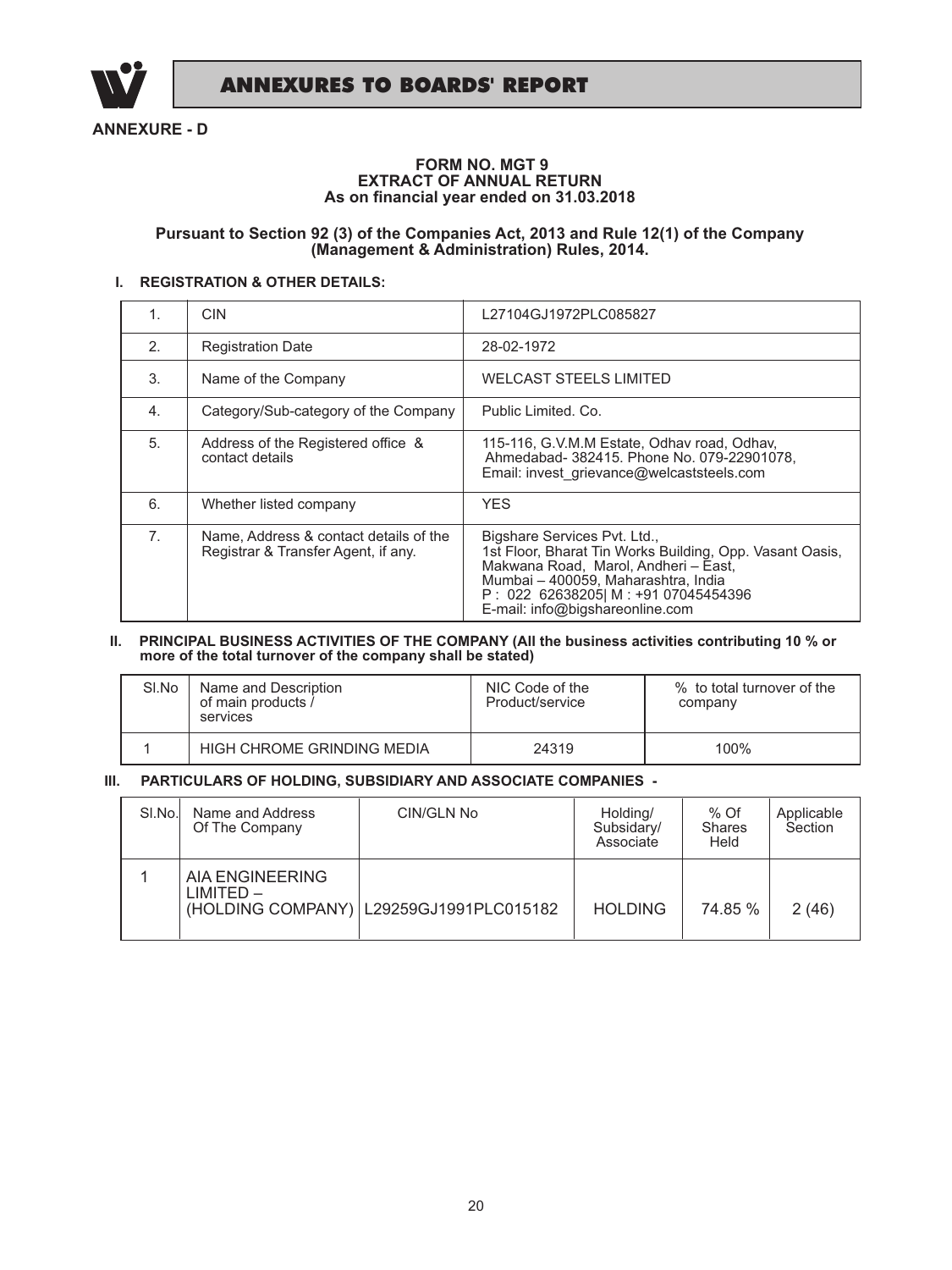

#### **IV. SHARE HOLDING PATTERN (Equity Share Capital Breakup as percentage of Total Equity) Category-wise**

| Category of<br>Shareholders                                                               |                        | No. of Shares held at the<br>beginning of the year<br>[As on 31-March-2017] |                          |                          |                          | No. of Shares held at the<br>end of the year<br>[As on 31-March-2018] |        |                                    | % Change<br>during<br>the year |
|-------------------------------------------------------------------------------------------|------------------------|-----------------------------------------------------------------------------|--------------------------|--------------------------|--------------------------|-----------------------------------------------------------------------|--------|------------------------------------|--------------------------------|
|                                                                                           | Demat                  | Physical                                                                    | Total                    | % of Total<br>Shares     | Demat                    | Physical                                                              | Total  | % of Total<br>Shares               |                                |
| A. Promoters                                                                              |                        |                                                                             |                          |                          |                          |                                                                       |        |                                    |                                |
| $(1)$ Indian                                                                              |                        |                                                                             |                          |                          |                          |                                                                       |        |                                    |                                |
| a) Individual/HUF                                                                         | $-$                    | --                                                                          | $-$                      | $\overline{\phantom{a}}$ | $-$                      | $\overline{a}$                                                        | --     | $\overline{\phantom{a}}$           | —                              |
| <b>Central Govt</b><br>b)                                                                 | $-$                    | --                                                                          | $-$                      | --                       | --                       | $\overline{a}$                                                        | --     | $\overline{a}$                     | $\overline{\phantom{0}}$       |
| State Govt(s)<br>C)                                                                       | --                     | --                                                                          | $\overline{\phantom{m}}$ | $\overline{\phantom{a}}$ | $\overline{\phantom{a}}$ | --                                                                    | --     | --                                 | —                              |
| Bodies Corp.<br>d)                                                                        | 477661                 | $\bar{ }$                                                                   | 477661                   | 74.85                    | 477661                   | $\overline{\phantom{a}}$                                              | 477661 | 74.85                              | $\overline{\phantom{0}}$       |
| Banks / Fl<br>e)                                                                          | $-$                    | --                                                                          | $\overline{\phantom{a}}$ | $\overline{\phantom{a}}$ | $-$                      | $\overline{\phantom{a}}$                                              | --     | $\overline{\phantom{0}}$           | —                              |
| f) Any other                                                                              | $-$                    | --                                                                          | $\overline{\phantom{a}}$ | $\overline{\phantom{a}}$ | $-$                      | --                                                                    | --     | $\overline{\phantom{a}}$           |                                |
| <b>Total shareholding</b><br>of Promoter (A)                                              | 477661                 | $\overline{\phantom{a}}$                                                    | 477661                   | 74.85                    | 477661                   | $\overline{\phantom{a}}$                                              | 477661 | 74.85                              |                                |
| <b>B.</b> Public Shareholding                                                             |                        |                                                                             |                          |                          |                          |                                                                       |        |                                    |                                |
| Institutions<br>1.                                                                        | $-$                    | --                                                                          | $- -$                    | $\overline{\phantom{a}}$ | $-$                      | $\overline{\phantom{a}}$                                              | --     | --                                 |                                |
| <b>Mutual Funds</b><br>a)                                                                 | $-$                    | --                                                                          | --                       | $\overline{\phantom{a}}$ | --                       | --                                                                    | --     | --                                 |                                |
| Banks / Fl<br>b)                                                                          |                        | 75                                                                          | 75                       | 0.01                     |                          | 50                                                                    | 50     | 0.01                               |                                |
| <b>Central Govt</b><br>C)                                                                 | --                     | --                                                                          | $-$                      | --                       | --                       | --                                                                    | --     | --                                 |                                |
| State Govt(s)<br>d)                                                                       | $-$                    | --                                                                          | --                       | --                       | --                       | --                                                                    | --     | --                                 |                                |
| Venture Capital Funds<br>e)                                                               | --                     | --                                                                          | $- -$                    | $-$                      | --                       | --                                                                    | --     | $\overline{\phantom{a}}$           |                                |
| Insurance Companies<br>f)                                                                 | --                     | --                                                                          | $-$                      | --                       | --                       | --                                                                    | --     | --                                 |                                |
| Flls<br>g)                                                                                | $-$                    | --                                                                          | $\overline{\phantom{a}}$ | $\overline{\phantom{0}}$ | $-$                      | $\overline{\phantom{a}}$                                              | --     | $\overline{\phantom{a}}$           |                                |
| h) Foreign Venture<br><b>Capital Funds</b>                                                | $-$                    | --                                                                          | $-$                      | --                       | $-$                      | --                                                                    | -−     | --                                 |                                |
| i) Others (specify)                                                                       | --                     | --                                                                          | $- -$                    | $-$                      | --                       | --                                                                    | --     | --                                 |                                |
| Sub-total (B)(1):-                                                                        | ÷                      | 75                                                                          | 75                       | 0.01                     |                          | 50                                                                    | 50     | 0.01                               |                                |
| Non-Institutions<br>2.                                                                    |                        |                                                                             |                          |                          |                          |                                                                       |        |                                    |                                |
| Bodies Corp.<br>a)                                                                        | 4033                   | 50                                                                          | 4083                     | 0.64                     | 5232                     | 25                                                                    | 5257   | 0.82                               | 0.18                           |
| Indian<br>i)                                                                              | --                     | --                                                                          | $\overline{\phantom{a}}$ | --                       | --                       | --                                                                    | --     | --                                 |                                |
| Overseas<br>ii)                                                                           | $-$                    | --                                                                          | $- -$                    | --                       | --                       | $\overline{a}$                                                        | --     | $\overline{a}$                     |                                |
| Individuals<br>b)                                                                         | $\overline{a}$         | $\overline{a}$                                                              | $\overline{\phantom{m}}$ | $\overline{\phantom{0}}$ | $\overline{\phantom{a}}$ | $\overline{a}$                                                        | $-$    | $\overline{a}$                     |                                |
| Individual<br>shareholders holding<br>nominal share capital<br>upto Rs. 1 lakh            | 97448                  | 42549                                                                       | 139997                   | 21.94                    | 90177                    | 29224                                                                 | 119401 | 18.71                              | (3.23)                         |
| ii) Individual<br>shareholders holding<br>nominal share capital<br>in excess of Rs 1 lakh | 15942                  |                                                                             | 15942                    | 2.50                     | 15942                    |                                                                       | 15942  | 2.50                               |                                |
| c) Others (specify)<br>Non Resident Indians                                               | 282                    | 50                                                                          | 332                      | 0.05                     | 1509                     | 50                                                                    | 1559   | 0.24                               | 0.19                           |
| Overseas Corporate<br><b>Bodies</b>                                                       | --                     | --                                                                          |                          | $-$                      | --                       | --                                                                    |        | $\hspace{0.05cm} -\hspace{0.05cm}$ |                                |
| <b>Foreign Nationals</b>                                                                  | --                     | --                                                                          | --                       | --                       | --                       | --                                                                    | --     | --                                 |                                |
| <b>Clearing Members</b>                                                                   | 46                     | $\overline{\phantom{a}}$                                                    | 46                       | 0.01                     | 5566                     | $\overline{\phantom{a}}$                                              | 5566   | 0.87                               | 0.86                           |
| <b>Trusts</b>                                                                             | $\overline{25}$        | $\overline{\phantom{a}}$                                                    | $\overline{25}$          | 0.00                     | 25                       | $\overline{\phantom{a}}$                                              | 25     | 0.00                               |                                |
| <b>IEPF</b>                                                                               | $\qquad \qquad \cdots$ | --                                                                          | --                       | --                       | 12700                    | --                                                                    | 12700  | 1.99                               | 1.99                           |
| Foreign Bodies - D R                                                                      | --                     | -−                                                                          | $-\!$                    | --                       |                          | --                                                                    |        | $\overline{\phantom{a}}$           | --                             |
| Sub-total $(B)(2)$ :-                                                                     | 117776                 | 42649                                                                       | 160425                   | 25.14                    | 131151                   | 29299                                                                 | 160450 | 25.14                              | $\overline{\phantom{0}}$       |
| <b>Total Public</b><br>Shareholding<br>$(B)=(B)(1)+(B)(2)$                                | 595437                 | 42724                                                                       | 638161                   | 100                      | 608812                   | 29349                                                                 | 638161 | 100                                | -                              |
| C. Shares held by<br>Custodian for GDRs<br>& ADRs                                         |                        |                                                                             |                          |                          |                          |                                                                       |        |                                    | ۰                              |
| Grand Total (A+B+C)                                                                       | 595437                 | 42724                                                                       | 638161                   | 100                      | 608812                   | 29349                                                                 | 638161 | 100                                | $\blacksquare$                 |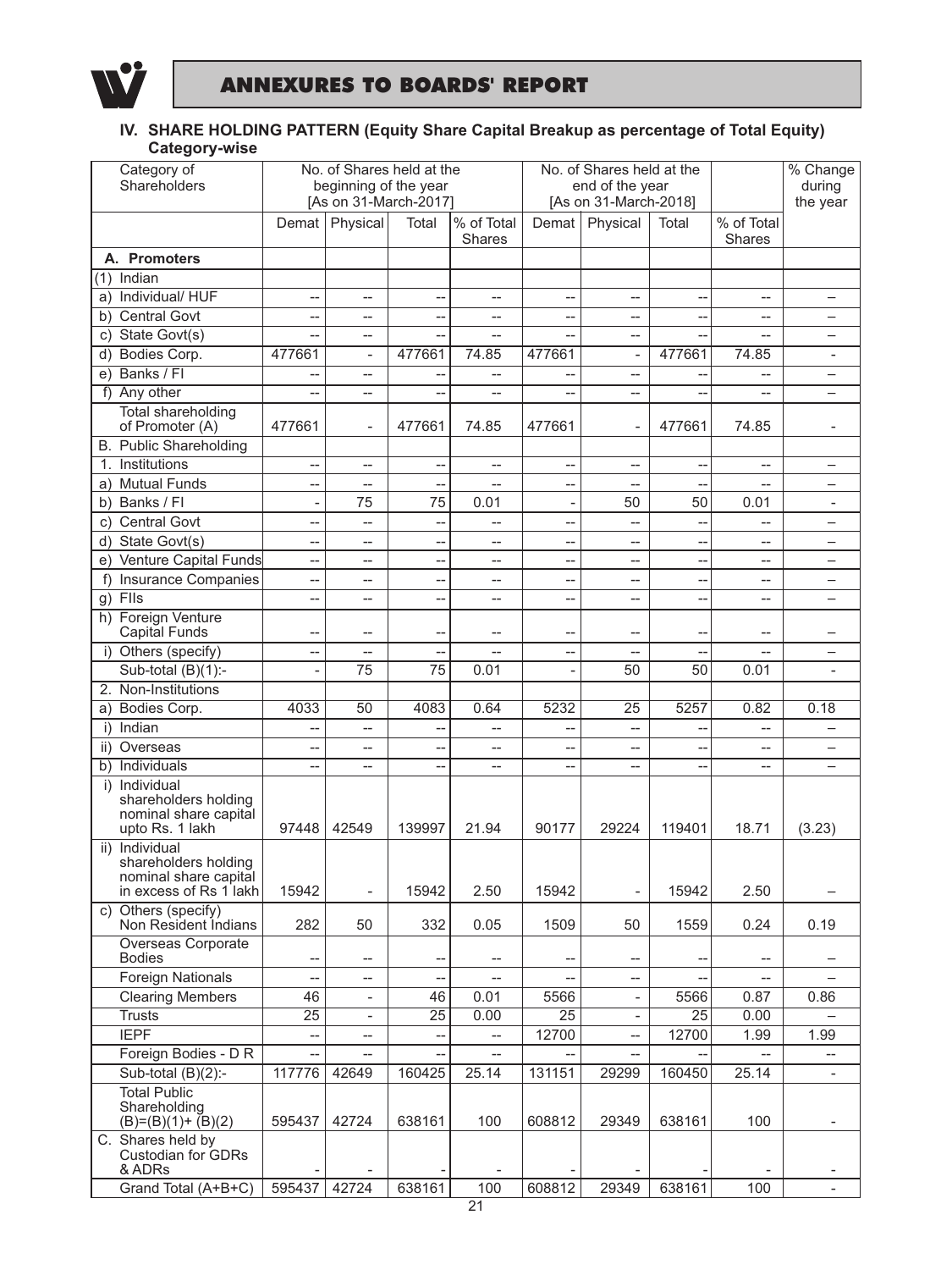

#### **B) Shareholding of Promoter**

| SI.<br>No | Shareholder's<br>Name  |                         | Shareholding at the beginning<br>of the year |                                                            |                         | Shareholding at the end<br>of the year |                                                                                | % change in<br>shareholding<br>during the year |
|-----------|------------------------|-------------------------|----------------------------------------------|------------------------------------------------------------|-------------------------|----------------------------------------|--------------------------------------------------------------------------------|------------------------------------------------|
|           |                        | No. of<br><b>Shares</b> | % of total<br>Shares of the<br>company       | %of Shares<br>Pledged /<br>encumbered<br>lto total sharesl | No. of<br><b>Shares</b> | <b>Shares</b><br>of the                | % of total   % of Shares<br>Pledged /<br>encumbered<br>company to total shares |                                                |
|           | AIA Engineering<br>Ltd | 4.77.661                | 74.85                                        | --                                                         | 4,77,661                | 74.85                                  |                                                                                |                                                |

#### **C) Change in Promoters' Shareholding (please specify, if there is no change)**

| SI.<br>No | <b>Particulars</b>                                                                                                                                                                        |                  | Shareholding at the beginning<br>of the year | Cumulative Shareholding<br>during the year |                                        |
|-----------|-------------------------------------------------------------------------------------------------------------------------------------------------------------------------------------------|------------------|----------------------------------------------|--------------------------------------------|----------------------------------------|
|           |                                                                                                                                                                                           | No. of<br>shares | % of total<br>shares of the<br>company       | No. of<br>shares                           | % of total<br>shares of the<br>company |
|           | At the beginning of the year                                                                                                                                                              | 4,77,661         | 74.85                                        | 4,77,661                                   | 74.85                                  |
|           | Date wise Increase / Decrease in<br>Promoters Shareholding during the year<br>specifying the reasons for increase /<br>decrease (e.g. allotment /transfer /<br>bonus/ sweat equity etc.): | <b>NIL</b>       | <b>NIL</b>                                   | <b>NIL</b>                                 | <b>NIL</b>                             |
|           | At the end of the year                                                                                                                                                                    | 4,77,661         | 74.85                                        | 4,77,661                                   | 74.85                                  |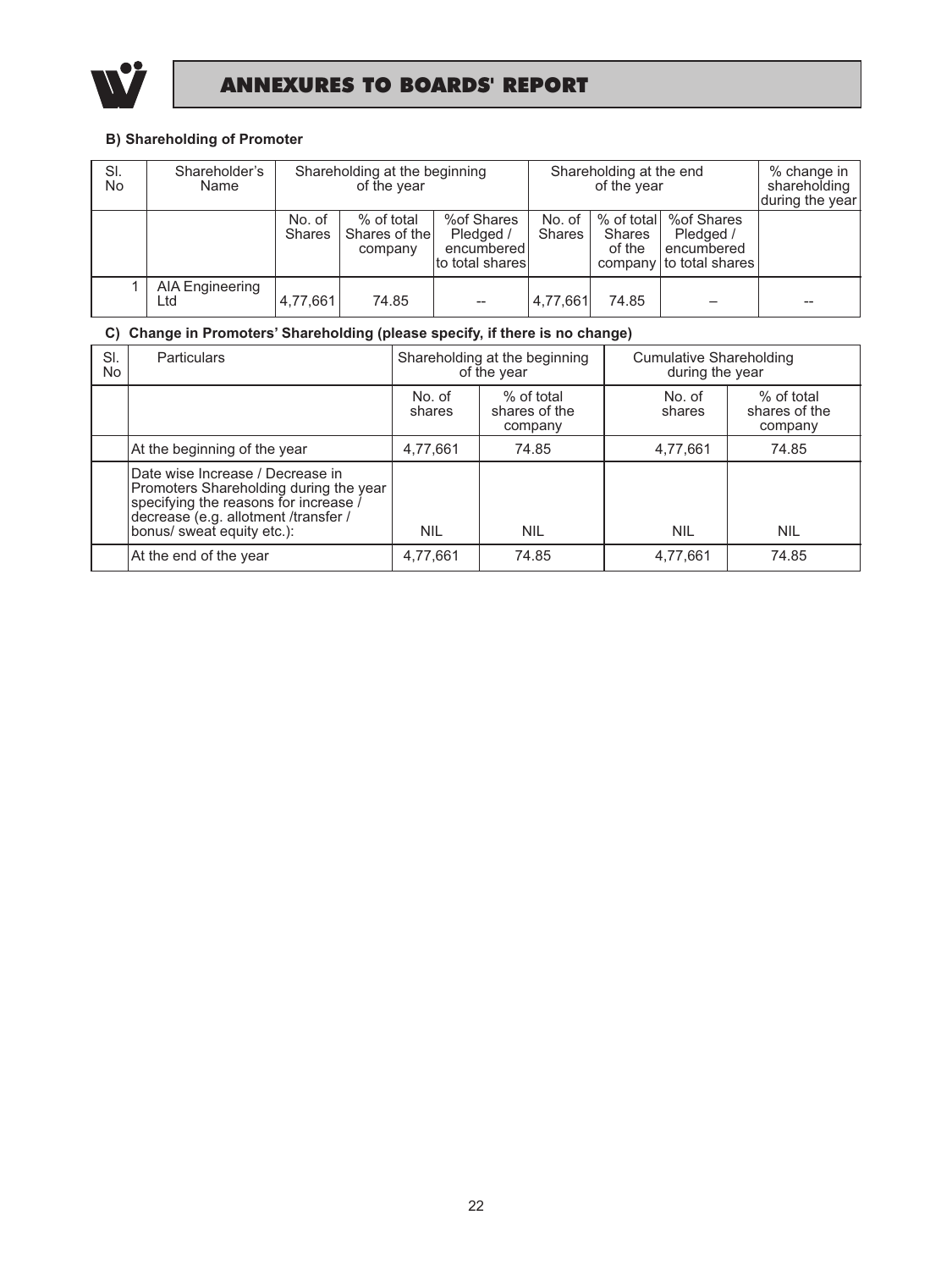| $\overline{\omega}$ $\frac{1}{2}$ | $\frac{2}{2}$<br>5<br> <br> <br> <br> <br><br> <br>Particular<br> <br> <br> <br>5 | m<br>Dunion<br>Dunion |                                                                 |                       |                        |          |                  | Cumulative                                   |                  | Shareholding                                  |
|-----------------------------------|-----------------------------------------------------------------------------------|-----------------------|-----------------------------------------------------------------|-----------------------|------------------------|----------|------------------|----------------------------------------------|------------------|-----------------------------------------------|
|                                   |                                                                                   |                       | Shareholding at the<br>beginning of the year<br>1st April, 2017 | Date                  | Increase /<br>Decrease | Reason   |                  | during the year<br>2017-2018<br>Shareholding |                  | of the year 31st<br>March, 2018<br>at the end |
|                                   |                                                                                   |                       |                                                                 |                       |                        |          |                  |                                              |                  |                                               |
|                                   |                                                                                   | No. of<br>Shares      | shares of the<br>% of total                                     |                       |                        |          | No. of<br>Shares | shares of the<br>% of total                  | No. of<br>Shares | shares of the<br>% of total                   |
| ᡪ                                 | Ashish Navnitlal Shah                                                             | 15942                 | Company                                                         |                       |                        |          | 15942            | Company                                      | 15942            | Company<br>2.50                               |
|                                   |                                                                                   |                       | 2.50                                                            |                       |                        |          |                  | 2.5                                          |                  |                                               |
| $\mathbf{\Omega}$                 | Dipak Kanayalal Shah                                                              | 8000                  | 1.25                                                            | $2 - Feb - 18$        | (614)                  | Transfer | 7386             | 1.16                                         |                  |                                               |
|                                   |                                                                                   |                       |                                                                 | $9-Feb-18$            | (7386)                 | Transfer |                  |                                              | $\blacksquare$   | $\blacksquare$                                |
| ω                                 | Rameshchandra Shah<br>Vikramkumar                                                 | 7000                  | 1.10                                                            | ÷                     |                        | ł.       | 7000             | 1.10                                         | 7000             | 1.10                                          |
| 4                                 | Amit Bhutra                                                                       | 6539                  | 1.02                                                            | $16 - Feb - 18$       | (837)                  | Transfer | 5702             | 0.89                                         | 5702             | 0.89                                          |
| 5                                 | BP EQUITIEA PVT.LTD                                                               |                       |                                                                 | 29-Dec-17             | 50                     | Transfer | 50               | 0.01                                         |                  |                                               |
|                                   |                                                                                   |                       |                                                                 | $9-Feb-18$            | $\sqrt{(50)}$          | Transfer |                  |                                              |                  |                                               |
|                                   |                                                                                   |                       |                                                                 | $16 - Feb - 18$       | 2247                   | Transfer | 2247             | 0.35                                         |                  |                                               |
|                                   |                                                                                   |                       |                                                                 | $23 - Feb - 18$       | 2253                   | Transfer | 4500             | 0.71                                         |                  |                                               |
|                                   |                                                                                   |                       |                                                                 | $2 - Mar - 18$        | 100                    | Transfer | 4600             | 0.72                                         |                  |                                               |
|                                   |                                                                                   |                       |                                                                 | $9-Mar-18$            | $\overline{20}$        | Transfer | 4620             | 0.72                                         |                  |                                               |
|                                   |                                                                                   |                       |                                                                 | 23-Mar-18             | (120)                  | Transfer | 4500             | 0.71                                         |                  |                                               |
|                                   |                                                                                   |                       |                                                                 | 30-Mar-18             | 247                    | Transfer | 4747             | 0.74                                         | 4747             | 0.74                                          |
| ပြ                                | Shah Yogesh Indravadan                                                            | 4190                  | $\frac{66}{6}$                                                  | $27 - Oct-17$         | င္တ                    | Transfer | 4240             | $\frac{66}{6}$                               |                  |                                               |
|                                   |                                                                                   |                       |                                                                 | $9 - \text{Mar} - 18$ | $\sqrt{42}$            | Transfer | 4198             | $\frac{66}{10}$                              |                  |                                               |
|                                   |                                                                                   |                       |                                                                 | 23-Mar-18             | 65                     | Transfer | 4263             | 0.67                                         | 4263             | 0.67                                          |
| ∼                                 | Nandita Rajendra Mehta                                                            | 1638                  | 0.26                                                            | 14 Apr-17             | 56                     | Transfer | 1694             | 0.27                                         |                  |                                               |
|                                   |                                                                                   |                       |                                                                 | 21-Apr-17             | $\overline{5}$         | Transfer | 1770             | 0.28                                         |                  |                                               |
|                                   |                                                                                   |                       |                                                                 | 28-Apr-17             | 300                    | Transfer | 2070             | 0.32                                         |                  |                                               |
|                                   |                                                                                   |                       |                                                                 | 07-Jul-17             | $\sqrt{103}$           | Transfer | 2173             | $\sqrt{0.34}$                                |                  |                                               |
|                                   |                                                                                   |                       |                                                                 | $14 -$ Jul-17         | (30)                   | Transfer | 2143             | $\sqrt{0.34}$                                |                  |                                               |
|                                   |                                                                                   |                       |                                                                 | $21 - Jul - 17$       | ↽                      | Transfer | 2144             | 0.34                                         |                  |                                               |
|                                   |                                                                                   |                       |                                                                 | $28 - Jul - 17$       | $\overline{ }$         | Transfer | 2145             | 0.34                                         |                  |                                               |
|                                   |                                                                                   |                       |                                                                 | $11 - Aug - 17$       | $\mathbf{\Omega}$      | Transfer | 2147             | 0.34                                         |                  |                                               |
|                                   |                                                                                   |                       |                                                                 | 25-Aug-17             | 58                     | Transfer | 2205             | 0.35                                         |                  |                                               |
|                                   |                                                                                   |                       |                                                                 | $1 - \text{Sep-17}$   | 51                     | Transfer | 2256             | 0.35                                         |                  |                                               |
|                                   |                                                                                   |                       |                                                                 | $8-5ep-17$            | 76                     | Transfer | 2332             | 0.37                                         |                  |                                               |
|                                   |                                                                                   |                       |                                                                 | $15-5ep-17$           | 93                     | Transfer | 2425             | 0.38                                         |                  |                                               |
|                                   |                                                                                   |                       |                                                                 | $22 -$ Sep-17         | 138                    | Transfer | 2563             | 0.40                                         |                  |                                               |
|                                   |                                                                                   |                       |                                                                 | 29-Sep-17             | (98)                   | Transfer | 2465             | 0.39                                         |                  |                                               |
|                                   |                                                                                   |                       |                                                                 | $6-0$ ct-17           |                        | Transfer | 2466             | 0.39                                         |                  |                                               |
|                                   |                                                                                   |                       |                                                                 | 13-Oct-17             | (56)                   | Transfer | 2410             | 0.38                                         |                  |                                               |
|                                   |                                                                                   |                       |                                                                 | 20-Oct-17             | (144)                  | Transfer | 2266             | 0.36                                         |                  |                                               |
|                                   |                                                                                   |                       |                                                                 | 27-Oct-17             | 20                     | Transfer | 2286             | 0.36                                         |                  |                                               |

D) Shareholding Pattern of Top Ten Shareholders (other than Directors, Promoters and Holders of GDRs and ADRs): **D ) Shareholding Pattern of Top Ten Shareholders (other than Directors, Promoters and Holders of GDRs and ADRs):**

# W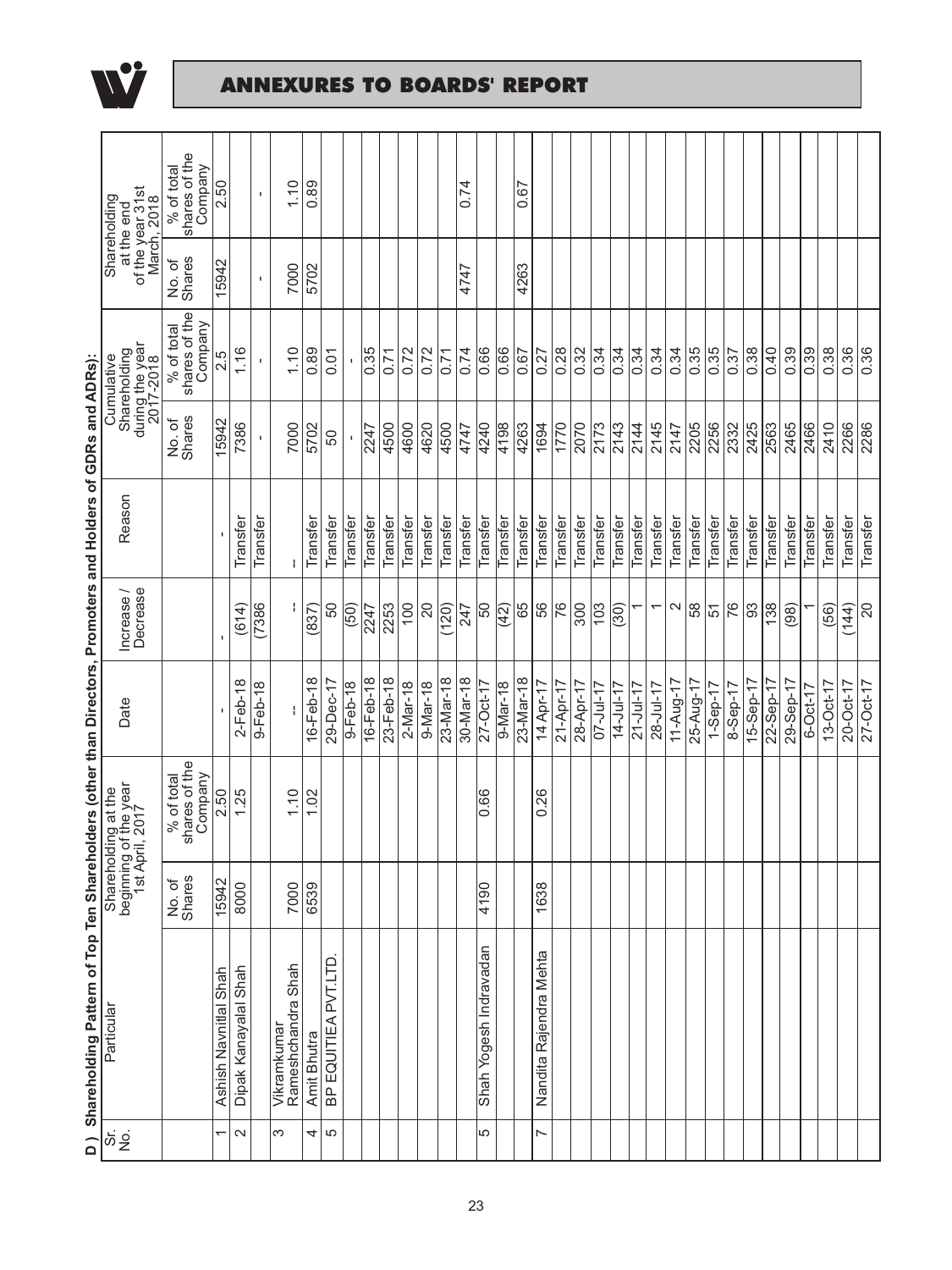|                           | D) Shareholding Pattern of Top Ten Shareholders (other than Directors, Promoters and Holders of GDRs and ADRs): |                  |                                                                 |                       |                          |                 |                  |                                              |                  |                                               |
|---------------------------|-----------------------------------------------------------------------------------------------------------------|------------------|-----------------------------------------------------------------|-----------------------|--------------------------|-----------------|------------------|----------------------------------------------|------------------|-----------------------------------------------|
| စ်ခွဲ                     | Particular                                                                                                      |                  |                                                                 |                       |                          |                 |                  | Cumulative                                   |                  | Shareholding                                  |
|                           |                                                                                                                 | beginning        | Shareholding at the<br>beginning of the year<br>1st April, 2017 | Date                  | Increase /<br>Decrease   | Reason          |                  | Shareholding<br>during the year<br>2017-2018 |                  | of the year 31st<br>March, 2018<br>at the end |
|                           |                                                                                                                 | No. of<br>Shares | % of total<br>shares of the<br>Company                          |                       |                          |                 | No. of<br>Shares | shares of the<br>Company<br>% of total       | No. of<br>Shares | │ % of total<br> shares of the<br>  Company   |
|                           |                                                                                                                 |                  |                                                                 | $31 - Oct-17$         | ↽                        | Transfer        | 2287             | 0.36                                         |                  |                                               |
|                           |                                                                                                                 |                  |                                                                 | $3-Nov-17$            | $\frac{1}{2}$            | Transfer        | 2289             | 0.36                                         |                  |                                               |
|                           |                                                                                                                 |                  |                                                                 | 10-Nov-17             |                          | Transfer        | 2296             | 0.36                                         |                  |                                               |
|                           |                                                                                                                 |                  |                                                                 | $15 - Dec-17$         | ᡪ                        | Transfer        | 2297             | 0.33                                         |                  |                                               |
|                           |                                                                                                                 |                  |                                                                 | 22-Dec-17             | (193)                    | Transfer        | 2104             | 0.31                                         |                  |                                               |
|                           |                                                                                                                 |                  |                                                                 | 29-Dec-17             | (95)                     | Transfer        | 2009             | 0.32                                         |                  |                                               |
|                           |                                                                                                                 |                  |                                                                 | $5 - Jan - 18$        | 4                        | Transfer        | 2013             | 0.32                                         |                  |                                               |
|                           |                                                                                                                 |                  |                                                                 | $12 - Jan-18$         | 4                        | Transfer        | 2017             | 0.32                                         |                  |                                               |
|                           |                                                                                                                 |                  |                                                                 | $19 - Jan - 18$       | $\overline{ }$           | Transfer        | 2018             | 0.32                                         |                  |                                               |
|                           |                                                                                                                 |                  |                                                                 | $26 - Jan - 18$       | ᠇                        | Transfer        | 2019             | 0.32                                         |                  |                                               |
|                           |                                                                                                                 |                  |                                                                 | $2-Feb-18$            | ᠇                        | Transfer        | 2020             | 0.32                                         |                  |                                               |
|                           |                                                                                                                 |                  |                                                                 | $9-Feb-18$            | ന∣                       | Transfer        | 2023             | 0.32                                         |                  |                                               |
|                           |                                                                                                                 |                  |                                                                 | $16 - Feb - 18$       | $\mathbf{\Omega}$        | Transfer        | 2025             | 0.32                                         |                  |                                               |
|                           |                                                                                                                 |                  |                                                                 | $23 - Feb - 18$       | 26                       | Transfer        | 2051             | 0.32                                         |                  |                                               |
|                           |                                                                                                                 |                  |                                                                 | $2 - Mar-18$          | $\sim$                   | Transfer        | 2053             | 0.32                                         |                  |                                               |
|                           |                                                                                                                 |                  |                                                                 | $9-Mar-18$            | 4                        | Transfer        | 2057             | 0.32                                         |                  |                                               |
|                           |                                                                                                                 |                  |                                                                 | 16-Mar-18             | $\mathbf{\Omega}$        | Transfer        | 2059             | 0.32                                         |                  |                                               |
|                           |                                                                                                                 |                  |                                                                 | 23-Mar-18             | ∣ෆ                       | Transfer        | 2062             | 0.32                                         |                  |                                               |
|                           |                                                                                                                 |                  |                                                                 | 30-Mar-18             | $\overline{\phantom{0}}$ | Transfer        | 2063             | 0.32                                         | 2063             | $\Im$<br>ö                                    |
| $\infty$                  | Paramjit Kumar Verma                                                                                            | 1648             | 26<br>ö                                                         | $7 -$ Apr-17          | $\overline{\phantom{0}}$ | Transfer        | 1649             | 0.26                                         |                  |                                               |
|                           |                                                                                                                 |                  |                                                                 | $21 - Apr - 17$       | $\mathbf{\Omega}$        | Transfer        | 1651             | 0.26                                         |                  |                                               |
|                           |                                                                                                                 |                  |                                                                 | 12-May-17             | 160                      | Transfer        | 1811             | 0.28                                         |                  |                                               |
|                           |                                                                                                                 |                  |                                                                 | $2 - Jun - 17$        | 61                       | Transfer        | 1872             | 0.29                                         |                  |                                               |
|                           |                                                                                                                 |                  |                                                                 | $28 -$ Jul-17         |                          | Transfer        | 1873             | 0.29                                         |                  |                                               |
|                           |                                                                                                                 |                  |                                                                 | 11-Aug-17             | $\overline{9}$           | Transfer        | 1892             | 0.30                                         |                  |                                               |
|                           |                                                                                                                 |                  |                                                                 | 18-Aug-17             | $\leftarrow$             | <b>Transfer</b> | 1903             | 0.30                                         |                  |                                               |
|                           |                                                                                                                 |                  |                                                                 | $2-Feb-18$            | (400)                    | Transfer        | 1503             | 0.24                                         |                  |                                               |
|                           |                                                                                                                 |                  |                                                                 | $9-Feb-18$            | (190)                    | Transfer        | 1313             | 0.21                                         |                  |                                               |
|                           |                                                                                                                 |                  |                                                                 | $2-Nar-18$            | (100)                    | Transfer        | 1213             | 0.19                                         |                  |                                               |
|                           |                                                                                                                 |                  |                                                                 | $9 - \text{Mar} - 18$ | (100)                    | Transfer        | 1113             | 0.17                                         |                  |                                               |
|                           |                                                                                                                 |                  |                                                                 | 16-Mar-18             | (113)                    | <b>Transfer</b> | 1000             | 0.16                                         |                  |                                               |
|                           |                                                                                                                 |                  |                                                                 | 23-Mar-18             | (200)                    | Transfer        | 800              | 0.13                                         | 800              | 0.13                                          |
| တ                         | Salva<br>Hasmuk Ravji                                                                                           | 1500             | 0.24                                                            |                       |                          |                 | 1500             | 0.24                                         | 1500             | 0.24                                          |
| $\widetilde{\phantom{a}}$ | Manish C.Jain                                                                                                   | 1406             | 0.22                                                            | $15-5ep-17$           | (120)                    | Transfer        | 1286             | 0.20                                         |                  |                                               |
|                           |                                                                                                                 |                  |                                                                 | 27-Oct-17             | (286)                    | Transfer        | 1000             | 0.16                                         |                  |                                               |
|                           |                                                                                                                 |                  |                                                                 | 22-Dec-17             | (450)                    | Transfer        | 550              | 0.09                                         |                  |                                               |
|                           |                                                                                                                 |                  |                                                                 | $5 - Jan - 18$        | (550)                    | Transfer        | ÷                | ÷                                            | ÷                | Τ.                                            |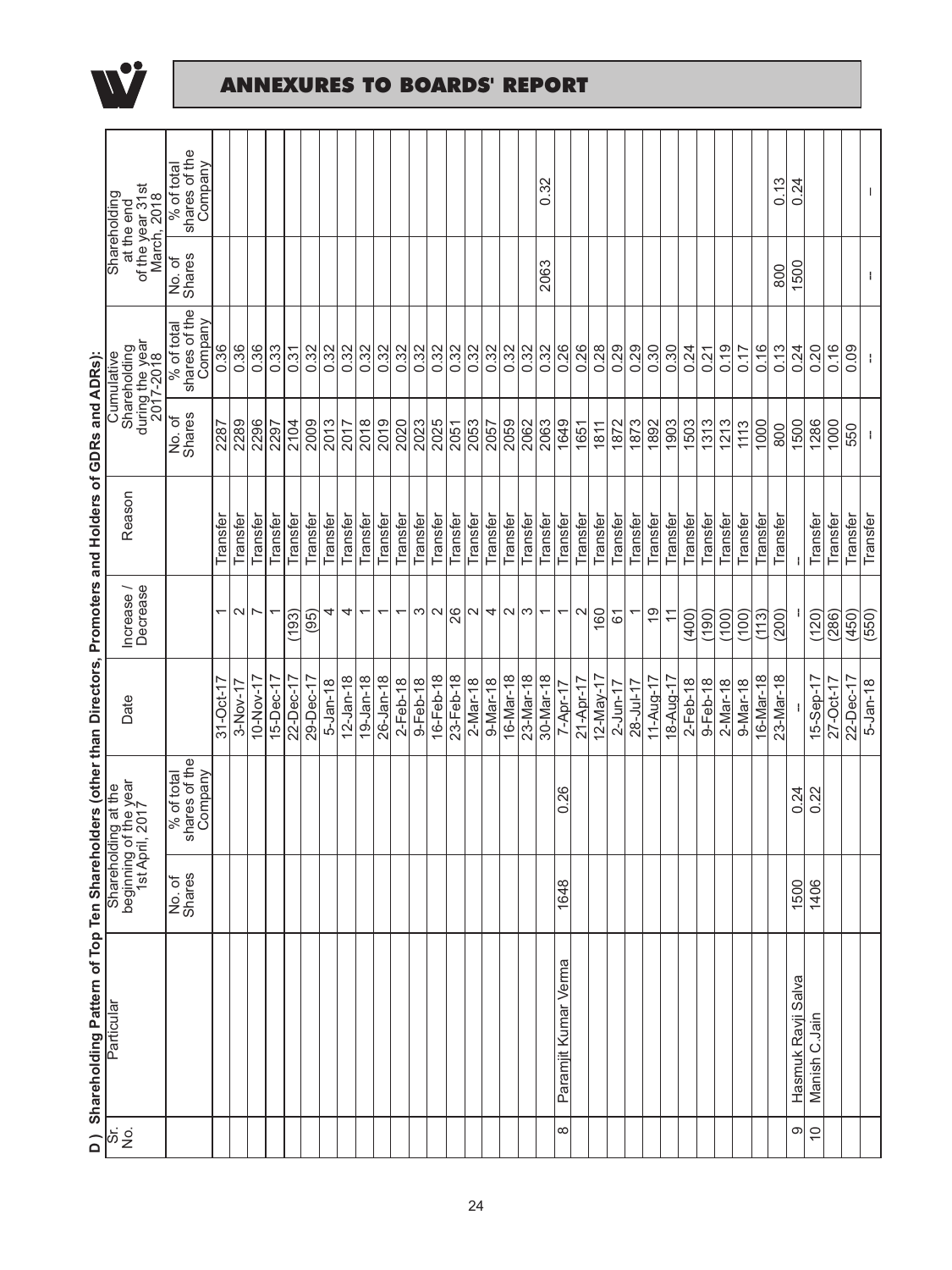|                                                                                                                 | Shareholding    | of the year 31st<br>March, 2018<br>at the end                   | % of total<br>shares of the<br>Company<br>No. of<br>Shares |                                |           |              |                |           |                 |               |          |           |                   |          |           |           |           |           |               |           |                   |                                       |               |          |           |           |           |           |              |           |                          |           |           |              |
|-----------------------------------------------------------------------------------------------------------------|-----------------|-----------------------------------------------------------------|------------------------------------------------------------|--------------------------------|-----------|--------------|----------------|-----------|-----------------|---------------|----------|-----------|-------------------|----------|-----------|-----------|-----------|-----------|---------------|-----------|-------------------|---------------------------------------|---------------|----------|-----------|-----------|-----------|-----------|--------------|-----------|--------------------------|-----------|-----------|--------------|
|                                                                                                                 | Cumulative      | during the year<br>2017-2018<br>Shareholding                    | shares of the<br>Company<br>% of total                     | 0.02                           | 0.05      | 0.09         | 0.10           | 0.11      | 0.12            | 0.12          | 0.15     | 0.16      | 0.18              | 0.19     | 0.19      | 0.21      | 0.21      | 0.16      | 0.11          | 0.20      | 0.20              | 0.19                                  | 0.18          | 0.17     | 0.17      | 0.14      | 0.13      | 0.07      | 0.07         | 0.07      | 0.00                     | 0.10      | 0.15      | 0.15         |
|                                                                                                                 |                 |                                                                 | No. of<br>Shares                                           | 105                            | 322       | 576          | 623            | 713       | 737             | 787           | 937      | 1,000     | $\frac{1}{1,158}$ | 1,183    | 1,228     | 1,313     | 1,313     | 1,000     | 700           | 1,306     | 1,306             | 1,213                                 | 1,123         | 1,078    | 1,077     | 897       | 847       | 450       | 448          | 448       | $\circ$                  | 645       | 971       | $\sqrt{971}$ |
|                                                                                                                 |                 | Reason                                                          |                                                            | Transfer                       | Transfer  | Transfer     | Transfer       | Transfer  | Transfer        | Transfer      | Transfer | Transfer  | Transfer          | Transfer | Transfer  | Transfer  | Transfer  | Transfer  | Transfer      | Transfer  | Transfer          | Transfer                              | Transfer      | Transfer | Transfer  | Transfer  | Transfer  | Transfer  | Transfer     | Transfer  | Transfer                 | Transfer  | Transfer  | Transfer     |
|                                                                                                                 |                 | Increase /<br>Decrease                                          |                                                            | 0                              | 217       | 254          | $\overline{4}$ | 8         | $\overline{24}$ | ခြ            | 150      | යි        | $\frac{8}{30}$    | 25       | 45        | $\circ$   | 85        | $\circ$   | $-300$        | 606       | $\circ$           | $\circ$                               | 90            | $-45$    | 7         | $-180$    | -50       | -397      | Ņ            | $\circ$   |                          | 645       | 326       | $\circ$      |
|                                                                                                                 |                 | Date                                                            |                                                            | 31-Mar-17                      | 19-May-17 | $2 - Jun-17$ | 23-Jun-17      | 18-Aug-17 | 27-Oct-17       | $17 - Nov-17$ | 8-Dec-17 | 29-Dec-17 | 23-Feb-18         | 9-Mar-18 | 23-Mar-18 | 31-Mar-18 | 31-Mar-18 | 31-Mar-17 | $21 -$ Jul-17 | 27-Oct-17 | $31 - $ Mar $-18$ | 31-Mar-17                             | $21 -$ Jul-17 | 4-Aug-17 | 11-Aug-17 | 18-Aug-17 | 20-Oct-17 | 27-Oct-17 | $5 -$ Jan-18 | 31-Mar-18 | 31-Mar-17                | 22-Sep-17 | 22-Dec-17 | 31-Mar-18    |
|                                                                                                                 |                 | Shareholding at the<br>beginning of the year<br>1st April, 2017 | % of total<br>shares of the<br>Company                     | 105                            |           |              |                |           |                 |               |          |           |                   |          |           | 1,313     |           | 1,000     |               |           | 1,306             | 1,213                                 |               |          |           |           |           |           |              | 448       | $\circ$                  |           |           | 971          |
|                                                                                                                 |                 |                                                                 | No. of<br>Shares                                           |                                |           |              |                |           |                 |               |          |           |                   |          |           |           |           |           |               |           |                   |                                       |               |          |           |           |           |           |              |           |                          |           |           |              |
| D) Shareholding Pattern of Top Ten Shareholders (other than Directors, Promoters and Holders of GDRs and ADRs): | Particular      |                                                                 |                                                            | MONIK DHARAMSHI<br><b>SHAH</b> |           |              |                |           |                 |               |          |           |                   |          |           |           |           | MEENU GOE |               |           |                   | SHREE HARIVANSH<br>SECURITIES PVT LTD |               |          |           |           |           |           |              |           | SAHAJ PRAVINBHAI<br>DAVE |           |           |              |
|                                                                                                                 | မြင်<br>э.<br>2 |                                                                 |                                                            | $\widetilde{\tau}$             |           |              |                |           |                 |               |          |           |                   |          |           |           |           | 2         |               |           |                   | က်<br>(                               |               |          |           |           |           |           |              |           | 4                        |           |           |              |

W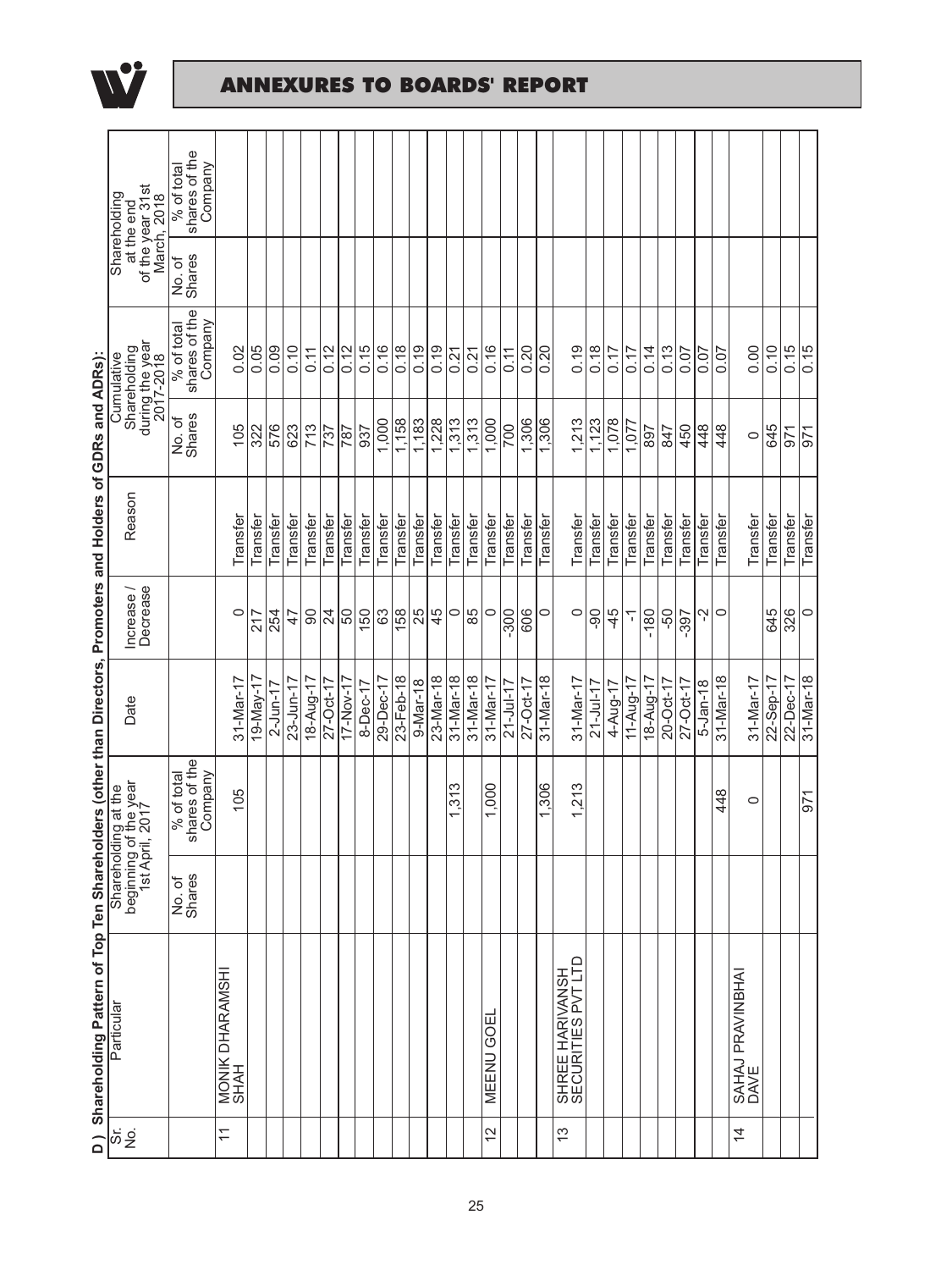

|                                                            | at the end of the<br>March, 2018<br>Shareholding<br>year 31st   | total shares<br>Company<br>of the<br>% of | 0.00                               |                                    |                                    |                                                  |                                                  |                                      |                                  |                                        | at the end of the<br><b>March</b> , 2018<br>Shareholding<br>year 31st | total shares<br>Company<br>of the<br>% of | $\mathbf{I}$                | $\mathbf{I}$                              | $\mathbf I$                                |
|------------------------------------------------------------|-----------------------------------------------------------------|-------------------------------------------|------------------------------------|------------------------------------|------------------------------------|--------------------------------------------------|--------------------------------------------------|--------------------------------------|----------------------------------|----------------------------------------|-----------------------------------------------------------------------|-------------------------------------------|-----------------------------|-------------------------------------------|--------------------------------------------|
|                                                            |                                                                 | No. of<br>Shares                          | $\overline{0}$                     |                                    |                                    |                                                  |                                                  |                                      |                                  |                                        |                                                                       | No. of<br>Shares                          | $\blacksquare$              | I,                                        | $\blacksquare$                             |
|                                                            | during the year<br>$2017 - 2018$<br>Shareholding<br>Cumulative  | Company<br>% of total<br>shares<br>of the | 0.00                               |                                    |                                    |                                                  | None of the directors hold shares in the Company |                                      |                                  |                                        | during the year<br>2017-2018<br>Shareholding<br>Cumulative            | Company<br>% of total<br>shares<br>of the | 1                           | I,                                        | $\mathbf{I}$                               |
|                                                            |                                                                 | No. of<br>Shares                          | $\overline{0}$                     |                                    |                                    |                                                  |                                                  |                                      |                                  |                                        |                                                                       | No. of<br>Shares                          | 1                           | $\mathbf I$                               | $\mathbf I$                                |
|                                                            | Reason                                                          |                                           | H                                  |                                    |                                    |                                                  |                                                  |                                      |                                  |                                        | Reason                                                                |                                           | $\blacksquare$              | $\mathbf I$                               | $\blacksquare$                             |
|                                                            | Decrease<br>Increase/                                           |                                           | ł                                  |                                    |                                    |                                                  |                                                  |                                      |                                  |                                        | Decrease<br>Increase/                                                 |                                           | 1                           | $\mathbf I$                               | $\blacksquare$                             |
|                                                            | Date                                                            |                                           | ł                                  |                                    |                                    |                                                  |                                                  |                                      |                                  |                                        | Date                                                                  |                                           | 1                           | $\mathbf{I}$                              | $\blacksquare$                             |
|                                                            | Shareholding at the<br>beginning of the year<br>1st April, 2017 | % of total<br>shares of the<br>Company    | 0.00                               |                                    |                                    |                                                  |                                                  |                                      |                                  |                                        | Shareholding at the<br>beginning of the year<br>1st April, 2017       | % of total<br>shares of the<br>Company    | $\blacksquare$              | $\blacksquare$                            | $\mathbf{I}$                               |
|                                                            |                                                                 | No. of<br>Shares                          | $\overline{0}$                     |                                    |                                    |                                                  |                                                  |                                      |                                  |                                        |                                                                       | No. of<br>Shares                          | $\mathbf I$                 | $\mathbf I$                               | $\blacksquare$                             |
| E) Shareholding of Directors and Key Managerial Personnel: | Particulars                                                     |                                           | л,<br>Mr. Vinod Narain<br>Chairman | J.<br>Mr. D.P. Dhanuka<br>Director | Mr. Bhadresh K. Shah -<br>Director | $\blacksquare$<br>Mr. Pradip R. Shah<br>Director | Mr. Rajendra S. Shah -<br>Director               | Mr. Sanjay S. Majmudar –<br>Director | Mr. Ashok Nichani –<br>Directors | Mrs. Khushali<br>S. Solanki - Director | Particulars                                                           |                                           | Mr. Mohan Rao VVR. –<br>CEO | Chief Financial Officer<br>Mr. Yash Raj - | Mr. S. N. Jetheliya -<br>Company Secretary |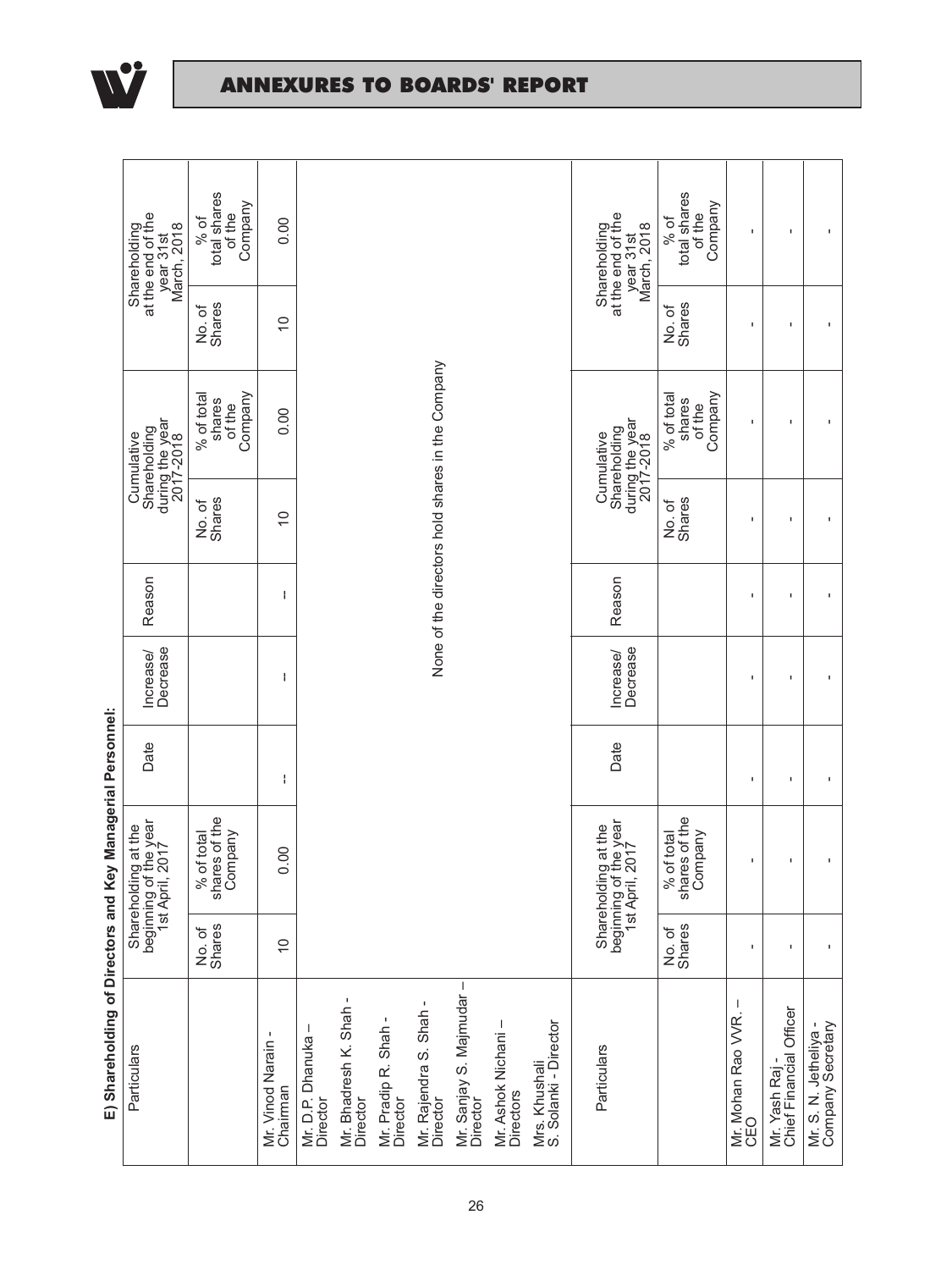

#### `**. In Lakhs**

#### **V) INDEBTEDNESS -Indebtedness of the Company including interest outstanding/accrued but not due for payment.**

|      |                                                        | Secured Loans<br>excluding deposits | Unsecured<br>Loans | Deposits | Total<br>Indebtedness |
|------|--------------------------------------------------------|-------------------------------------|--------------------|----------|-----------------------|
|      | Indebtedness at the beginning of the<br>financial year |                                     |                    |          |                       |
| i)   | <b>Principal Amount</b>                                | $-$                                 | --                 | --       | --                    |
| ii)  | Interest due but not paid                              |                                     |                    | --       |                       |
| iii) | Interest accrued but not due                           |                                     |                    |          |                       |
|      | Total (i+ii+iii)                                       |                                     |                    |          | --                    |
|      | Change in Indebtedness during the<br>financial year    |                                     |                    |          |                       |
|      | * Addition                                             | 6,00,00,000                         |                    |          | 6,00,00,000           |
|      | * Reduction                                            | 1,00,00,000                         |                    | --       | 1,00,00,000           |
|      | Net Change                                             | 5,00,00,000                         |                    |          | 5,00,00,000           |
|      | Indebtedness at the end of the<br>financial year       |                                     |                    |          |                       |
| i)   | <b>Principal Amount</b>                                | 5,00,00,000                         |                    |          | 5,00,00,000           |
| ii)  | Interest due but not paid                              |                                     |                    |          |                       |
| iii) | Interest accrued but not due                           |                                     |                    |          |                       |
|      | Total (i+ii+iii)                                       | 5,00,00,000                         |                    |          | 5,00,00,000           |

#### **VI. REMUNERATION OF DIRECTORS AND KEY MANAGERIAL PERSONNEL**

#### **A. Remuneration to Managing Director, Whole-time Directors and/or Manager:**

| SI.No. | <b>Particulars of Remuneration</b>                                                 | Name of MD/WTD/ Manager |  | <b>Total Amount</b> |
|--------|------------------------------------------------------------------------------------|-------------------------|--|---------------------|
| 1.     | Gross salary                                                                       |                         |  |                     |
| (a)    | Salary as per provisions contained in<br>section 17(1) of the Income-tax Act, 1961 |                         |  |                     |
| (b)    | Value of perquisites u/s 17(2)<br>Income-tax Act, 1961                             |                         |  |                     |
| (c)    | Profits in lieu of salary under section 17(3)<br>Income-tax Act, 1961              |                         |  |                     |
| 2.     | <b>Stock Option</b>                                                                |                         |  |                     |
| 3.     | <b>Sweat Equity</b>                                                                |                         |  |                     |
| 4.     | Commission                                                                         |                         |  |                     |
|        | - as % of profit                                                                   |                         |  |                     |
|        | - others, specify                                                                  |                         |  |                     |
| 5.     | Others, please specify                                                             |                         |  |                     |
|        | Total (A)                                                                          |                         |  |                     |
|        | Ceiling as per the Act                                                             |                         |  |                     |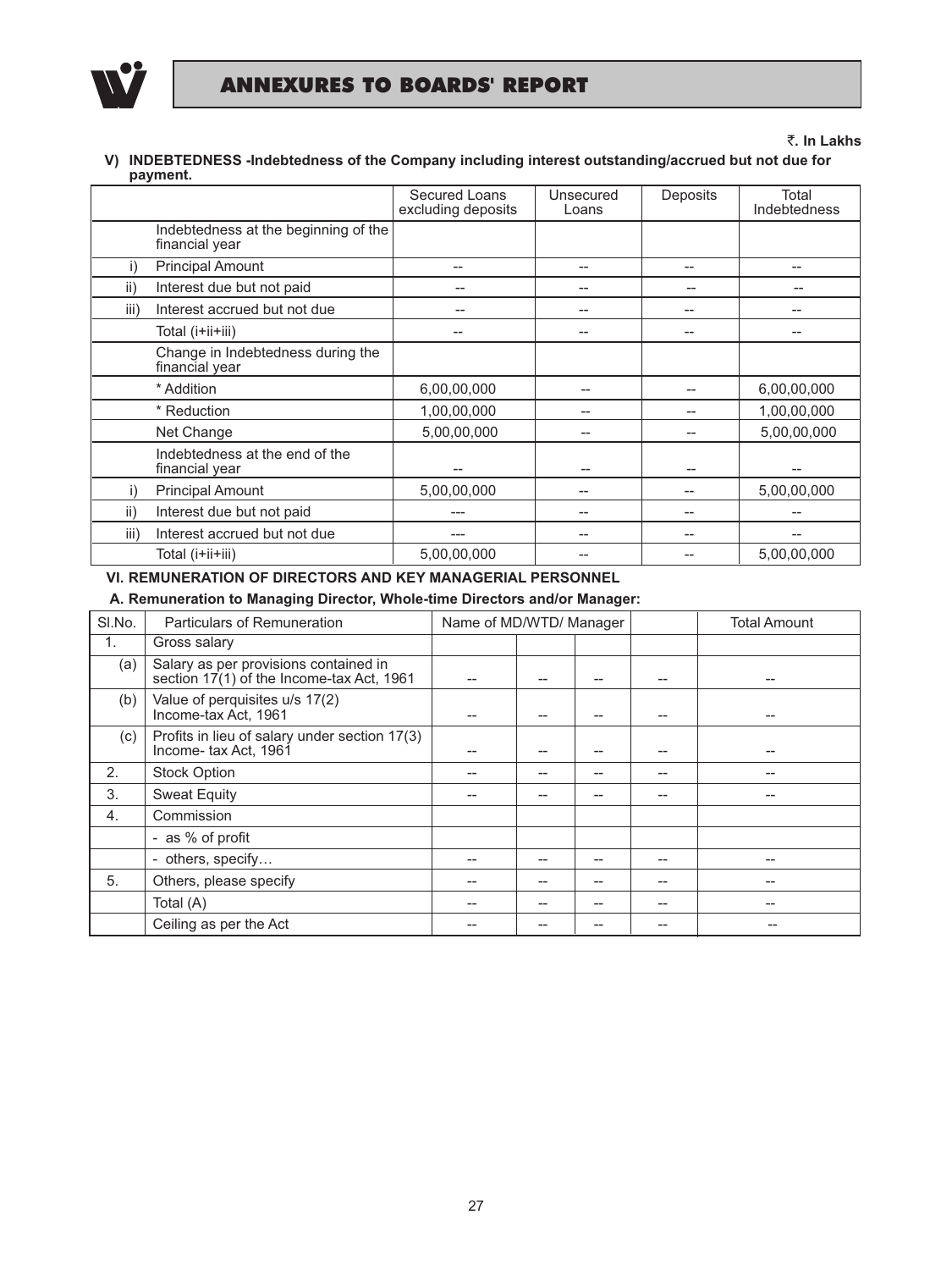

#### **B. Remuneration to other directors**

`**. In Lakhs**

| SI.No.           | Particulars of Remuneration                                                        |                             |                                                                                         | Name of Directors           |                                 |                          | <b>Total Amount</b>      |  |
|------------------|------------------------------------------------------------------------------------|-----------------------------|-----------------------------------------------------------------------------------------|-----------------------------|---------------------------------|--------------------------|--------------------------|--|
| A                | Independent Directors-Non-Executive                                                | Pradip <sub>R</sub><br>shah | D.P.<br>Dhanuka                                                                         | Ashok A.<br>Nichani         | Rajendra<br>S. Shah             | Sanjay .S.<br>Majamudar  |                          |  |
| 1.               | <b>Gross Salary</b>                                                                |                             |                                                                                         |                             |                                 |                          |                          |  |
| (a)              | Salary as per provisions contained in<br>section 17(1) of the Income-tax Act, 1961 | $-$                         | $\overline{\phantom{a}}$                                                                | $-$                         | --                              | $-$                      | --                       |  |
| (b)              | Value of perquisites u/s 17(2)<br>Income-tax Act, 1961                             | $\overline{\phantom{a}}$    |                                                                                         | --                          | --                              | $\overline{a}$           |                          |  |
| (c)              | Profits in lieu of salary under section 17(3)<br>Income-tax Act, 1961              |                             | --                                                                                      |                             |                                 |                          |                          |  |
| $\overline{2}$ . | <b>Stock Option</b>                                                                |                             | $\overline{a}$                                                                          | $\overline{a}$              | $-$                             |                          |                          |  |
| $\overline{3}$ . | <b>Sweat Equity</b>                                                                |                             | $\overline{a}$                                                                          | $-$                         | $\overline{a}$                  | $-$                      |                          |  |
| 4.               | Commission                                                                         |                             |                                                                                         |                             |                                 |                          |                          |  |
|                  | - as % of profit                                                                   | $\overline{a}$              | $\overline{a}$                                                                          | $\overline{a}$              | $\overline{\phantom{0}}$        | $\overline{a}$           | $\overline{\phantom{0}}$ |  |
|                  | - Others, specify                                                                  |                             |                                                                                         |                             |                                 |                          |                          |  |
| 5.               | <b>Others-Sitting Fees</b>                                                         | 0.45                        | 0.60                                                                                    | 0.30                        | 0.10                            | 0.15                     | 1.60                     |  |
|                  | Total (A)                                                                          | 0.45                        | 0.60                                                                                    | 0.30                        | 0.10                            | 0.15                     | 1.60                     |  |
| B                | <b>Other Non-Executive Directors</b>                                               |                             |                                                                                         |                             |                                 |                          |                          |  |
|                  |                                                                                    | <b>Bhadresh</b><br>K Shah   | Vinod<br>Narain                                                                         | Khusali<br>Samip<br>Solanki |                                 |                          |                          |  |
| 1.               | <b>Gross Salary</b>                                                                |                             |                                                                                         |                             |                                 |                          |                          |  |
| (a)              | Salary as per provisions contained in<br>section 17(1) of the Income-tax Act, 1961 | $-$                         | $\overline{\phantom{a}}$                                                                | --                          | --                              | $-$                      | --                       |  |
| (b)              | Value of perquisites u/s 17(2)<br>Income-tax Act, 1961                             | --                          |                                                                                         |                             |                                 | --                       |                          |  |
| (c)              | Profits in lieu of salary under section<br>17(3) Income- tax Act, 1961             | --                          |                                                                                         | --                          | --                              | --                       | --                       |  |
| $\overline{2}$ . | <b>Stock Option</b>                                                                | --                          | --                                                                                      | --                          | --                              | --                       | --                       |  |
| 3.               | <b>Sweat Equity</b>                                                                | $-$                         | $-$<br>$-$<br>$-$<br>--<br>$\overline{a}$<br>$\overline{\phantom{a}}$<br>$\overline{a}$ |                             | $-$                             | $-$                      |                          |  |
| $\overline{4}$ . | Commission                                                                         |                             |                                                                                         |                             |                                 |                          |                          |  |
|                  | - as % of profit                                                                   | $-$                         |                                                                                         |                             |                                 |                          | $\overline{\phantom{0}}$ |  |
|                  | - Others, specify                                                                  |                             |                                                                                         |                             |                                 |                          |                          |  |
| 5.               | <b>Others-Sitting Fees</b>                                                         | 0.60                        | 0.30                                                                                    | 0.05                        | $\overline{\phantom{a}}$        | $\overline{\phantom{a}}$ | 0.95                     |  |
|                  | - Profession Fees                                                                  | --                          | 1.20                                                                                    | $\overline{\phantom{a}}$    | --                              | $\overline{a}$           | 1.20                     |  |
|                  | Total (B)                                                                          | 0.60                        | 1.50                                                                                    | 0.05                        | --                              | $\overline{a}$           | 2.15                     |  |
| C.               | REMUNERATION TO KEY MANAGERIAL PERSONNEL OTHER THAN MD/MANAGER/WTD                 |                             |                                                                                         |                             |                                 |                          |                          |  |
| SI.No.           | Particulars of Remuneration                                                        |                             |                                                                                         |                             | Key Managerial Personnel        |                          |                          |  |
|                  |                                                                                    |                             | CEO                                                                                     | CS                          |                                 | <b>CFO</b>               | Total                    |  |
| 1.               | Gross salary                                                                       |                             |                                                                                         |                             |                                 |                          |                          |  |
| (a)              | Salary as per provisions contained in section 17(1)<br>of the Income-tax Act, 1961 |                             | 24.11                                                                                   |                             |                                 | 20.05                    | 44.16                    |  |
| (b)              | Value of perquisites u/s 17(2) Income-tax Act, 1961                                |                             | 1.95                                                                                    |                             | $-$                             | 2.71                     | 4.66                     |  |
| (c)              | Profits in lieu of salary under section 17(3)<br>Income-tax Act, 1961              |                             | $\overline{\phantom{a}}$                                                                |                             |                                 | --                       | $\overline{\phantom{a}}$ |  |
| 2.               | <b>Stock Option</b>                                                                |                             | $-$                                                                                     |                             | $\overline{\phantom{a}}$<br>$-$ |                          |                          |  |
| 3.               | <b>Sweat Equity</b>                                                                |                             | $\overline{\phantom{a}}$                                                                |                             | $-$                             | --                       | $\overline{\phantom{a}}$ |  |
| 4.               | Commission                                                                         |                             | $\overline{\phantom{a}}$                                                                |                             | $-$                             | --                       | $- -$                    |  |
|                  | - as % of profit                                                                   |                             | $-$                                                                                     |                             | $-$                             | --                       | $-$                      |  |
|                  | - others, specify                                                                  |                             | $-$                                                                                     |                             | --                              |                          | $-$                      |  |
| 5.               | Others, please specify                                                             |                             | --                                                                                      |                             | --                              | --                       | $\overline{\phantom{a}}$ |  |
|                  | Total                                                                              |                             | 26.06                                                                                   |                             | $-\!$                           | 22.76                    | 48.82                    |  |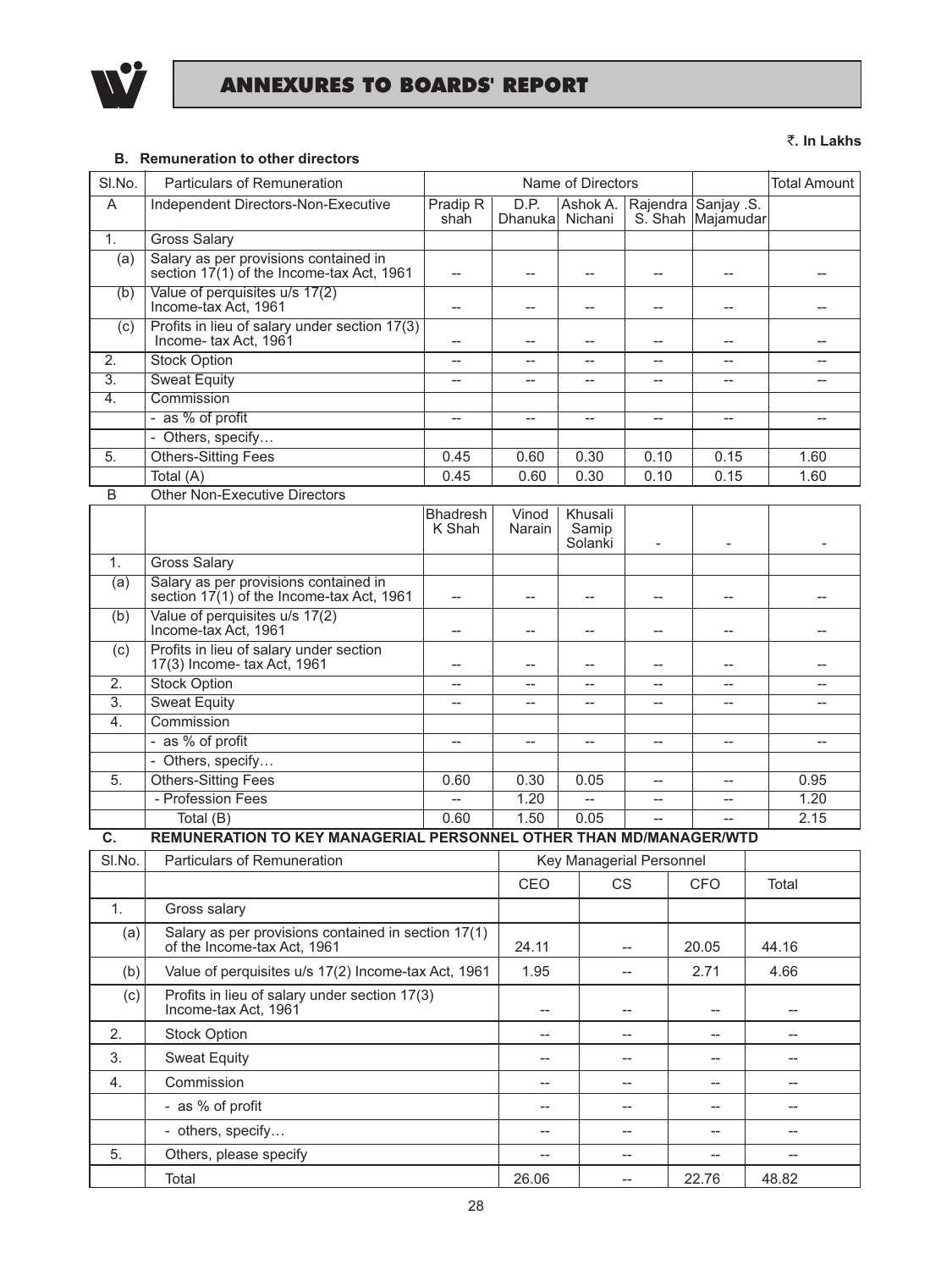

#### **VII. PENALTIES / PUNISHMENT/ COMPOUNDING OF OFFENCES:**

#### `**. In Lakhs**

|    | <b>Type</b>                                | Section of the<br>Companies Act | <b>Brief</b><br>Description | Details of<br>Penalty /<br>Punishment/<br>Compounding fees<br>imposed | Authority<br>[RD / NCLT/<br><b>COURTI</b> | Appeal made,<br>if any (give<br>Details) |
|----|--------------------------------------------|---------------------------------|-----------------------------|-----------------------------------------------------------------------|-------------------------------------------|------------------------------------------|
| А. | <b>COMPANY</b>                             |                                 |                             |                                                                       |                                           |                                          |
|    | Penalty                                    |                                 | --                          |                                                                       | --                                        |                                          |
|    | Punishment                                 | --                              | $- -$                       | --                                                                    | --                                        |                                          |
|    | Compounding                                | --                              | $- -$                       | --                                                                    | $-$                                       |                                          |
| В. | <b>DIRECTORS</b>                           |                                 |                             |                                                                       |                                           |                                          |
|    | Penalty                                    | --                              | $- -$                       | --                                                                    | --                                        |                                          |
|    | Punishment                                 |                                 | --                          | --                                                                    | --                                        |                                          |
|    | Compounding                                | --                              | $- -$                       | --                                                                    | --                                        |                                          |
| C. | <b>OTHER OFFICERS</b><br><b>IN DEFAULT</b> |                                 |                             |                                                                       |                                           |                                          |
|    | Penalty                                    |                                 | $- -$                       | --                                                                    | --                                        |                                          |
|    | Punishment                                 | --                              | $- -$                       | --                                                                    | --                                        |                                          |
|    | Compounding                                |                                 | --                          |                                                                       |                                           |                                          |

#### **ANNEXURE-'E'**

Particulars of Remuneration as per Section 197 (12) of the Companies Act, 2013 read with Rules 5(1) of the Companies (Appointment and Remuneration of Managerial Personnel), Rules 2014.

(1) The ratio of remuneration of each director to the median remuneration of the employees of the Company for the Financial Year;

| Name of the Director      | Ratio of remuneration of each director to<br>the median remuneration of the employees |
|---------------------------|---------------------------------------------------------------------------------------|
| Mr. Vinod Narain Chairman | Nil                                                                                   |
| Mr. D.P. Dhanuka          | Nil                                                                                   |
| Mr. Bhadresh K. Shah      | Nil                                                                                   |
| Mr. Sanjay S. Majmudar    | Nil                                                                                   |
| Mr.Rajendra S.Shah        | Nil                                                                                   |
| Mr.Pradip R. Shah         | Nil                                                                                   |
| Mr. Ashok A. Nichani      | Nil                                                                                   |
| Mrs. Khushali S. Solanki  | Nil                                                                                   |

(2) The percentage increase in remuneration of each Director, Chief Financial Officer, Chief Executive Officer, Company Secretary in the financial year;

| Name of the Director, CEO, CFO and<br><b>Company Secretary</b> | % increase in remuneration<br>in the Financial Year |
|----------------------------------------------------------------|-----------------------------------------------------|
| Mr. Vinod Narain Chairman                                      | Nil                                                 |
| Mr. D.P. Dhanuka                                               | Nil                                                 |
| Mr. Bhadresh K. Shah                                           | Nil                                                 |
| Mr. Sanjay S. Majmudar                                         | Nil                                                 |
| Mr.Rajendra S. Shah                                            | Nil                                                 |
| Mr.Pradip R. Shah                                              | Nil                                                 |
| Mr. Ashok A. Nichani                                           | Nil                                                 |
| Mrs. Khushali S. Solanki                                       | Nil                                                 |
| Mr. Mohana Rao                                                 | 8.36                                                |
| Mr. Yash Rai                                                   | 9.63                                                |
| Mr. S.N. Jetheliya                                             | Nil                                                 |

(3) The percentage increase in the median remuneration of employees in the financial year was 7.28%

(4) There were 191 permanent employees on the rolls of Company as on 31st March, 2018.

(5) Average increase in the salaries of employees other than the managerial personnel in the last financial year was 6.19% whereas the average increase in the managerial remuneration was Nil, since the Company has no Managerial Personnel.

(6) The Company affirms that the remuneration is as per the remuneration policy of the company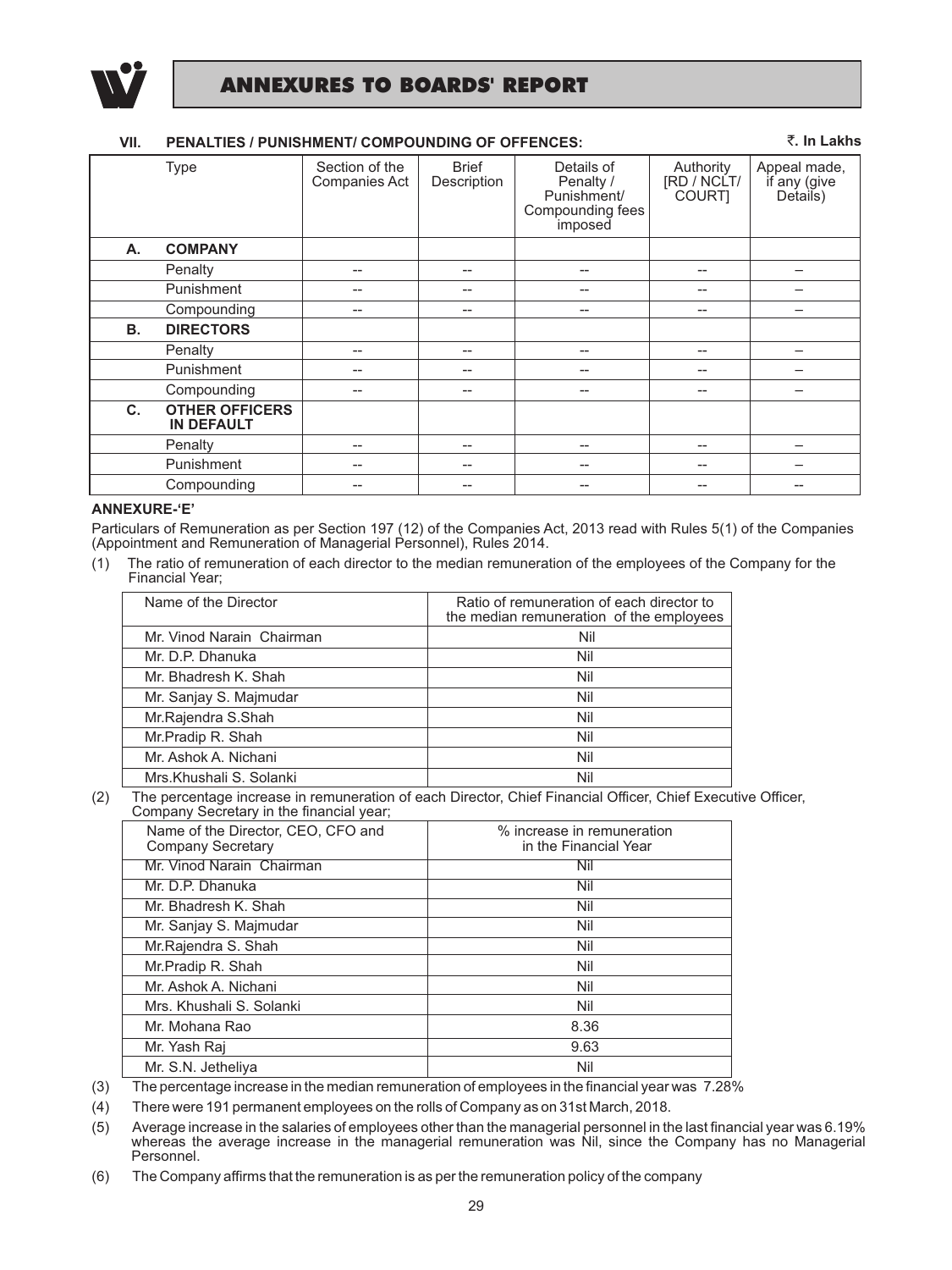

### REPORT ON CORPORATE GOVERNANCE

#### **REPORT ON CORPORATE GOVERNANCE**

Our corporate governance philosophy:

The Company's philosophy on Corporate Governance aims at assisting the management of the Company in the efficient conduct of the business and in meeting its responsibilities to all the Stakeholders. The Company always strives to achieve optimum performance at all levels by adhering to good Corporate Governance practices, such as:

- Fair and transparent business practices.
- Effective management control by Board.
- Adequate representation of Promoters and Independent Directors on the Board.
- Monitoring of executive performance by the Board.
- Compliance of Laws.
- Transparent and timely disclosure of financial and management information.

Your Company believes that good Corporate Governance is essential for achieving long-term corporate goals of the Company and for meeting the needs and aspirations of its stakeholders, including shareholders. The Company's Corporate Governance philosophy has been further strengthened through the Model Code of Conduct for the Directors / Designated Employees of the Company. The said Code of Conduct for prevention of the Insider Trading has also been amended from time to time in line with the amended Securities and Exchange Board of India (SEBI) Prevention of Insider Trading Regulations in this regard.

We take pleasure in reporting that your Company has complied in all respects with the features of Corporate Governance specified in the SEBI (Listing Obligations and Disclosure Requirements) Regulations, 2015 ("SEBI Listing Regulations") as amended from time to time.

#### **BOARD OF DIRECTORS:**

#### **(A) COMPOSITION OF THE BOARD:**

The Composition of the Board of Directors, with reference to the number of Executive and Non-Executive Directors, meets the requirement of Code of Corporate Governance. The Board is headed by the Non-Executive Director as Chairman, Mr. Vinod Narain. The present strength of the Board of Directors is 8 which include 3 Non-Executive – Promoter Directors and Non-Independent Directors, 5 Non - Executive Independent Directors in terms of Regulation 17 (1) (a) of SEBI Listing Regulations and Section 149 of the Companies Act, 2013. Board represents a balance mix of professionalism, knowledge and expertise.

Pursuant to the provisions of Section 149 (3) of the Companies Act, 2013 and Regulation 17 (1) (a) of SEBI Listing Regulations as amended from time to time, Mrs. Khushali S. Solanki is the Woman Director (Non-Executive – Non-Independent) on the Board.

#### **I. BOARD MEETINGS / DETAILS OF BOARD MEETINGS:**

The Board of Directors oversees management performance so as to ensure that the Company adheres to the highest standards of Corporate Governance. The Board provides leadership and guidance to the management and evaluates the effectiveness of management policies. Board meeting dates are finalized in consultation with all the directors and agenda of the board meeting alongwith the relevant information are circulated well in advance before the date of the meeting. Board members express opinions and bring up matters for discussions at the meetings. Copies of minutes of the various Committees of the Board, minutes of Board meetings of the company and Compliance Report in respect of various laws and regulations applicable to the company are tabled at Board meeting.

The Board periodically reviews the items required to be placed before and in particular reviews and approves quarterly / half yearly un-audited financial statements and the audited annual financial statements, business plans, annual budgets and capital expenditure. The Agenda for the Board Meetings covers items set out as guidelines in Regulation 17 (1) (a) of SEBI Listing Regulations to the extent these are relevant and applicable. All agenda items are supported by the relevant information, documents and presentations to enable the Board to take informed decisions.

During the year under review, four Board meetings were held on 22nd May 2017, 14th August, 2017, 7th November, 2017 and 1st February 2018. The Company held one Board Meeting in each quarter and the gap between any two Board Meetings was not more than one hundred twenty days as prescribed under the Regulation 17(2) of SEBI Listing Regulations and section 173(1) of the Companies Act 2013. Details of the Directors, their positions,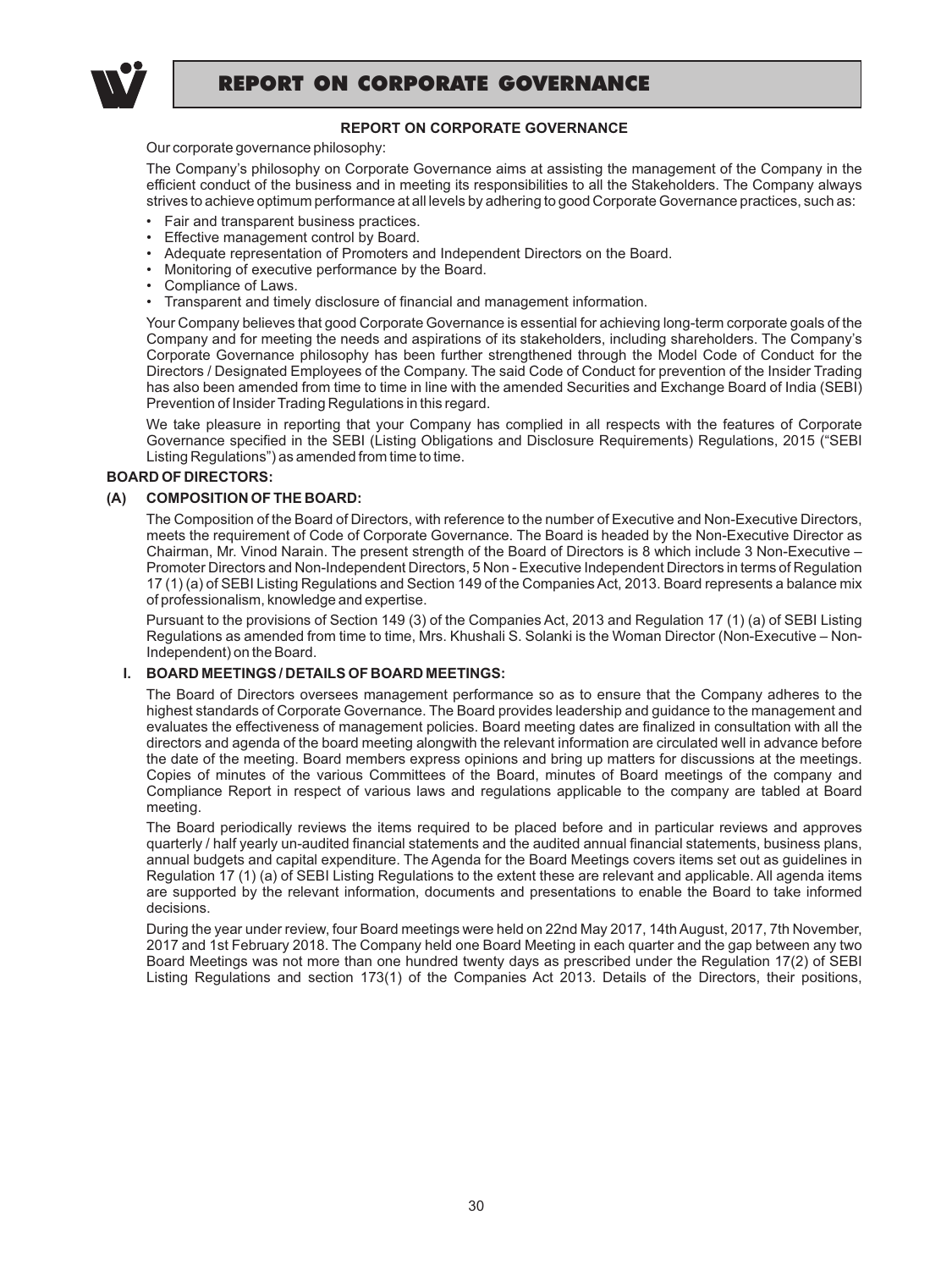

attendance record at Board meetings and last Annual General Meeting (AGM), other Directorships (excluding Private Limited, Foreign Companies and Alternate Directorships) and the Memberships / Chairmanships of Board Committees other than your Company as on 31st March, 2018 are as follows:

| Name of the<br><b>Director</b> | Category                         | Number of<br>Board<br>meetings<br>attended<br>during<br>the year<br>2017-18 | Attendance<br>at the last<br>AGM held on<br>14th<br>August<br>2017 | Number of<br>Directorships in<br>other public<br>Companies |                | Number of<br>Committee<br>positions held in<br>other public<br>companies |          | Sitting<br>Fees for<br>Board and<br>Committee<br><b>Meetings</b><br>paid<br>₹ in Lacs |
|--------------------------------|----------------------------------|-----------------------------------------------------------------------------|--------------------------------------------------------------------|------------------------------------------------------------|----------------|--------------------------------------------------------------------------|----------|---------------------------------------------------------------------------------------|
|                                |                                  |                                                                             |                                                                    | Listed                                                     | Unlisted       | Member                                                                   | Chairman |                                                                                       |
| Mr. Vinod Narain<br>Chairman   | Non-Executive<br>Non-Independent | 3                                                                           | Yes                                                                | -                                                          |                |                                                                          |          | 0.30                                                                                  |
| Mr. D.P. Dhanuka               | Non-Executive<br>Independent     | 4                                                                           | Yes                                                                | $\overline{\phantom{a}}$                                   |                |                                                                          | ٠        | 0.60                                                                                  |
| Mr. Bhadresh<br>K. Shah        | Non-Executive<br>Non-Independent | 4                                                                           | Yes                                                                | 1                                                          | $\overline{a}$ | 2                                                                        |          | 0.60                                                                                  |
| Mr. Sanjay S.<br>Majmuɗar      | Non-Executive<br>Independent     | 1                                                                           | <b>Yes</b>                                                         | 3                                                          | 1              | 2                                                                        | 3        | 0.15                                                                                  |
| Mr.Rajendra<br>S.Shah          | Non-Executive<br>Independent     | 1                                                                           | Yes                                                                | 3                                                          | 1              | 2                                                                        | 3        | 0.10                                                                                  |
| Mr.Pradip R.Shah               | Non-Executive<br>Independent     | 3                                                                           | No.                                                                | ٠                                                          |                |                                                                          |          | 0.45                                                                                  |
| Mr. Ashok A. Nichani           | Non-Executive<br>Independent     | 3                                                                           | <b>Yes</b>                                                         | $\overline{\phantom{a}}$                                   |                |                                                                          |          | 0.30                                                                                  |
| Mrs.Khushali<br>S. Solanki     | Non-Executive<br>Non-Independent | 1                                                                           | Yes                                                                | 1                                                          |                |                                                                          |          | 0.05                                                                                  |

Committee positions only of the Audit Committee and Stakeholders Relationship Committee in Public Limited Companies have been considered.

#### **(B) INDEPENDENT DIRECTORS'COMPENSATIONAND DISCLOSURES:**

Independent Directors' are paid sitting fees in accordance with the applicable laws, and no commission is paid. The Board of Directors at their meeting held on 5th June 2006 had decided to pay  $\bar{\xi}$ , 5,000 as sitting fees for attending Board and other Committee Meetings. The details of the sitting fees paid are given in the table given under the heading Board Meetings / Details of Board Meeting as mentioned above.

In addition, the Independent Directors provide an annual confirmation that they meet the criteria of independence as defined under Section 149(6) on an annual basis of the CompaniesAct, 2013.

#### **(C) ROLE OF INDEPENDENT / NON-INDEPENDENT – NON EXECUTIVE DIRECTORS:**

The Independent Directors / Non-Independent – Non-Executive Directors play an important role in the deliberations in Board Meetings and bring with them rich expertise in their respective fields.

#### **(D) CODE OF CONDUCT:**

Company's Board has laid down a Code of Conduct for all Board Members and Senior Management of the Company. The Code of Conduct is available on the website of the Company www.welcaststeels.com. The Code lays down the standard of conduct which is expected to be followed by the Board Members and the Senior Management of the Company in particular on matters relating to integrity in the Work Place, in business practices and in dealing with Stakeholders. All Board Members and Senior Management Personnel have affirmed compliance of the Code of Conduct. Adeclaration signed by the Chief Executive officer to this effect is enclosed at the end of this report.

#### **(E) PROHIBITION OF INSIDER TRADING:**

In Compliance with SEBI Regulation for prevention of Insider Trading, the Company has formed Model Code of Conduct of Insider Trading Regulations which is applicable to all the Directors, Officers and the Designated Employees of the Company who are expected to have access to the unpublished Price Sensitive information relating to the Company. The said Code lays down guidelines which advise them on procedures to be followed and disclosures to be made while dealing in the shares of the Company.

#### **(F) VIGIL MECHANISM / WHISTLE BLOWER POLICY:**

In compliance with Section 177 of the Companies Act, 2013 and Regulation 22 of SEBI Listing Regulations, the Company has formulated a Vigil Mechanism / Whistle Blower Policy (Mechanism) for its stakeholders, Directors and Employees to report concerns about unethical behavior, actual or suspected fraud or violation of the Company's Code of Conduct policy.

This Mechanism also provides for adequate safeguards against victimization of Director (s) / Employee (s) / Stakeholders who avail of the mechanism and also provides for direct access to the Chairman of the Audit Committee.

The policy is available on the website of the Company www.welcaststeels.com. If any stakeholder comes across any instances of unethical matters; the same can be reported by sending an email to yashraj@welcaststeels.com.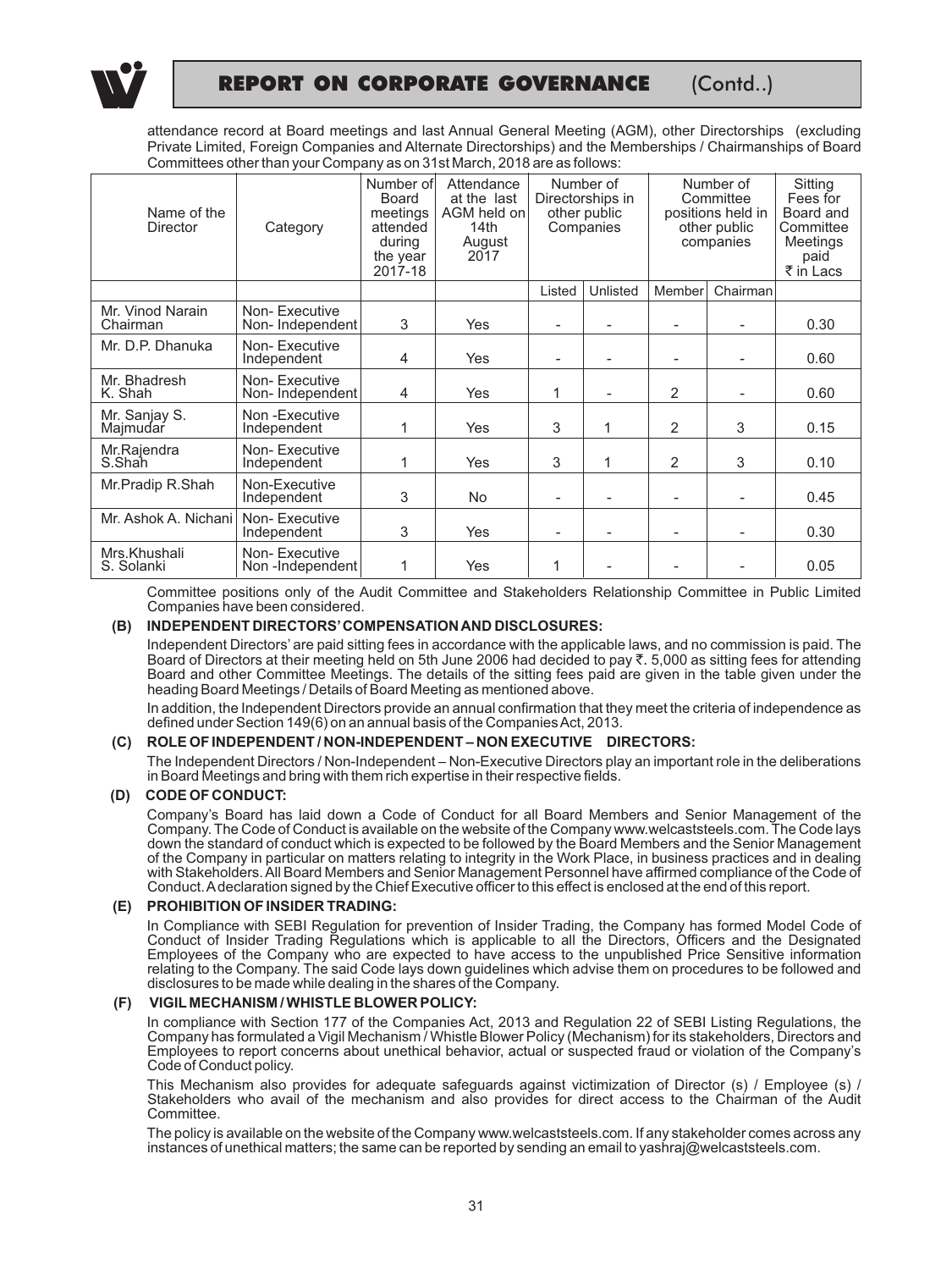



#### **(G) POLICY ON PROTECTION OF WOMENAGAINST SEXUAL HARASSMENTAT WORKPLACE:**

The Company is committed to create a healthy and conducive working environment that enables women employees to work without fear of prejudice, gender bias and sexual harassment and/or any such orientation in implicit or explicit form. Pursuant to the provisions of the Sexual Harassment of Women at workplace (Prevention, Prohibition and Redressal)Act, 2013 and Rules made thereunder, the Company has adopted a "Policy on Protection of Women against Sexual Harassment at Work Place" by forming a Committee as prescribed in the Regulation. Through this Policy, the Company seeks to provide protection to its women employees against sexual harassment at work place and thereby provide mechanism for redressal of complaints related to matters connected therewith or incidental thereto. During the year, no case was reported under the Policy.

#### **(H) FAMILIARISATION PROGRAMME FOR INDEPENDENT DIRECTORS:**

The Independent Directors have been updated with their roles, rights and responsibilities in the Company by specifying them in their appointment letter along with necessary documents, reports and internal policies to enable them to familiarize with the Company's Procedures and practices. The Company has through presentations at regular intervals, familiarized and updated the Independent Directors with the strategy, operations and functions of the Company and Engineering Industry as a Whole. Site visit to the plant locations is organized for the Directors to enable them to understand the operations of the Company. The details of such familiarisation programmes for Independent Directors are posted on the website of the Company and can be accessed at http://www.welcaststeels.com/finances/ pdf/FamilirasationProgramme.pdf.

#### **II. COMMITTEES OF THE BOARD:**

The Company has Four Committees, namely:

- 1) Audit Committee
- 2) Stakeholders'Relationship Committee
- 3) Risk Management Committee
- 4) Nomination and Remuneration Committee

The terms and reference to these Committees are determined by the Board and their relevance reviewed from time to time. Each of these Committees has been mandated to operate within a given framework. Minutes of the meetings of each of these Committees are tabled regularly at the Board Meetings.

#### **1) AUDIT COMMITTEE:**

The Company has formed a qualified and Independent Audit Committee which acts as a link between the Statutory and Internal Auditors and the Board of Directors. The very purpose of the Audit Committee is to assist the Board in fulfilling its oversight responsibilities of monitoring financial reporting processes, reviewing the Company's established systems and processes for Internal financial controls, governance and reviewing the Company's Statutory and Internal Audit activities. The Committee is governed by a Charter which is in line with the regulatory requirements mandated by the CompaniesAct, 2013 and the SEBI Listing Regulations.

As on 31st March, 2018, the Audit Committee comprises of 5 Independent Directors and 1 Non Independent Director. Names of the members and the Chairman of the Committee as on 31st March, 2018 together with their attendance are given in the following table.

| Name of Director           | Category        | No. of Meetings held | No. of Meetings attended |
|----------------------------|-----------------|----------------------|--------------------------|
| Mr. D.P.Dhanuka - Chairman | Independent     |                      |                          |
| Mr. Bhadresh K.Shah        | Non Independent |                      |                          |
| Mr. Pradip R. Shah         | Independent     |                      |                          |
| Mr.Ashok A.Nichani         | Independent     |                      |                          |
| Mr.Rajendra S. Shah        | Independent     |                      |                          |
| Mr.Sanjay S.Majmudar       | Independent     |                      |                          |

During Financial Year 2017-18, four (4) Audit Committee meetings were held on 22nd May 2017, 14th August, 2017, 7th November, 2017 and 1st February 2018. Necessary quorum was present in all the meetings. The time gap between any two Audit committee meetings was not more than one hundred and twenty days. Mr. D.P. Dhanuka Chairman of the Audit Committee attended the last Annual General Meeting (AGM) of Shareholders of the Company. The Terms of Reference of the Audit Committee cover the matters specified for Audit Committee under Regulation 18 of SEBI Listing Regulations and Section 177 (1) of the Companies Act, 2013. The details are as under:

Brief description of Terms of Reference:

- Ø Oversight of the Company's financial reporting process and the disclosure of its financial information to ensure that the Financial Statements are correct, sufficient and credible;
- Recommendation for Appointment, Remuneration and terms of appointment of Auditors of the Company;
- $\triangleright$  Approval of payment to Statutory Auditors for any other services rendered by the Statutory Auditors;
- $\triangleright$  Reviewing, with the management, the Annual Financial Statements and Auditor's Report thereon before submission to the Board for approval, with particular reference to:
- a. Matters required to be included in the Director's Responsibility Statement to be included in the Board's Report in terms of Clause (c) of Sub-Section 3 of Section 134 of the Companies Act, 2013;
- b. Changes, if any, in accounting policies and practices and reasons for the same;
- c. Major accounting entries involving estimates based on the exercise of judgment by management;
- d. Significant adjustments made in the Financial Statements arising out of audit findings;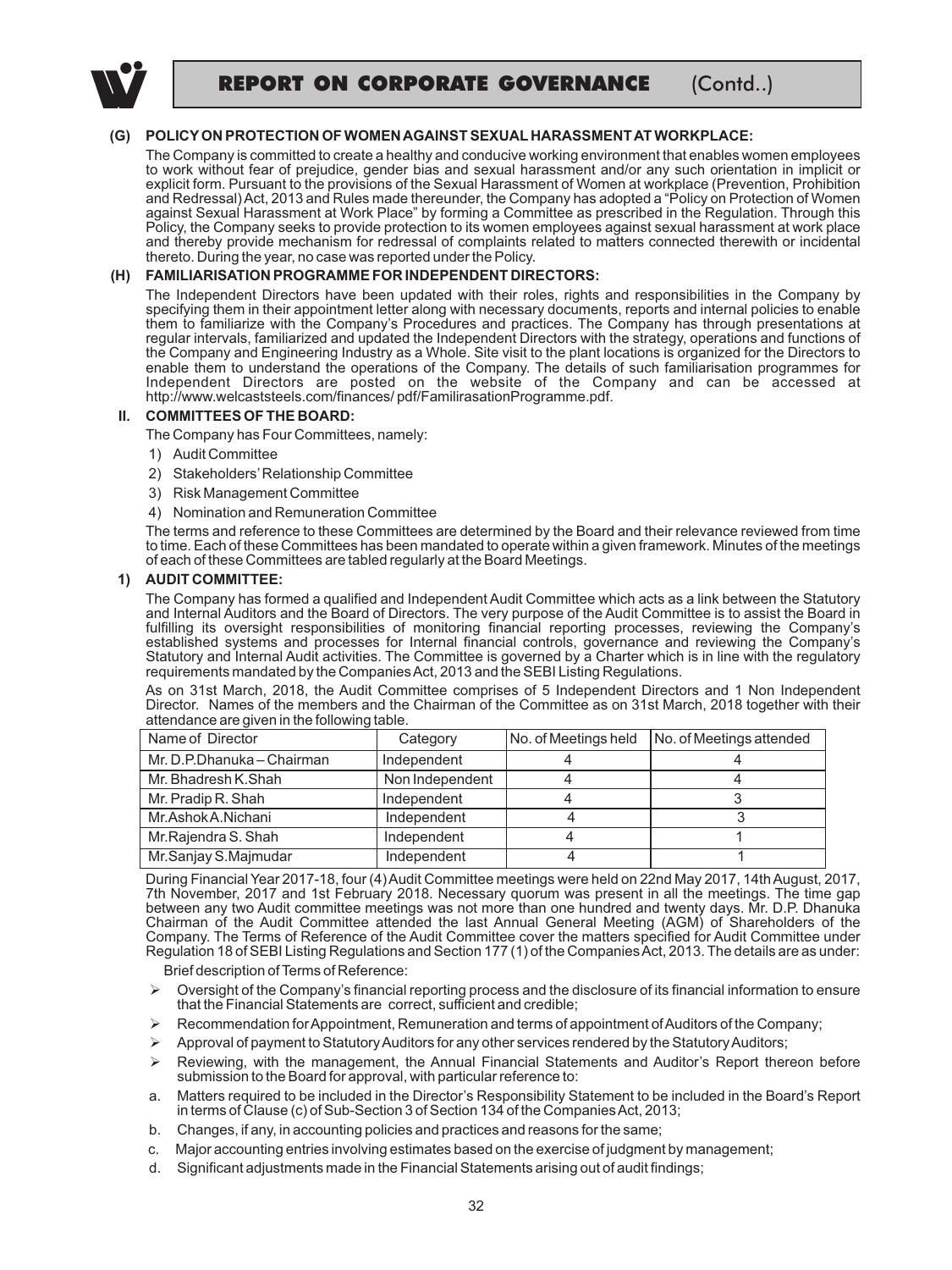# REPORT ON CORPORATE GOVERNANCE (Contd..)



- e. Compliance with listing and other legal requirements relating to Financial Statements;
- f. Disclosure of any related party transactions; and
- g. Modified opinion(s) in the draftAudit Report.
- Ø Reviewing, with the management, the quarterly Financial Statements before submission to the Board for approval;
- Reviewing, with the management, the statement of uses / application of funds raised through an issue (public issue, rights issue, preferential issue, etc.), the statement of funds utilized for purposes other than those stated in the offer document / prospectus / notice and the report submitted by the monitoring agency monitoring the utilization of proceeds of a public or rights issue, and making appropriate recommendations to the Board to take up steps in this matter;
- Reviewing and monitoring the Auditor's independence and performance, and effectiveness of audit process;
- Approval or any subsequent modification of transactions of the Company with related parties;
- $\triangleright$  Scrutiny of inter-corporate loans and investments;
- $\triangleright$  Valuation of undertakings or assets of the Company, wherever it is necessary:
- $\triangleright$  Evaluation of internal financial controls and risk management systems:
- $\triangleright$  Reviewing, with the management, performance of Statutory and Internal Auditors, adequacy of the internal control systems;
- Reviewing the adequacy of internal audit function, if any, including the structure of the internal audit department, staffing and seniority of the official heading the department, reporting structure coverage and frequency of internal audit;
- Discussion with Internal Auditors of any significant findings and follow up there on;
- $\triangleright$  Reviewing the findings of any internal investigations by the internal auditors into matters where there is suspected fraud or irregularity or a failure of internal control systems of a material nature and reporting the matter to the board;
- Discussion with Statutory Auditors before the audit commences, about the nature and scope of audit as well as post-audit discussion to ascertain any area of concern;
- Ø To look into the reasons for substantial defaults in the payment to the Depositors, Debenture Holders, Shareholders (in case of non-payment of declared dividends) and Creditors;
- To review the functioning of the Whistle Blower mechanism;
- Ø Approval of appointment of CFO after assessing the qualifications, experience and background, etc. of the candidate;
- Ø Carrying out any other function as is mentioned in the terms of reference of theAudit Committee.

#### **Other Duties ofAudit Committee to review:**

- Management Discussion and Analysis of financial condition and results of operations;
- $\triangleright$  Statement of significant related party transactions (as defined by the Audit Committee), submitted by management;
- $\triangleright$  Management letters / letters of internal control weaknesses issued by the Statutory Auditors;
- Internal Audit Reports relating to internal control weaknesses; and
- $\triangleright$  The Appointment, removal and terms of remuneration of the Chief Internal Auditor shall be subject to review by theAudit Committee.
- Ø To grant omnibus approval for related party transactions which are in the ordinary course of business and on an Arm's Length pricing basis and to review and approve such transactions subject to the approval of the Board.
- Statement of deviations.

The Audit Committee supervises the Financial Reporting & Internal Control process and ensures the proper and timely disclosures to maintain the transparency, integrity and quality of financial control and reporting. The Company continues to derive benefits from the deliberations of the Audit Committee Meetings as the members are experienced in the areas of Finance,Accounts, Taxation and the Industry.

Audit Committee is carrying out any other function as is mentioned in the terms of reference.

Statutory Auditors, Internal Auditors and their representatives are permanent invitees to the Audit Committee Meetings. The representative of the Cost Auditor is invited to attend the meeting of the Audit Committee when the Cost Audit Report is tabled for discussion. The Chief Executive Officer (CEO), Chief Financial Officer (CFO) and other concerned Executives of the Company are also invited to attend theAudit Committee Meetings.

Mr. S. N. Jetheliya, Company Secretary acts as the Secretary of the Committee.

#### **2) STAKEHOLDERS'RELATIONSHIP COMMITTEE:**

The Company has constituted a Stakeholders Relationship Committee of Directors to look into the:

- Redressal of Shareholders and Investors complaints like transfer of Shares, non-receipt of Annual Reports, non-receipt of declared Dividends etc.
- $\triangleright$  Transfer / transmission of Shares / the securities of the Company from time to time;
- $\triangleright$  Issue of share certificate on rematerialization of Shares from time to time;
- $\triangleright$  Issue of new share certificates against sub-division of Shares, renewal, split or consolidation of Share certificates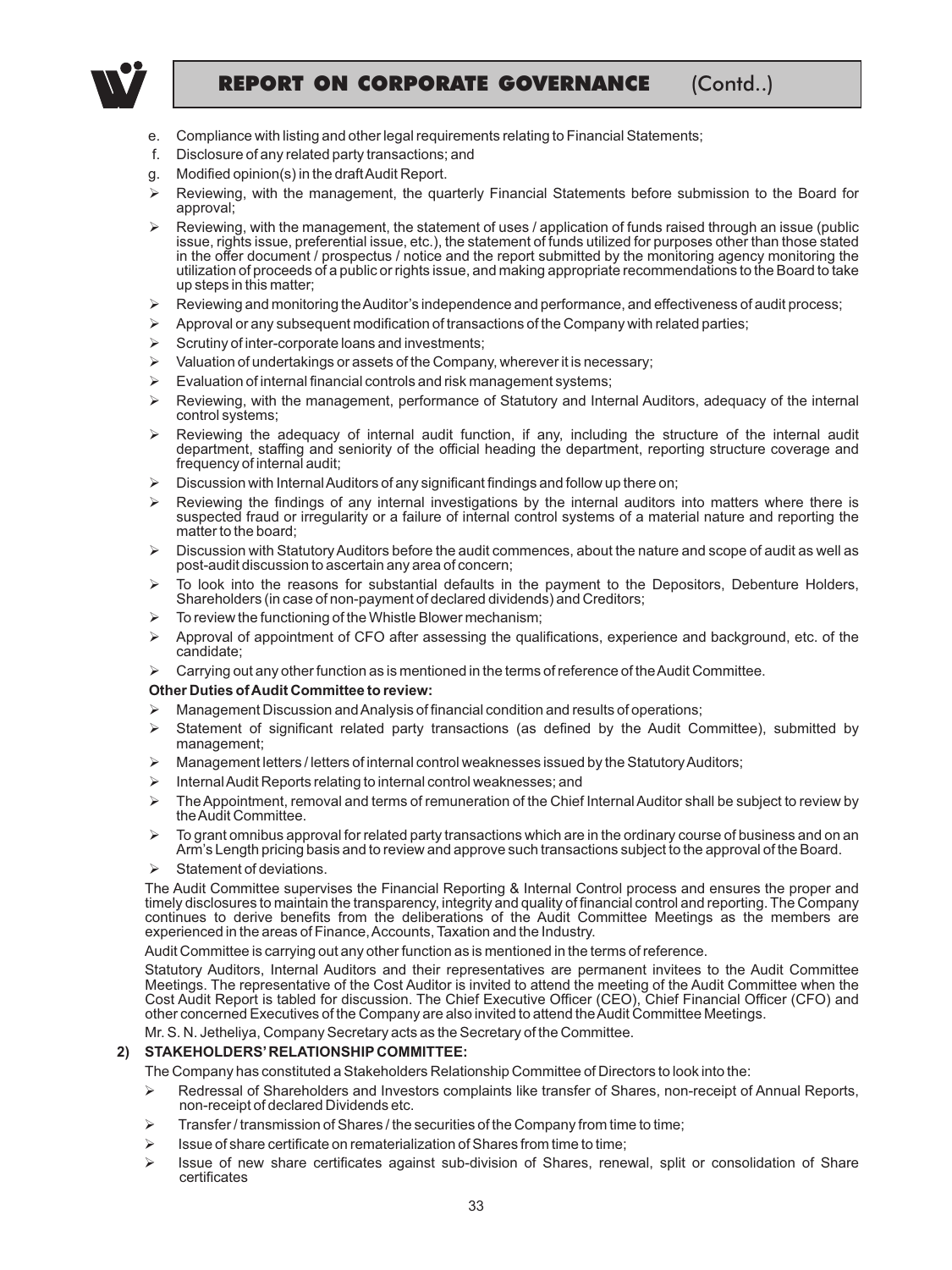# REPORT ON CORPORATE GOVERNANCE (Contd..)



- Ø Approval and monitoring of dematerialization of Shares and all matters incidental thereto;
- Ø Monitoring of redressal of Investors / Stakeholders grievances; and
- $\triangleright$  Oversee the performance of the Registrar and Transfer Agents and recommend measures for overall improvement in the quality of Investor services. Names of the members and the Chairman of the Committee as on 31st March, 2018 together with their attendance are given in the following table.

| Name of the Directors       | Category        | No of Meetings<br>held | No of meetings<br>Attended |
|-----------------------------|-----------------|------------------------|----------------------------|
| Mr. Vinod Narain - Chairman | Non Independent |                        |                            |
| Mr. D.P.Dhanuka             | Independent     |                        |                            |
| Mr. Pradip R. Shah          | Independent     |                        |                            |
| Mr. Sanjany S.Majmudar      | Independent     |                        |                            |
| Mr. Bhadresh K.Shah         | Non Independent |                        |                            |

The Company Secretary acts as Compliance officer of the Committee pursuant to Regulation 20 of SEBI Listing Regulations.

#### **Meetings and attendance during the year:**

The Committee meets on need basis. During the year under review Committee met four times on 22nd May, 2017, 14thAugust, 2017, 7th November, 2017 and 1st February 2018.

The Committee ensures that the Shareholders' / Investors' grievances and correspondences are attended and resolved expediously.

Number of Shareholders' complaints received during the Financial Year:

During the period under review, Company received 6 Complaints from Shareholders and the same were resolved to their satisfaction. There is no outstanding complaint as on 31st March, 2018. Number of Complaints not solved to the satisfaction of Shareholders: Nil Number of pending Share Transfers: Nil

#### **3) RISK MANAGEMENT COMMITTEE:**

Though the provisions of Regulation 21 of SEBI Listing Regulations relating to Risk Management Committee do not apply to the Company, the Board of Directors has constituted a Risk Management Committee, voluntarily.

Corporate Risk Evaluation and Management is an ongoing process within the Organization. The Company has a well-defined Risk Management framework to identify, monitor and minimizing / mitigating risks as also identifying business opportunities.

The Risk Management framework has been developed and approved by the senior management in accordance with the business strategy.

The key elements of the framework include

- Risk Structure;
- Risk Portfolio;
- Risk Measuring & Monitoring and
- Risk Optimizing.

The implementation of the framework is supported through criteria for Risk assessment, Risk forms & MIS.

The objectives and scope of Risk Management Committee broadly comprises of:

- Oversight of risk management performed by the executive management;
- Reviewing the Corporate Risk Management Policy and framework within the legal requirements and the SEBI Listing Regulations;
- Reviewing risks and evaluate treatment including initiating mitigation actions and ownerships as per a predefined cycle;
- Defining framework for identification, assessment, monitoring, mitigation and reporting of risks.

The composition of the Risk Management Committee is as under :

| Name of the Member             | Category        |
|--------------------------------|-----------------|
| Mr. Bhadresh K.Shah - Chairman | Non-Independent |
| Mr. Pradip R. Shah             | Independent     |
| Mr. Sanjay S Majmudar          | Independent     |

#### **4) NOMINATIONAND REMUNERATION COMMITTEE:**

The terms of reference of the Committee inter alia, include the following:

- $\triangleright$  formulation of the criteria for determining qualifications, positive attributes and independence of a director and recommend to the board of directors a policy relating to, the remuneration of the directors, key managerial personnel and other employees;
- $\triangleright$  formulation of criteria for evaluation of performance of independent directors and the board of directors;
- $\triangleright$  devising a policy on diversity of Board of Directors;
- $\triangleright$  identifying persons who are qualified to become directors and who may be appointed in senior management in accordance with the criteria laid down, and recommend to the Board of Directors their appointment and removal;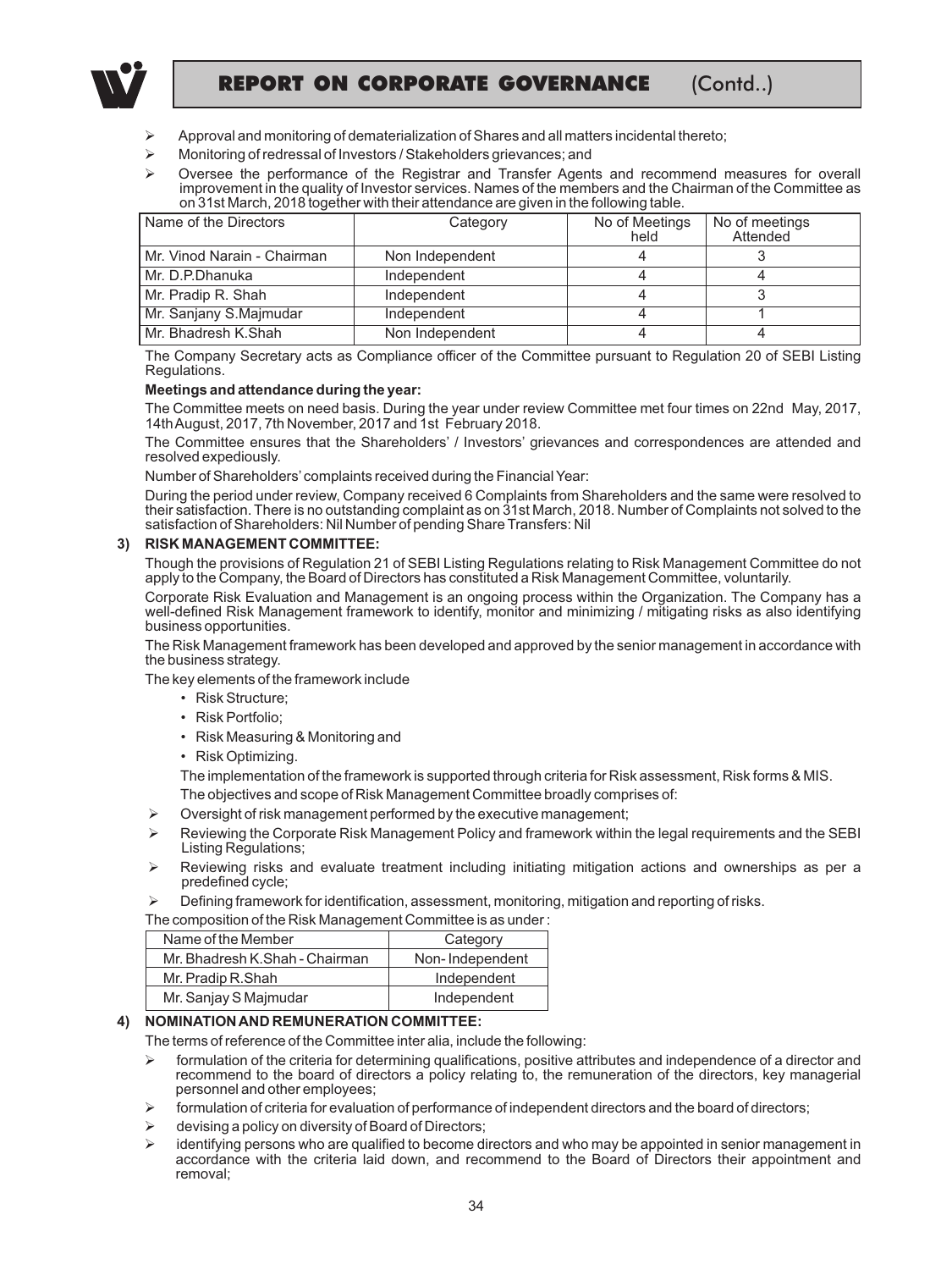# REPORT ON CORPORATE GOVERNANCE (Contd..)



whether to extend or continue the term of appointment of the independent director, on the basis of the report of performance evaluation of independent directors.

The composition of the Nomination and Remuneration Committee is as under :

| Name of the Member         | Category        |
|----------------------------|-----------------|
| Mr. D.P.Dhanuka - Chairman | Independent     |
| Mr. Bhadresh K.Shah        | Non-Independent |
| Mr. Pradip R. Shah         | Independent     |

#### **5. INDEPENDENT DIRECTORS'MEETING:**

As per Secretarial Standard (SS) 1 issued by the Institute of Company Secretaries of India and relevant provisions of the Companies Act, 2013 and Rules made thereunder, the Independent Directors meet once in a calendar year.

During the year under review, the Independent Directors met on 22nd May, 2017, inter alia, to discuss:

- Evaluation of the performance of Non-independent Directors and the Board of Directors as a whole;
- $\triangleright$  Evaluation of the performance of the Chairman of the Company, taking into account the views of the Executive and Non-Executive Directors;
- Ø Evaluation of the quality, content and time line of flow of information between the Management and the Board that is necessary for the Board to effectively and reasonably perform its duties.

#### **6. RELATED PARTY TRANSACTIONS:**

All transactions entered into with Related Party as defined under the Section 188 of the Companies Act, 2013 and of SEBI Listing Regulations during the Financial Year 2017-18 were in Ordinary Course of Business and at Arms' Length basis. Suitable disclosures as required under Indian Accounting Standards (Ind AS-24) have been made in the notes to the Financial Statements.

#### **III. DISCLOSURES:**

#### **(A) MATERIAL SIGNIFICANT RELATED PARTY TRANSACTIONS:**

The Company has not entered into transactions of material nature with related parties i.e. Promoters, Directors or Key Managerial Persons or their relatives conflicting with the Company's interest at large. During the year under review the Company has entered into transactions of sale and purchase of material with its holding Company, AIA Engineering Limited. The Company proposes to take approval of members of the Company by way of an Ordinary Resolution to be passed in the ensuing Annual General Meeting. The Register of Contracts containing transactions with related parties was placed before theAudit Committee / Board regularly for their approval. The details of Related Party Transactions are disclosed in Financial Section of this Annual Report. The Board has approved a Policy for Related Party Transactions which has been uploaded on the website of Company http://www.welcaststeels.com / finances / pdf / policy on related party transactions .pdf

#### **(B) DISCLOSURE OFACCOUNTING TREATMENT**:

These Financial Statements are prepared in accordance with Indian Accounting Standards (Ind AS) as per the Companies (Indian Accounting Standards) Rules, 2015 and the Companies (Indian Accounting Standards) (Amendment) Rules, 2016 notified under Section 133 of the Companies Act, 2013 (the 'Act') and other relevant provisions of theAct.

The previous year figures have been regrouped/reclassified or restated, so as to make the figures comparable with the figures of current year. The significantAccounting Policies which are consistently applied have been set out in the Notes to the Financial Statements.

#### **(C) POLICY FOR SELECTIONANDAPPOINTMENT OF DIRECTORSAND THEIR REMUNERATION:**

The Nomination and Remuneration Committee has adopted a Policy which, inter alia, deals with the manner of Selection of Board of Directors, KMP and their remuneration.

- (1) Criteria for Selection of Non-Executive Directors:
	- a. The Non-Executive Directors shall be of high integrity with relevant expertise and experience so as to have a diverse Board with Directors having expertise in the fields of manufacturing, marketing, finance, taxation, law, governance and general management.
	- b. In case of appointment of Independent Directors, the Nomination and Remuneration Committee satisfies itself with regard to the independence nature of the Directors vis-à-vis the Company so as to enable the Board to discharge its function and duties effectively.
	- c. Nomination and Remuneration Committee ensures that the candidate identified for appointment / reappointment as an Independent Director is not disqualified for appointment / re-appointment under Section 164 of the CompaniesAct, 2013.
	- d. Nomination and Remuneration Committee considers the following attributes / criteria, whilst recommending to the Board the candidature for appointment as Director:
		- i. Qualification, expertise and experience of the Directors in their respective fields;
		- ii. Personal, Professional or business standing;
		- iii. Diversity of the Board.
	- e. Board of Directors takes into consideration the performance evaluation of the Directors and his engagement level.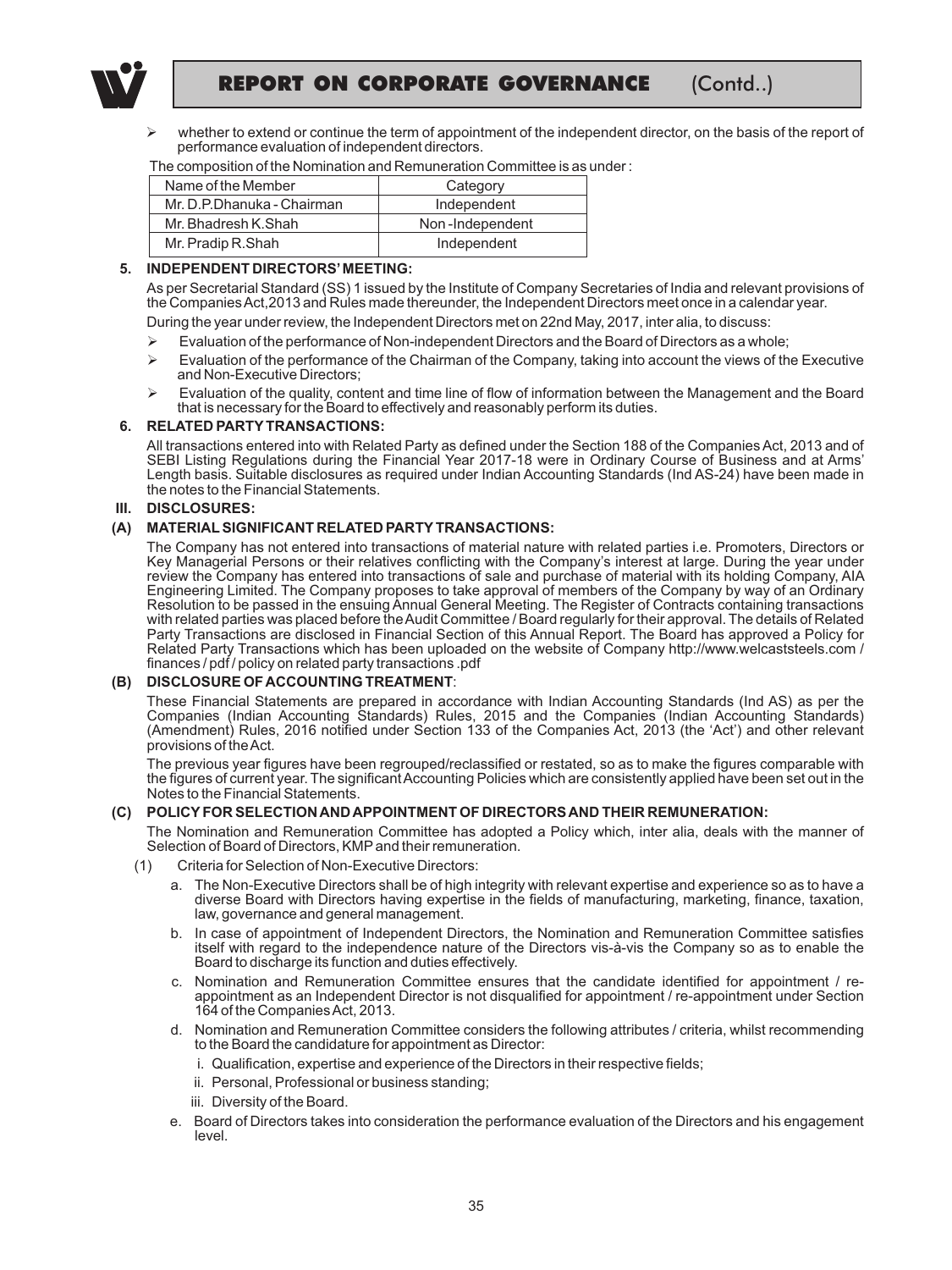

#### **(2) Remuneration:**

#### **a. Remuneration Policy for Directors**

- i. The Company does not pay any remuneration to its Directors except sitting fees for attended Board and Committee Meetings.
- ii. The Directors shall be entitled to receive remuneration by way of sitting fees, for each of the meeting of Board or Committee of the Board attended by them as approved by the Board of Directors within the overall limits prescribed under the Companies Act, 2013 and the Companies (Appointment and Remuneration of Managerial Personnel) Rules, 2014, in addition to reimbursement of expenses, if any, for participation in the Board / Committee Meetings.
- iii. The Company does not have any Stock option plan, performance linked incentive scheme or commission scheme.
- iv. The details of sitting fees paid to the Directors for attending Board and Committee Meetings during the Financial Year 2017-18 are given under the heading Details of Board Meeting in this report.

#### **b. Remuneration Policy for the Senior Management Employees:**

- i. In determining the remuneration of the Senior Management Employees (i.e. KMPs and Core Committee Members), the Nomination and Remuneration Committee ensure / consider the following:
- the relationship of remuneration and performance benchmark is clear:
- $\triangleright$  the balance between fixed and incentive pay reflecting short and long term performance objectives, appropriate to the working of the Company and its goals;
- $\triangleright$  the remuneration is divided into two components viz. fixed component comprising salaries, perquisites and retirement benefits and a variable component comprising performance bonus, wherever applicable;
- $\triangleright$  the remuneration including annual increment and performance bonus is decided based on the criticality of the roles and responsibilities, the Company's performance vis-à-vis the annual budget achievement, individual performance vis-à-vis KRAs / KPIs, industry benchmark and current compensation trends in the market.
- ii. The Chief Executive Officer and Chief Financial Officer carry out the individual performance review based on the standard appraisal matrix and take into account the appraisal score card and other factors mentioned herein-above.

#### **(3) Performance Evaluation:**

In Compliance with the provisions of the Companies Act, 2013 and of SEBI Listing Regulations, the Board has carried out the annual performance evaluation of its own performance, the Directors individually as well as the evaluation of the working of its Audit, Nomination and Remuneration and other Committees. A structured questionnaire was prepared after taking into consideration inputs received from the Directors, covering various aspects of the Board's functioning such as adequacy of the composition of the Board and its Committees, Board Culture, execution and performance of specific duties, obligation and governance.

A separate exercise was carried out to evaluate the performance of individual Directors including the Chairman of the Board, who were evaluated on parameters such as level of engagement and contribution, independence of judgement, safeguarding the interest of the Company and its minority shareholders etc. The performance evaluation of the Independent Directors was carried out by the entire Board. The performance evaluation of the Chairman and the Non-Independent Directors was carried out by the Independent Directors who also reviewed the performance of Secretarial Department. The Directors expressed their satisfaction with the evaluation process.

#### **(D) BOARD DISCLOSURE – RISK MANAGEMENT:**

The Company has laid down procedures for the Risk Assessment and its Minimization. These procedures are periodically reviewed by the Audit Committee / Board to ensure that management controls risk through means of a properly defined framework.

#### **(E) PUBLIC ISSUE:**

The Company has not come out with any Public Issue, Right Issue or Preferential Issue etc. during the year under review.

#### **(F) MANAGEMENT:**

- (i) Management Discussion andAnalysis Report:
- Management Discussion andAnalysis Report is set out in a separate section included in thisAnnual Report and forms a part of this Report.
- **Disclosure of material Financial and Commercial Transactions:**

As per the disclosures received from the Senior Management, no material Financial and Commercial transactions that may have a potential conflict with the interest of the Company at large had taken place during the year under report.

#### **(G) SHAREHOLDERS:**

- (i) Disclosures regarding appointment or re-appointment of Directors: Mr. Vinod Narain, Director of the Company retires by rotation at the ensuing 46th Annual General Meeting of the Company and being eligible, offers himself for re -appointment.
- (ii) Quarterly / Half yearly results are forwarded to the Stock Exchanges where the Equity Shares of the Company are listed and the same are also posted on Company's website.
- (iii) Except Mr. Vinod Narain, who is holding 10 Equity Shares, no other Directors held any shares of the company at any point of time during the Year.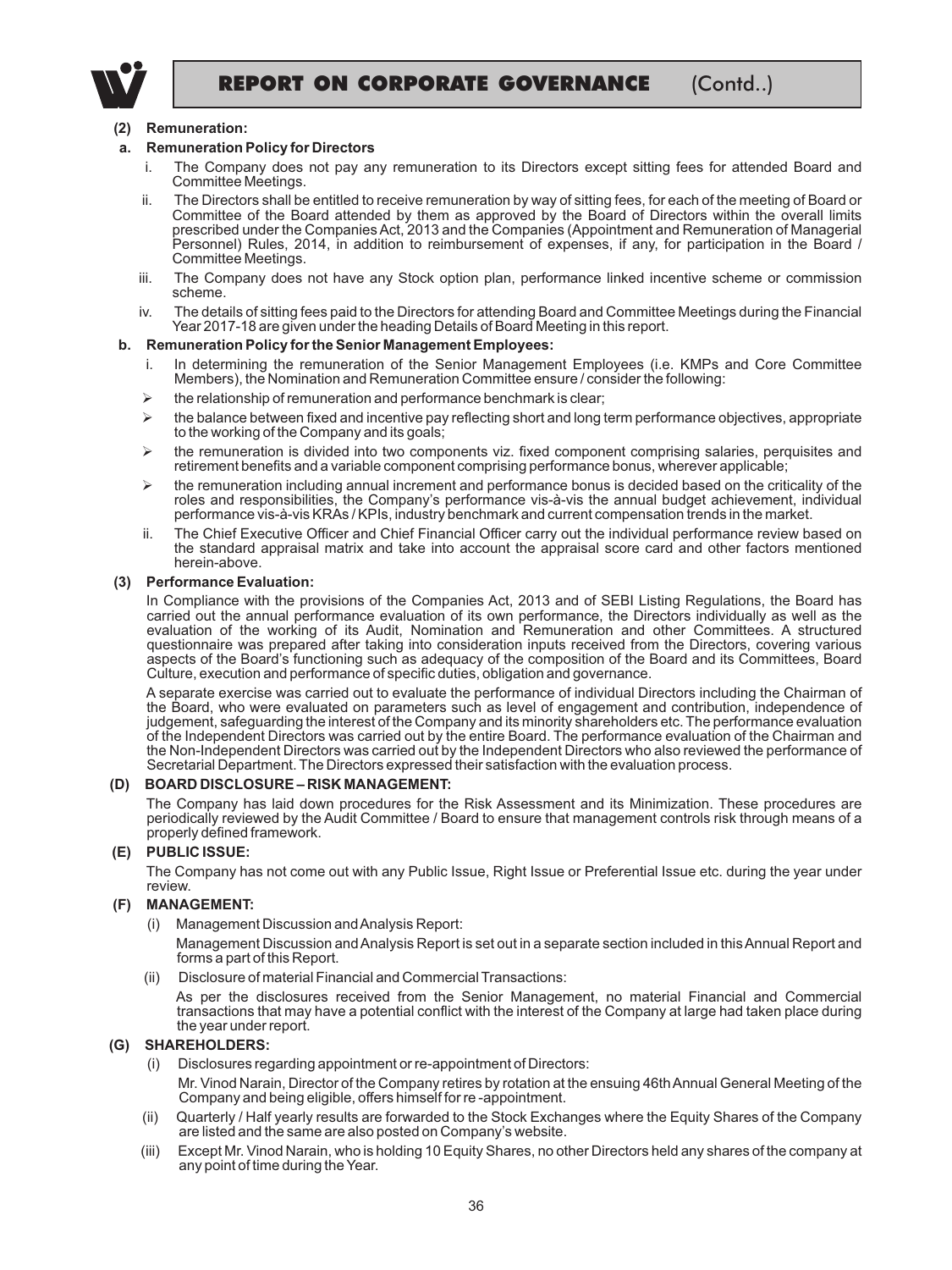

#### **H) COMPLIANCE BY THE COMPANY:**

The Company has complied with all the mandatory requirements of the SEBI Listing Regulations as well as other regulations and guidelines of SEBI. Further, during the last three years, no penalties were imposed or strictures were passed on the Company by the Stock Exchange or SEBI or any statutory authority, on any matter related to capital markets.

#### **IV. CEO / CFO CERTIFICATION:**

The Chief Executive Officer and the Chief Finance Officer of the Company have certified to the Board that the Financial Results of the Company for the year ended 31st March, 2018 do not contain any false or misleading statements or figures and do not omit any material facts which may make the statements or figures contained therein misleading as required under Regulation 33 of SEBI Listing Regulations.

#### **V. MEANS OF COMMUNICATION:**

The quarterly and half yearly results are published in widely circulating national and local dailies. These results are not sent individually to the Shareholders but are available on the website www.welcaststeels.com of the Company.

#### **VI. GENERAL BODY MEETINGS: (LAST THREE YEARS DISCLOSURES) GENERAL MEETING: ANNUAL GENERAL MEETINGS:**

The particulars of the last threeAnnual General Meetings held are given hereunder:

| SL Nol | <b>Financial Year</b> | Venue                                                                                                                                | Time and Date                        | Whether any<br>special Resolution<br>passed |
|--------|-----------------------|--------------------------------------------------------------------------------------------------------------------------------------|--------------------------------------|---------------------------------------------|
|        | 2016-17               | H.T.Parekh Convention Center,<br>Ahmedabad Management Association,<br>"ATIRA Campus", Dr. Vikram Sarabhai<br>Marg, Ahmedabad -380015 | 11.30 A.M. on<br>14th August<br>2017 | Yes                                         |
| 2      | 2015-16               | HOTEL CROWN PLAZA AHMEDABAD<br>CITY CENTRE, Near Shapath V.<br>S.G. High Way, Ahmedabad - 380015                                     | 4.00 P.M. on 12th<br>August 2016     | No                                          |
| 3      | 2014-15               | HOTEL RAMANASHREE, No.16,<br>Raja Ram Mohan Roy Road,<br>Bengaluru -560 025                                                          | 3.00 P.M. on 21st<br>Sept 2015       | Yes                                         |

The following Special Resolutions were passed by the members during the past 3Annual General Meetings: Annual General Meeting held on 14th August 2017:

Alteration ofArticles ofAssociation.

Annual General Meeting held on 12th August 2016:

No Special Resolution was passed.

Annual General Meeting held on 21st September 2015:

Approval of Related Party Transactions under Section 188 of the CompaniesAct, 2013.

#### **POSTAL BALLOT:**

During the year under review, there was no resolution passed through Postal Ballot.

#### **VII. GENERAL SHAREHOLDERS'INFORMATION**

#### **1. General**

| 9th August, 2018 at 10.30 A.M.                                                                                                         |
|----------------------------------------------------------------------------------------------------------------------------------------|
| H.T.Parekh Convention Center,<br>Ahmedabad Management Association,<br>"ATIRA Campus", Dr. Vikram Sarabhai<br>Marg, Ahmedabad - 380 015 |
| 31st March, 2018                                                                                                                       |
| 03.08. 2018 to 09.08.2018 (both days inclusive)                                                                                        |
| 115-116, G.V.M.M.Estate, Odhav Road,<br>Odhav, Ahmedabad -382415                                                                       |
| Mr. S.N Jetheliya                                                                                                                      |
| invest grievance@welcaststeels.com                                                                                                     |
| www.welcaststeels.com                                                                                                                  |
| Financial Calendar (subject to change) for the Financial Year 2018-19:                                                                 |
| On or before 14th August, 2018                                                                                                         |
| On or before 14th November, 2018                                                                                                       |
| On or before 14th February, 2019                                                                                                       |
| On or before 30th May, 2019                                                                                                            |
|                                                                                                                                        |
| Scrip Code                                                                                                                             |
| 504988                                                                                                                                 |
|                                                                                                                                        |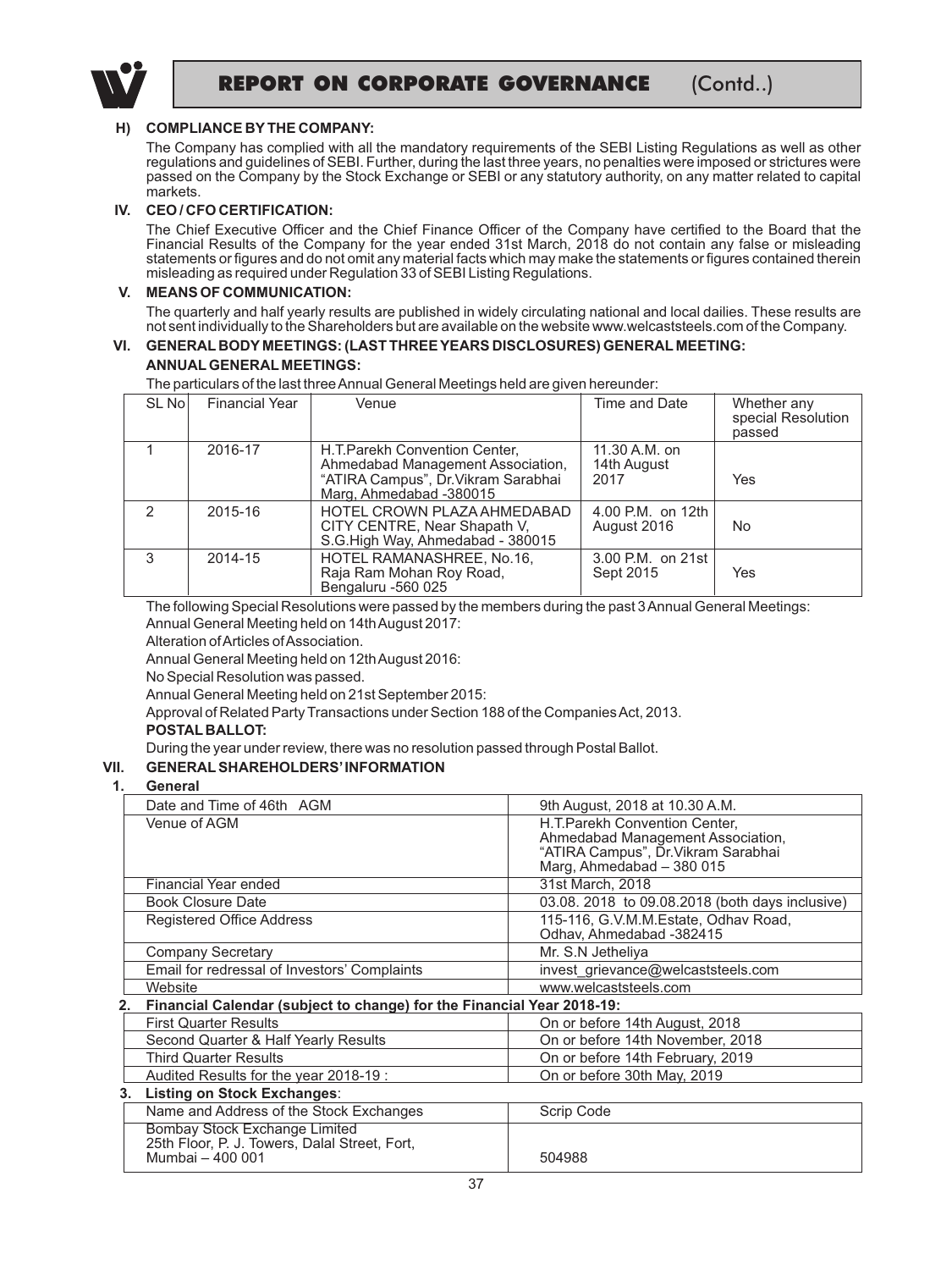

#### REPORT ON CORPORATE GOVERNANCE (Contd..)

The listing fees for the year 2018-19 has been paid to the Stock Exchange.

#### **4. Market Price Data:**

The securities of the Company have been listed on Bombay Stock Exchange. The stock market prices with BSE Sensex were as under:

| SL. No | Month            | <b>BSE Sensex</b> | High    | Low     |  |  |  |
|--------|------------------|-------------------|---------|---------|--|--|--|
| 1.     | April 2017       | 29918.40          | 698.90  | 607.20  |  |  |  |
| 2.     | May 2017         | 31145.80          | 645.00  | 577.10  |  |  |  |
| 3.     | June 2017        | 30921.61          | 655.20  | 572.00  |  |  |  |
| 4.     | <b>July 2017</b> | 32514.94          | 768.00  | 617.50  |  |  |  |
| 5.     | Aug 2017         | 31730.49          | 930.00  | 666.50  |  |  |  |
| 6.     | Sep 2017         | 31283.72          | 948.00  | 775.00  |  |  |  |
| 7.     | Oct 2017         | 33213.13          | 1394.95 | 779.05  |  |  |  |
| 8.     | Nov 2017         | 33149.35          | 1200.00 | 945.05  |  |  |  |
| 9.     | Dec 2017         | 34056.83          | 1395.00 | 881.10  |  |  |  |
| 10.    | Jan 2018         | 35965.02          | 1389.00 | 1102.30 |  |  |  |
| 11.    | Feb 2018         | 34184.04          | 1210.00 | 809.35  |  |  |  |
| 12.    | Mar 2018         | 32968.68          | 982.00  | 765.70  |  |  |  |

#### **5. Registrar & Share TransferAgent:**

M/s Big Share Services Pvt. Ltd., 1st Floor, Bharat Tin Works Building, Opp. Vasant Oasis, Makwana Road, Marol, Andheri East, Mumbai – 400 059 Tel: 022-62638200, Fax No. 022-62638299, email-info@bigshareonline.com is the Registrar and Share Transfer Agent of the Company (R & T Agent). They deal with all matters pertaining to transfers, transmissions, sub divisions and consolidation of Company's securities and also correspondence for shares held in physical form. It may be noted that the request for demat of shares should be made by investors to their respective depository participants. There are no legal proceedings against the Company on any share transfer matters

#### **6. SHARE TRANSFER SYSTEM / DIVIDENDAND OTHER RELATED MATTERS:**

#### i. **Share Transfers:**

Share transfers in physical form are processed and the share certificates are generally returned to the transferees within a period of fifteen days from the date of receipt of transfer documents provided the transfer documents lodged with the Company are complete in all respects.

#### ii. **Nomination facility for shareholding:**

Pursuant to the provisions of Section 72 of the Companies Act, 2013 and rules made thereunder, facility for making nomination is available for members in respect of shares held by them. Members holding shares in dematerialized form should contact their Depository Participant (DP) in this regards.

#### iii. **PermanentAccount Number (PAN):**

Members who hold shares in physical Form are advised that SEBI has made it mandatory that a copy of the PAN card of the transferee/s, members, surviving joint holders / legal heirs be furnished to the Company while obtaining the services of transfer, transposition, transmission and issue of duplicate share certificates.

#### IV. **Dividend:**

#### **Unclaimed Dividends:**

The Company is required to transfer dividends which have remained unpaid / unclaimed for a period of seven years to the Investor Education & Protection Fund established by the Government. The Company will in September 2018 transfer to the said Fund, the dividend for the year ended 31st March 2011 which will remain unpaid.

#### V. **Reconciliation of Share CapitalAudit:**

As required by the Securities and Exchange Board of India (SEBI), a Quarterly Reconciliation of Share Capital is being carried out by an independent Practicing Company Secretary with a view to reconcile the total share capital admitted with National Securities Depository Limited [NSDL] and Central Depository Services (India) Limited [CDSL] and held in physical form, with the issued and listed Capital of the Company. The Practicing Company Secretary's Certificate in regard to this is submitted to BSE Limited and has also been placed before Stakeholders Relationship Committee and the Board of Directors.

#### **7. Distribution of Shareholding:**

i. Distribution of Shareholding as on 31st March 2018.

| No. of Equity Shares |               | HOLDER(S)         | HOLDER(S)     |              |
|----------------------|---------------|-------------------|---------------|--------------|
|                      | No. of folios | % of total folios | No. of Shares | % of holding |
| 1 to 500             | 2061          | 98.38             | 89246         | 13.98        |
| 501 to 1000          | 22            | 1.05              | 15431         | 2.42         |
| 1001 to 2000         | 3             | 0.14              | 4119          | 0.65         |
| 2001 to 3000         | 3             | 0.14              | 6810          | 1.06         |
| 3001 to 4000         |               | 0.05              | 3550          | 0.56         |
| 4001 to 5000         |               |                   |               |              |
| 5001 to 10000        |               | 0.09              | 12702         | 1.99         |
| 10001 & above        | 3             | 0.15              | 506303        | 79.34        |
| <b>Grand Total</b>   | 2095          | 100.00            | 638161        | 100.00       |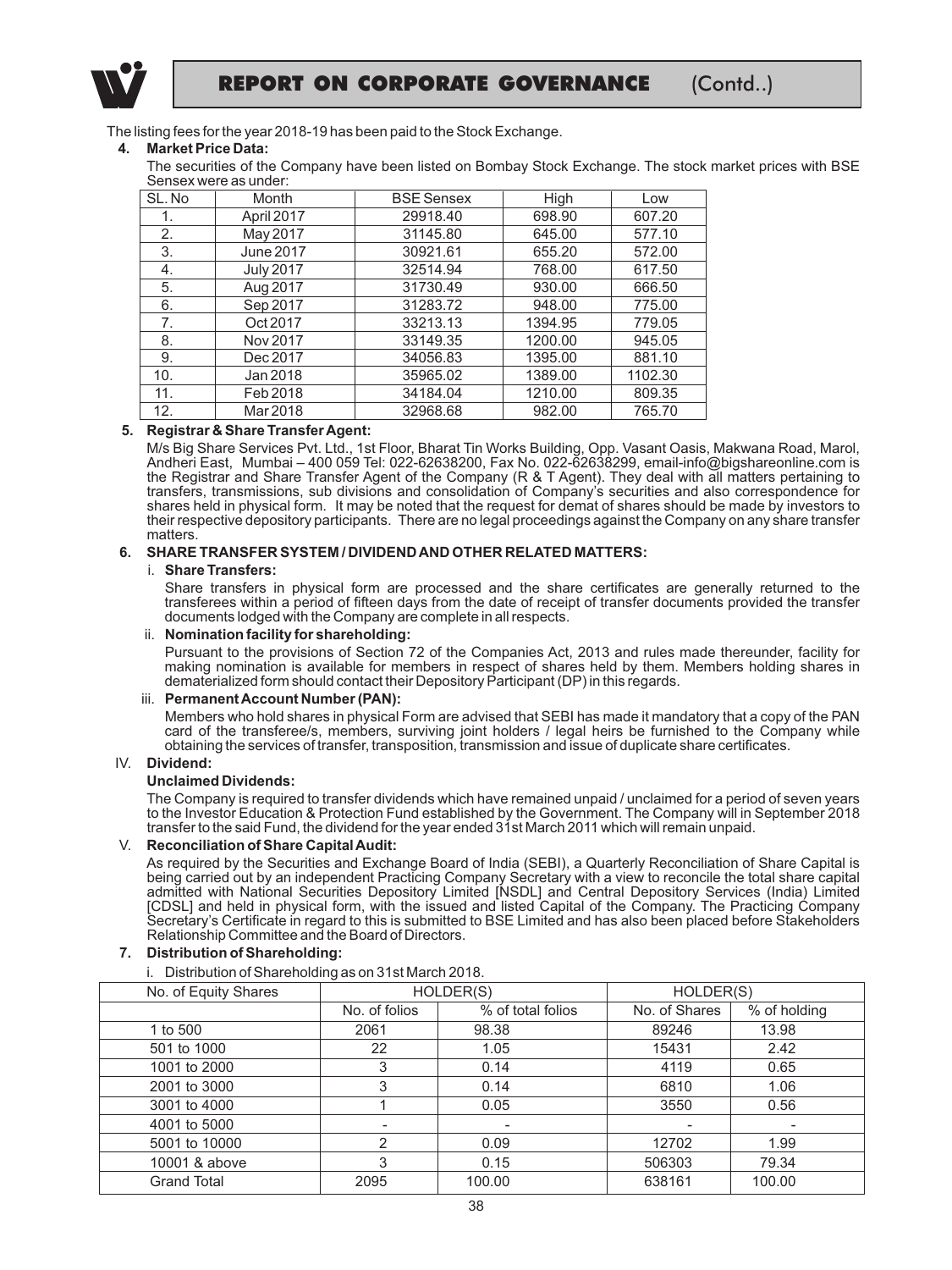

| Category of Share holders             | No of Shares held        |                          | Number of Share<br><b>Holders</b> | Percentage of<br>holding |
|---------------------------------------|--------------------------|--------------------------|-----------------------------------|--------------------------|
|                                       | Electronic               | Physical                 |                                   |                          |
| Promoter & Promoter Group             | 4,77,661                 |                          |                                   | 74.85                    |
| Public shareholding                   |                          | $\overline{\phantom{a}}$ |                                   |                          |
| Institutions                          | $\overline{\phantom{0}}$ | ۰                        |                                   |                          |
| Financial Institutions / Banks        |                          | 50                       | 2                                 | 0.01                     |
| Central & State<br>Governments (IEPF) | 12700                    |                          |                                   | 1.99                     |
| -Bodies Corporate                     | 5232                     | 25                       | 43                                | 0.82                     |
| -Individuals                          | 106119                   | 29224                    | 1979                              | 21.21                    |
| -Trusts                               | 25                       | --                       |                                   | 0.00                     |
| - NRI                                 | 1509                     | 50                       | 22                                | 0.25                     |
| -Clearing Member                      | 5566                     | $\overline{\phantom{0}}$ | 16                                | 0.87                     |
| <b>GRAND TOTAL</b>                    | 608812                   | 29349                    | 2065                              | 100%                     |

#### ii. Shareholding pattern as on 31st March, 2018.

#### **8. Dematerialization of Shares & Liquidity:**

The Shares of the Company are compulsorily traded in DEMAT form in the Stock Exchange where they are listed. The Shares are available for dematerialization on both the Depositories viz. National Securities Depository Limited<br>(NSDL) and Central Depository Services (India) Limited (CDSL). As on 31st March, 2018 (NSDL) and Central Depository Services (India) Limited (CDSL).

| Category of shares held | No of folios | % of total folios | No of Shares | % of holding |
|-------------------------|--------------|-------------------|--------------|--------------|
| In Physical Mode        | 659          | 31.46             | 29349        | 4.60         |
| In Electronic Mode      | 1436         | 68.54             | 608812       | 95.40        |

**9.** Outstanding GDRs / ADRs /Warrants or any Convertible Instruments, conversion date and likely Impact on Equity: The Company has not issued GDRs /ADRs / Warrants or any convertible instruments.

- **10.** Outstanding Shares in Unclaimed SuspenseAccount of the Company as on 31st March 2018: NIL
- **11.** Plant Location: Plot No 15, Phase 1, Peenya IndustrialArea, Bengaluru 560 058.
- **12.** Address for Correspondence:
	- a) For transfer / dematerialization of Shares, change of address of members and other queries: Welcast Steels Limited No.115-116, G.V.M.M. Estate, Odhav Road, Odhav, Ahmedabad – 382415, Gujarat
		- Phone No. 079-22901078 Email: invest\_grievance@welcaststeels.com.
	- b) Any query relating to Dividend, Annual Reports etc.

Mr. S N Jetheliya, Company Secretary No.115-116, G.V.M.M. Estate, Odhav Road, Odhav, Ahmedabad – 382415, Gujarat. Phone No. 079-22901078 Investors' related query mail to: invest\_grievance@welcaststeels.com.

#### **Details of Non-Compliance:**

There was no non-compliance during the year and no penalty has been imposed or strictures passed on the Company by the Stock Exchanges, SEBI or Registrar of Companies (ROC). The Company has obtained a Certificate from Syed Shahabuddin, Practicing Company Secretary on Corporate Governance and is attached with this Report which will be sent to all the Shareholders of the Company. This certificate shall also be sent to all the concerned Stock Exchanges along with theAnnual Report.

#### **NON-MANDATORY REQUIREMENTS:**

- a) Chairman of the Board: Non-Executive Chairman heads the Board of the Company.
- b) Shareholder Rights:

As the Quarterly, Half Yearly and Annual Results are published in leading newspapers having wide circulation, the same are not sent to the Shareholders of the Company individually.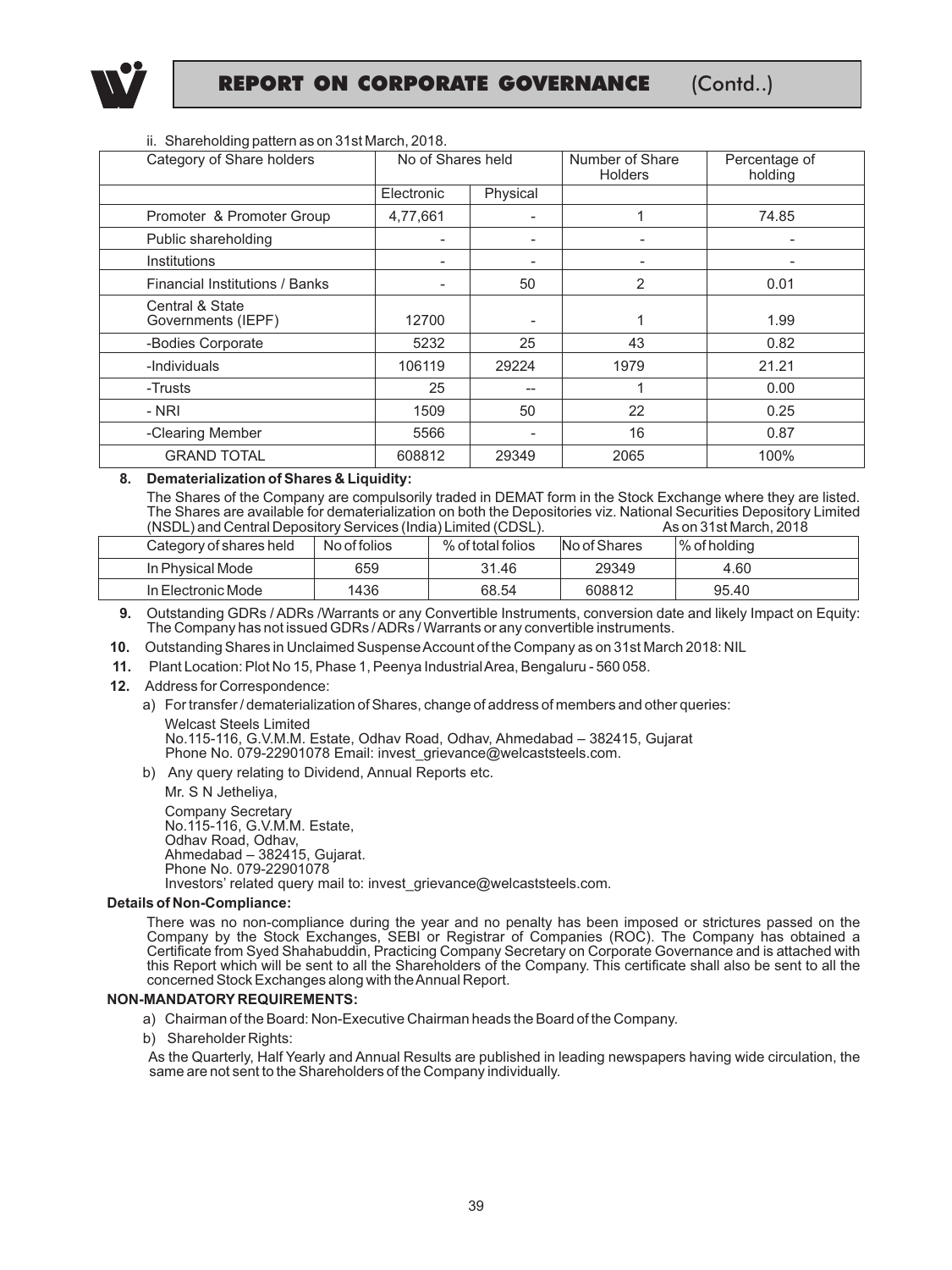

**ANNEXTURE: -**

#### **PRACTICING COMPANY SECRETARIES CERTIFICATE ON CORPORATE GOVERNANCE**

To

The Members of Welcast Steels Limited Ahmedabad

I have examined the compliance of conditions of Corporate Governance by WELCAST STEELS LIMITED for the year ended 31st March, 2018 as stipulated in the SEBI (Listing Obligations and Disclosure Requirements) Regulations, 2015.

The Compliance of the conditions of Corporate Governance is the responsibility of the management. My examination was limited to the procedures and implementation thereof, adopted by the Company for ensuring the compliance of the conditions of Corporate Governance. It is neither an audit nor an expression of an opinion on the financial statements of the Company.

In my opinion and to the best of my information and according to the explanations given to me, I certify that the Company has complied with the conditions of Corporate Governance as stipulated in the Securities and Exchange Board of India (Listing Obligations and Disclosure Requirements) Regulations, 2015.

I also state that during the Financial Year 1st April 2017 to 31st March 2018, Six complaint were received and resolved, hence no Investor Complaint is pending against the Company as on 31st March 2018 as per the records maintained by the Company and presented to the Stakeholders' Relationship Committee and to me. I further state that such Compliance is neither an assurance as to the future viability of the Company nor the efficiency or effectiveness with which the management has conducted the affairs of the Company.

> **Syed Shahabuddin** Company Secretary in Practice

Place: Bengaluru C.O.P.No.:11932 Date: 07-05-2018

The above Corporate Governance Report was adopted by the Board of Directors at their meeting held on 7th May 2018.

#### **DECLARATION**

In compliance with Regulations 34(3) of SEBI (Listing Obligations and Disclosure Requirements) Regulations, 2015, I V.V.R. Mohana Rao, Chief Executive Officer of the Company hereby declare on the basis of information furnished to me that all Board Members and Senior Managerial Personnel have affirmed in writing the Compliance of their respective Code of Conducts adopted by the Board for the Financial Year 2017-18.

Place: Bengaluru **V.V.R. Mohana Rao**

Chief Executive Officer

#### **CHIEF EXECUTIVE OFFICER AND CHIEF FINANCIAL OFFICER CERTIFICATION**

To,

The Board of Directors, WELCAST STEELS LIMITED,

Ahmedabad

We, the undersigned, in our capacities as the Chief Executive Officer and Chief Financial Officer of Welcast Steels Limited ("the Company") to the best of our knowledge and belief certify that:

- (a) We have reviewed the Financial Statements and the Cash Flow Statement for the year ended March 31, 2018 and based on our knowledge and belief, we state that:
	- (i) these statements do not contain any materially untrue statement or omit any material fact or contain statements that might be misleading.
	- (ii) these statements together present a true and fair view of the Company's state of affairs and are in compliance with ExistingAccounting Standards, applicable laws & regulations.
- (b) We further state that to the best of our knowledge and belief, there are no transactions executed by the Company during the year which are fraudulent, illegal or violate the Company's Code of Conduct.
- (c) We are responsible for establishing & maintaining Internal Controls for financial reporting and we have evaluated the effectiveness of the internal control systems of the Company pertaining to financial reporting and we have disclosed to the Auditors and the Audit Committee those deficiencies, of which we are aware, in the design or operation of the internal control system, if any, and that we have taken the required steps to rectify these deficiencies.
- (d) We have indicated, based on our evaluation, wherever applicable, to the Auditors and the Audit Committee:
	- (i) Significant changes, if any, in internal control over financial reporting during the year;
	- (ii) Significant changes, if any, in accounting policies during the year and that the same have been disclosed in the notes to the financial statements; and
	- (iii) Instances of fraud which we have become aware of and the involvement therein, if any, of management or an employee having significant role in the Company's internal control system over financial reporting.

| Place: Bengaluru | V.V.R. MOHANA RAO              | <b>YASH RAJ</b>          |
|------------------|--------------------------------|--------------------------|
| Date: 07-05-2018 | <b>Chief Executive Officer</b> | <b>Chief Financial C</b> |

Chief Financial Officer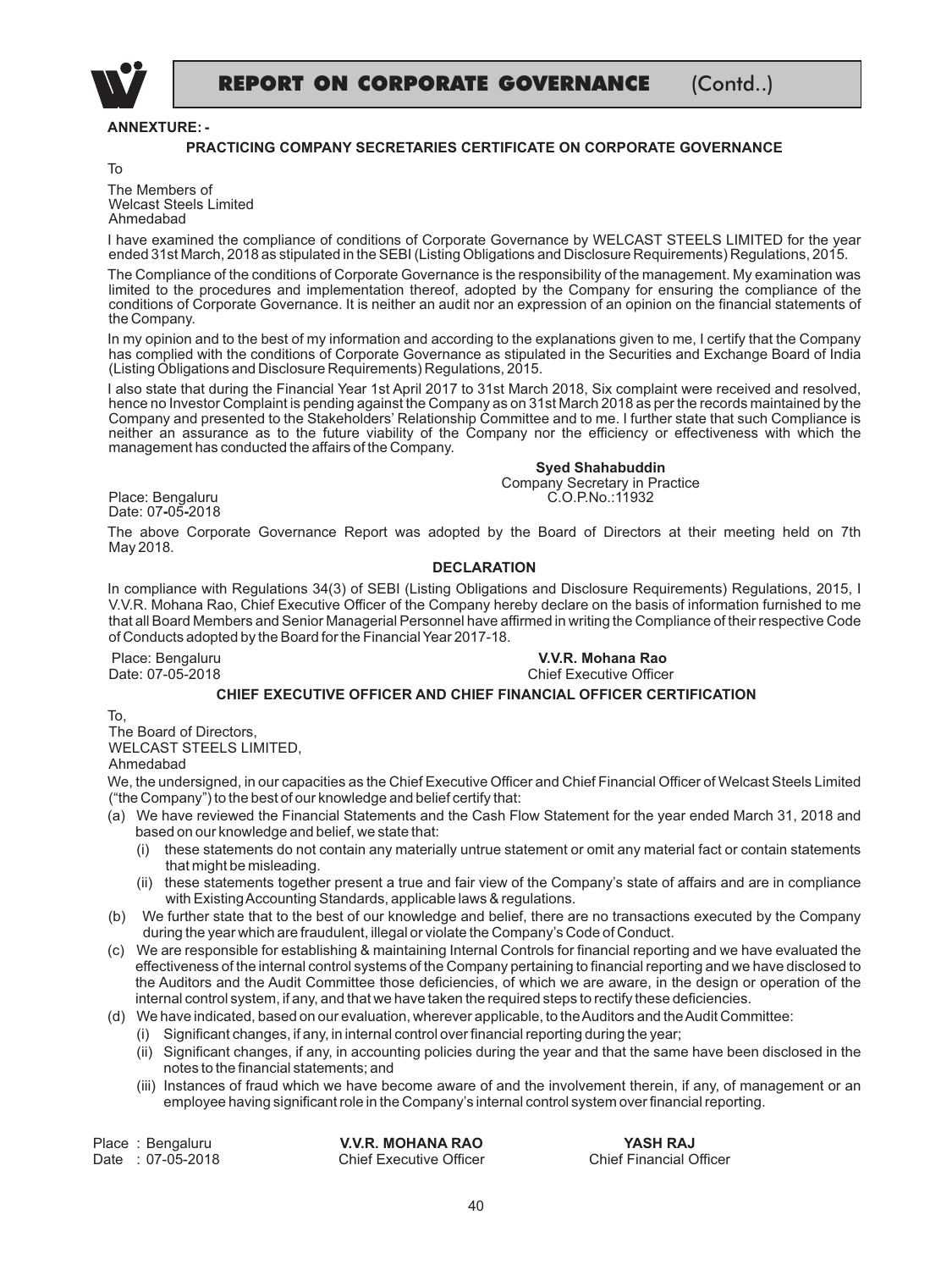

#### **REPORT ON MANAGEMENT DISCUSSION AND ANALYSIS**

#### **A. INDUSTRY OVERVIEW:**

The Company's product, High Chrome Grinding Media, is mainly used in the Cement, Mining and Mineral Processing Industries for the crushing / grinding process. These Industries are the major contributors for infrastructure developments which are taking place in most of the countries and shall continue to have good growth. It is expected that, being an essential input for them, the demand for Grinding Media shall also continue to be fairly good. However, the Company has to remain vigilant in maintaining good product quality, developing better products, keeping costs under control to beat the competition and remain ahead in business.

#### **B. SEGMENT WISE PERFORMANCE:**

The Company primarily operates in only one segment i.e. manufacturing of High Chrome Grinding Media Balls.

#### **C. OUT LOOKAND PROSPECTS:**

As mentioned above, the demand for Grinding Media will continue to remain good since it is a consumable item for Mining, Mineral Processing and Cement Industries, which will continue to grow.

The Company has a high reputation for supplying good quality products at competitive prices and is considered as market leader in its field. The Company has good prospects for future also.

#### **D. CAPEX PLAN:**

At present the Company's manufacturing capacity is 42,000 / Annum of High Chrome Grinding Media Balls. There are no immediate plans to enhance the capacity further.

#### **E. RISKSAND CONCERNS:**

The Company is exposed to normal operating business risks, similar to most manufacturing, companies like fluctuations in raw material prices, labour unrest, reduced demand etc. which are mitigated by regular monitoring and corrective actions.

#### **F. INTERNAL CONTROL SYSTEMSANDADEQUACY:**

The Company has proper and adequate system of internal controls commensurate to its size and nature of operations to provide reasonable assurance that all assets are safeguarded, transactions are authorized, recorded & reported properly to ascertain operating business risks, which are mitigated by regular monitoring and corrective actions.

The internal control system has been designed so as to ensure that the financial and other records are reliable and reflects a true and fair view of the state of the Company's business.

The Company has successfully migrated to the SAP-ERP system which has also helped in further strengthening the Internal Control System.

A qualified and independent Audit Committee of the Board of Directors actively reviews the adequacy and effectiveness of internal control systems and suggests improvements for strengthening them. Similarly the Internal Auditors are also monitoring the Internal Control Systems.

#### **G. FINANCIAL PERFORMANCE REVIEW:**

#### **An analysis of financial performance of the Company is given below:**

#### **• Production**

| The production achieved is as under: |             | (Qtv.in M.T) |
|--------------------------------------|-------------|--------------|
| Product                              | F.Y.2017-18 | F.Y.2016-17  |
| High Chrome Grinding Media Balls     | 37.972      | 36.980       |

#### **• Sales Turnover**

The comparative position of sales turnover achieved by the Company is as under:  $(\bar{\tau}$ . in Lakhs)

| Particulars  | F.Y.2017-18 | F.Y.2016-17 |
|--------------|-------------|-------------|
| <b>Sales</b> | 23996.95    | 21901.20    |
| Other Income | 52.20       | 60 79       |
| Total        | 24049.15    | 21961.99    |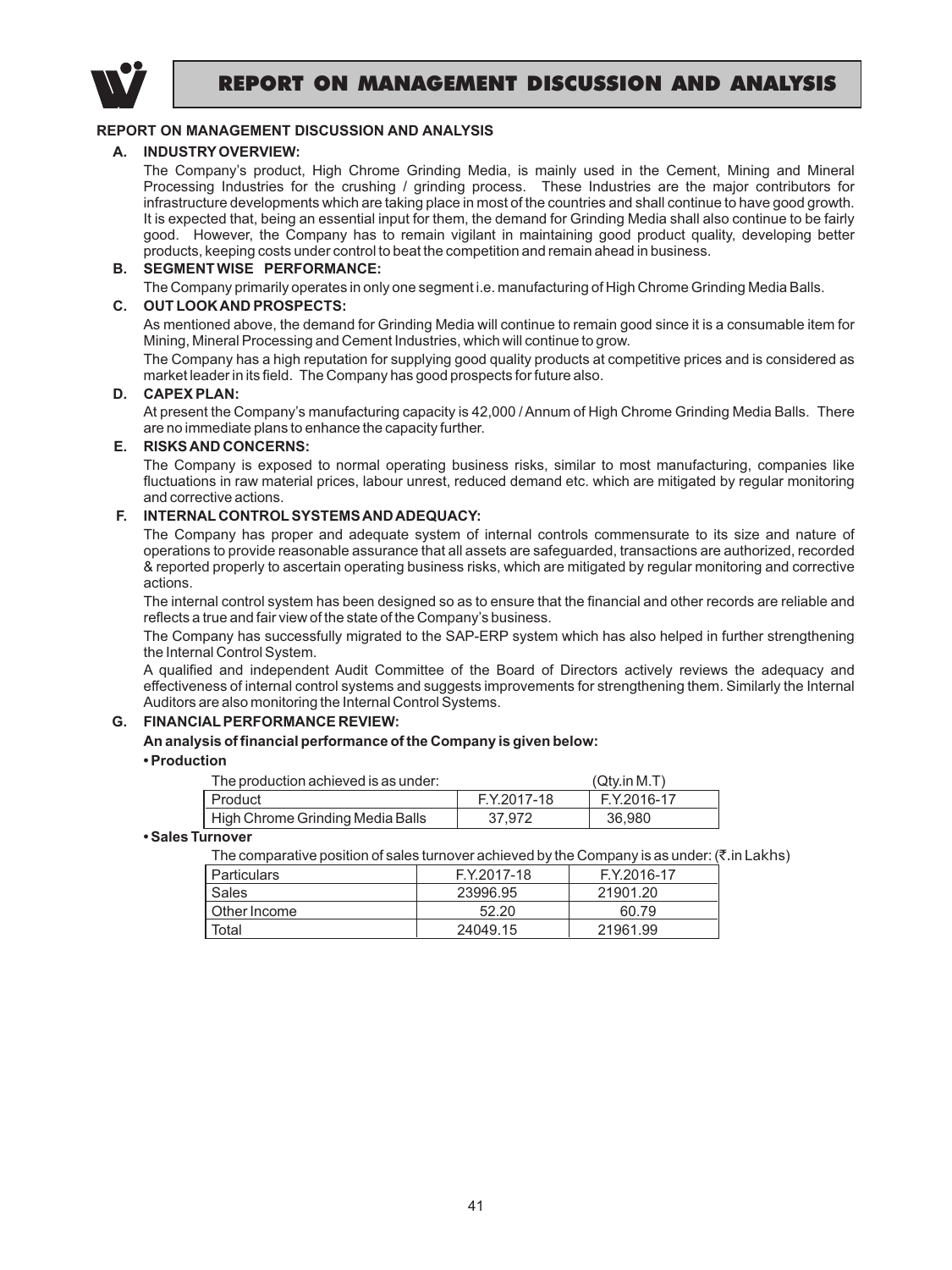

#### (Contd..) REPORT ON MANAGEMENT DISCUSSION AND ANALYSIS

#### **Key Performance Indicators**

An analysis of the key indicators as percentage to Revenue is given below:  $(\bar{\tau}, \text{in}$  Lakhs)

| Sr. No        | <b>Particulars</b>                                         | FY<br>2017-18 | $%$ of<br>Revenue | <b>FY</b><br>2016-17 | $%$ of<br>Revenue |
|---------------|------------------------------------------------------------|---------------|-------------------|----------------------|-------------------|
|               | Revenue from Operations (Net)                              | 23384.87      | 100.00            | 20132.69             | 100.00            |
| $\mathcal{P}$ | Cost of Materials Consumed<br>(including Trading Purchase) | 15450.80      | 66.07             | 12999.71             | 64.57             |
| 3             | <b>Employee Benefits Expense</b>                           | 976.78        | 4.17              | 946.79               | 4.70              |
| 4             | <b>Other Expenses</b>                                      | 6657.39       | 28.46             | 5921.82              | 29.41             |
| 5             | <b>EBIDTA</b>                                              | 299.90        | 1.28              | 264.37               | 1.31              |
| 6             | Other Income                                               | 52.20         | 0.22              | 61.17                | 0.30              |
|               | <b>Finance Costs</b>                                       | 36.04         | 0.15              | 2.83                 | 0.01              |
| 8             | Depreciation & Amortization Expenses                       | 89.74         | 0.38              | 82.01                | 0.41              |
| 9             | Profit before Tax                                          | 226.32        | 0.96              | 240.70               | 1.20              |
| 10            | <b>Tax Expenses</b>                                        | 66.96         | 0.28              | 64.19                | 0.32              |
| 11            | Profit for the period after tax                            | 159.36        | 0.68              | 176.51               | 0.88              |

#### **H. INDUSTRIAL RELATIONSAND HUMAN RESOURCE MANAGEMENT:**

The Company believes that human resource is the most important asset of the organization. During the year under review, your Company continued its efforts to improve HR related processes, practices and systems to align these to the organizational objectives. Training and development of its employees is ensured through on the job and outside training programs and workshop. The relationship with the employees, in general, remain cordial.

#### **I. CAUTIONARY STATEMENT:**

Statements made in the Management Discussion & Analysis describing the Company's objectives, projections, estimates, expectations may be "Forward-looking statements" within the meaning of applicable Securities, laws & regulations. Actual results could differ from those expressed or implied. Important factors that could make a difference to the Company's operations include economic conditions affecting demand supply and price conditions in the domestic & overseas markets in which the Company operates, changes in the government regulations, tax laws & other statutes & other incidental factors.

None of the Senior Management personnel have Financial and Commercial transactions with the Company, where they have personal interest that would / could emerge as potential conflict with the interest of the Company at large.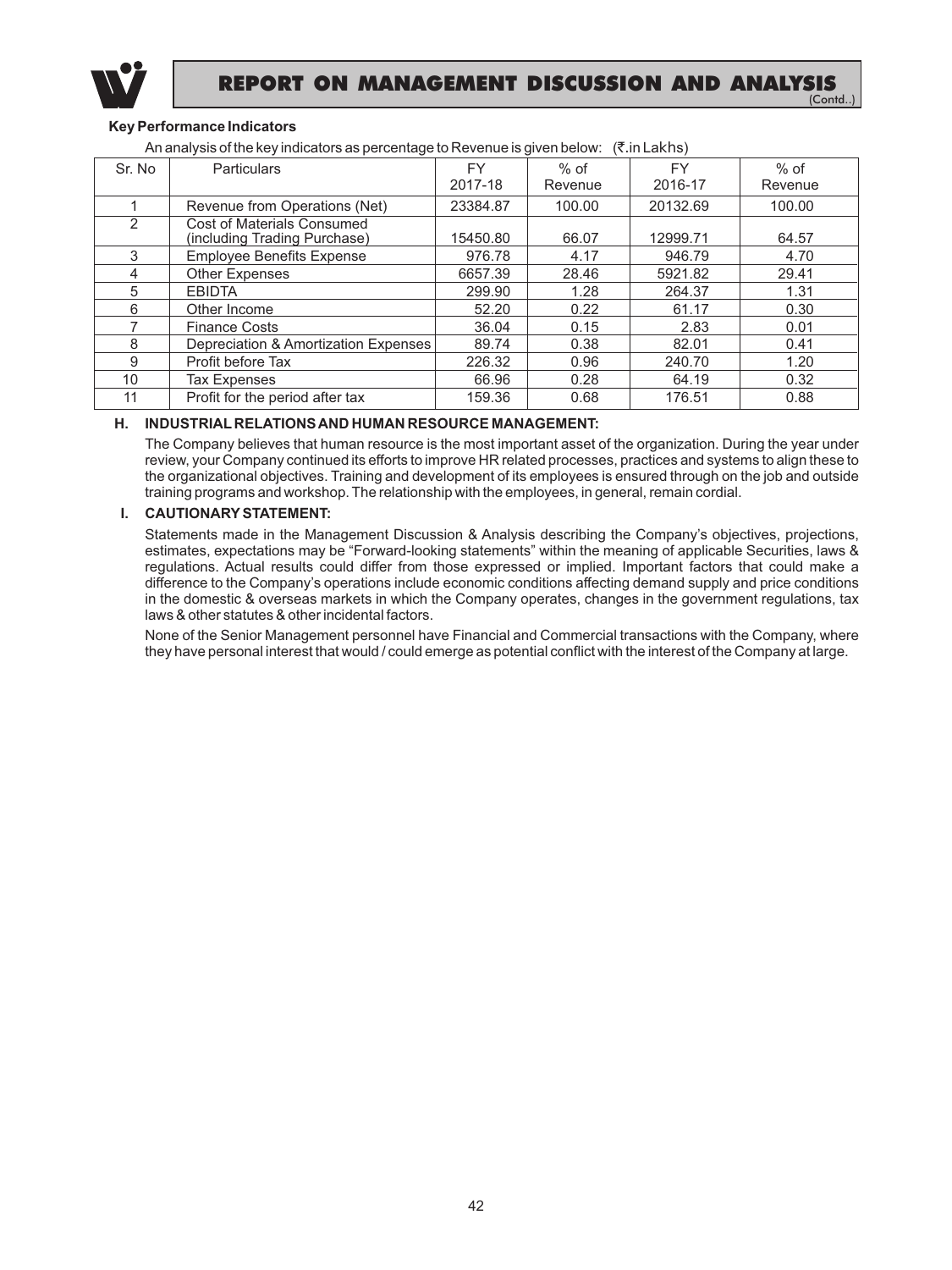

#### To, **The Members of WELCAST STEELS LIMITED Ahmedabad.**

#### **Report on the IND AS Financial Statements**

We have audited the accompanying IND AS financial statements of WELCAST STEELS LIMITED ("the Company"), which comprise the Balance Sheet as at 31st March 2018, and the Statement of Profit and Loss(including Other Comprehensive Income),the Cash Flow Statement and the Statement of Changes in Equity for the year then ended, and a summary of the significant accounting policies and other explanatory information (herein after referred to as financial statements).

#### **Management's Responsibility for the Financial Statements**

The Company's Board of Directors is responsible for the matters stated in Section 134(5) of the Companies Act, 2013 ("the Act") with respect to the preparation and presentation of these financial statements that give a true and fair view of the state of affairs (financial position), Profit or Loss (financial performance including Other Comprehensive Income), the Cash Flows and Changes in Equity of the Company in accordance with the accounting principles generally accepted in India, including the IndianAccounting Standards (INDAS) prescribed under Section 133 of theAct, read with Companies (IndianAccounting Standards) Rules,2015 as amended.

This responsibility also includes maintenance of adequate accounting records in accordance with the provisions of the Act for safeguarding of the assets of the Company and for preventing and detecting frauds and other irregularities; selection and application of appropriate accounting policies; making judgments and estimates that are reasonable and prudent; and design, implementation and maintenance of adequate internal financial controls, that were operating effectively for ensuring the accuracy and completeness of the accounting records, relevant to the preparation and presentation of the IND AS financial statements that give a true and fair view and are free from material misstatement, whether due to fraud or error.

#### **Auditor's Responsibility**

Our responsibility is to express an opinion on these financial statements based on our audit.

In conducting our audit, we have taken into account the provisions of the Act, the accounting and auditing standards and matters which are required to be included in the audit report under the provisions of the Act and the Rules made there under and the Order issued under section 143(11) of theAct.

We conducted our audit of the financial statements in accordance with the Standards on Auditing specified under Section 143(10) of the Act. Those Standards require that we comply with ethical requirements and plan and perform the audit to obtain reasonable assurance about whether the financial statements are free from material misstatement.

An audit involves performing procedures to obtain audit evidence about the amounts and the disclosures in the IND AS financial statements. The procedures selected depend on the auditor's judgment, including the assessment of the risks of material misstatement of the financial statements, whether due to fraud or error. In making those risk assessments, the auditor considers internal financial control relevant to the Company's preparation of the financial statements that give a true and fair view in order to design audit procedures that are appropriate in the circumstances. An audit also includes evaluating the appropriateness of the accounting policies used and the reasonableness of the accounting estimates made by the Company's Directors, as well as evaluating the overall presentation of the financial statements.

We believe that the audit evidence obtained by us is sufficient and appropriate to provide a basis for our audit opinion on the INDAS financial statements.

#### **Opinion**

In our opinion and to the best of our information and according to the explanations given to us, the aforesaid financial statements give the information required by the Act in the manner so required and give a true and fair view in conformity with the accounting principles generally accepted in India, including IndAS, of the state of affairs(financial position) of the Company as at 31st March 2018, and its profit (financial performance including Other Comprehensive Income),the changes in equity and its cash flows for the year ended on the date.

#### **Report on Other Legal and Regulatory Requirements**

- i. As required by the Companies (Auditor's Report) Order, 2016 ("the Order"), issued by the Central Government of India in terms of sub-section (11) of section 143 of the Act and in terms of the information and explanations sought by us and given by the company, we give a statement on the matters specified in paragraphs 3 and 4 of the Order.
- (i) As per the books and records examined by us in the normal course of audit based on such audit check that we considered necessary and appropriate and to the best of our knowledge and belief, we state that :
	- (a) The Company has maintained proper records showing full particulars including quantitative details and situation of fixed assets.
	- (b) The fixed assets have been physically verified by the management during the year and no material discrepancies were noticed on such verification.
	- (c) The title deeds of immovable properties are held in the name of the company.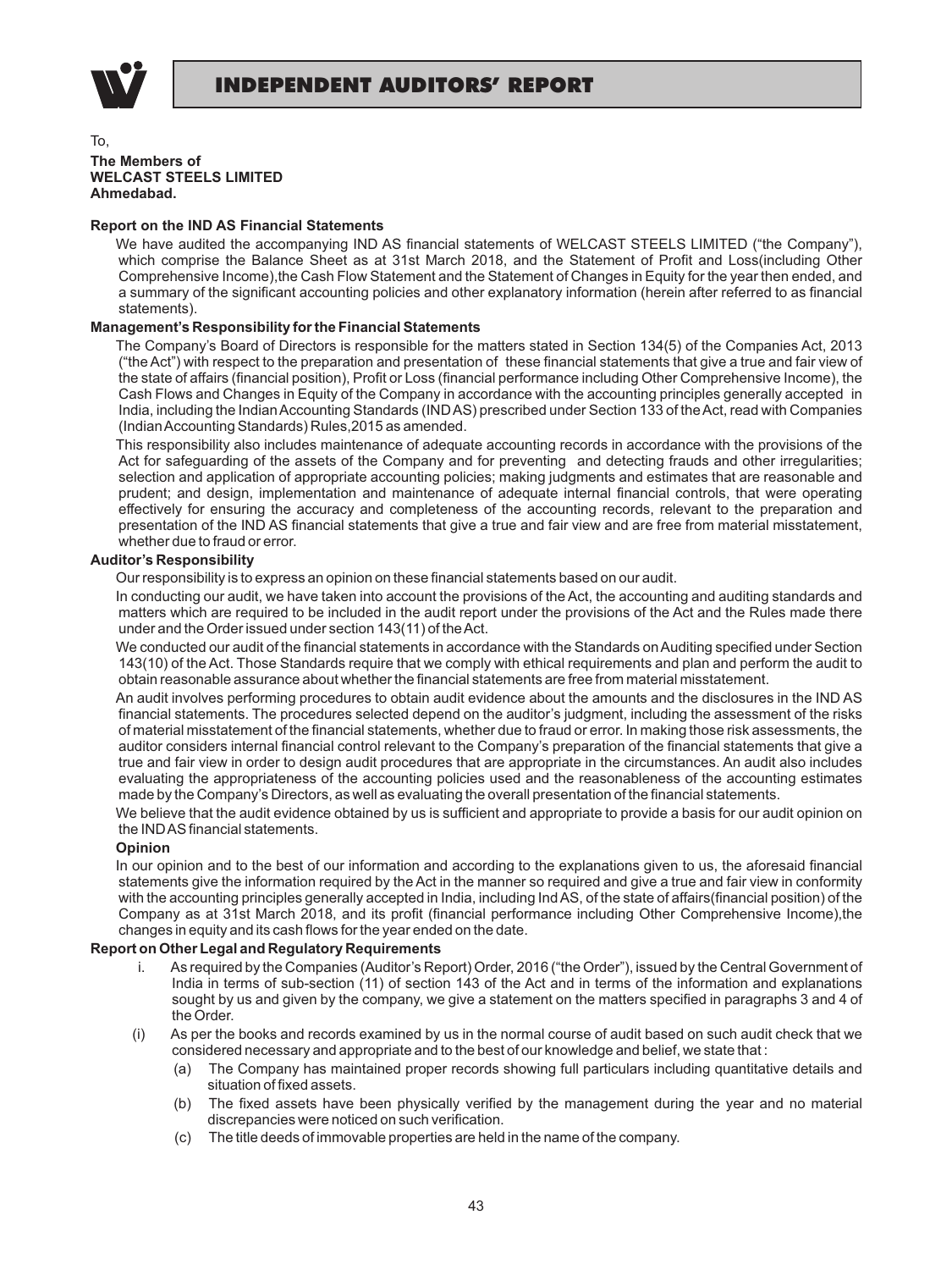# AUDITORS' REPORT (Contd..)



- (ii) The Inventory has been physically verified during the year by the management. In our opinion, the frequency of verification is reasonable. The discrepancies noticed on verification between the physical stocks and the book records were not material having regard to the nature of business and volume of operations and the same have been properly dealt with in the books of accounts.
- (iii) The Company has not granted any loans, secured or unsecured, to companies, firms, Limited Liability Partnership Firms or other parties covered in the register maintained under section 189 of the Companies Act, 2013 ("the Act"), hence the question of grant of such loans being prejudicial to company's interest, schedule of repayment of interest and principal, receipt of principal and interest on regular basis and steps for recovery of overdue amount for more than 90 days as per clause (iii) of the Order does not arise.
- (iv) The company has not granted any loans, investments, nor given guarantees/security to any party attracting the provisions of Section 185 and 186 of the Companies Act 2013, hence the question of compliance with the said provisions as per clause (iv) of the Order does not arise.
- (v) The company has not accepted any deposits from the public, hence the question of compliance with the directives issued by the Reserve Bank of India and the provisions of section 73 to 76 and other relevant provisions of the Companies Act, 2013 and the rules framed there under as per clause (v) of the Order does not arise.
- (vi) We have broadly reviewed the books of accounts relating to materials, Labour and other items of cost maintained by the company pursuant to the Rules made by the Central Government for the maintenance of cost records under section 148(1) of the Act and we are of the opinion that prima facie the prescribed accounts and records have been made and maintained. We have not, however, made a detailed examination of the records with a view to determine whether they are accurate or complete.
- (vii) (a) According to the records of the Company, the company is regular in depositing with the appropriate authorities undisputed statutory dues including Provident Fund, Employees'State Insurance, Income Tax, Sales Tax, Service Tax, Goods & Services Tax, Duty of Customs, Duty of Excise, Value Added Tax, Cess and other material statutory dues to the extent applicable to it.
	- (b) According to the information and explanation given to us and based on the records verified by us, we state that no undisputed amount payable in respect of Provident fund, Employees State Insurance, Income Tax, Sales Tax, Service Tax, Goods & Services Tax, Value Added Tax, Duty of Customs, Duty of Excise or Cess, which have remained outstanding as at 31st March 2018 for a period of more than six months from the date they became payable.
	- (c) According to the information and explanations given to us there are no dues of Income Tax, Sales Tax, Value Added Tax, Service Tax, Goods & Services Tax, Duty of Customs, Duty of Excise or Cess, the dues which have not been deposited on account of dispute except as stated below-

| Name of the Statute                                     | Nature of Dues            | Disputed Amount<br>(₹. In Lakhs) | Period to which<br>amount relates                                        | Forum where the<br>dispute is pending                                    |
|---------------------------------------------------------|---------------------------|----------------------------------|--------------------------------------------------------------------------|--------------------------------------------------------------------------|
| Finance Act, 1994                                       | Service Tax               | 116.64                           | September 2004<br>To August 2006                                         | Customs, Excise<br>& Service Tax<br>Appellate<br>Tribunal,<br>Bangalore. |
| Foreign Trade<br><b>Requlation Act</b><br>(DEEC Scheme) | Customs Duty.<br>Interest | $835.43^{*}$ @                   | March 2005 To<br>December, 2008<br>And interest till<br>31st March, 2018 | High Court of<br>Karnataka.                                              |

#### \*Excluding penalty.

 $@$   $\bar{\mathcal{O}}$  35 Lakhs has been deposited against the above.

- (viii) In our opinion, the Company has not defaulted in repayment of dues to banks. The company has neither borrowed any loans from Financial Institutions other than banks, Government nor issued any debentures and consequently the question of default in repayment does not arise.
- (ix) The company has not raised any money by way of initial public offer or further public offer and the company has not taken any term loans from banks or financial institutions during the year. Hence the question of application of moneys raised by way of initial public offer, further public offer and term loans for the purpose for which they were raised does not arise.
- (x) To the best of our knowledge and according to the information and explanations given to us, no material fraud by the company or on the company by its officers or employees has been noticed or reported during the year.
- (xi) The Company has not paid any managerial remuneration, other than Director sitting fee, within the meaning of sec 197 read with Schedule V to the Act. Hence the provisions of Clause XI of the Order are not applicable.
- (xii) The Company is not a Nidhi Company. Therefore the provisions of clause (xii) of the Order are not applicable to the Company.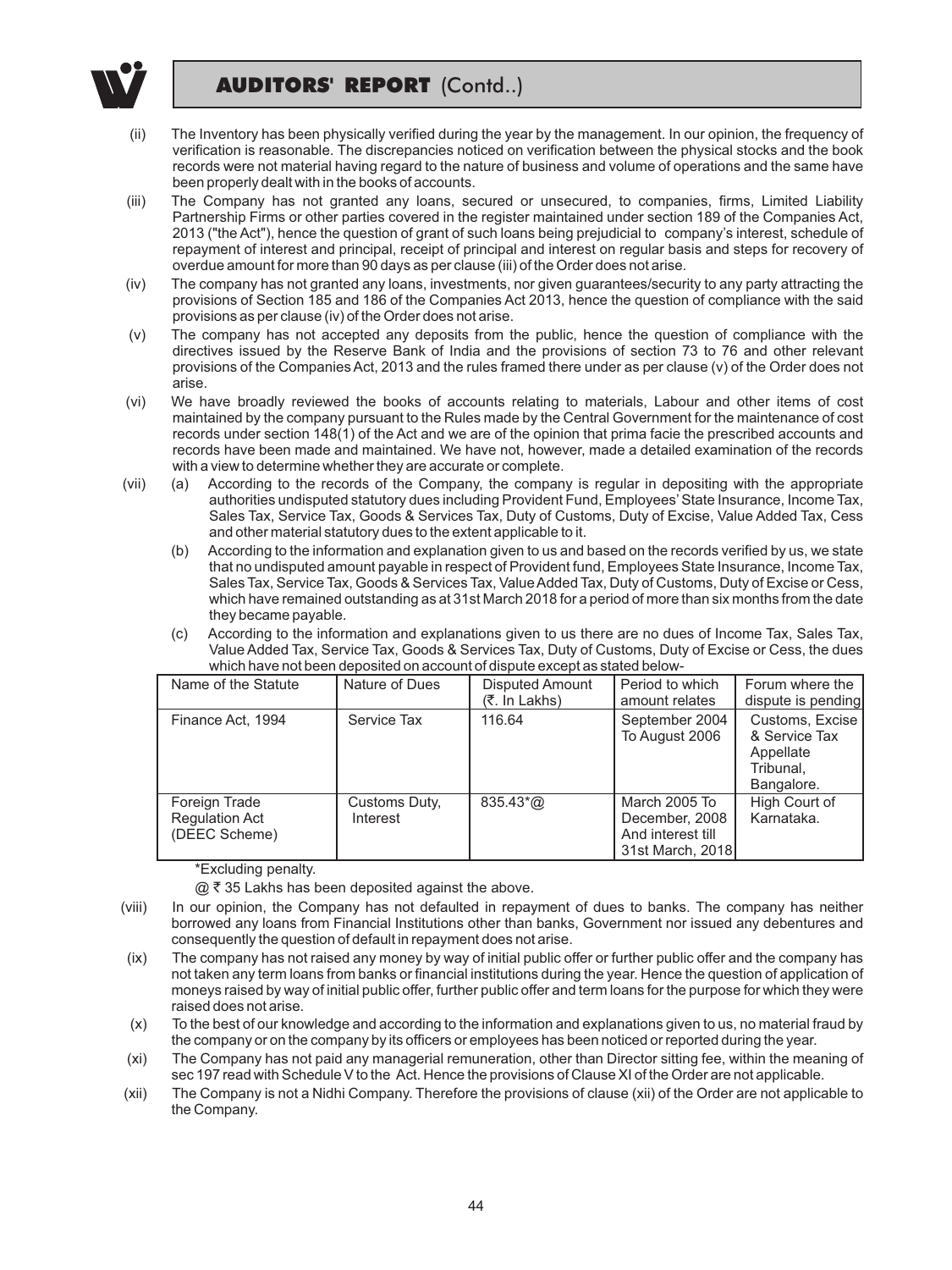# AUDITORS' REPORT (Contd..)



- (xiii) In our opinion, the company has complied with the provisions of Sections 177 and 188 of the Act and the disclosure of such transactions in the financial Statements etc., as required by applicable Accounting Standards in respect of transactions entered into with related parties.
- (xiv) The company has not made any preferential allotment/ private placement of shares/ fully or partly convertible debentures during the year, hence the requirement of compliance with provisions of Section 42 of the Act and utilization of amounts so raised for the purpose for which the funds were raised as per clause (xiv) of the Order does not arise.
- (xv) In our opinion the Company has not entered into any non-cash transactions with directors or persons connected with him; hence the requirement of compliance to provisions of Section 192 of the Act as per clause (xv) of the Order does not arise.
- (xvi) The company is not required to be registered under Sec 45-IA of the Reserve Bank of India Act, 1934, hence the requirements of clause (xvi) of the Order does not arise.
	- II. As required by section 143(3) of the Act, we report that:
	- (i) We have sought and obtained all the information and explanations, which to the best of our knowledge and belief were necessary for the purposes of our audit;
- (ii) In our opinion, proper books of account as required by law have been kept by the Company so far as it appears from our examination of those books;
- (iii) The Balance Sheet, Statement of Profit and Loss, Cash Flow Statement and Statement of Changes in Equity dealt with by this Report are in agreement with the books of account;
- (iv) In our opinion, the aforesaid financial statements comply with the Indian Accounting Standards specified under Section 133 of the Act, read with Companies (Indian Accounting Standards) Rules, 2015.
- (v) On the basis of the written representations received from the directors, as on 31st March, 2018 taken on record by the Board of Directors, none of the directors is disqualified as on 31st March, 2018 from being appointed as a director in terms of Section 164(2) of theAct.
- (vi) With respect to the adequacy of the internal financial controls over financial reporting of the company and the operating effectiveness of such controls, refer to our separate report in "AnnexureA";And
- (vii) With respect to the other matters to be included in the Auditor's Report in accordance with Rule 11 of the Companies (Audit and Auditors) Rules, 2014, in our opinion and to the best of our information and according to the explanations given to us:
- (a) The Company has disclosed the impact of pending litigations on its financial position in its financial statements-Refer clause C (1) of Note 27 to the financial statements.
- (b) As explained to us, the Company does not foresee any loss on long-term contract entered in to. The company has not entered in to any derivative contracts. In view of the above the question of making provision does not arise;
- (c) There has been no delay in transferring amounts, required to be transferred, to the Investor Education and Protection Fund by the Company.
- (d) The disclosure requirement as envisaged in Notification G.S.R 308 (E) dated 30th March 2017 is not applicable to the Company for the year.

Place : Bengaluru **For CANAPATH RAJ & CO**<br>
Date : 07-05-2018 **For Constant Constant Changes Constants** Chartered Accountants Chartered Accountants (FRN 000846S)

#### **(C. GANAPATH RAJ)** Partner Membership No 022955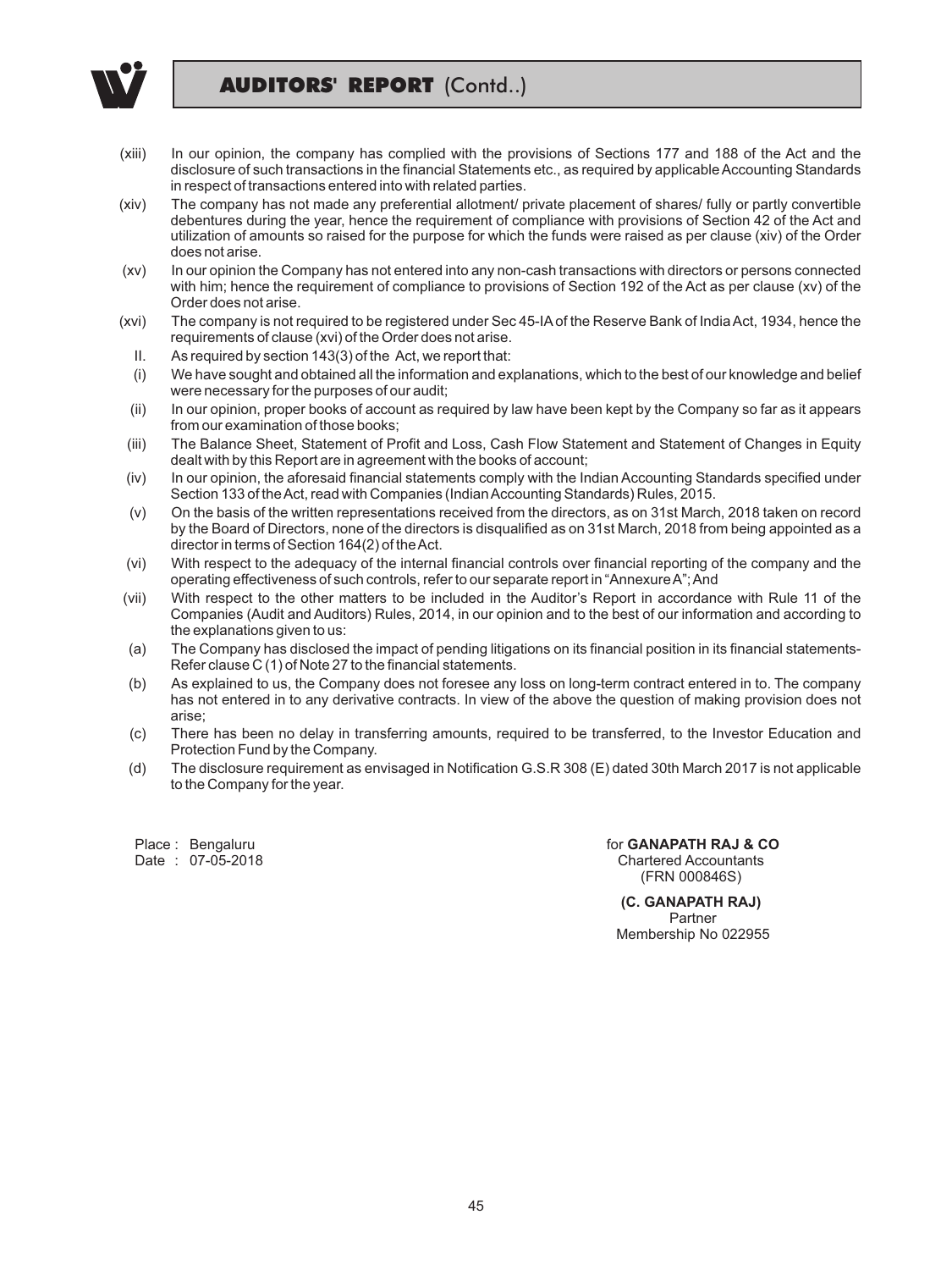

#### **ANNEXURE A - TO THE INDEPENDENT AUDITOR'S REPORT OF EVEN DATE ON THE FINANCIAL STATEMENTS OF WELCAST STEELS LIMITED**

**Report on the Internal Financial Controls under Clause (i) of Sub-section 3 of**

#### **Section 143 of the CompaniesAct, 2013 ("theAct")**

We have audited the internal financial controls over financial reporting of Welcast Steels limited ("the Company") as of March 31,2018 in conjunction with our audit of the financial statements of the company for the year ended on that date.

#### **Management's Responsibility for Internal Financial Controls**

The Company's management is responsible for establishing and maintaining internal financial control based on the internal control over financial reporting criteria established by the company considering the essential components of internal control stated in the Guidance Note on Audit of Internal Financial Controls Over Financial Reporting ('Guidance Note") issued by the Institute of CharteredAccountants of India ('ICAI'). These responsibilities include the design, implementation and maintenance of adequate internal financial controls that were operating effectively for ensuring the orderly and efficient conduct of its business including adherence to company's policies, the safeguarding of its assets, the prevention and detection of frauds and errors, the accuracy and completeness of the accounting records, and the timely preparation of reliable financial information, as required under the Companies Act, 2013.

#### **Auditor's Responsibility**

Our responsibility is to express an opinion on the Company's internal financial controls over financial reporting based on our audit. We conducted our audit in accordance with the Guidance Note and the Standards onAuditing, issued by ICAI and deemed to be prescribed under section 143(10) of the Companies Act, 2013, to the extent applicable to an audit of internal financial controls, both applicable to an audit of Internal Financial Controls and, both issued by the ICAI. Those Standards and the Guidance Note require that we comply with ethical requirements and plan and perform the audit to obtain reasonable assurance about whether adequate internal financial controls over financial reporting was established and maintained and if such controls operated effectively in all material respects.

Our audit involves performing procedures to obtain audit evidence about the adequacy of the internal financial controls system over financial reporting and their operating effectiveness. Our audit of internal financial controls over financial reporting included obtaining an understanding of internal financial controls over financial reporting, assessing the risk that a material weakness exists, and testing and evaluating the design and operating effectiveness of internal control based on the assessed risk. The procedures selected depend on the auditor's judgment, including the assessment of the risks of material misstatement of the financial statements, whether due to fraud or error.

We believe that the audit evidence we have obtained is sufficient and appropriate to provide a basis for our audit opinion on the Company's internal financial controls system over financial reporting.

#### **Meaning of Internal Financial Controls Over Financial Reporting**

Acompany's internal financial control over financial reporting is a process designed to provide reasonable assurance regarding the reliability of financial reporting and the preparation of financial statements for external purposes in accordance with generally accepted accounting principles. A company's internal financial control over financial reporting includes those policies and procedures that

- (1) Pertain to the maintenance of records that, in reasonable detail, accurately and fairly reflect the transactions and dispositions of the assets of the company;
- (2) Provide reasonable assurance that transactions are recorded as necessary to permit preparation of financial statements in accordance with generally accepted accounting principles, and that receipts and expenditures of the company are being made only in accordance with authorizations of management and directors of the company; and
- (3) Provide reasonable assurance regarding prevention or timely detection of unauthorized acquisition, use, or disposition of the company's assets that could have a material effect on the financial statements.

#### **Inherent Limitations of Internal Financial Controls Over Financial reporting**

Because of the inherent limitations of internal financial controls over financial reporting, including the possibility of collusion or improper management override of controls, material misstatements due to error or fraud may occur and not be detected. Also, projections of any evaluation of the internal financial controls over financial reporting to future periods are subject to the risk that the internal financial control over financial reporting may become inadequate because of changes in conditions, or that the degree of compliance with the policies or procedures may deteriorate.

#### **Opinion**

In our opinion, the Company has, in all material respects, an adequate internal financial controls system over financial reporting and such internal financial controls over financial reporting were operating effectively as at March 31,2018, based on the internal control over financial reporting criteria established by the Company considering the essential components of internal control stated in the Guidance Note.

Place : Bengaluru **and Secure 2018 For GANAPATH RAJ & CO**<br>
Date: 07-05-2018 **CO** Chartered Accountants **Chartered Accountants** (FRN 000846S)

> **(C. GANAPATH RAJ)** Partner Membership No 022955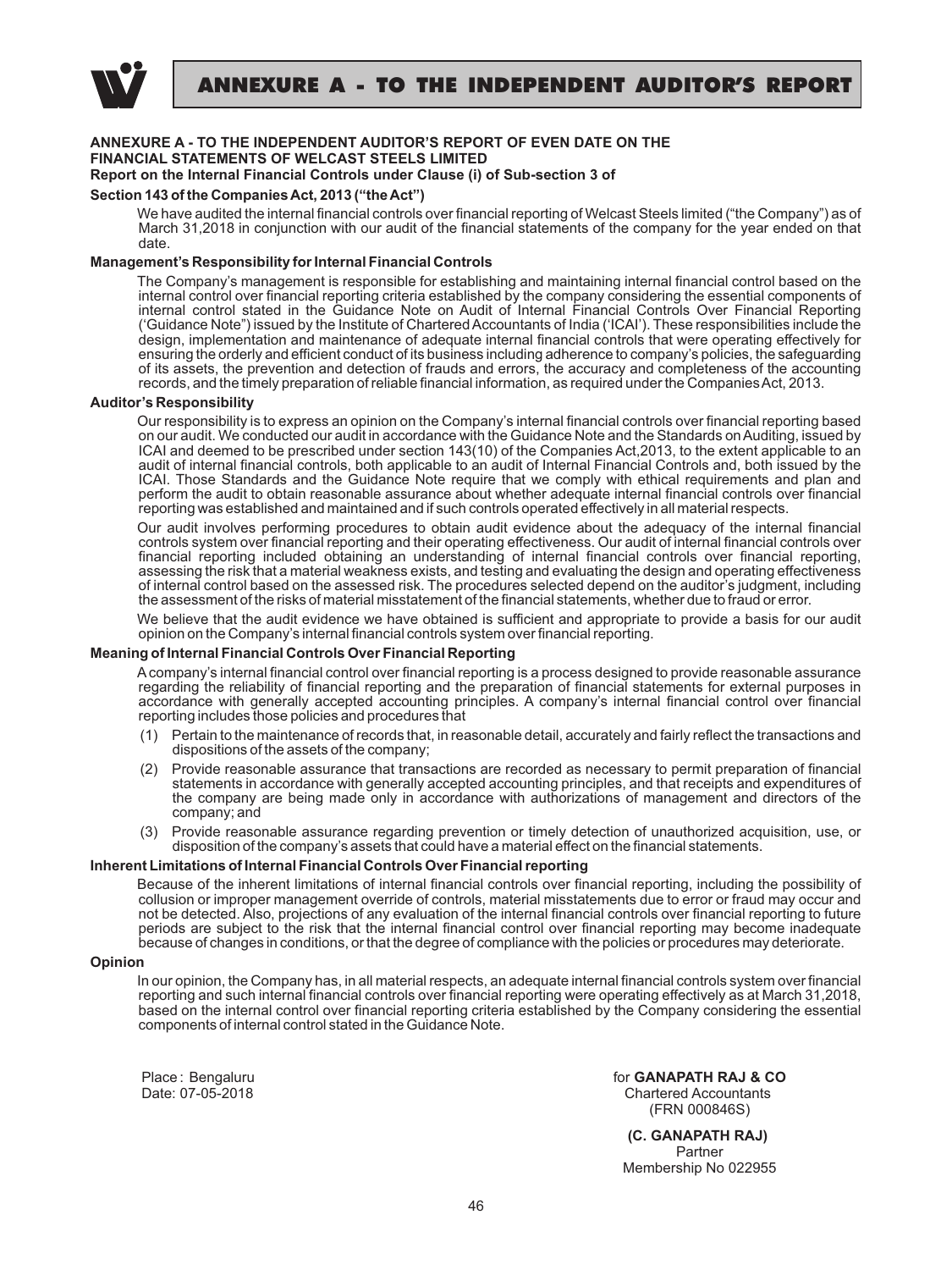

`**. In Lakhs**

| <b>Particulars</b>                                                            | <b>Note</b><br>No. | As at<br><b>31st March 2018</b> | As at<br>31st March 2017 |
|-------------------------------------------------------------------------------|--------------------|---------------------------------|--------------------------|
| <b>ASSETS</b>                                                                 |                    |                                 |                          |
| <b>Non-current assets</b><br>(1)                                              |                    |                                 |                          |
| (a) Property, plant and equipment                                             | 1                  | 428.16                          | 457.19                   |
| (b) Capital Work in progress                                                  | 1                  | 161.09                          | 15.73                    |
| (c) Other Intangible Assets                                                   | 1                  | 0.86                            | 1.85                     |
| (d) Financial assets                                                          |                    |                                 |                          |
| (e) Deferred tax assets (Net)                                                 | 2                  | 126.65                          | 133.01                   |
| (f) Other non-current assets                                                  | 3                  | 621.04                          | 613.94                   |
| (II) Current Assets                                                           |                    |                                 |                          |
| (a) Inventories                                                               | 4                  | 2,041.60                        | 1,721.85                 |
| (b) Financial assets                                                          |                    |                                 |                          |
| (i) Trade Receivables                                                         | 5                  | 1,312.49                        | 679.81                   |
| (ii) Cash and Cash equivalents                                                | 6                  | 55.99                           | 13.21                    |
| (iii) Bank Balances other than (ii)above                                      | $\overline{7}$     | 5.34                            | 4.69                     |
| (iv) Others                                                                   | 8                  | 14.26                           | 18.55                    |
| (c) Other current assets                                                      | 9                  | 753.73                          | 1,105.68                 |
| <b>TOTAL ASSETS</b>                                                           |                    | 5,521.21                        | 4,765.51                 |
| <b>EQUITY AND LIABILITIES</b>                                                 |                    |                                 |                          |
| <b>Equity</b>                                                                 |                    |                                 |                          |
| (a) Equity Share Capital                                                      | 10                 | 63.84                           | 63.84                    |
| (b) Other equity                                                              | 11                 | 3,265.41                        | 3,124.95                 |
| <b>LIABILITIES</b>                                                            |                    |                                 |                          |
| (I) Non Current liabilities                                                   |                    |                                 |                          |
| (a) Provisions                                                                | 12                 | 173.95                          | 162.93                   |
| (II) Current liabilities                                                      |                    |                                 |                          |
| (a) Financial liabilities                                                     |                    |                                 |                          |
| (i) Borrowings                                                                | 13                 | 500.00                          |                          |
| (ii) Trade payables                                                           | 14                 | 1,306.19                        | 1,230.39                 |
| (iii) Other Financial Liabilities (other than those<br>specified in item (c)) | 15                 | 4.85                            | 4.69                     |
| (b) Other current liabilities                                                 | 16                 | 111.15                          | 84.25                    |
| (c) Provisions                                                                | 17                 | 95.82                           | 91.53                    |
| (d) Current Tax Liabilities (Net)                                             | 18                 |                                 | 2.93                     |
| TOTAL EQUITY AND LIABILITIES                                                  |                    | 5,521.21                        | 4,765.51                 |

Significant Accounting Policies and Notes to Financial Statements form an integral part of the Balance Sheet 27

As per our Report attached for **GANAPATH RAJ & CO** Chartered Accountants **VINOD NARAIN**<br>
(FRN 000846S) Chairman (FRN 000846S)

**GANAPATH RAJ .C.**<br>Partner Partner **DIR : 000168198** Membership No 022955

For and on behalf of the Board

DIN : 00058280

DIN: 000168198

**BHADRESH K. SHAH Directors** DIN : 00058177

Place : Bengaluru **S. N. JETHELIYA YASHRAJ**<br>
Date : 07-05-2018 **S. N. JETHELIYA** Chief Financial Company Secretary Chief Financial C

 $\overrightarrow{ACS}$ : 5343

Chief Financial Officer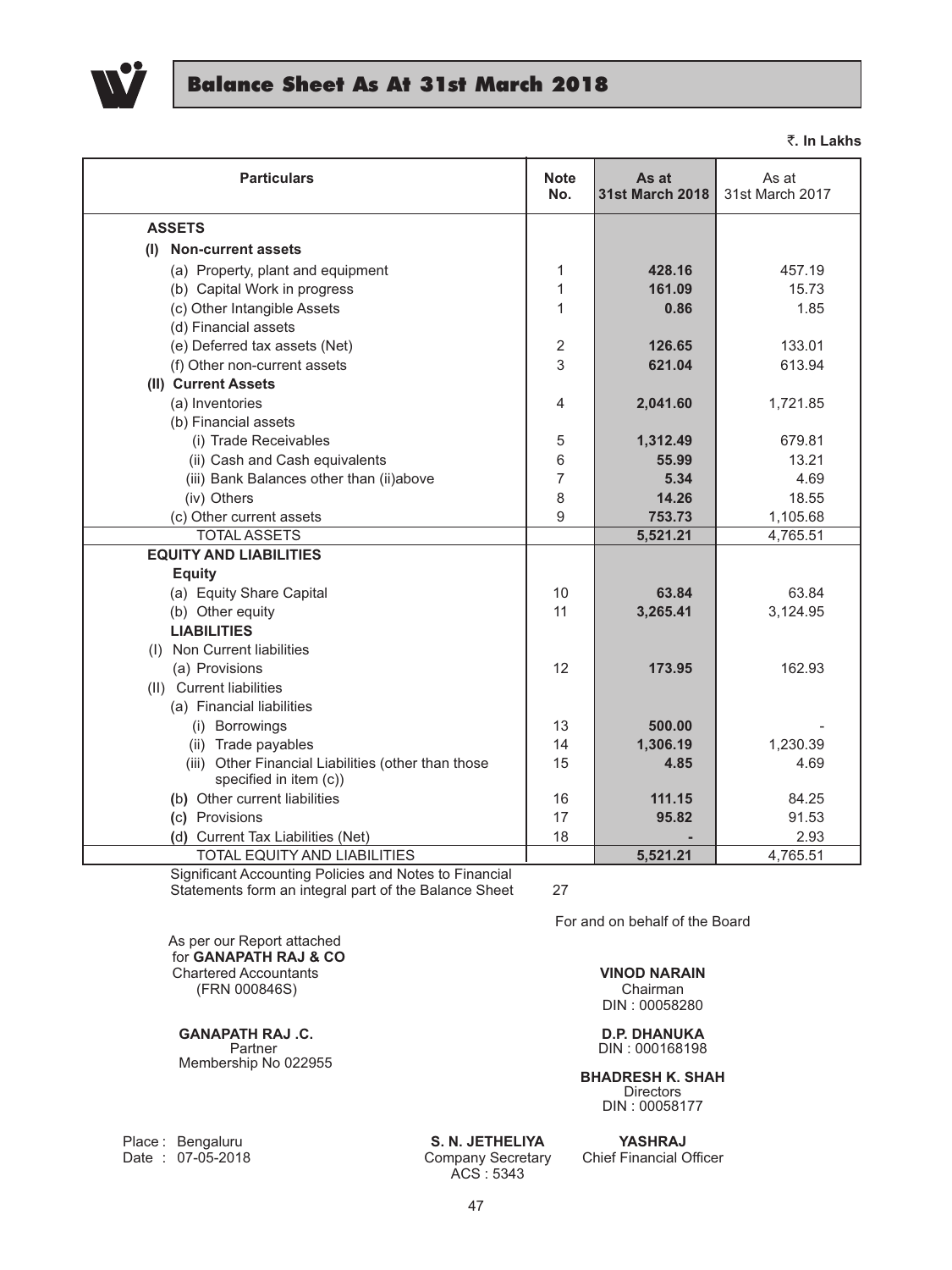

# Statement of Profit & Loss For The Year Ended 31st March 2018

|                  | <b>Particulars</b>                                                                                                                       | <b>Note</b><br><b>No</b> | Year ended<br><b>31st March 2018</b> | Year ended<br>31st March 2017 |
|------------------|------------------------------------------------------------------------------------------------------------------------------------------|--------------------------|--------------------------------------|-------------------------------|
| 1                | Revenue from operations                                                                                                                  | 19                       | 23,996.95                            | 21,901.20                     |
| $\overline{2}$   | Other Income                                                                                                                             | 20                       | 52.20                                | 60.79                         |
| 3                | Total Revenue (1+2)                                                                                                                      |                          | 24,049.15                            | 21,961.99                     |
| $\overline{4}$   | Expenses:<br>(a) Cost of materials consumed<br>(b) Changes in inventories of finished goods,                                             | 21                       | 15,574.56                            | 13,181.26                     |
|                  | work-in-progress and Stock-in-Trade                                                                                                      | 22                       | (123.76)                             | (181.55)                      |
|                  | (c) Excise duty on sales                                                                                                                 |                          | 612.08                               | 1,768.51                      |
|                  | (d) Employee Benefits Expense                                                                                                            | 23                       | 976.78                               | 946.78                        |
|                  | (e) Finance Costs                                                                                                                        | 24                       | 36.04                                | 2.83                          |
|                  | Depreciation and Amortization Expense<br>(f)                                                                                             | $\mathbf{1}$             | 89.74                                | 82.02                         |
|                  | (g) Other Expenses                                                                                                                       | 25                       | 6,657.39                             | 5,921.83                      |
|                  | <b>Total Expenses 4</b>                                                                                                                  |                          | 23,822.83                            | 21,721.68                     |
| 5                | Profit before exceptional items and tax (3-4)                                                                                            |                          | 226.32                               | 240.31                        |
| 6                | Exceptional Items- Profit on sale of Fixed Assets                                                                                        |                          |                                      | 0.38                          |
| $\overline{7}$   | Profit before tax (5-6)                                                                                                                  |                          | 226.32                               | 240.69                        |
| 8                | Tax expense:                                                                                                                             |                          |                                      |                               |
|                  | (a) Current tax                                                                                                                          |                          | 74.70                                | 62.90                         |
|                  | (b) Taxes of earlier years                                                                                                               |                          | (14.10)                              |                               |
|                  | (c) Deferred tax                                                                                                                         |                          | 6.36                                 | 1.29                          |
| $\boldsymbol{9}$ | Profit(Loss) for the year (7-8)                                                                                                          |                          | 159.36                               | 176.50                        |
| 10               | Other Comprehensive Income                                                                                                               |                          |                                      |                               |
|                  | A Items that will not be reclassified to profit or loss                                                                                  | 26                       | (3.54)                               | (8.27)                        |
|                  | B Items that will be reclassified to profit or loss                                                                                      |                          |                                      |                               |
| 11               | Total comprehensive income for the year (9-10)                                                                                           |                          | 155.82                               | 168.23                        |
|                  | (Comprising Profit/(Loss) and other Comprehensive<br>income for the year)                                                                |                          |                                      |                               |
| 12               | Earnings per equity share                                                                                                                |                          |                                      |                               |
|                  | <b>Basic</b><br>i)                                                                                                                       |                          | 24.98                                | 27.66                         |
|                  | ii)<br><b>Diluted</b>                                                                                                                    |                          | 24.98                                | 27.66                         |
|                  | Significant Accounting Policies and Notes to<br>Financial Statements form an integral part of the<br><b>Statement of Profit and Loss</b> | 27                       |                                      |                               |

As per our Report attached for **GANAPATH RAJ & CO** Chartered Accountants **VINOD NARAIN**<br>
(FRN 000846S) Chairman (FRN 000846S)

**GANAPATH RAJ .C.**<br>Partner Membership No 022955 For and on behalf of the Board

`**. In Lakhs**

DIN : 00058280

**D.P. DHANUKA**<br>DIN : 000168198

**BHADRESH K. SHAH Directors** DIN : 00058177

Place : Bengaluru **S. N. JETHELIYA YASHRAJ**<br>
Date : 07-05-2018 Company Secretary Chief Financial C

 $\overrightarrow{ACS}$ : 5343

Chief Financial Officer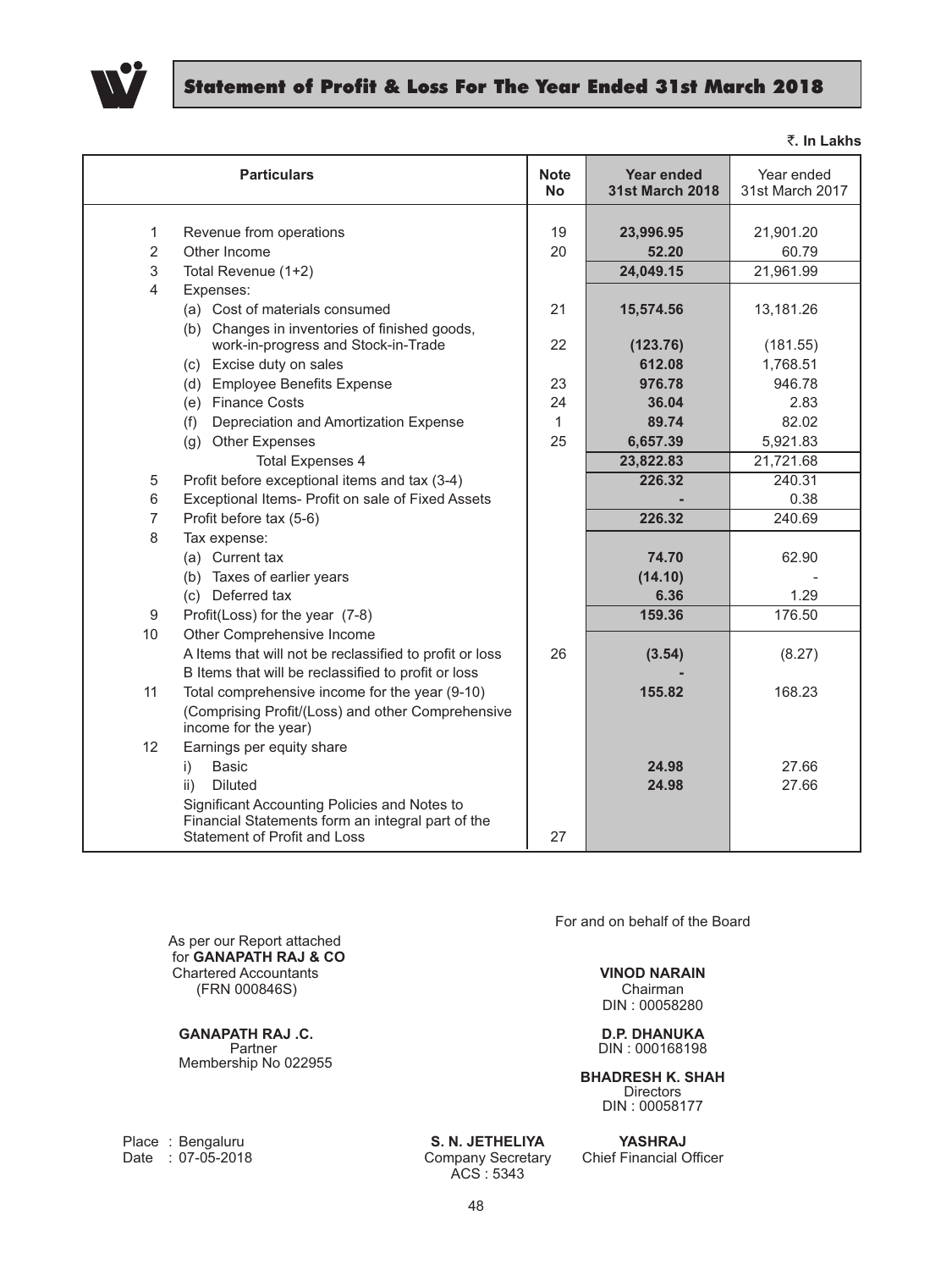

# Notes forming part of the Financial Statements

(Contd..)

| Property, Plant & Equipments<br>ことに じりこ |                     |                                 |                                 |                     |                     |                 |                          |                                    |                                 |                     | ₹. In Lakhs         |
|-----------------------------------------|---------------------|---------------------------------|---------------------------------|---------------------|---------------------|-----------------|--------------------------|------------------------------------|---------------------------------|---------------------|---------------------|
|                                         |                     | Gros                            | <b>S Block</b>                  |                     |                     |                 |                          | Depreciation                       |                                 |                     | Net Block           |
| <b>PARTICULARS</b>                      | 01.04.2017<br>As at | during the<br>Additions<br>Year | during the<br>Deletions<br>Year | 31.03.2018<br>As at | 01.04.2017<br>As at | For the<br>Year | Withdrawal<br>Deductions | Charged to<br>Retained<br>Earnings | 31.03.2018<br><b>Total Upto</b> | 31.03.2018<br>As at | As at<br>31.03.2017 |
| TANGIBLE ASSETS:<br>Land                | 3.25                | ٠                               | ٠                               | 3.25                |                     |                 | ٠                        | ı                                  |                                 | 3.25                | 3.25                |
| <b>Buildings</b>                        | 642.25              | 0.21                            | Ĩ.                              | 642.46              | 465.46              | 16.88           | ı                        |                                    | 482.34                          | 160.12              | 176.79              |
| Plant & Machinery                       | 3,490.39            | 45.29                           | ٠                               | 3,535.68            | 3,264.84            | 41.80           | ı.                       | ı.                                 | 3,306.64                        | 229.04              | 225.55              |
| Furniture & Fixtures                    | 48.50               | 1.77                            | $\mathbf I$                     | 50.27               | 42.73               | 1.75            | ı.                       | ı.                                 | 44.48                           | 5.79                | 5.77                |
| Computers                               | 58.53               | 7.66                            | ٠                               | 66.19               | 50.73               | 5.60            | ı                        | ı                                  | 56.33                           | 9.86                | 7.80                |
| Office Equipments                       | 97.72               | 0.39                            | ٠                               | 98.11               | 74.08               | 17.69           | ı.                       | ı                                  | 91.77                           | 6.34                | 23.64               |
| Laboratory Equipments                   | 46.81               | 4.40                            | ٠                               | 51.21               | 40.58               | 2.51            | Ţ                        | I,                                 | 43.09                           | 8.12                | 6.23                |
| Vehicles                                | 27.60               |                                 | J.                              | 27.60               | 19.44               | 2.52            | Ţ                        | $\mathbf{I}$                       | 21.96                           | 5.64                | 8.16                |
| Total-A                                 | 4,415.05            | 59.72                           |                                 | 4,474.77            | 3,957.86            | 88.75           |                          |                                    | 4,046.61                        | 428.16              | 457.19              |
| Previous year - Tangible                | 4,329.08            | 88.60                           | 2.63                            | 4,415.05            | 3,878.97            | 80.75           | 1.86                     |                                    | 3,957.86                        | 457.19              |                     |
| INTANGIBLE ASSETS                       |                     |                                 |                                 |                     |                     |                 |                          |                                    |                                 |                     |                     |
| Software                                | 6.95                |                                 | ٠                               | 6.95                | 5.10                | 0.99            | ı                        |                                    | 6.09                            | 0.86                | 1.85                |
| Total-B                                 | 6.95                | f,                              | 1                               | 6.95                | 5.10                | 0.99            | $\blacksquare$           |                                    | 6.09                            | 0.86                | 1.85                |
| Previous year - Intangible              | 4.96                | 1.99                            | 1                               | 6.95                | 3.83                | 1.27            | ı                        |                                    | 5.10                            | 1.85                |                     |
| Asset Under Construction                | 15.73               | 178.33                          | 32.97                           | 161.09              | Ţ                   |                 | $\blacksquare$           |                                    | í.                              | 161.09              | 15.73               |
| Previous year                           | ı                   | 15.73                           |                                 | 15.73               | ı                   | ı               | ٠                        |                                    | ı                               | 15.73               | ı                   |
| Grand Total                             | 4,437.73            | 238.05                          | 32.97                           | 4,642.81            | 3,962.96            | 89.74           | ı                        |                                    | 4,052.70                        | 590.11              | 474.77              |
| Previous year                           | 4,334.04            | 106.32                          | 2.63                            | 4,437.73            | 3,882.80            | 82.02           | 1.86                     |                                    | 3,962.96                        | 474.77              |                     |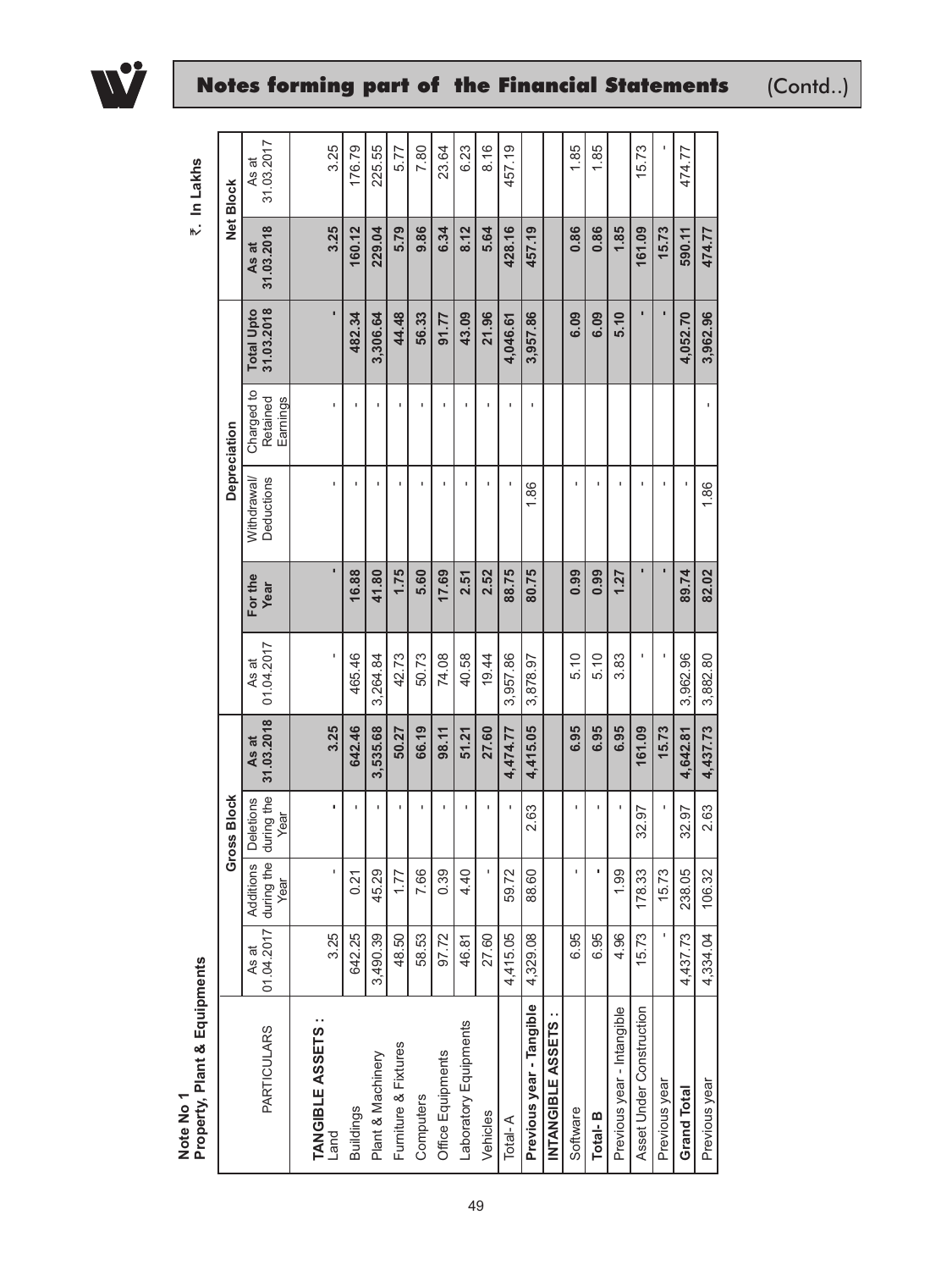

# Notes forming part of the Financial Statements (Contd..)

`**. In Lakhs**

### **2. Deferred Tax Assets**

|    | Particulars                                                                                         | As at 31st<br><b>March 2018</b> | As at 31st<br>March 2017 |
|----|-----------------------------------------------------------------------------------------------------|---------------------------------|--------------------------|
|    | Arising on account of timing difference                                                             |                                 |                          |
| a  | On account of Depreciation                                                                          | 54.46                           | 62.07                    |
| b  | On account of Gratuity, Leave salary & Bonus                                                        | 72.19                           | 70.94                    |
|    | Total                                                                                               | 126.65                          | 133.01                   |
| 3. | <b>Other Non-Current Assets</b>                                                                     |                                 |                          |
|    | <b>Particulars</b>                                                                                  | As at 31st<br><b>March 2018</b> | As at 31st<br>March 2017 |
| a  | Capital Advances (Unsecured & considered good)                                                      | 188.40                          | 188.40                   |
| b  | Security Deposits (Unsecured & Considered good)                                                     |                                 |                          |
|    | <b>Earnest Money Deposit</b><br>i)                                                                  | 2.27                            | 2.27                     |
|    | <b>Other Deposits</b><br>ii)                                                                        | 430.37                          | 423.18                   |
|    | Deposits-In Post office Savings bank Account<br>iii)<br>(Pass Book lodged with Central Excise Dept) |                                 | 0.09                     |
|    | Total                                                                                               | 621.04                          | 613.94                   |
| 4. | <b>Inventories</b>                                                                                  |                                 |                          |
|    |                                                                                                     |                                 |                          |

|   | <b>Particulars</b>                          | As at 31st<br><b>March 2018</b> | As at 31st<br>March 2017 |
|---|---------------------------------------------|---------------------------------|--------------------------|
|   | (At lower of cost and Net Realisable Value) |                                 |                          |
| a | Raw Material                                | 775.44                          | 684.36                   |
| b | Stores & Spares                             | 655.40                          | 550.49                   |
| C | Work in Process                             | 610.76                          | 487.00                   |
|   | Total                                       | 2.041.60                        | 1.721.85                 |

#### **5. Trade Receivables**

| <b>Particulars</b> |                             | As at 31st<br><b>March 2018</b> | As at 31st<br>March 2017 |
|--------------------|-----------------------------|---------------------------------|--------------------------|
| a                  | Unsecured & Considered good | 1.312.49                        | 679.81                   |
|                    | Total                       | 1.312.49                        | 679.81                   |

#### **6. Cash & Cash Equivalents**

| <b>Particulars</b>                                                     | As at 31st<br><b>March 2018</b> | As at 31st<br>March 2017 |
|------------------------------------------------------------------------|---------------------------------|--------------------------|
| Cash & Bank Balances:                                                  |                                 |                          |
| Balance with Banks:<br>a                                               |                                 |                          |
| In Current Accounts                                                    | 5.44                            | 1.53                     |
| ii) In cash credit Account Debit Balance                               | 13.29                           | 8.82                     |
| iii) In Fixed Deposits (as Margin Money, more than 12 months maturity) | 34.79                           | 2.45                     |
| iv) Interest Accrued on FD                                             | 1.31                            |                          |
| Sub Total (a)                                                          | 54.83                           | 12.80                    |
| Cash-in-Hand (b)<br>h                                                  | 1.16                            | 0.41                     |
| Total [ a + b ˈ                                                        | 55.99                           | 13.21                    |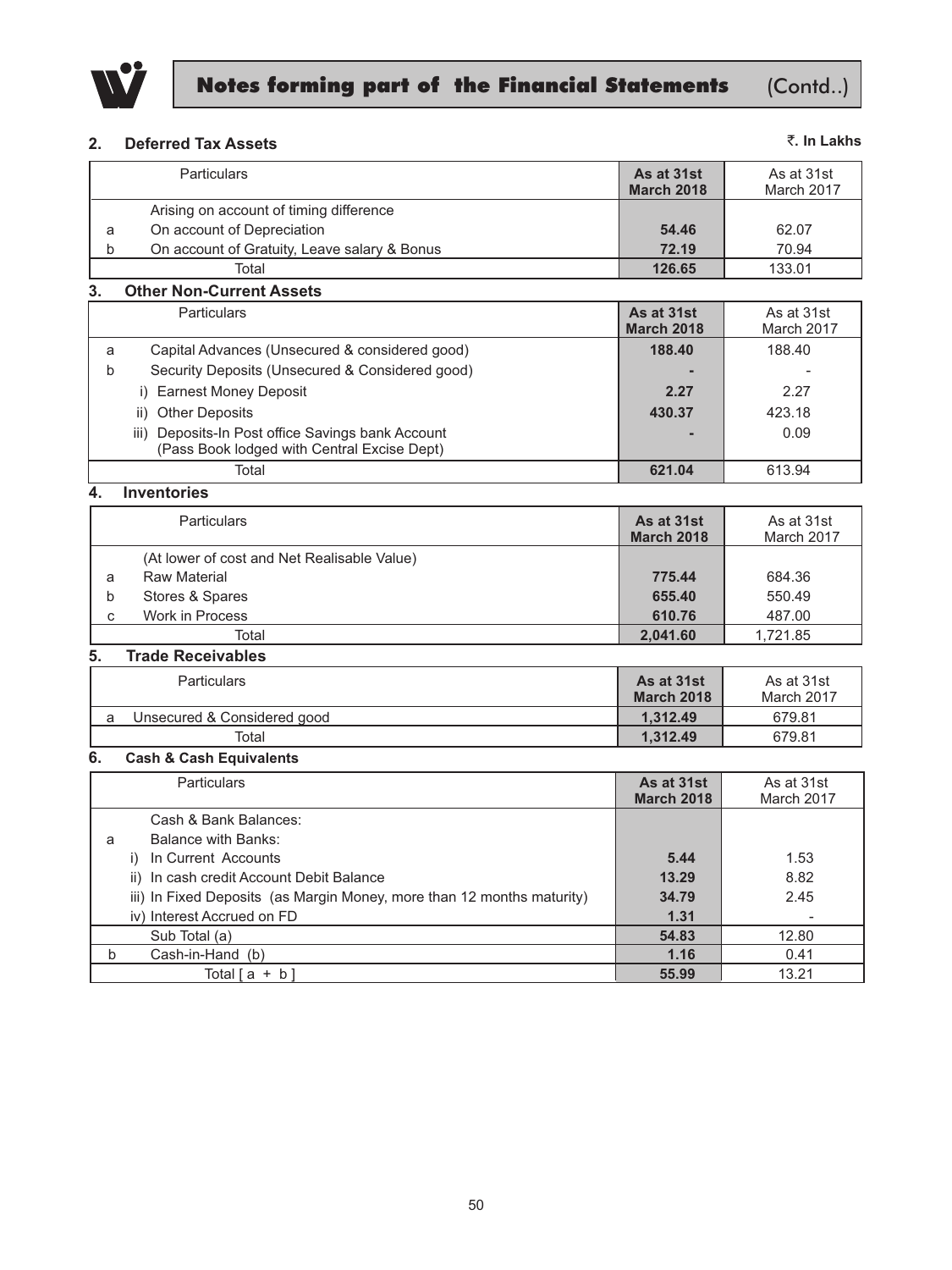

# Notes forming part of the Financial Statements

(Contd..)

| 7. | <b>Other Bank Balances</b>                                          |                                 | ₹. In Lakhs              |
|----|---------------------------------------------------------------------|---------------------------------|--------------------------|
|    | Particulars                                                         | As at 31st<br><b>March 2018</b> | As at 31st<br>March 2017 |
|    | Earmarked balances with Bank (Unpaid Dividends)                     | 5.34                            | 4.69                     |
|    | Total                                                               | 5.34                            | 4.69                     |
| 8. | <b>Others Financial Assets (At amortised cost)</b>                  |                                 |                          |
|    | Particulars                                                         | As at 31st<br><b>March 2018</b> | As at 31st<br>March 2017 |
| a  | <b>Rent Deposits</b>                                                | 3.08                            | 3.08                     |
| b  | <b>Other Deposits</b>                                               | 0.62                            | 0.62                     |
| C  | Loans and Advances to Staff                                         | 10.56                           | 14.85                    |
|    | Total                                                               | 14.26                           | 18.55                    |
| 9. | <b>Other Current Assets</b>                                         |                                 |                          |
|    | Particulars                                                         | As at 31st<br><b>March 2018</b> | As at 31st<br>March 2017 |
|    | <b>Other Current Assets</b>                                         |                                 |                          |
|    | (Un Secured, Considered Good) Advances other than Capital Advances  |                                 |                          |
| a  | Advances Recoverable in cash or in kind or for value to be received | 436.05                          | 542.44                   |
| b  | Balance with Central Excise / GST                                   | 4.35                            | 194.56                   |
| C  | <b>Balance with VAT</b>                                             | 225.85                          | 270.63                   |
| d  | Interest receivable                                                 | 38.89                           | 35.28                    |
|    | <b>Total A</b>                                                      | 705.14                          | 1,042.91                 |
|    | <b>Current Tax (Assets)</b>                                         |                                 |                          |
| a  | Income Tax Refund Due                                               | 48.59                           | 62.77                    |
|    | <b>Total B</b>                                                      | 48.59                           | 62.77                    |
|    | Total (A+B)                                                         | 753.73                          | 1,105.68                 |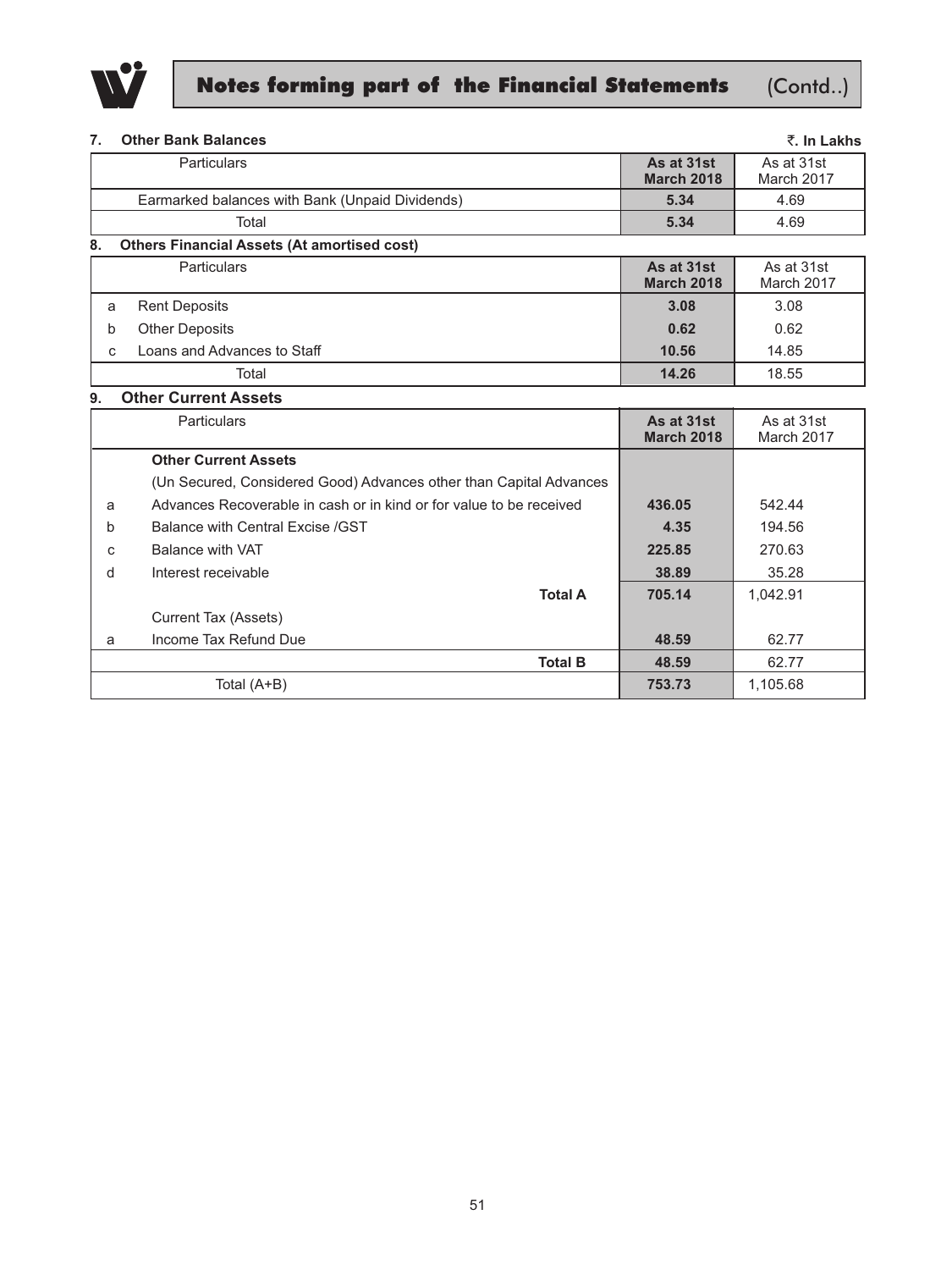

# Notes forming part of the Financial Statements

(Contd..)

|       | 10. Share Capital<br>₹. In Lakhs |                                                  |               |                        |           |                        |
|-------|----------------------------------|--------------------------------------------------|---------------|------------------------|-----------|------------------------|
|       |                                  | <b>Particulars</b>                               |               | As at 31st March 2018  |           | As at 31st March 2017  |
|       | A                                | <b>AUTHORISED</b>                                | <b>Number</b> | Amount-Rs.<br>in lakhs | Number    | Amount-Rs.<br>in lakhs |
|       |                                  | Equity Shares of Rs.10/- each with voting rights | 2,000,000     | 200.00                 | 2,000,000 | 200.00                 |
|       | B.                               | <b>ISSUED. SUBSCRIBED &amp; FULLY PAID UP</b>    |               |                        |           |                        |
|       |                                  | Equity Shares of Rs.10/- par value               | 638,161       | 63.82                  | 638,161   | 63.82                  |
|       |                                  | Fully allotted for cash                          |               |                        |           |                        |
|       |                                  | <b>Forfeited Shares</b>                          |               |                        |           |                        |
|       |                                  | Equity Shares of Rs10/- each                     | 425           | 0.02                   | 425       | 0.02                   |
|       |                                  | (originally paid up @ Rs 5/- per share)          |               |                        |           |                        |
| Total |                                  | 638,586                                          | 63.84         | 638,586                | 63.84     |                        |

C Reconciliation of the number of Equity Shares outstanding as at the beginning and as at the end of the reporting period:

|                                                             | As at 31st Mar 2018 |               | As at 31st Mar 2017 |        |
|-------------------------------------------------------------|---------------------|---------------|---------------------|--------|
| <b>Equity Shares</b>                                        | Number of<br>shares | <b>Amount</b> | Number of<br>shares | Amount |
| Shares outstanding as at the beginning of the year          | 638.161             | 63.82         | 638.161             | 63.82  |
| Add/ (Less): Shares allotted/ (bought back) during the year |                     | ٠             |                     |        |
| Shares outstanding as at the end of the year                | 638.161             | 63.82         | 638.161             | 63.82  |

D Details of Equity Shares in the Company held by each share holder holding more than 5% shares and Shares held by Holding company

|                                       | As at 31st March 2018 |                   | As at 31st March 2017 |                   |
|---------------------------------------|-----------------------|-------------------|-----------------------|-------------------|
| Name of the shareholder               | Number of<br>shares   | $%$ of<br>holdina | Number of<br>shares   | $%$ of<br>holdina |
| AIA Engineering Ltd - Holding Company | 477.661               | 74.85             | 477.661               | 74.85             |

#### E TERMS/RIGHTS ATTACHED TO EQUITY SHARES

The Company has only one class of equity shares having par value of  $\bar{\tau}$ .10/- each. Each holder of equity shares is entitled to one vote per share. In the event of liquidation of the Company, the holders of the equity shares will be entitled to receive the remaining assets of the Company, after distribution of all preferential amounts. The distribution will be in proportion to the equity shares held by the share holder.

F The company has not allotted any shares pursuant to contract without payment being received in cash, nor by way of bonus shares nor bought back any shares during the immediately preceding five financial years.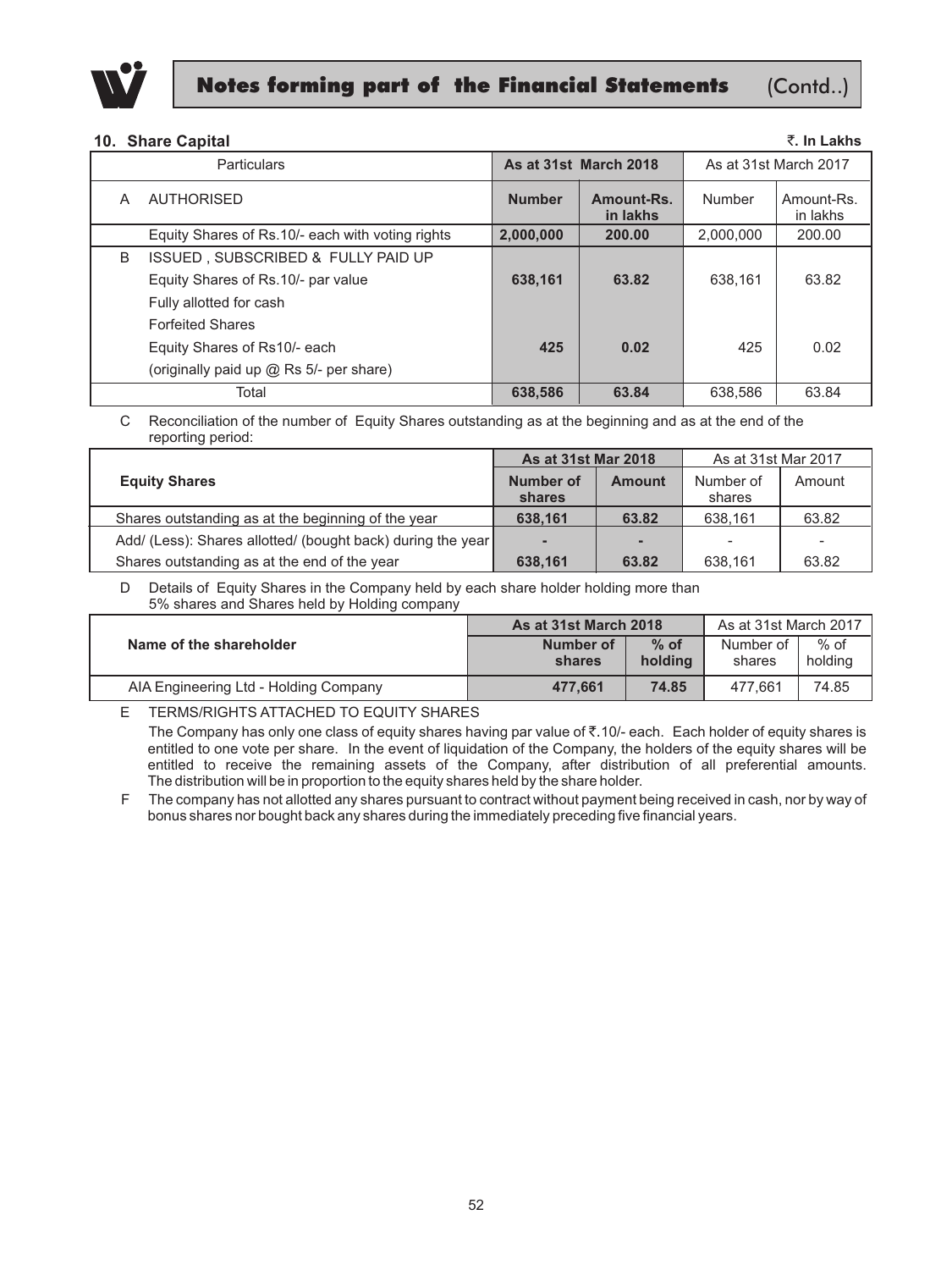

# Notes forming part of the Financial Statements (Contd..)

| <b>Other Equity</b><br>11.                                  |                                 | ₹. In Lakhs              |
|-------------------------------------------------------------|---------------------------------|--------------------------|
| <b>Particulars</b>                                          | As at 31st<br><b>March 2018</b> | As at 31st<br>March 2017 |
| <b>Security Premium Reserves</b>                            |                                 |                          |
| Balance outstanding at the beginning and end of the year    | 47.79                           | 47.79                    |
| Add: Transferred from Statement of Profit and Loss          |                                 |                          |
|                                                             | 47.79                           | 47.79                    |
| <b>General Reserves</b>                                     |                                 |                          |
| Balance outstanding at the beginning and end of the year    | 371.86                          | 371.86                   |
| Add: Transferred from Statement of Profit and Loss          |                                 |                          |
|                                                             | 371.86                          | 371.86                   |
| <b>Retained Earnings</b>                                    |                                 |                          |
| Opening balance                                             | 2,705.30                        | 2,535.94                 |
| Add: Total comprehensive income for the year                | 155.82                          | 168.23                   |
| Amount available for appropriation                          | 2,861.12                        | 2,704.17                 |
| Appropriations:                                             |                                 |                          |
| Adjustment on A/c of Ind AS for depreciation on revaluation |                                 |                          |
| amount for 2015-16                                          |                                 | (1.13)                   |
| Final dividend                                              | 12.76                           |                          |
| Tax on Final Dividend                                       | 2.60                            |                          |
| Closing balance                                             | 2,845.76                        | 2,705.30                 |
| Total                                                       | 3,265.41                        | 3,124.95                 |

#### **12. Non-Current Provisions**

|    | <b>Particulars</b>                     | As at 31st<br><b>March 2018</b> | As at 31st<br>March 2017 |
|----|----------------------------------------|---------------------------------|--------------------------|
|    | <b>Provision for Employee Benefits</b> |                                 |                          |
| a) | Provision for Gratuity                 | 127.77                          | 120.75                   |
| b) | <b>Provision for Leave Encashment</b>  | 46.18                           | 42.18                    |
|    | Total                                  | 173.95                          | 162.93                   |

#### **13. Short Term Borrowings**

| <b>Particulars</b>                                                                                                                                                                                                                                                                                                                                                  | As at 31st<br><b>March 2018</b> | As at 31st<br>March 2017 |
|---------------------------------------------------------------------------------------------------------------------------------------------------------------------------------------------------------------------------------------------------------------------------------------------------------------------------------------------------------------------|---------------------------------|--------------------------|
| Secured (At amortised cost)<br>Loan repayable on Demand from Bank - Canara Bank<br>a)<br>(i) Cash Credit<br>(ii) Packing Credit<br>(Secured By hypothecation of Plant and Equipment funded by<br>Canara bank and Hypothecation of equipment's, accessories,<br>book debts and inventories and mortgage of Land & buildings<br>acquired out of company's own funds.) | 500.00                          |                          |
| No default in repayment of above loan / in payment of interest                                                                                                                                                                                                                                                                                                      |                                 |                          |
| Total                                                                                                                                                                                                                                                                                                                                                               | 500.00                          |                          |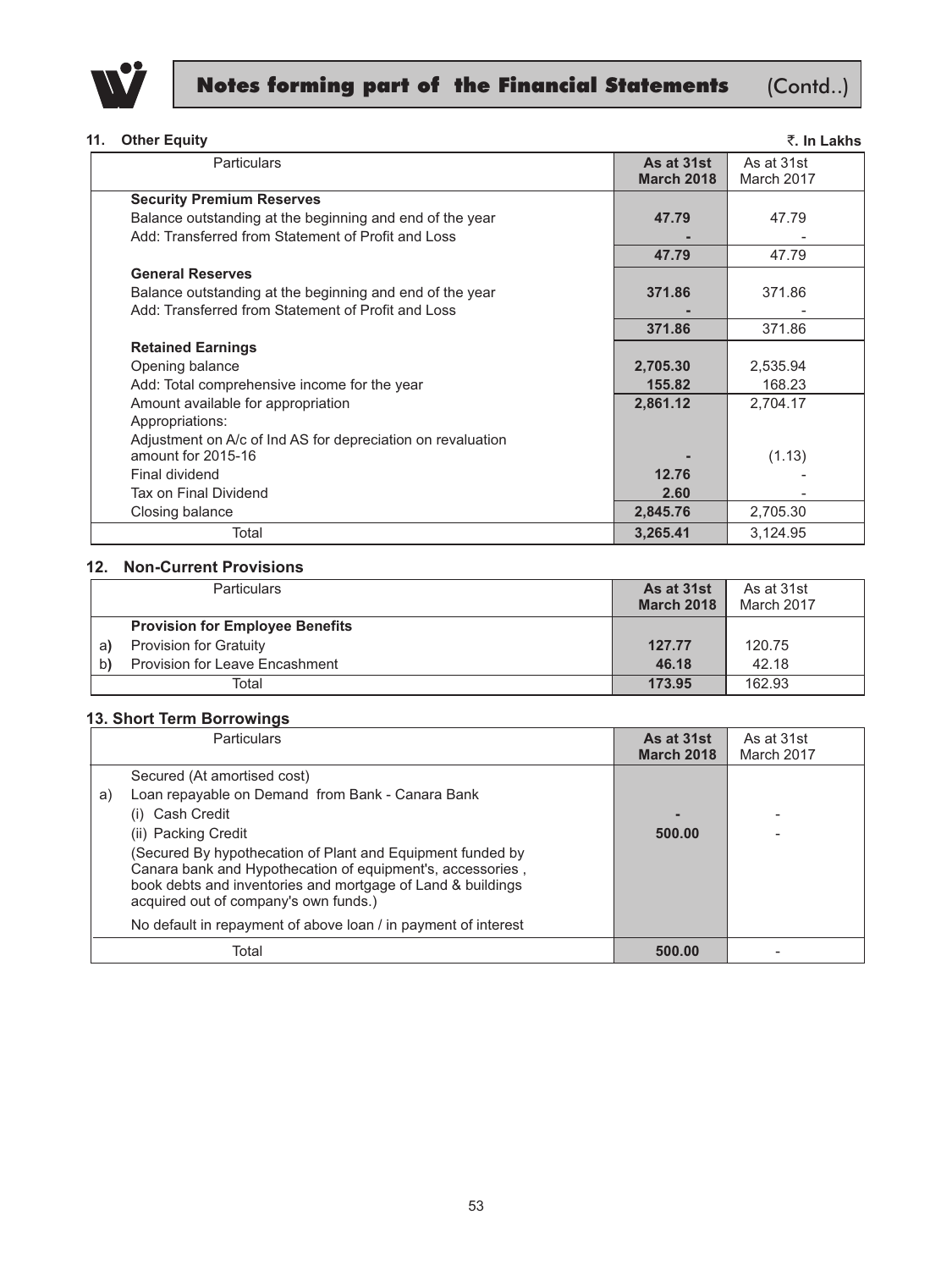

# Notes forming part of the Financial Statements

(Contd..)

| 14. Trade Payables (At amortised cost)    |                                 | ₹. In Lakhs              |
|-------------------------------------------|---------------------------------|--------------------------|
| Particulars                               | As at 31st<br><b>March 2018</b> | As at 31st<br>March 2017 |
| <b>Trade Payables</b><br>a                |                                 |                          |
| i)<br>Dues to Micro and Small Enterprises | 41.44                           | 71.24                    |
| $\mathsf{ii}$ )<br><b>Others</b>          | 1,264.75                        | 1,159.15                 |
| Total                                     | 1,306.19                        | 1,230.39                 |
| 15. Other Financial Liabilities           |                                 |                          |
| <b>Particulars</b>                        | As at 31st<br><b>March 2018</b> | As at 31st<br>March 2017 |
| Unpaid Dividends (At amortised cost)      | 4.85                            | 4.69                     |
| Total                                     | 4.85                            | 4.69                     |
| <b>16. Other Current Liabilities</b>      |                                 |                          |
| <b>Particulars</b>                        | As at 31st<br><b>March 2018</b> | As at 31st<br>March 2017 |
| a. Advances from Customers                | 14.53                           |                          |
| b. Accrued Salaries & Benefits            | 55.18                           | 57.12                    |
| c. Contribution to PF/ESI payable         | 8.23                            | 7.85                     |
| d. Other Payables -Duties & Taxes         | 33.21                           | 19.28                    |
| Total                                     | 111.15                          | 84.25                    |
| <b>17. Current Provisions</b>             |                                 |                          |
| Particulars                               | As at 31st<br><b>March 2018</b> | As at 31st<br>March 2017 |
| Provision for employee benefits           |                                 |                          |
| a. Gratuity                               | 20.42                           | 20.68                    |
| b. Leave Encashment                       | 23.97                           | 20.26                    |
| c. Bonus and Ex-Gratia                    | 51.43                           | 50.59                    |
| Total                                     | 95.82                           | 91.53                    |
| 18. Current Tax Liability (Net)           |                                 |                          |
| Particulars                               | As at 31st<br><b>March 2018</b> | As at 31st<br>March 2017 |
| <b>Provision for Income tax</b>           |                                 |                          |
| Provision of Tax<br>a.                    | 74.70                           | 62.90                    |
| Advance income tax<br>b.                  | (74.70)                         | (59.97)                  |
| Total                                     | 0.00                            | 2.93                     |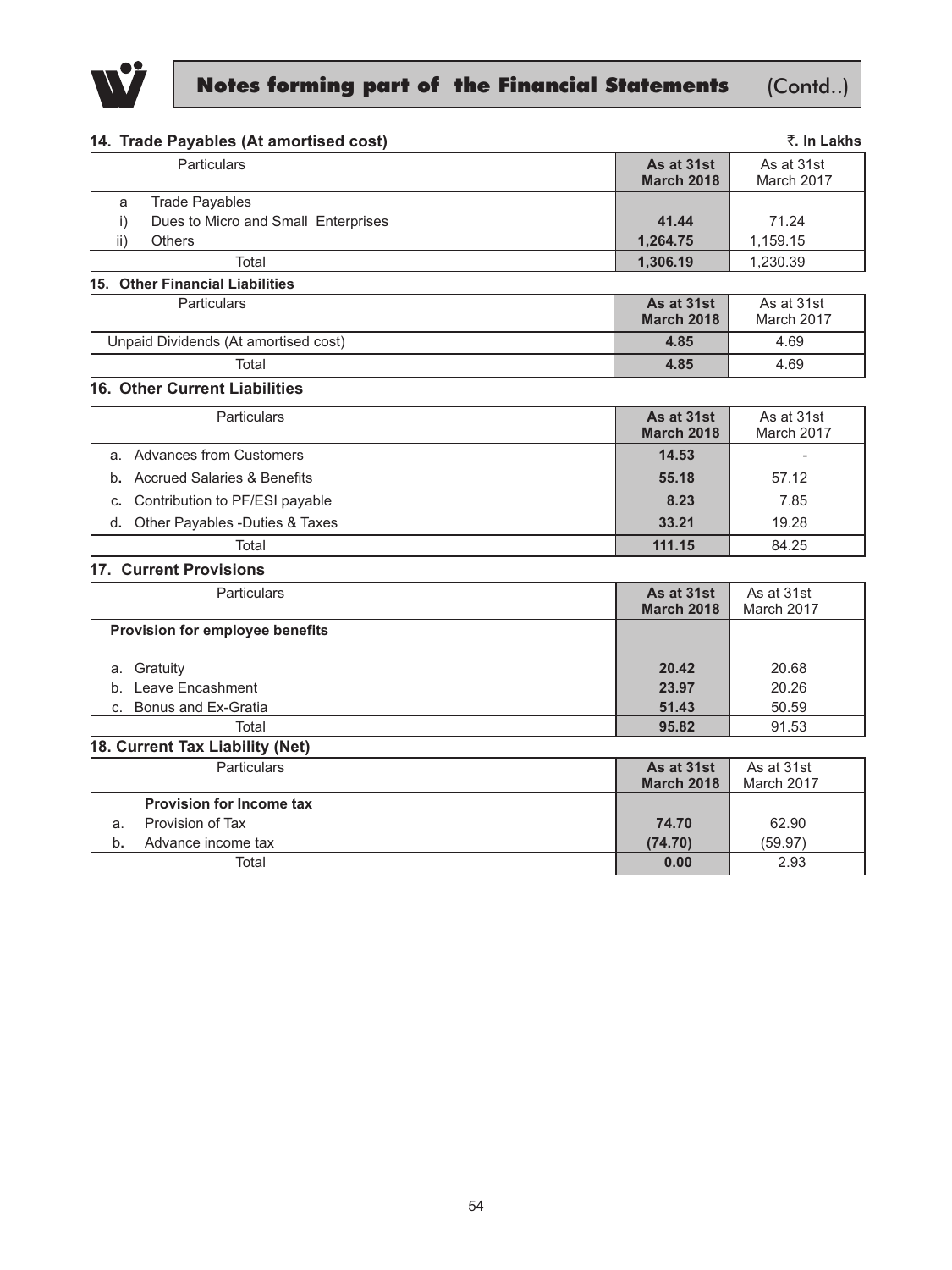

# Notes forming part of the Financial Statements

(Contd..)

#### **19. Revenue from Operations**

`**. In Lakhs**

| Sr.<br>No        | Particulars                                                                | <b>Figures till</b><br><b>March 2018</b> | Figures till<br>March 2017 |
|------------------|----------------------------------------------------------------------------|------------------------------------------|----------------------------|
| a.               | Sale of Products                                                           | 23,354.80                                | 20,118.52                  |
| b.               | <b>Other Operating Revenue</b>                                             | 30.07                                    | 14.17                      |
| C.               | <b>Excise Duty</b>                                                         | 612.08                                   | 1,768.51                   |
|                  | Total                                                                      | 23,996.95                                | 21,901.20                  |
|                  | 20. Other Income                                                           |                                          |                            |
| Sr.<br>No        | Particulars                                                                | <b>Figures till</b><br><b>March 2018</b> | Figures till<br>March 2017 |
| a.               | Interest on Bank Deposits/Other deposit                                    | 35.13                                    | 47.58                      |
| b.               | Miscellaneous Receipts                                                     | 17.07                                    | 13.21                      |
|                  | Total                                                                      | 52.20                                    | 60.79                      |
|                  | 21. Cost of Material Consumed                                              |                                          |                            |
| Sr.<br>No.       | Particulars                                                                | <b>Figures till</b><br><b>March 2018</b> | Figures till<br>March 2017 |
| a.               | <b>MS SCRAP</b>                                                            | 7,380.27                                 | 5,678.06                   |
| b.               | <b>FERRO CHROME</b>                                                        | 8,194.29                                 | 7,503.20                   |
|                  | Total                                                                      | 15,574.56                                | 13,181.26                  |
| 22.              | Changes in Inventories of finished goods, work in process & stock in trade |                                          |                            |
| Sr.              | Particulars                                                                | <b>Figures till</b>                      | Figures till<br>March 2017 |
| No.              |                                                                            | <b>March 2018</b>                        |                            |
| a.               | <b>Work in Process</b>                                                     |                                          |                            |
|                  | Opening Stock:                                                             | 487.00                                   | 305.45                     |
|                  | Less:                                                                      |                                          |                            |
|                  | <b>Closing Stock</b>                                                       | 610.76                                   | 487.00                     |
|                  | Total                                                                      | (123.76)                                 | (181.55)                   |
|                  | 23. Employee Benefits Expense                                              |                                          |                            |
| Sr.<br><b>No</b> | Particulars                                                                | <b>Figures till</b><br><b>March 2018</b> | Figures till<br>March 2017 |
| a.               | Salaries, Wages and Bonus                                                  | 782.01                                   | 757.75                     |
| b.               | Contribution to Provident Fund / ESIC / Gratuity Fund                      | 102.54                                   | 87.64                      |
| C.               | <b>Staff Welfare Expenses</b>                                              | 92.23                                    | 101.39                     |
|                  | Total                                                                      | 976.78                                   | 946.78                     |
| 24.              | <b>Finance Costs</b>                                                       |                                          |                            |
| Sr.<br>No        | Particulars                                                                | <b>Figures till</b><br><b>March 2018</b> | Figures till<br>March 2017 |
|                  | Interest Expense                                                           |                                          |                            |
| a.               | - For Cash Credit and Working Capital                                      | 36.03                                    | 2.83                       |
| b.               | - For Others                                                               | 0.01                                     |                            |
|                  | Total                                                                      | 36.04                                    | 2.83                       |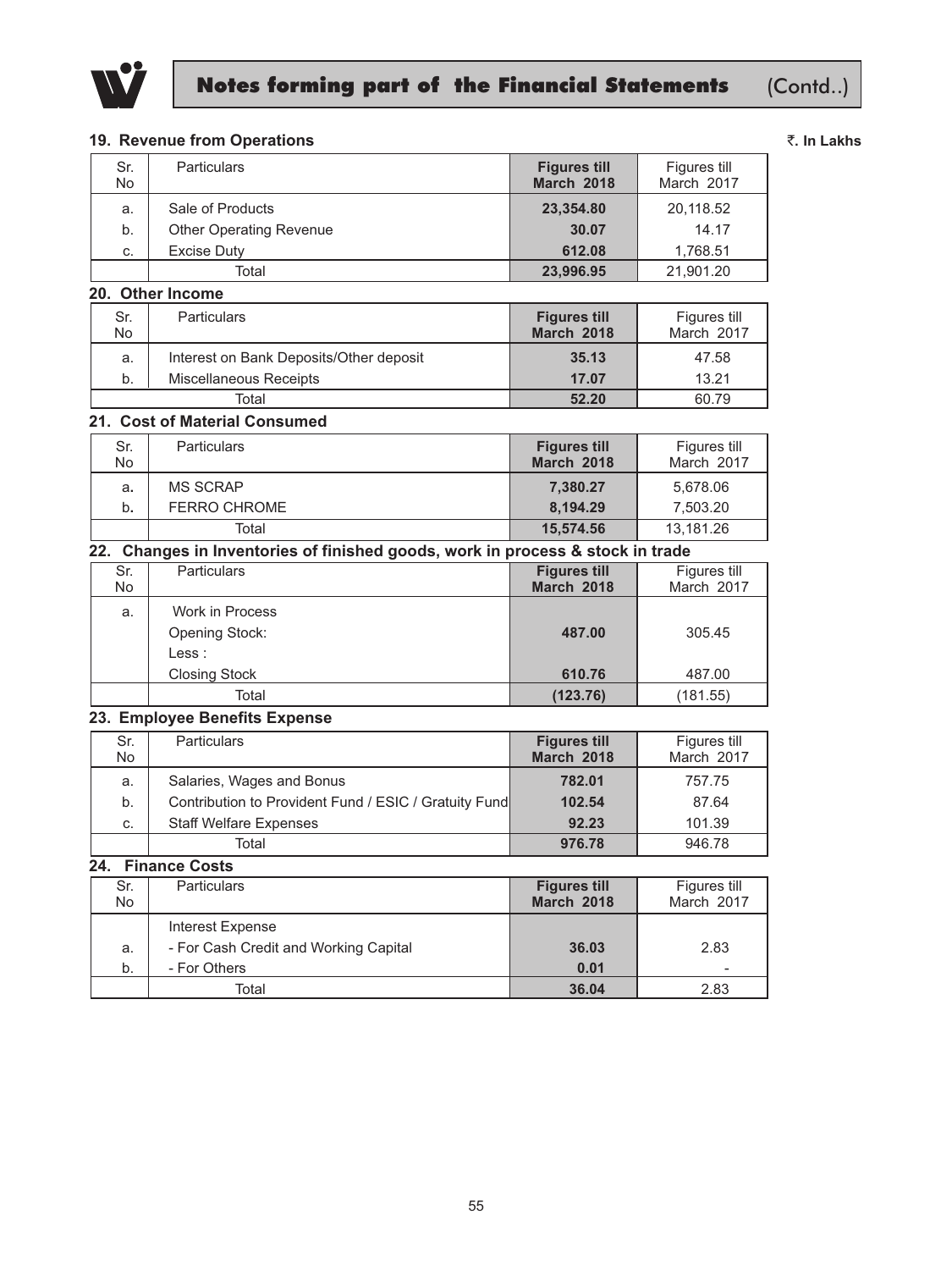

#### **25. Other Expenses**

| Sr.<br><b>Particulars</b><br>No |                                                 | <b>Figures till</b><br><b>March 2018</b> | Figures till<br>March 2017 |
|---------------------------------|-------------------------------------------------|------------------------------------------|----------------------------|
| a                               | Consumption of Stores & Spare Parts             | 1,934.90                                 | 1,804.89                   |
| $\mathsf b$                     | Power and Fuel                                  | 3,260.02                                 | 2,759.91                   |
| с                               | Labour Charges                                  | 686.28                                   | 626.37                     |
| d                               | <b>Factory Maintenance</b>                      | 53.23                                    | 40.93                      |
| e                               | Repairs and Maintenance                         |                                          |                            |
|                                 | - To Buildings                                  | 48.02                                    | 15.23                      |
|                                 | - To Plant and Equipment's                      | 75.49                                    | 70.75                      |
|                                 | - To Other Assets                               | 4.59                                     | 0.98                       |
| f                               | Insurance                                       | 18.31                                    | 16.99                      |
| g                               | Rates and Taxes                                 | 25.01                                    | 24.76                      |
| h                               | Rent                                            | 3.66                                     | 3.94                       |
| Ť                               | <b>Directors' Sitting Fees</b>                  | 2.55                                     | 2.70                       |
| j                               | <b>Travelling Expenses</b>                      |                                          |                            |
|                                 | - For Directors                                 | 0.87                                     | 0.70                       |
|                                 | - For Others                                    | 3.18                                     | 3.58                       |
| $\mathsf k$                     | <b>Statutory Auditor's Fees</b>                 |                                          |                            |
|                                 | - For Audit Fees                                | 2.50                                     | 2.50                       |
|                                 | - For Income Tax Audit Fees                     |                                          | 1.00                       |
|                                 | - For KVAT Audit Fees                           |                                          | 0.50                       |
|                                 | - For Certification/Limited Reviews             | 0.38                                     | 0.50                       |
| $\mathbf{I}$                    | Legal and Professional Consultancy Fees         | 54.35                                    | 53.79                      |
| m                               | <b>Bank Commission Charges</b>                  | 9.59                                     | 10.38                      |
| n                               | <b>Printing and Stationery Expenses</b>         | 8.96                                     | 9.60                       |
| O                               | Postage, Telephones, Courier, Internet & E-mail | 8.86                                     | 6.47                       |
| p                               | <b>Sales Promotion</b>                          | 6.05                                     | 4.53                       |
| q                               | Vehicle Repairs and Maintenance                 | 5.68                                     | 5.14                       |
| $\mathsf{r}$                    | Conveyance Expenses                             | 1.70                                     | 1.44                       |
| S                               | <b>Donation Expenses</b>                        | 0.03                                     | 0.10                       |
| t                               | <b>Advertisement Expenses</b>                   | 0.84                                     | 1.28                       |
| u                               | Packing Materials Consumed*                     | 380.57                                   | 385.60                     |
| $\vee$                          | Freight outward                                 | 40.11                                    | 24.59                      |
| W                               | <b>Bad Debts</b>                                | 0.77                                     | 28.83                      |
| X                               | Miscellaneous Expenses                          | 20.89                                    | 13.85                      |
|                                 | Total                                           | 6,657.39                                 | 5,921.83                   |

\* Including  $\bar{\tau}$ . 1.84 lakhs (previous year  $\bar{\tau}$ .1.76 lakhs) cost of sales

### **26. Other Comprehensive Income**

| Sr.<br><b>No</b> | <b>Particulars</b>                                   | <b>Figures till</b><br><b>March 2018</b> | Figures till<br>March 2017 |
|------------------|------------------------------------------------------|------------------------------------------|----------------------------|
|                  | Items that will not get re-classified to profit/loss |                                          |                            |
| a                | Remeasurement of the net defined benefit liability   |                                          |                            |
|                  | (Gratuity)                                           | 5.29                                     | 12.35                      |
| b                | Deferred tax impact                                  | (1.75)                                   | (4.08)                     |
|                  | Total                                                | 3.54                                     | 8.27                       |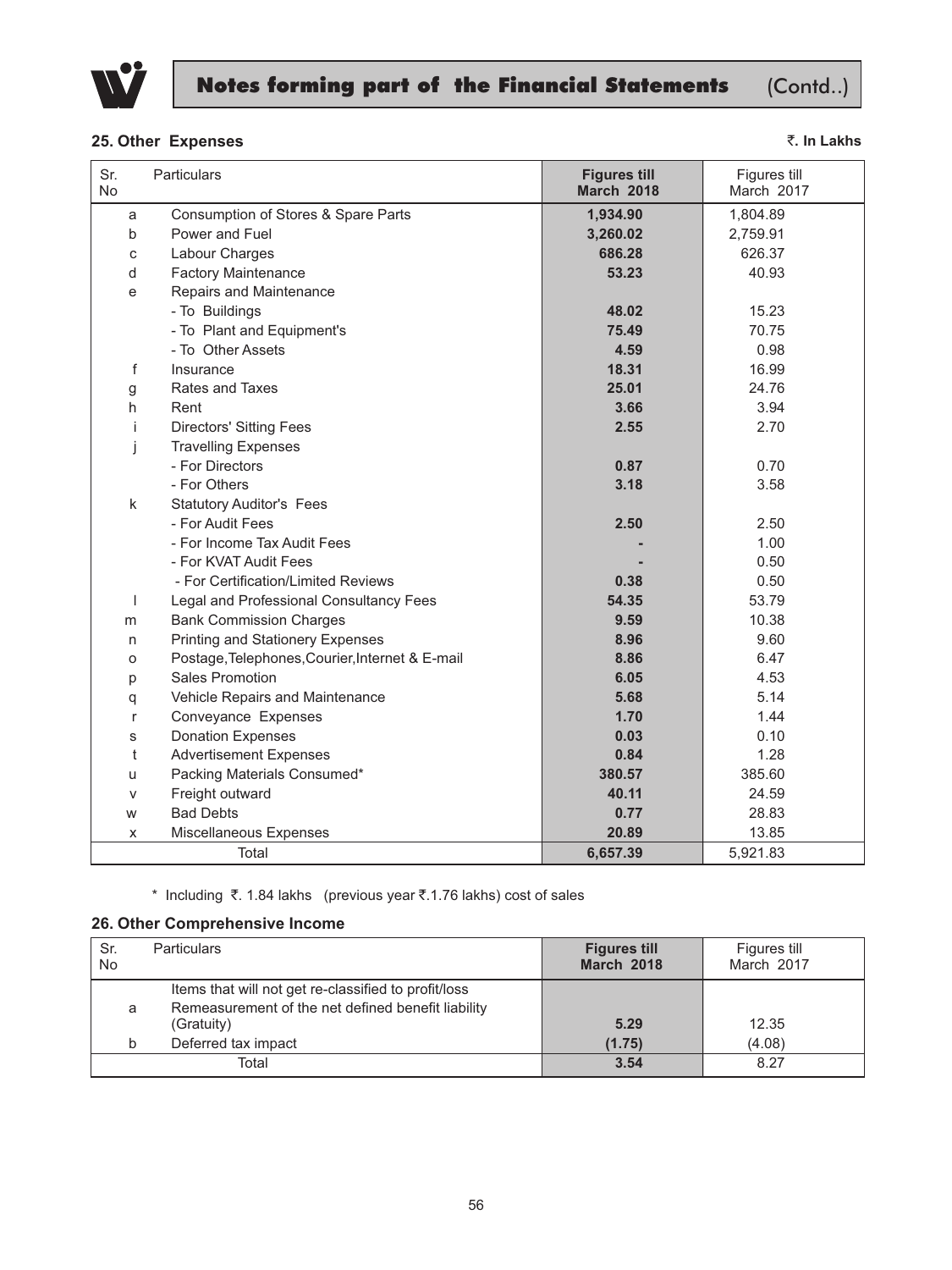

### Notes forming part of the Financial Statements (Contd.

Note 27 SignificantAccounting Policy and Notes to the Financial Statements for the financial year ended 31st March, 2018.

#### **A Reporting Entity**

Welcast Steels Limited(the 'Company') is a Company domiciled in India, with its registered office situated at 115-116, G.V.M.M Estate, Odhav Road, Odhav, Ahmedabad-382410, Gujarat, India. The Company has been incorporated under the provisions of Companies Act applicable in India and its equity shares are listed on the BSE Ltd. in India. The Company is primarily involved in manufacturing of High Chrome Grinding Media Balls which mill Internals of cement and Mining industry.

#### **B Basis of preparation**

(a) Statement of compliance with IndAS

These financial statements are prepared in accordance with Indian Accounting Standards (Ind AS) as per the Companies (Indian Accounting Standards) Rules, 2015 and Companies (Indian Accounting Standards) (Amendment) Rules, 2016 notified under Section 133 of Companies Act, 2013 (the 'Act') and other relevant provisions of the Act. The financial statements were authorized for issue by the Company's Board of Directors on 07/05/2018

(b) Functional and presentation currency

These financial statements are presented in Indian Rupees (INR), which is also the functional currency. All the amounts have been rounded off to the nearest lakhs, unless otherwise indicated.

#### (c) Basis of Measurement

The financial statements have been prepared on the historical cost basis except for the following items:

| Items                                  | Measurement basis                                                                      |  |
|----------------------------------------|----------------------------------------------------------------------------------------|--|
| <b>Employee Defined Benefit Plans</b>  | Plan Assets measured at fair value less present value of<br>defined benefit obligation |  |
| Certain Financial Assets & Liabilities | Fair value / Amortized cost                                                            |  |

(d) Use of Estimates and Judgements

In preparing these financial statements, management has made judgements, estimates, and assumptions that affect the application of accounting policies and the reported amounts of assets, liabilities, incomes and expenses. Actual results may differ from these estimates.

#### **Estimates**

Estimates and underlying assumptions are reviewed on an ongoing basis. They are based on historical experience and other factors including expectations of future events that may have a financial impact on the Company and that are believed to be reasonable under the circumstances. Revisions to the accounting estimates are recognized prospectively.

#### **Judgements**

Information about judgements made in applying accounting policies that have the most significant effects on the amounts recognized in the financial statements is included in the respective note.

Assumptions and Estimation Uncertainties:

Information about assumptions and estimation uncertainties that have a significant risk of resulting in a material adjustment within the next financial year are included in the respective note.

Further information about the assumptions made in measuring fair values is included in the respective note.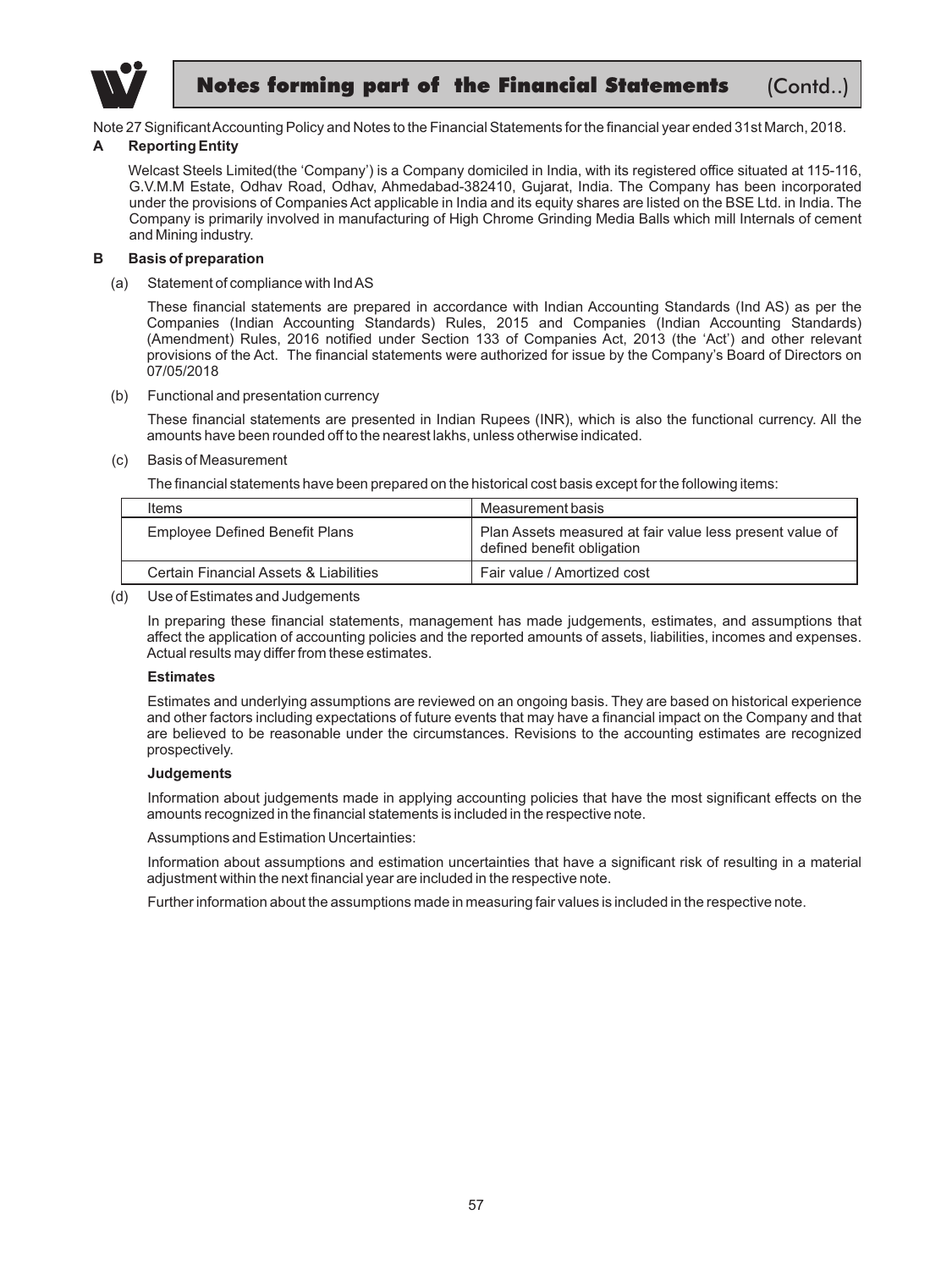

#### **C. SignificantAccounting Policies**

#### **PROPERTY, PLANT & EQUIPMENT (PPE)**

- a) Property, Plant & Equipment are stated at the cost of acquisition or construction less accumulated depreciation and accumulated impairment loss, if any. All direct costs and cost of financing relating to the specific borrowing attributable to the eligible PPE till they are commissioned are capitalized and CENVAT credit / VAT credit availed/GST available on the capital goods are deducted from the cost of the corresponding assets.Capital workin-progress includes cost of assets at sites and construction expenditure.
- b) Depreciation on fixed assets is charged on written down value method over the useful life of assets as prescribed by Schedule II (except for Plant & Machinery for which useful life determined as per technical estimate) of CompaniesAct, 2013 as follows:

| <b>Asset Class</b>                              | Useful life of asset |
|-------------------------------------------------|----------------------|
| Plant & Machinery                               | 7.5-15 Years         |
| Factory Building                                | 30 Years             |
| <b>Furniture &amp; Fixtures</b>                 | 10 Years             |
| Office Equipment's                              | 5 Years              |
| Motor Cars                                      | 8 Years              |
| End user devices, such as desktops, laptops etc | 3 Years              |
| Servers & Networks                              | 6 Years              |
| <b>RCC Road</b>                                 | 10 Years             |

- c) Profit / Loss on disposal of fixed assets are credited / charged, as the case may be, to Statement Profit and Loss.
- d) Intangible Assets are recognized at cost less any accumulated amortization and impairment losses if any.Acquired intangible assets are capitalised at acquisition price.
- e) Computer Software being Intangible asset amortised over a period of 3 years on WDV basis.

#### **III. INVENTORIES**

- a) Finished Goods and Work in process are valued at cost or net realizable value whichever is lower. Cost represents material cost, labour cost, and other appropriate overheads.
- b) Raw Materials, Stores & Spares and other inputs are valued at cost after considering credit of refundable taxes or net realizable value whichever is lower, cost being determined on moving weighted average method. However raw materials and other inputs held for use in or in relation to production are not written down below cost if the finished products in which they will be used are expected to be sold at or above cost.
- c) Excess / shortage, if any, with in acceptable norms arising on physical verification are absorbed in the respective consumption accounts.

#### **IV. REVENUE RECOGNITION**

Revenue from sale of goods is recognised when the significant risks and rewards of ownership are transferred to the buyer which generally coincide when the goods are dispatched from the factory as per the terms of contract of sale. Sales value are inclusive of Excise Duty and exclusive of Value Added Tax, Central Sales Tax and Goods and service Tax

#### **V. EMPLOYEE BENEFITS**

a) Defined Contribution plans:

These are plans in which the Company pays pre defined amounts to separate funds, and does not have any legal or informal obligation to pay any additional sums. These comprise of defined contribution plans for employees comprising of government administered employees provident fund and pension plans. The contribution paid / payable to these plans during the year is charged to statement of profit and loss for the year on accrual basis.

- b) Defined benefit plans:
	- i. Gratuity: The Company makes contributions to the employees' group gratuity-cum-life assurance scheme of the Life Insurance Corporation of India. The net present value of the obligation for gratuity benefits is determined on actuarial valuation conducted annually by an independent Actuary using the projected unit credit method, as adjusted for un recognized past service cost , if any, and as reduced by the fair value of the plan assets, is recognized in the accounts. Remeasurements, comprising of actuarial gains and losses are recognised immediately in the balance sheet with a corresponding debit or credit to retained earnings through OCI in the period in which they occur. Remeasurements are not reclassified to profit or loss in subsequent periods.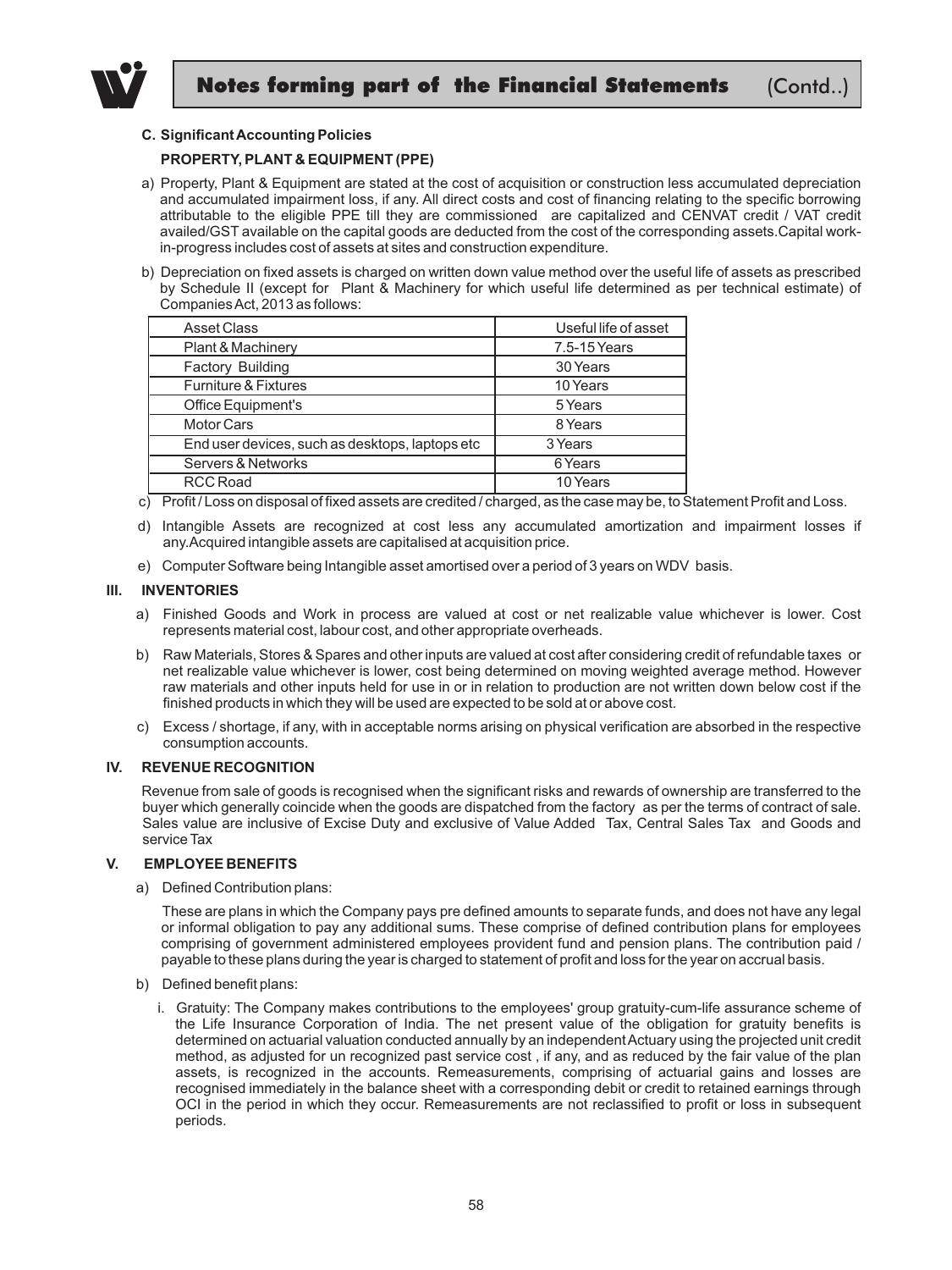

### Notes forming part of the Financial Statements (Contd..)

- 
- ii. Compensated absence: The Company has a scheme to compensate absence for employees. The liability of which is determined on the basis of an actuarial valuation carried out by an independent actuary at the end of the year. The actuarial gains or losses are recognized in full in the statement of profit and loss for the period in which they occur.
- iii. Short term employee benefit:All employee benefits which are wholly due within twelve months of rendering the services are recognized in the period in which the employee renders the related services.

#### **VI. FOREIGN CURRENCY TRANSACTIONS**

Foreign currency transactions are accounted for at the exchange rates prevailing at the dates of the transactions. Gains / losses resulting from the settlement of such transactions and from the translations of monetary assets and liabilities denominated in foreign currency as at the year end are recognized in the statement of profit and loss.

#### **VII. TAXATION**

Tax on income for the current period is determined on the basis of taxable income estimated in accordance with provisions of Income taxAct, 1961.Deferred tax asset is recognized for the future tax consequences of the temporary difference between the tax base and the carrying values of assets and liabilities. Deferred tax assets are recognized only if there is reasonable certainty that they will be realized in future and are reviewed every year .The tax effect is calculated on the accumulated timing differences at the end of the year based on enacted or substantively enacted tax rates.

#### **VIII. IMPAIRMENT OFASSETS**

At each Balance Sheet date, the management reviews the carrying amounts of its assets included in each cash generating unit to determine whether there is any indication that those assets were impaired. If any such indication exists, the recoverable amount of the asset is estimated in order to determine the extent of impairment loss. Recoverable amount is the higher of an asset's net selling price and value in use. In assessing value in use, the estimated future cash flows expected from the continuing use of the asset and from its disposal are discounted to their present value using a pre - tax discount rate that reflects the current market assessments of time value of money and risks specific to the asset. If such recoverable amount of the asset or the recoverable amount of the cash generating unit to which the asset belongs is less than its carrying amount, the carrying amount is reduced to its recoverable amount. The reduction is treated as an impairment loss and is recognized in the statement of profit and loss.

Impairment losses recognized in prior years, if any, are reversed when there is an indication that recognized impairment losses for the asset, no longer exist or have decreased. However, the increase in carrying amount of an asset due to reversal of an impairment loss is recognized to the extent it does not exceed the carrying amount that would have been determined (net of depreciation) had no impairment loss been recognized for the asset in prior years.

#### **IX. PROVISIONSAND CONTINGENT LIABILITIES**

Provisions in respect of present obligations arising out of past events are made in the accounts when reliable estimates can be made of the amount of the obligations. Contingent liabilities, if material, are disclosed by way of Notes toAccounts. ContingentAssets are neither recognized nor disclosed in the financial statements.

#### **X. CASHFLOW STATEMENT**

The Cash Flow Statement is prepared in accordance with IndAS 7 " Statement of Cash Flows" and presents the cash flows by operating, investing and financing activities of the Company.

Cash and Cash equivalents presented in the Cash Flow Statement consist of cash on hand, Balances with Schedule Bank and fixed deposits which are readily convertible into cash.

#### **XI. EARNINGS PER SHARE**

Basic earnings per share is arrived at based on net profit after taxation available to the equity shareholders to the weighted average number of equity shares outstanding during the year. Diluted earnings per share is calculated on the same basis as basic earnings per share after adjusting for the effects of potential dilutive equity shares.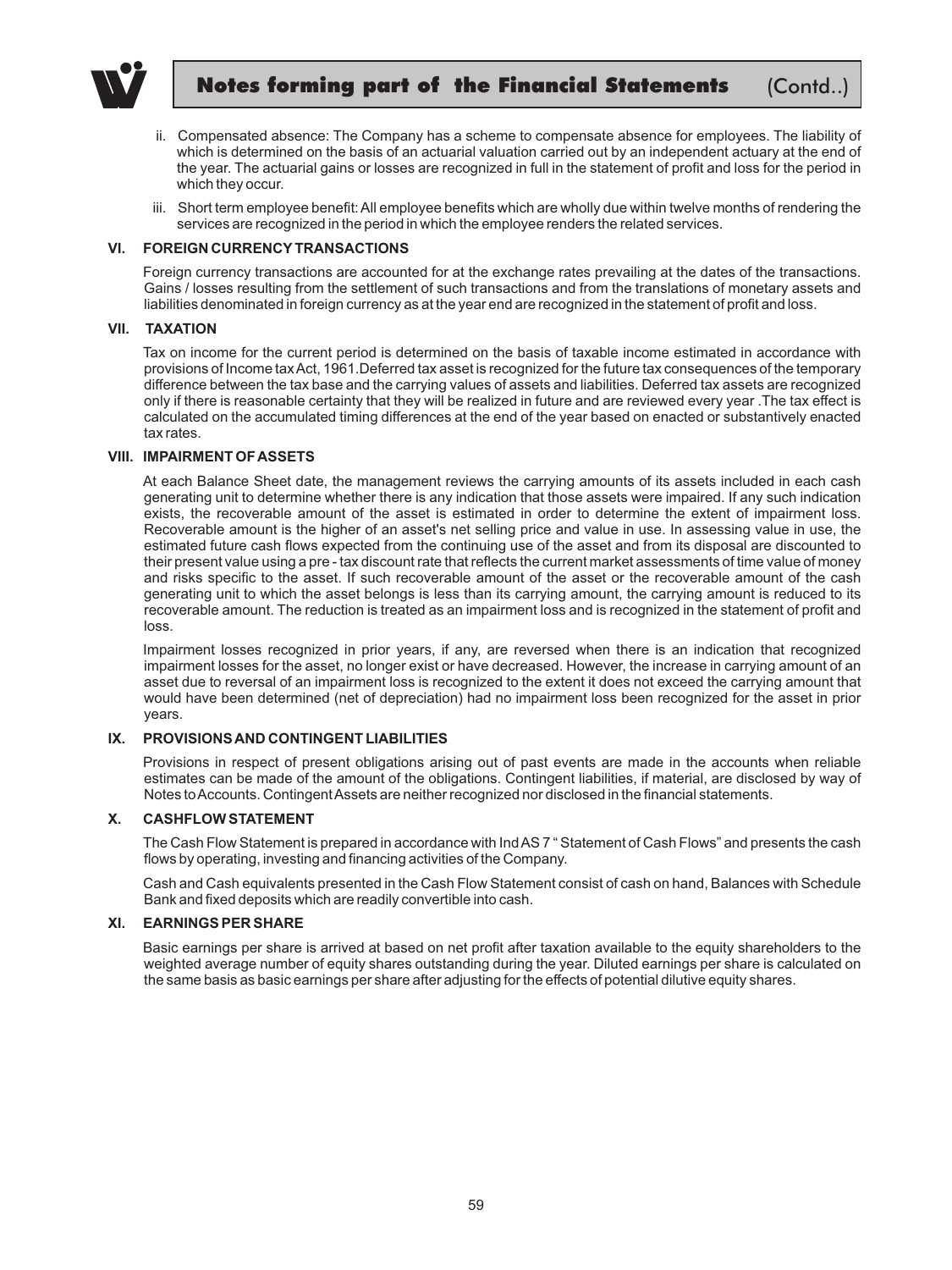

#### `**. In Lakhs**

#### **C. NOTES ONACCOUNTS:**

1 Contingent liability to the extent not provided for Amount `**. In Lakhs**

| Contingent hability to the extent not provided for |                                                                                                                                                                               |           | AINQUILET S. IN LAKIS |
|----------------------------------------------------|-------------------------------------------------------------------------------------------------------------------------------------------------------------------------------|-----------|-----------------------|
|                                                    | <b>Particulars</b>                                                                                                                                                            | 31.3.2018 | 31.3.2017             |
| a.                                                 | In respect of claims against the company not acknowledged as debt                                                                                                             | 7.60      | 7.60                  |
|                                                    | b. In respect of disputed Service Tax                                                                                                                                         | 116.64    | 116.64                |
| C.                                                 | In respect of disputed Custom duty                                                                                                                                            | 835.43    | 791.24                |
|                                                    | d. Illegal strike wages under dispute - Workmen and Casual labour                                                                                                             | 110.20    | 73.67                 |
| e.                                                 | <b>Others</b>                                                                                                                                                                 | 2.25      | 2.25                  |
|                                                    | Charter of demands made by one of Labour Unions, pending for<br>disposal at Industrial Tribunal (Labour Court), Bangalore, against<br>which no reliable estimate can be made. |           |                       |

#### 2 **Balance Confirmations**

Request for confirmation of balance were sent to Trade receivables and Trade creditors. Responses from some of the parties are yet to be received. In certain cases confirmed balances differ from the company's book balances which are under reconciliations. Management is confident that there will not be any impact on the financials on completion of the reconciliations.

- 3 Estimated amount of contracts remaining to be executed and not provided for
	- a. On capital account  $\bar{\tau}$ . 16.11 lakhs (previous year: Nil)
	- b. On revenue account (Material contracts for purchase of Raw Materials, stores & service contracts) ₹, 24.50 lakhs (Previous Year: ₹. Nil Lakhs)
- 4 The company manufactures and deals with a single product, Alloy steel Cast Grinding Media. Also Company's operations are solely situated in India. Hence there are no reportable segments as required by Ind AS - 108 "Operating Segments" under the Companies (IndianAccounting Standards) Rules, 2015.

Further sales to a single customer amounting to 10 percent or more of the company`s revenue from sale of grinding media amounted to  $\overline{\mathfrak{Z}}$ . 22617.15 Lakhs (P.Y.  $\overline{\mathfrak{Z}}$ . 20834.74 Lakhs) excluding GST/CST.

- 5 The company has not entered into any non cancellable lease arrangement.
- 6 Related party disclosures:

Parties where control exists:

Related PartyRelationship

| AIA Engineering Ltd.        | <b>Holding Company</b><br>(Controlled By Mr Bhadresh K. Shah - Director) |
|-----------------------------|--------------------------------------------------------------------------|
| Vee Connect Travels Pyt Ltd | Associate                                                                |
| Pradip R Shah & Co          | Associate                                                                |
| Key Managerial Personnel:   | Mr. Bhadresh K. Shah                                                     |
|                             | Mr Vinod Narain                                                          |
|                             | Mr D.P.Dhanuka                                                           |
|                             | Mr Pradip R Shah                                                         |
|                             | Mr Rajendra S Shah                                                       |
|                             | Mr Sanjay S Majmudar                                                     |
|                             | <b>MrAshokANichani</b>                                                   |
|                             | Mrs Khushali S Solanki                                                   |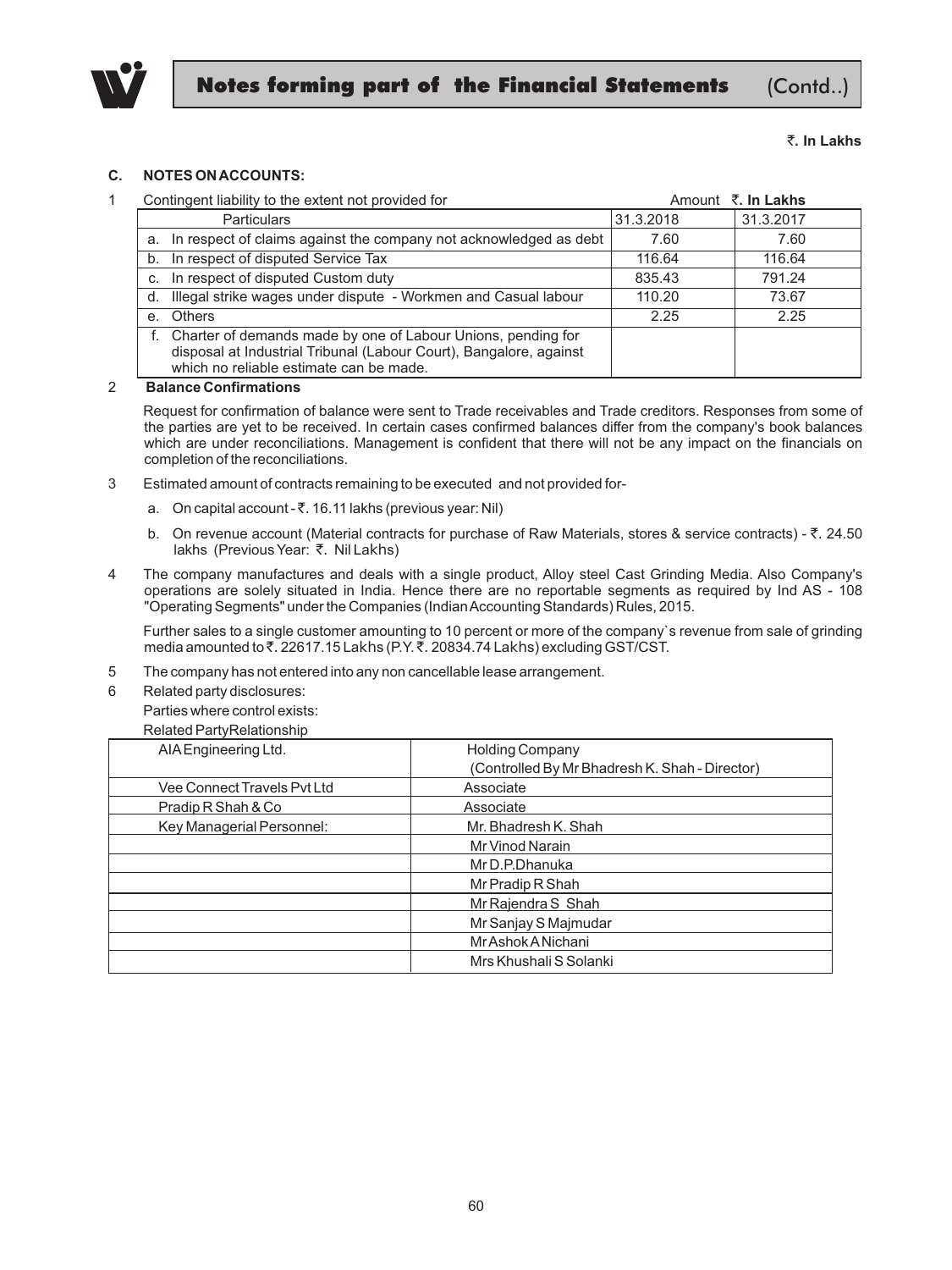

# Notes forming part of the Financial Statements (Contd..)

| In Lakhs |
|----------|
|          |

|    | Transactions with related                                           | <b>Current Year</b> |            | <b>Previous Year</b> |           |                  |           |
|----|---------------------------------------------------------------------|---------------------|------------|----------------------|-----------|------------------|-----------|
|    | parties                                                             | 2017-18             |            | 2016-17              |           |                  |           |
|    |                                                                     | <b>Holding</b>      | <b>KMP</b> |                      | Holding   | <b>KMP</b>       |           |
|    |                                                                     | Company             |            | Directors Associate  | Company   | <b>Directors</b> | Associate |
|    | <b>Purchases of Goods/Services</b>                                  |                     |            |                      |           |                  |           |
|    | AIA Engineering Ltd.                                                | 579.12              |            |                      | 53.74     |                  |           |
|    | Vee Connect Travels Pyt Ltd                                         |                     |            | 1.84                 |           |                  | 2.35      |
|    | Consultancy Fees- Pradip Shah & Co                                  |                     |            | 2.11                 |           |                  | 2.06      |
|    | Sales of Goods                                                      | 25,528.93           |            |                      | 20,835.75 |                  |           |
|    | Sales - Others stores items                                         | 20.53               |            |                      | 2.12      |                  |           |
|    | <b>Sitting Fees</b>                                                 |                     | 0.75       |                      |           | 0.70             |           |
|    | <b>Consultancy Fees</b>                                             |                     | 1.20       |                      |           | 1.20             |           |
|    | Dues Receivable as at last date of<br>the financial year            | 754.55              |            |                      | 613.31    |                  |           |
|    | Dues payable as at last date of the<br>financial year - Vee Connect |                     |            | ۰                    |           |                  | 0.40      |
|    | Dues payable as at last date of the<br>financial year               |                     | 0.27       | 0.48                 |           | 0.27             | 0.47      |
| 7. | Earnings Per Share:                                                 |                     |            |                      |           |                  |           |

| <b>Particulars</b>                             | 2017-18 | 2016-17 |
|------------------------------------------------|---------|---------|
| Net Profit for the Year (₹.In lakhs):          | 159.36  | 176.50  |
| Number of Shares                               | 638.161 | 638.161 |
| Nominal Value of each Share (in $\bar{z}$ .)   | 10      | 10      |
| Earnings per Share (Basic and Diluted)(in ₹.): | 24.98   | 27.66   |

8. Disclosure pursuant to Section 22 of "The Micro, Small & Medium Enterprises Development Act 2006" is as follows:

The company has identified micro and small enterprises to whom the company owes the dues which are outstanding as at the year end:

| <b>Particulars</b>                                                                                                                                                                                                 | 2017-18    | 2016-17    |
|--------------------------------------------------------------------------------------------------------------------------------------------------------------------------------------------------------------------|------------|------------|
| Principal amount remaining unpaid at the end of the year                                                                                                                                                           | 41.44      | 71.24      |
| Interest accrued at the end of the year<br>ii)                                                                                                                                                                     | <b>NIL</b> | <b>NIL</b> |
| Interest remaining unpaid, out of above, as at the end of the year<br>iii)                                                                                                                                         | <b>NIL</b> | <b>NIL</b> |
| iv) Further interest remaining due and payable even in the succeeding<br>years, until such date when the interest dues as above are actually<br>paid to the small enterprise, For the purpose of disallowance as a |            |            |
| deductible expenditure under Section 23 of the Act.                                                                                                                                                                | NIL        | NIL        |

Note: This information has been determined to the extent such parties have been identified on the basis of information available with the Company.

9 Figures for the previous reporting period have been recast in line with current year's presentation.

10 As per Ind AS 19 "Employee Benefits", the disclosures of Employee Benefits as defined in the Accounting standard are given below and this disclosure Employee benefits:

| <b>I. Defined Contribution Plan</b>                                                                                  | For the year ended<br>31-03-2018 | For the year ended<br>31-03-2017 |
|----------------------------------------------------------------------------------------------------------------------|----------------------------------|----------------------------------|
| Contribution to Defined Contribution Plan, recognized as<br>expense for the year are as under:<br><b>Particulars</b> |                                  |                                  |
| <b>Employer's Contribution to Provident Fund</b>                                                                     | 35.93                            | 36.38                            |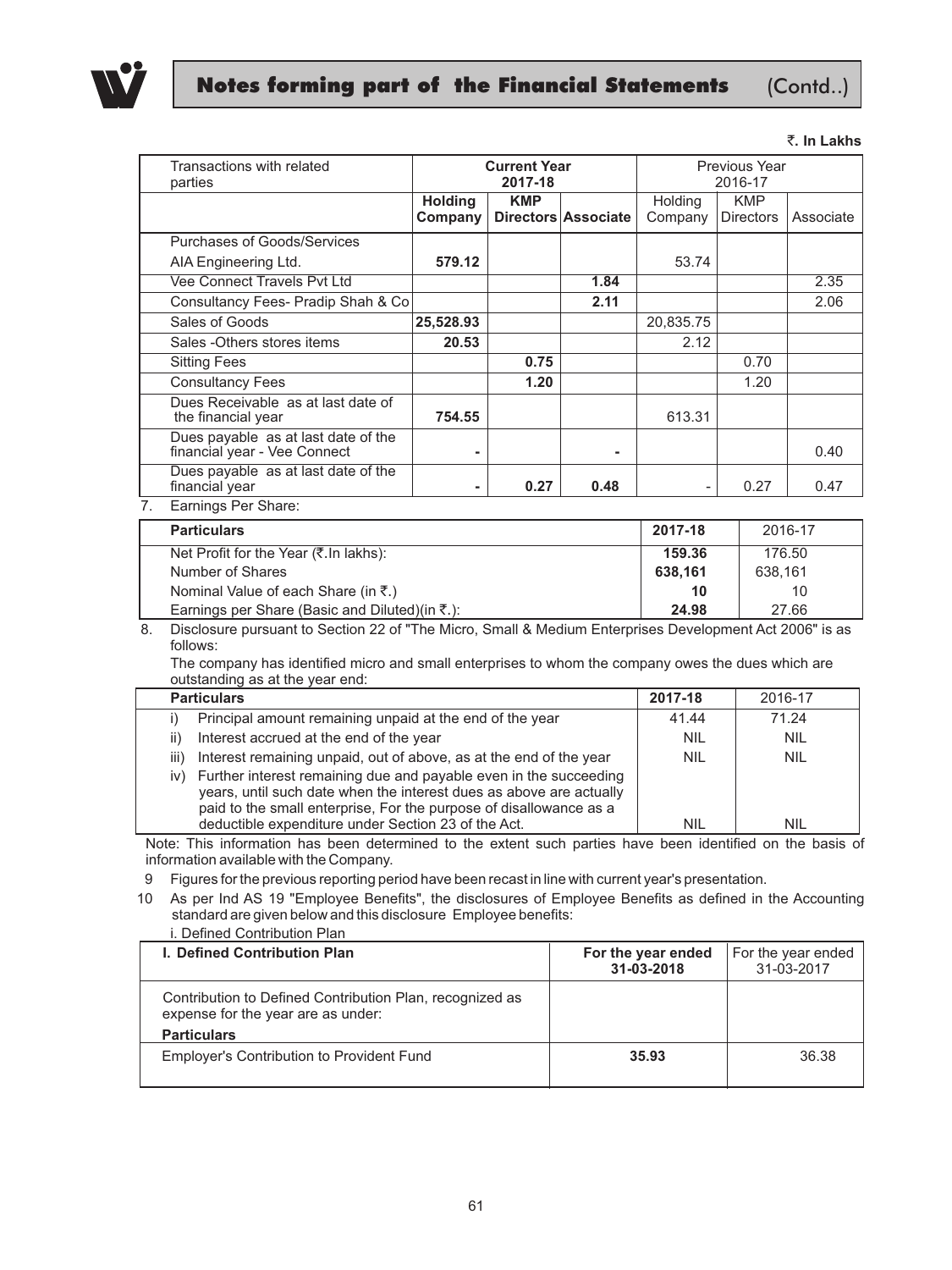

# Notes forming part of the Financial Statements (Contd..)

ii. Defined Benefit plans:

`**. In Lakhs**

| 1. Funded Status of Plar |  |
|--------------------------|--|
|                          |  |

|                | 1. Funded Status of Plan                                                   | Gratuity   |            |
|----------------|----------------------------------------------------------------------------|------------|------------|
|                | <b>Particulars</b>                                                         | 31.03.2018 | 31.03.2017 |
|                | 1. Present value of unfunded obligations                                   |            |            |
|                | Present value of funded obligations                                        | 312.46     | 279.62     |
|                | Fair value of plan assets                                                  | 164.28     | 138.19     |
|                | Net Liability (Asset)                                                      | 148.18     | 141.43     |
|                | 2. Expenses recognised in the statement profit and loss                    |            |            |
|                | Particulars                                                                | 31.03.2018 | 31.03.2017 |
|                | <b>Current Service cost</b>                                                | 20.68      | 19.95      |
|                | Interest cost                                                              | 9.18       | 12.20      |
|                | Past service cost and loss/(gain) on curtailments and<br>settlement        | 18.97      |            |
|                | Adjustment to the Opening Fund                                             |            |            |
|                | Total Expenses recognised in the statement profit and loss<br>for the year | 48.82      | 32.15      |
|                | Other comprehensive Income                                                 |            |            |
|                | Actuarial gain or loss due to financial assumptions                        | (5.38)     | 14.87      |
|                | Actuarial gain or loss due to Demographic compositions                     |            |            |
|                | Actuarial gain or loss due to experience adjustments                       | 13.12      | (1.06)     |
|                | Return on plan assets                                                      | (2.45)     | (1.46)     |
|                | Amounts recognised in other Comprehensive income                           | 5.29       | 12.35      |
| 3 <sub>1</sub> | Reconciliation of net defined liability                                    |            |            |
|                | <b>Particulars</b>                                                         | 31.03.2018 | 31.03.2017 |
|                | Opening DBO                                                                | 279.62     | 277.18     |
|                | Current service cost                                                       | 20.68      | 19.95      |
|                | Interest cost                                                              | 16.96      | 18.90      |
|                | Actuarial gain or loss due to financial assumptions                        | (5.38)     | 14.87      |
|                | Past service cost                                                          | 18.97      |            |
|                | Actuarial gain or loss due to experience adjustments                       | 13.12      | (1.06)     |
|                | Benefits paid                                                              | (31.50)    | (50.22)    |
|                | Closing defined benefit obligations                                        | 312.45     | 279.62     |
|                | 4. Reconciliation of plan assets                                           |            |            |
|                | <b>Particulars</b>                                                         | 31.03.2018 | 31.03.2017 |
|                | Fair value of plan assets at the beginning of the year                     | 138.19     | 112.78     |
|                | Adjustment to the Opening Fund                                             |            |            |
|                | Interest Income                                                            | 7.78       | 6.70       |
|                | Return on planned assets                                                   | 2.45       | 1.46       |
|                | Contributions                                                              | 15.86      | 17.25      |
|                | Benefits paid                                                              |            |            |
|                | Expenses deducted from the fund                                            |            |            |
|                | Fair value of plan assets at the end of the year                           | 164.28     | 138.19     |
|                | 5. Reconciliation of net defined benefit liability                         |            |            |
|                | Particulars                                                                | 31.03.2018 | 31.03.2017 |
|                | Net opening provision in books of accounts                                 | 141.43     | 164.40     |
|                | Employee benefit expenses                                                  | 48.82      | 32.15      |
|                | amount recognised in OCI                                                   | 5.29       | 12.35      |
|                | Total                                                                      | 195.54     | 208.90     |
|                | Benefit paid                                                               | (31.50)    | (50.22)    |
|                | Contributions to plan assets                                               | (15.86)    | (17.25)    |
|                | Closing provision in books of accounts                                     | 148.18     | 141.43     |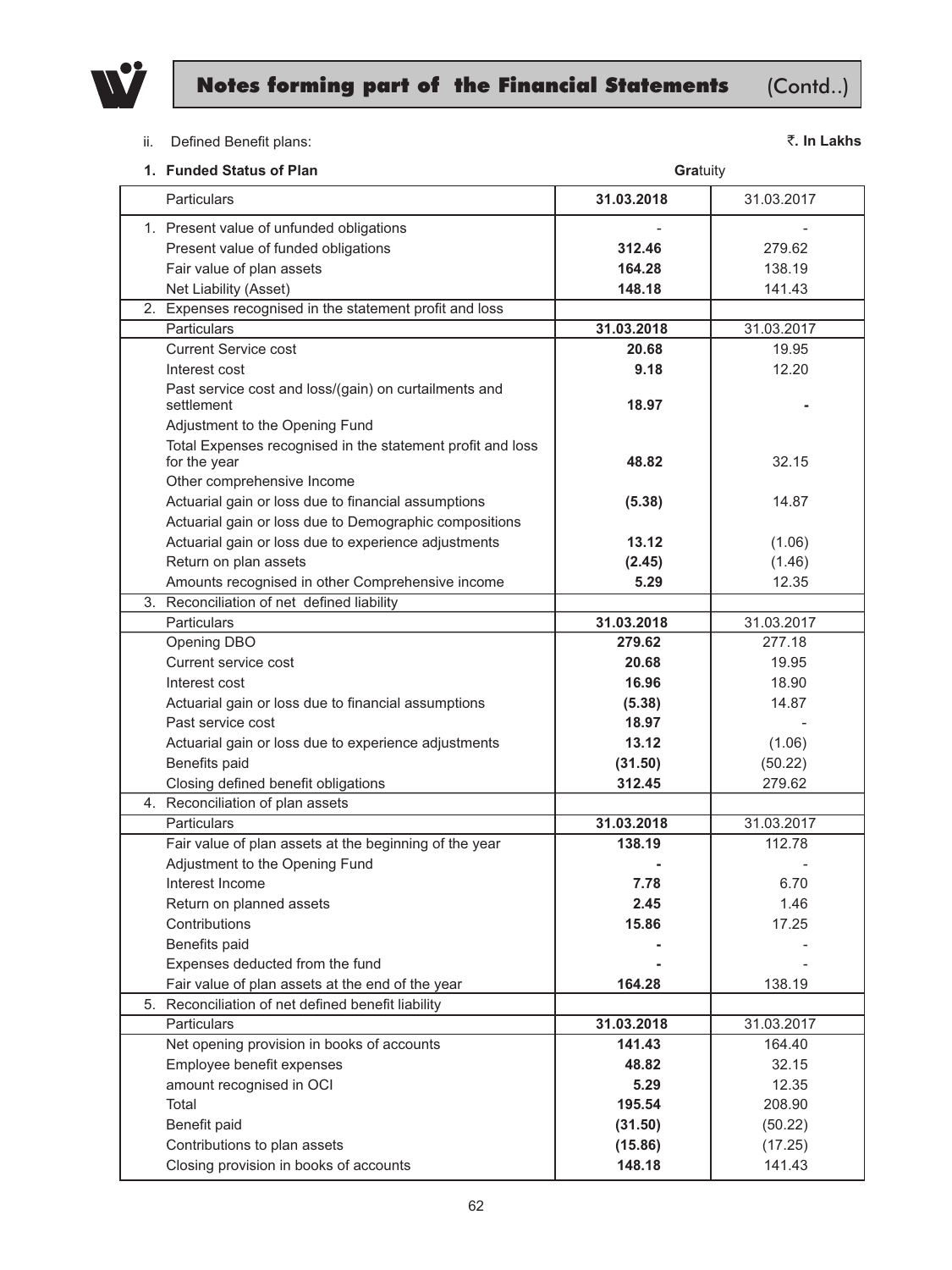

# Notes forming part of the Financial Statements

(Contd..)

| 6. Composition of the plan assets   |           | <b>Gratuity</b>                                  | ₹. In Lakhs       |
|-------------------------------------|-----------|--------------------------------------------------|-------------------|
| Particulars                         |           | 31.03.2018                                       | 31.03.2017        |
| Policy of insurance                 |           | 100%                                             | 100%              |
|                                     |           |                                                  |                   |
| 7. Principle Acturial assumptions   |           | <b>Gratuity - Funded</b>                         |                   |
| Particulars                         |           | 31.03.2018                                       | 31.03.2017        |
| Discount Rate (Per annum)           |           | 7.30%                                            | 7.00%             |
| Salary Growth rate                  |           | 7.00%                                            | 7.00%             |
| Withdrawal rates                    |           | 10% at younger ages reducing to 1% at older ages |                   |
| 8. Sensitivity to key assumptions   |           | 31.03.2018                                       |                   |
| Particulars                         |           |                                                  |                   |
|                                     |           | <b>DBO</b>                                       | Change in DBO (%) |
| Discount rate varied by 0.50%       | $+0.50%$  | 303.96                                           | $-2.72%$          |
|                                     | $-0.50%$  | 321.54                                           | 2.91%             |
| Salary growth rate varied by 0.50 % | $+0.50%$  | 321.42                                           | 2.87%             |
|                                     | $-0.50%$  | 303.90                                           | $-2.74%$          |
| Withdrawal rate (W.R) varied by 10% |           |                                                  |                   |
| W.R X 110%                          |           | 312.55                                           | 0.03%             |
| W.R X 90%                           |           | 311.76                                           | $-0.22%$          |
| 9. Expected benefits payments       | Gratuity  |                                                  |                   |
| Year ended 31st March               |           | Cashflows                                        | $\frac{0}{0}$     |
|                                     | 2019      | 106.79                                           | 20.0%             |
|                                     | 2020      | 37.94                                            | 7.1%              |
|                                     | 2021      | 22.31                                            | 4.2%              |
|                                     | 2022      | 12.96                                            | 2.4%              |
|                                     | 2023      | 15.44                                            | 2.9%              |
|                                     | 2024-2028 | 101.77                                           | 19.0%             |

10. The above disclosures are based on information certified by the independent actuary.

11. The financial statements are presented in INR and all values are rounded to nearest lakhs, except when otherwise indicated.

12. Board of Directors have recommended dividend  $@ \bar{\tau}$ . 2/- per Equity Share.

13. Reconciliation of tax expense and the accounting profit multiplied by Indian's domestic tax rate:

|                                                                                           | 31.03.2018 | 31.03.2017 |
|-------------------------------------------------------------------------------------------|------------|------------|
| Accounting Profit before Income tax                                                       | 226.32     | 240.69     |
| Less: Depreciation/Amortisation adjustment                                                | $-11.49$   | $-23.47$   |
| Add/(Less): Adjustment for employee benefits<br>allowed on payment basis under income tax | 10.94      | $-27.14$   |
| Profit as per Income tax                                                                  | 225.77     | 190.08     |
| At India's statutory income tax rate of 30% +7%<br>SC +3% Ed Cess                         | 74.70      | 62.90      |

For and on behalf of the Board

As per our Report attached

for **GANAPATH RAJ & CO**

Chartered Accountants **VINOD NARAIN**<br>
(FRN 000846S) Chairman (FRN 000846S)

**GANAPATH RAJ .C. D.P. DHANUKA** BHADRESH K. SHAH<br>Partner Directors **Directors** Directors

Partner Directors Membership No 022955

Place : Bengaluru Date : 07-05-2018

DIN : 00058280

**S. N. JETHELIYA YASHRAJ**<br>Company Secretary **Chief Financial Officer** 

Company Secretary ACS : 5343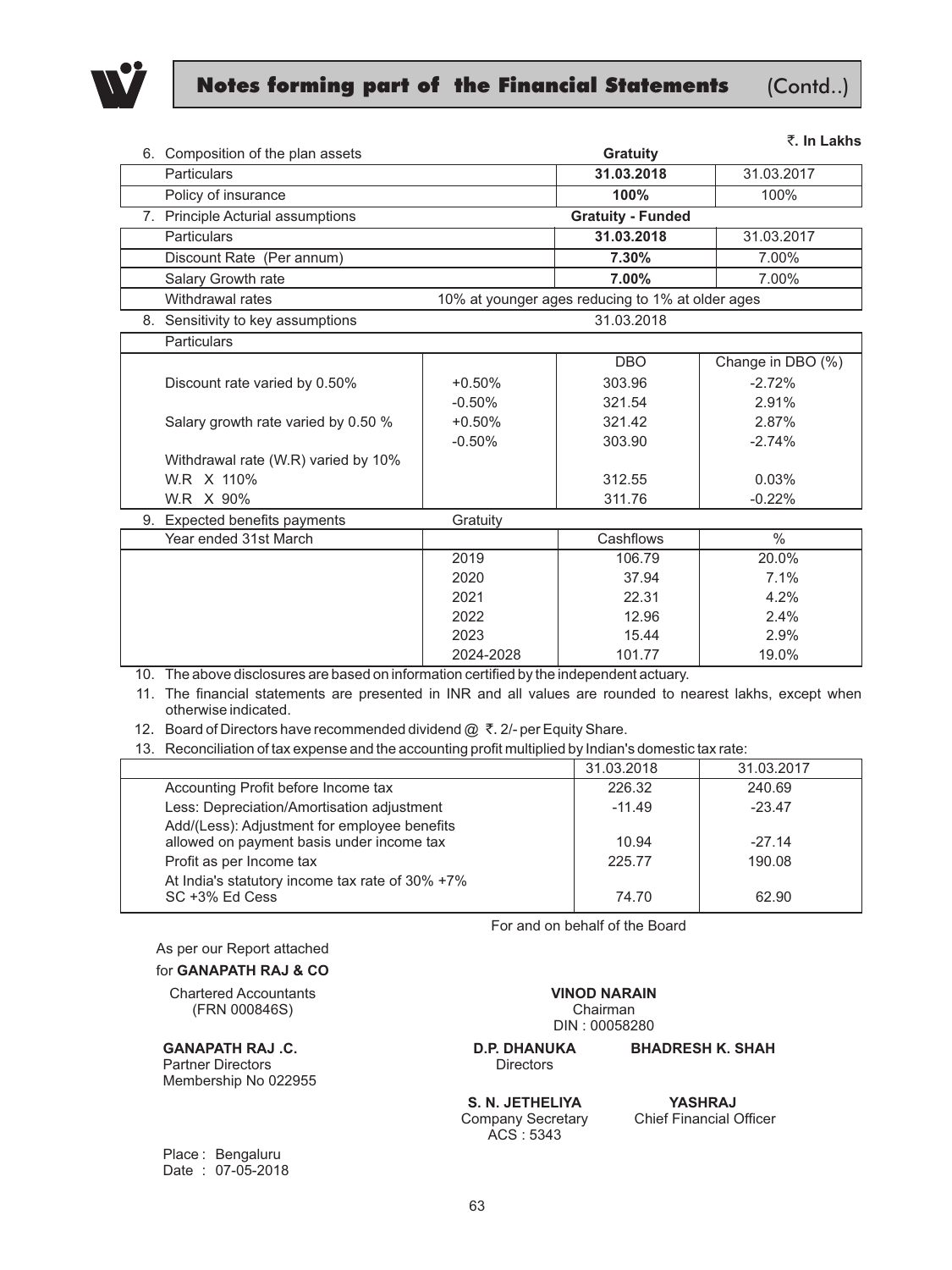

### CASH FLOW STATEMENT

### **FOR THE YEAR ENDED 31<sup>st</sup> MARCH 2018**

`**. In Lakhs**

|                                                                    | 2017-2018 | 2016-2017 |
|--------------------------------------------------------------------|-----------|-----------|
| A. CASH FLOW FROM OPERATING ACTIVITIES                             |           |           |
| Net Profit before tax                                              | 226.35    | 240.69    |
| Adjustments for:                                                   |           |           |
| Profit on Sale of Fixed Assets                                     |           | (0.38)    |
| Depreciation (net)                                                 | 89.75     | 82.01     |
| Interest                                                           | 36.04     | 2.83      |
| Operating Profit before working capital changes                    | 352.14    | 325.15    |
| Adjustments for:                                                   |           |           |
| (Increase)/Decrease Trade & Other Receivable                       | (284.22)  | (618.66)  |
| (Increase)/Decrease Inventories                                    | (319.76)  | (454.48)  |
| Increase/(Decrease) Trade Payable                                  | 114.64    | 866.46    |
| Cash generated from operations                                     | (137.20)  | 118.47    |
| Direct Taxes (paid)/ Refund                                        | (63.53)   | (59.97)   |
| Net Cash flow from Operating Activities                            | (200.73)  | 58.50     |
| <b>B. CASH FLOW FROM INVESTING ACTIVITIES</b>                      |           |           |
| Purchase of Fixed Assets                                           | (205.09)  | (106.31)  |
| Sale of Fixed Assets                                               |           | 0.47      |
| Adjustmen on Accumulated Depreciation on withdrawal of Revaluation |           | 1.82      |
| Sale of Investments                                                |           | 0.01      |
| Net Cash Flow from Investing Activities                            | (205.09)  | (104.01)  |
| C. CASH FLOW FROM FINANCING ACTIVITIES                             |           |           |
| (Repayment)/ Proceeds of long term borrowings                      | 500.00    |           |
| <b>Interest Paid</b>                                               | (36.04)   | (2.83)    |
| Dividend Paid                                                      | (12.76)   |           |
| Dividend Distribution tax Paid                                     | (2.60)    |           |
| Net Cash Flow from Financing Activities                            | 448.60    | (2.83)    |
| Net (Decrease) / Increase in cash & cash equivalents (A+B+C)       | 42.78     | (48.34)   |
| Cash & Cash equivalent at the beginning of the year                | 13.21     | 61.55     |
| Cash & Cash equivalent at the closure of the year                  | 55.99     | 13.21     |

For and on behalf of the Board

**D.P. DHANUKA VINOD NARAIN** DIN : 000168198 Chairman<br>
BHADRESH K. SHAH S. N. JETHELIYA CHAIRTEAN DIN : 00058280 **BHADRESH K. SHAH<br>DIN : 00058177** DIRECTORS

Company Secretary<br>ACS: 5343

**YASHRAJ** Chief Financial Officer

Place : Bengaluru

Date : 07-05-2018

Notes: 1. Cash flow statement has been prepared under the indirect method as set out in Ind AS 7 notified under Companies ( Indian Accounting Standards) Rules, 2015.

2. Purchase of fixed assets includes movements of capital work-in-progress between the beginning and the end of the year.

3. Previous year figure regrouped/recasted wherever necessary.

Place : Bengaluru **As per our Report attached** As per our Report attached Date : 07-05-2018 for **GANAPATH RAJ & CO** Chartered Accountants (FRN 000846S)

> **GANAPATH RAJ .C.** Partner Membership No 022955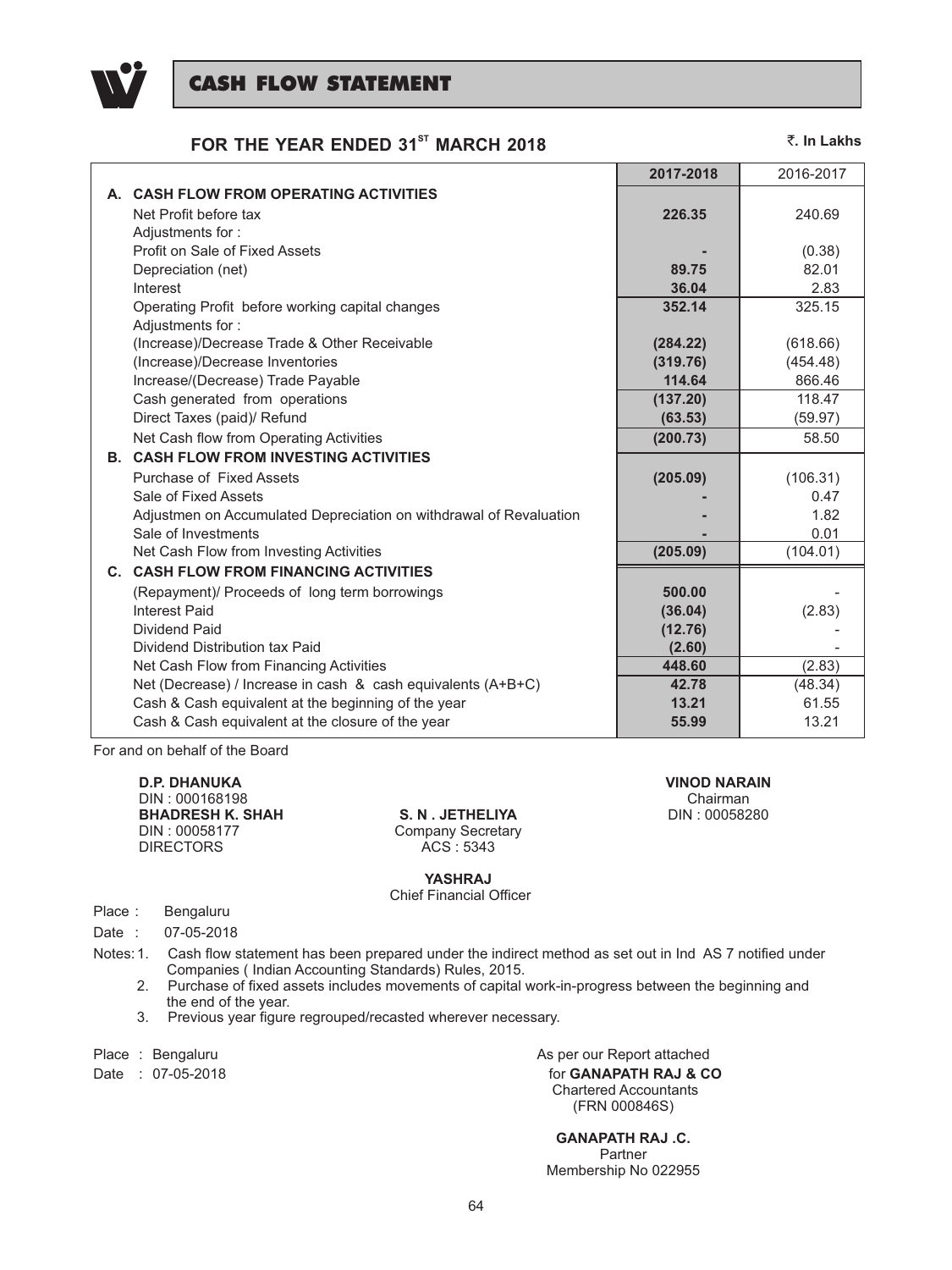#### Attendance Slip & Proxy Form

#### **ATTENDANCE SLIP**

#### **WELCAST STEELS LIMITED [CIN:L27104GJ1972PLC085827]** Regd. Office: 115-116, G.V.M.M. Estate, Odhav Road, Odhav, Ahmedabad -382415 Gujarat Email: info@ welcaststeels.com website: www.welcaststeels.com Phone: 079-22901078

#### **46th ANNUAL GENERAL MEETING**

I /We hereby record my / our presence at the Forty-Sixth Annual General Meeting of the members of Welcast Steels Limited will be held on Thursday, the 9th day of August, 2018 at 10.30 A.M. at "H. T. Parekh Convention Center, Ahmedabad ManagementAssociation, "ATIRACampus", Dr. Vikram Sarabhai Marg,Ahmedabad – 380015

\_\_\_\_\_\_\_\_\_\_\_\_\_\_\_\_\_\_\_\_\_\_\_\_\_\_\_\_ \_\_\_\_\_\_\_\_\_\_\_\_\_\_\_\_\_\_\_\_\_\_\_\_\_ \_\_\_\_\_\_\_\_\_\_\_\_\_\_\_\_\_\_\_\_\_

Member's Folio / DP ID Client ID No Member's / Proxy name in Block Member's / Proxy's Signature

**Note:**

- 1. Please complete the Folio / DP ID-Client ID No. and Name, sign this Attendance Slip and hand it over at the Attendance Verification Counter at the ENTRANCE OF THE MEETING HALL.
- 2. Electronic copy of the Annual Report for 2017-18 and Notice of the Annual General Meeting (AGM) along with Attendance Slip and Proxy Form are being sent to all the members whose email address is registered with the Company / Depository Participant unless any member has requested for a hard copy of the same. Members receiving electronic copy and attending the AGM can print copy of this Attendance Slip.
- 3. Physical copy of the Annual Report for 2017-18 and Notice of the Annual General Meeting along with Attendance Slip and Proxy Form is sent in the permitted mode (s) to all members whose email address is not registered or have requested for a hard copy.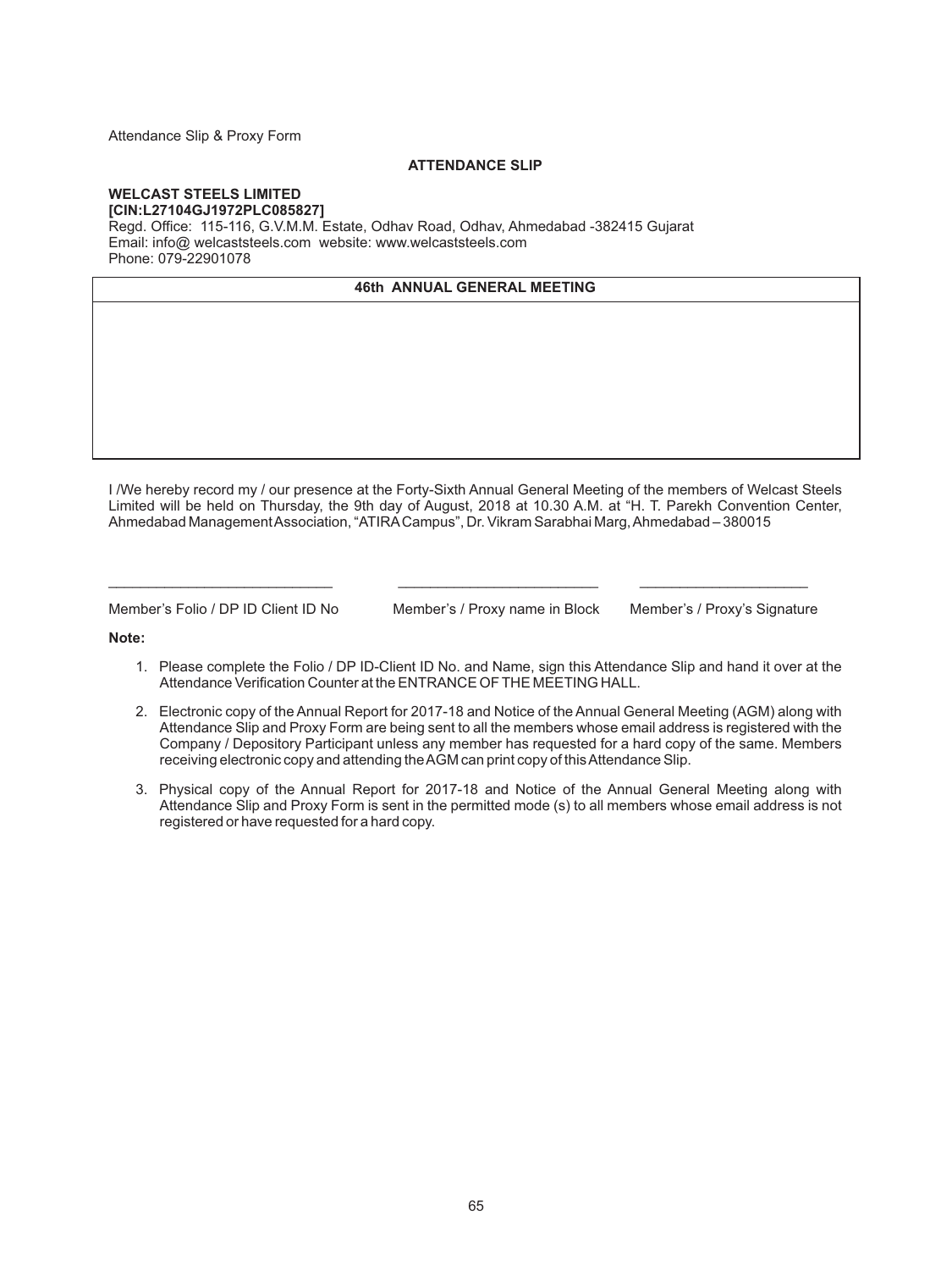

**ROUTE MAP TO THE AGM VENUE WELCAST STEELS LIMITED**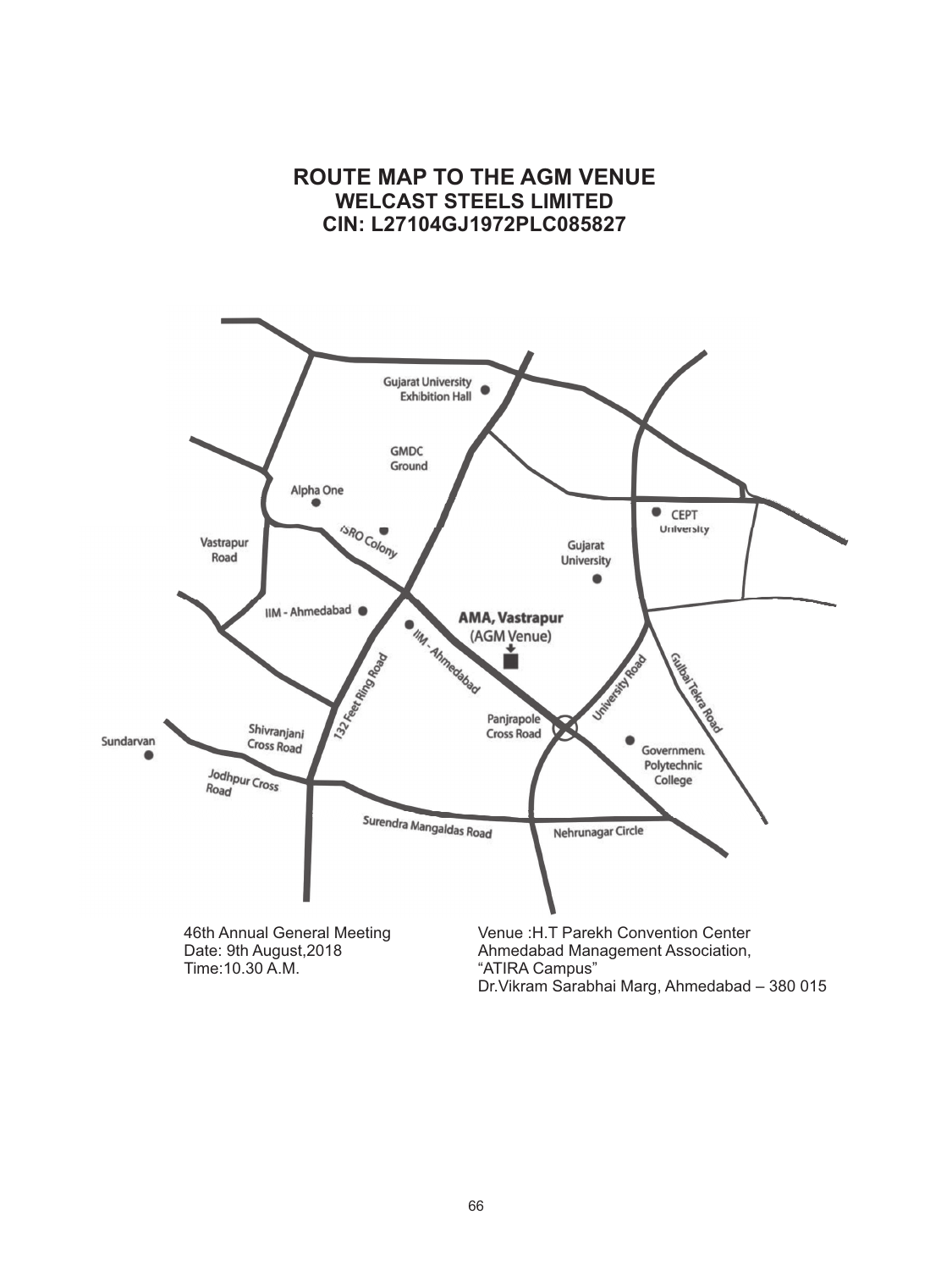Attendance Slip & Proxy Form

#### **PROXY FORM**

#### **WELCAST STEELS LIMITED [CIN:L27104GJ1972PLC085827]**

Regd. Office: 115-116,G.V.M.M. Estate, Odhav Road, Odhav, Ahmedabad -382415 Gujarat Email: info@ welcaststeels.com website: www.welcaststeels.com Phone: 079-22901078

Name of the Member (s):

RegisteredAddress:

E-mail Id:

Folio / DP ID Client ID No.

I /We being the member (s) holding ……………..........…… shares of the above named Company hereby appoint:

| (1) | Name: and the state of the state of the state of the state of the state of the state of the state of the state of the state of the state of the state of the state of the state of the state of the state of the state of the | Address:   |                       |
|-----|-------------------------------------------------------------------------------------------------------------------------------------------------------------------------------------------------------------------------------|------------|-----------------------|
|     | Email ID:                                                                                                                                                                                                                     | Signature: | or failing him / her: |
| (2) | Name:                                                                                                                                                                                                                         | Address:   |                       |
|     | Email ID:                                                                                                                                                                                                                     | Signature: | or failing him / her: |
| (3) | Name:                                                                                                                                                                                                                         | Address:   |                       |
|     | Email ID:                                                                                                                                                                                                                     | Signature: |                       |

as my /our proxy to attend and vote for my / our behalf at the Forty -Sixth Annual General Meeting of the Members of the Company to be held on Thursday, the 9th day of August, 2018 at 10.30 A.M. at "H.T. Parekh Convention Center, Ahmedabad ManagementAssociation, "ATIRACampus", Dr. Viikram Sarabhai Marg,Ahmedabad -380 015 and at any adjournment thereof in respect of Resolutions as are indicated below:.

| Resolution    | <b>Particulars of Resolution</b>                                           |     | Optional |  |
|---------------|----------------------------------------------------------------------------|-----|----------|--|
| No.           |                                                                            | For | Against  |  |
|               | <b>ORDINARY BUSINESS</b>                                                   |     |          |  |
|               | Adoption of Financial Statements for the year ended 31st March 2018        |     |          |  |
| $\mathcal{P}$ | To declare dividend on Equity Shares for the financial year 2017-18        |     |          |  |
| $\mathcal{B}$ | Re appointment of Mr. Vinod Narain, Director, liable to retire by rotation |     |          |  |
|               | <b>SPECIAL BUSINESS</b>                                                    |     |          |  |
| 4.            | Ratification of Remuneration to Cost Auditors.                             |     |          |  |
| 5.            | Approval of Related Party Transaction                                      |     |          |  |
| 6.            | Approval of continuation of directorship of Mr. Vinod Narain               |     |          |  |
| 7.            | Approval of continuation of directorship of Mr. D. P. Dhanuka              |     |          |  |

Signed this \_\_\_\_\_\_\_\_ day of \_\_\_\_\_\_\_\_\_\_\_\_\_\_\_\_\_\_ 2018

Signature of Shareholder \_\_\_\_\_\_\_\_\_\_\_\_\_\_\_\_\_\_\_\_\_\_\_\_

Signature of Proxy holder (s)

Note: 1. This form of proxy in order to be effective should be duly completed and deposited at the Registered Office of the Company, not less than 48 hours before the commencement of the Meeting.

2. For the Resolutions, Explanatory Statement and Notes, please refer to the Notice of the 46th Annual General Meeting.

Affix  $\overline{z}$ . 1 revenue stamp

3. It is optional to put a 'X' in the appropriate column against the Resolutions indicated in the Box. If you leave the 'For' or 'Against' column blank against any or all Resolutions, your proxy will be entitled to vote in the manner as he / she thinks appropriate.

4. Please complete all details including details of member (s) in the above box before submission.